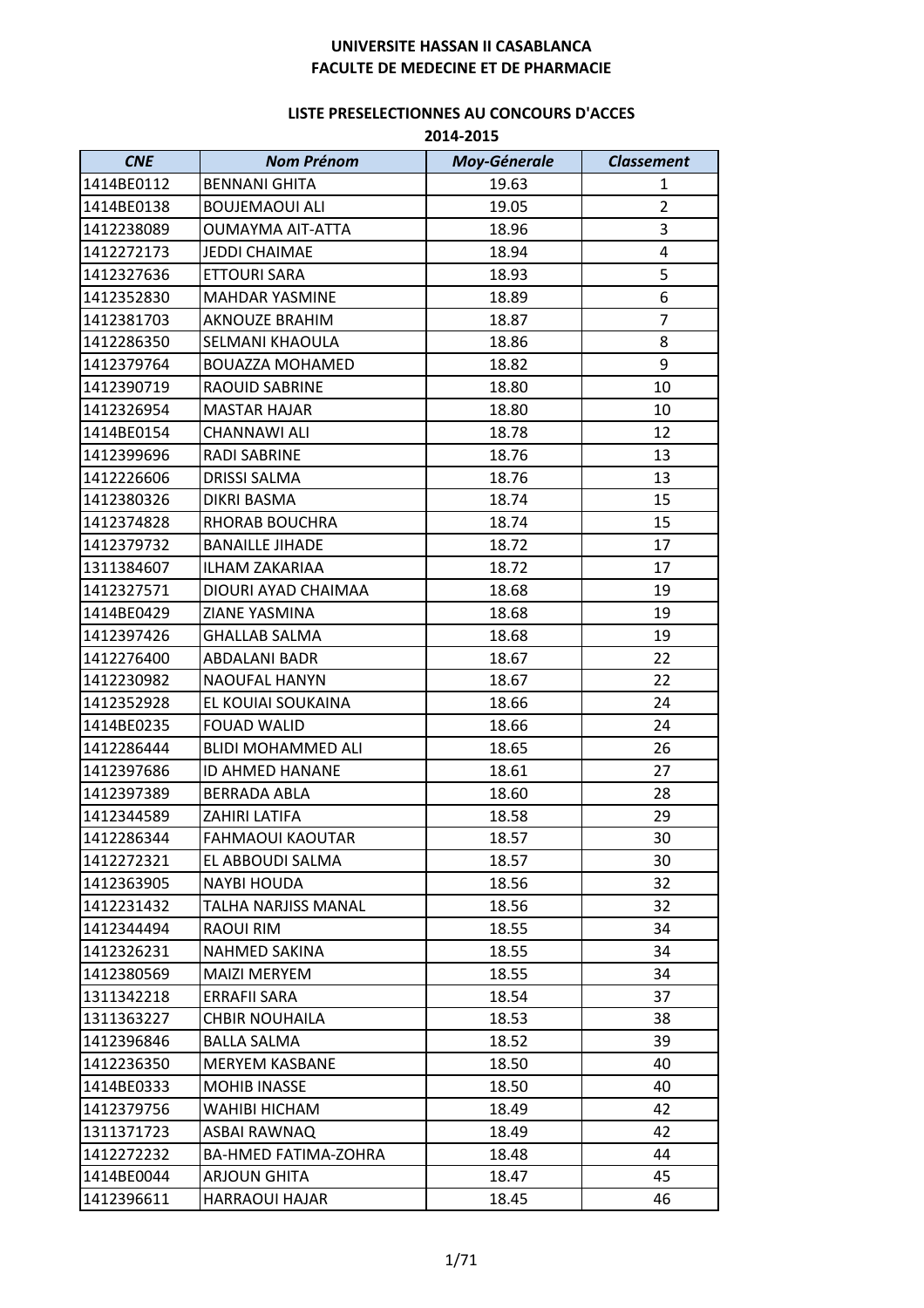| <b>CNE</b> | <b>Nom Prénom</b>           | <b>Moy-Génerale</b> | <b>Classement</b> |
|------------|-----------------------------|---------------------|-------------------|
| 1412277008 | EL HARTI HAMZA              | 18.45               | 46                |
| 1412272268 | <b>BAALI AHMED</b>          | 18.44               | 48                |
| 1412344517 | <b>OUMANI AYOUB</b>         | 18.43               | 49                |
| 1412286312 | NOAM ASMAA                  | 18.42               | 50                |
| 1311333960 | FALOUTI LAMYAA              | 18.41               | 51                |
| 1412327584 | <b>MOUZIANE GHITA</b>       | 18.41               | 51                |
| 1412286378 | <b>LBRINI NASMA</b>         | 18.40               | 53                |
| 1412342321 | <b>NAJIH ABLA</b>           | 18.39               | 54                |
| 1412279459 | <b>QASSIFI YOUSSEF</b>      | 18.39               | 54                |
| 1412338210 | LYAZIDI FATIMA ZAHRA        | 18.38               | 56                |
| 1412278765 | <b>KHELLOUK HOUDA</b>       | 18.38               | 56                |
| 1412238074 | YASSINE AKRIM               | 18.38               | 56                |
| 1412238060 | <b>MOHAMMED EL MENDILI</b>  | 18.37               | 59                |
| 1412226628 | <b>ATIF OUAFAE</b>          | 18.37               | 59                |
| 1412386535 | ECHERRADI INSAF             | 18.35               | 61                |
| 1412395695 | MOUKHLIS OUMAIMA            | 18.35               | 61                |
| 1412236535 | AHLAME ZBAKH                | 18.34               | 63                |
| 1311290552 | <b>AMAL ZAKI</b>            | 18.34               | 63                |
| 1412399517 | <b>DBILIJ GHITA</b>         | 18.34               | 63                |
| 1412397051 | MIARA MARIAM                | 18.32               | 66                |
| 1412294406 | <b>FADL KHAOULA</b>         | 18.32               | 66                |
| 1412396936 | NOUBHANI OUMAIMA            | 18.32               | 66                |
| 1412383802 | CHRIFI EL IDRISSI NOUHAILA  | 18.30               | 69                |
| 1412380311 | <b>IMILLOU BOUCHRA</b>      | 18.30               | 69                |
| 1412397458 | <b>HEDDAR SARA</b>          | 18.30               | 69                |
| 1412363786 | MOUSTAINE ASMAA             | 18.29               | 72                |
| 1414BE0046 | <b>ARSALANE MANSOUR</b>     | 18.29               | 72                |
| 1412286151 | EL GOUBI MANAL              | 18.29               | 72                |
| 1412289292 | <b>BEKKAYE ZINEB</b>        | 18.28               | 75                |
| 1412398109 | ELKABBA ABDELHAFID          | 18.28               | 75                |
| 1412286679 | LEMBAID SAFAA               | 18.28               | 75                |
| 1412272281 | <b>BENHAKI SANAE</b>        | 18.27               | 78                |
| 1412276710 | KHARACHI EL IDRISSI BOUCHRA | 18.27               | 78                |
| 1412380341 | TIRRAF NAOUFEL              | 18.27               | 78                |
| 1412363782 | NASYR CHAIMA                | 18.27               | 78                |
| 1210323996 | <b>HABI MOHAMED</b>         | 18.27               | 78                |
| 1412353655 | EL MOATAMID OUSSAMA         | 18.26               | 83                |
| 1412363907 | EN-NAKHALI KHADIJA          | 18.26               | 83                |
| 1412276891 | <b>ES-SAMERY OUMAMA</b>     | 18.25               | 85                |
| 1412397369 | <b>BENCHEKROUN GHITA</b>    | 18.25               | 85                |
| 1412228259 | JIHANE DADDA                | 18.25               | 85                |
| 1412231353 | EL KAMCH JIHANE             | 18.25               | 85                |
| 1412344647 | ROUGUI HAFSSA               | 18.24               | 89                |
| 1412371732 | <b>HAMMENI EL HOUCEIN</b>   | 18.24               | 89                |
| 1412276916 | RIZKI KHADIJA               | 18.23               | 91                |
| 1412294614 | NAJMI OUMAIMA               | 18.23               | 91                |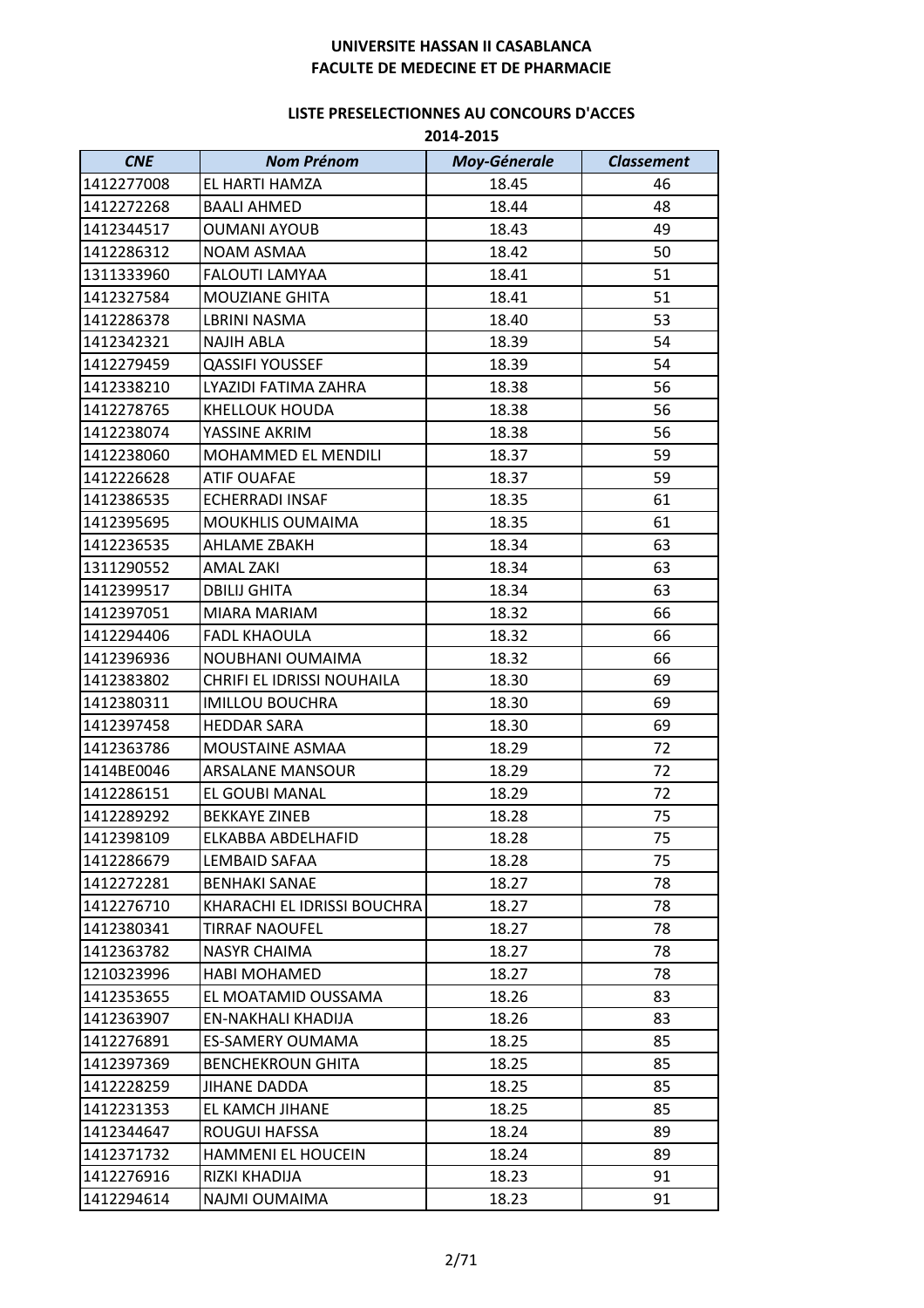| <b>CNE</b> | <b>Nom Prénom</b>        | <b>Moy-Génerale</b> | <b>Classement</b> |
|------------|--------------------------|---------------------|-------------------|
| 1412327631 | DINAR KHADIJA            | 18.23               | 91                |
| 1412380306 | <b>ENNICH MERYEM</b>     | 18.22               | 94                |
| 1412400838 | <b>BELHADDAD MERYEME</b> | 18.22               | 94                |
| 1412227697 | <b>LAKIM IMAD</b>        | 18.22               | 94                |
| 1412379982 | <b>BOUBRIK ZAKARIA</b>   | 18.21               | 97                |
| 1412399489 | RAGGADI HICHAM           | 18.21               | 97                |
| 1412363910 | WAJIH HIND               | 18.21               | 97                |
| 1412413214 | <b>ZIZI KENZA</b>        | 18.19               | 100               |
| 1412352826 | LOUKRATI MOUAD           | 18.19               | 100               |
| 1412380107 | KAMALI KARIMA            | 18.19               | 100               |
| 1412294325 | <b>BOUKENZE ZINEB</b>    | 18.18               | 103               |
| 1412390241 | <b>TIJANI TOURIA</b>     | 18.18               | 103               |
| 1412289179 | <b>DICHKOUR FARAH</b>    | 18.18               | 103               |
| 1412344296 | <b>FERGALI CHARAF</b>    | 18.18               | 103               |
| 1412342324 | DARDAR HOUDA             | 18.17               | 107               |
| 1412323543 | <b>KETTAB ZAKARIA</b>    | 18.17               | 107               |
| 1412327573 | EL BERHOUMI ZAINEB       | 18.16               | 109               |
| 1412352655 | <b>ALAHIANE HAJAR</b>    | 18.16               | 109               |
| 1412289544 | EL MOUDNI NORA           | 18.16               | 109               |
| 1412294280 | <b>MOUADDEN SAMI</b>     | 18.15               | 112               |
| 1412398540 | <b>MAHBOUB LAMIAA</b>    | 18.15               | 112               |
| 1412364457 | <b>BELHAKIM MEHDI</b>    | 18.15               | 112               |
| 1412344531 | <b>SINNATE ABIR</b>      | 18.15               | 112               |
| 1412397212 | LAHBABI FATIMA ZAHRA     | 18.14               | 116               |
| 1412294524 | <b>BOUZID ISMAIL</b>     | 18.14               | 116               |
| 1414BE0149 | <b>CHAATIT MERYEM</b>    | 18.14               | 116               |
| 1412387536 | <b>MOUNA BARKNAN</b>     | 18.14               | 116               |
| 1412279701 | MACH-HOUB SOUFIANE       | 18.14               | 116               |
| 1412226713 | <b>ASMAE DINIA</b>       | 18.13               | 121               |
| 1412342317 | ZOUHAOUI ASMAE           | 18.13               | 121               |
| 1412326334 | ROCHD EL BACHIR          | 18.13               | 121               |
| 1412332669 | DASSOULI BOUCHRA         | 18.13               | 121               |
| 1311339695 | YASMINE KHADI            | 18.13               | 121               |
| 1412284155 | SMOUNI SOFIA             | 18.12               | 126               |
| 1414BE0422 | ZERHOUNI EL GHALI AHMED  | 18.12               | 126               |
| 1412380337 | LAOKRI SARA              | 18.11               | 128               |
| 1412286348 | <b>MOKADDEM NADIA</b>    | 18.11               | 128               |
| 1412230860 | SAFAE KHABBAR            | 18.11               | 128               |
| 1412395377 | <b>HALMI IKRAM</b>       | 18.10               | 131               |
| 1412363733 | <b>OUKHALI IMANE</b>     | 18.10               | 131               |
| 1412396646 | TARIK OMAR               | 18.10               | 131               |
| 1412342312 | <b>JAMAL HAJAR</b>       | 18.10               | 131               |
| 1412231563 | <b>MOKHTARI MERIEM</b>   | 18.10               | 131               |
| 1412237377 | ABDOLWADOUD KERAOUI      | 18.08               | 136               |
| 1412427622 | TARRHI SOUKAINA          | 18.08               | 136               |
| 1412277089 | HACHIMI IDRISSI MARIAM   | 18.08               | 136               |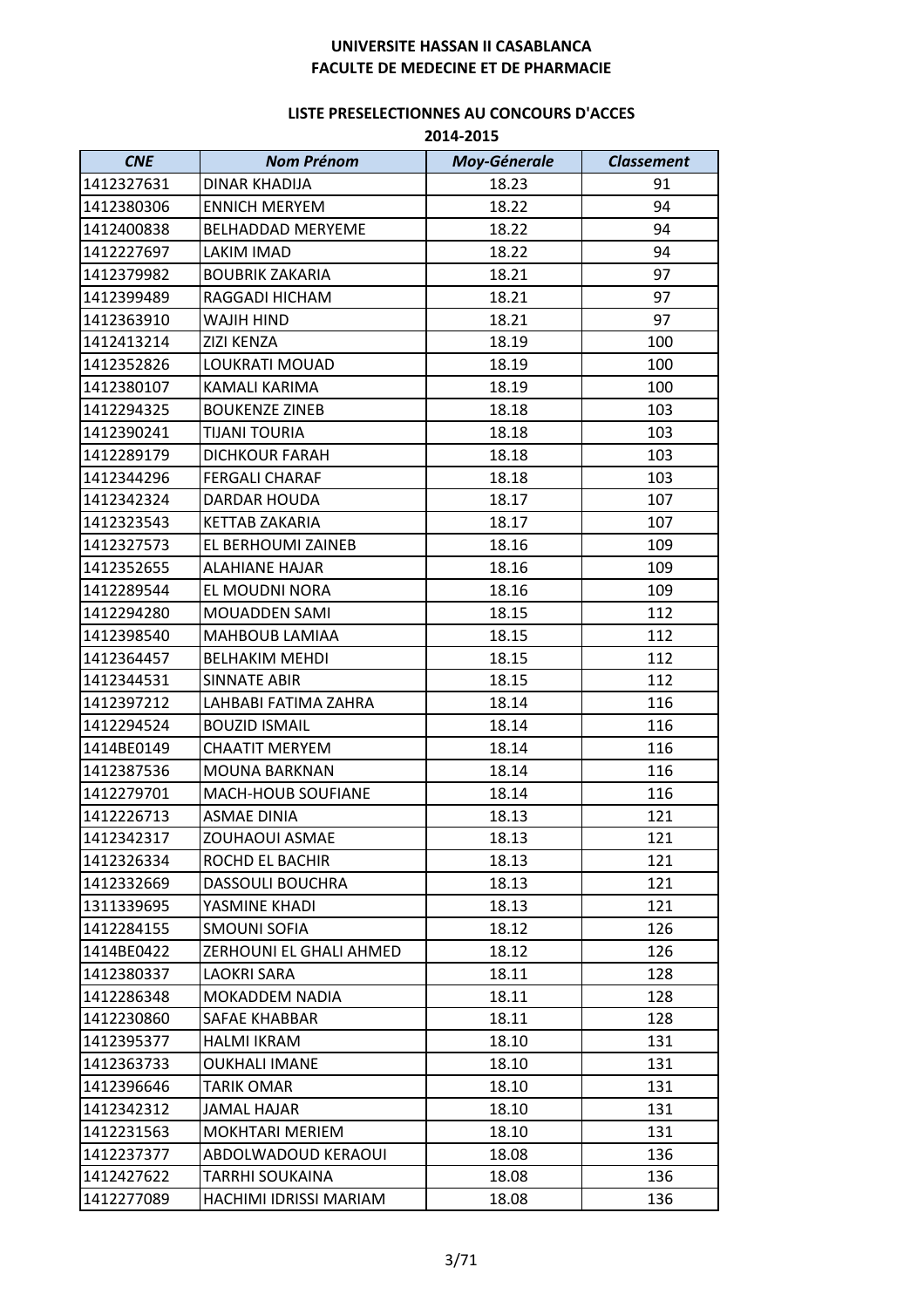| <b>CNE</b> | <b>Nom Prénom</b>        | <b>Moy-Génerale</b> | <b>Classement</b> |
|------------|--------------------------|---------------------|-------------------|
| 1210271829 | CHAIMAA HIRRI            | 18.08               | 136               |
| 1412344639 | HABLOUJ NEZHA            | 18.07               | 140               |
| 1412236172 | EL FATIHI JIHANE         | 18.07               | 140               |
| 1412342169 | <b>HACHIMI HAFSSA</b>    | 18.07               | 140               |
| 1412397469 | SRAIDI HAJAR             | 18.07               | 140               |
| 1412323016 | EL HAMZAOUI EL FATMI     | 18.06               | 144               |
| 1412326957 | <b>NASSEF SAMAH</b>      | 18.06               | 144               |
| 1210293707 | KHARACHI EL IDRISSI DOHA | 18.06               | 144               |
| 1412385945 | EL ATTAR SARA            | 18.05               | 147               |
| 1412231395 | <b>BOUMIZANE AHMED</b>   | 18.05               | 147               |
| 1412380330 | <b>HIMER MEHDI</b>       | 18.05               | 147               |
| 1412397701 | <b>BELGADI ASMAA</b>     | 18.05               | 147               |
| 1412397074 | <b>FADEL HAJAR</b>       | 18.04               | 151               |
| 1412408985 | <b>BELEK-HEL AZIZA</b>   | 18.04               | 151               |
| 1412353654 | ANEDDAME ACHRAF          | 18.04               | 151               |
| 1412396655 | EL JAMALI IBTISSAM       | 18.04               | 151               |
| 1414BE0326 | MEJD DEYAA GHALI         | 18.04               | 151               |
| 1414409243 | CHAKROUN KHADIJA         | 18.03               | 156               |
| 1412274689 | <b>CHEBANAT MOUAD</b>    | 18.03               | 156               |
| 1412337464 | <b>ZENIBI SARA</b>       | 18.03               | 156               |
| 1412344556 | NANAT FATIMA ZAHRA       | 18.03               | 156               |
| 1412343854 | GAREI HOUDA              | 18.02               | 160               |
| 1412348610 | SAJID KARIMA             | 18.01               | 161               |
| 1210232249 | <b>SALMA CHAHIL</b>      | 18.01               | 161               |
| 1412402443 | <b>CHAKOUK SARA</b>      | 18.01               | 161               |
| 1412274112 | CHYATE FATIMA-ZAHRA      | 18.01               | 161               |
| 1412294293 | KINANI FATIMAEZZAHRAA    | 18.01               | 161               |
| 1412286446 | <b>QAQOUCH OUSSAMA</b>   | 18.01               | 161               |
| 1210360465 | MOUJANNAD CHAIMAE        | 18.01               | 161               |
| 1412239300 | AHMED AMINE BARNICHA     | 18.01               | 161               |
| 1412397390 | CHIHEB OUMAIMA           | 18.01               | 161               |
| 1412396883 | KITAR ISMAIL             | 18.00               | 170               |
| 1412397146 | EL MOUSSI MOUNA          | 18.00               | 170               |
| 1210242366 | ZAKIA EL ABBASSI         | 18.00               | 170               |
| 1412231325 | <b>MARZOUK YOUSSEF</b>   | 18.00               | 170               |
| 1412232709 | KHADIJA ESSEKAKRI        | 17.99               | 174               |
| 1412396608 | EL YAALAOUI YOUSSEF      | 17.99               | 174               |
| 1412380382 | ABOUZAID ASMAE           | 17.99               | 174               |
| 1129372780 | <b>KHERKHACH SABAH</b>   | 17.99               | 174               |
| 1412397075 | <b>FAOUZI SALMA</b>      | 17.99               | 174               |
| 1412289290 | EL AMMARI MERYEM         | 17.98               | 179               |
| 1311333945 | AGUEDACH FATIMA ZAHRA    | 17.97               | 180               |
| 1412226964 | RAFIQ LASSAL             | 17.97               | 180               |
| 1412342300 | <b>HANAFI SOUFIANE</b>   | 17.96               | 182               |
| 1412281632 | CHELHAOUI GHIZLANE       | 17.96               | 182               |
| 1412326942 | CHAKIR SAMIA             | 17.96               | 182               |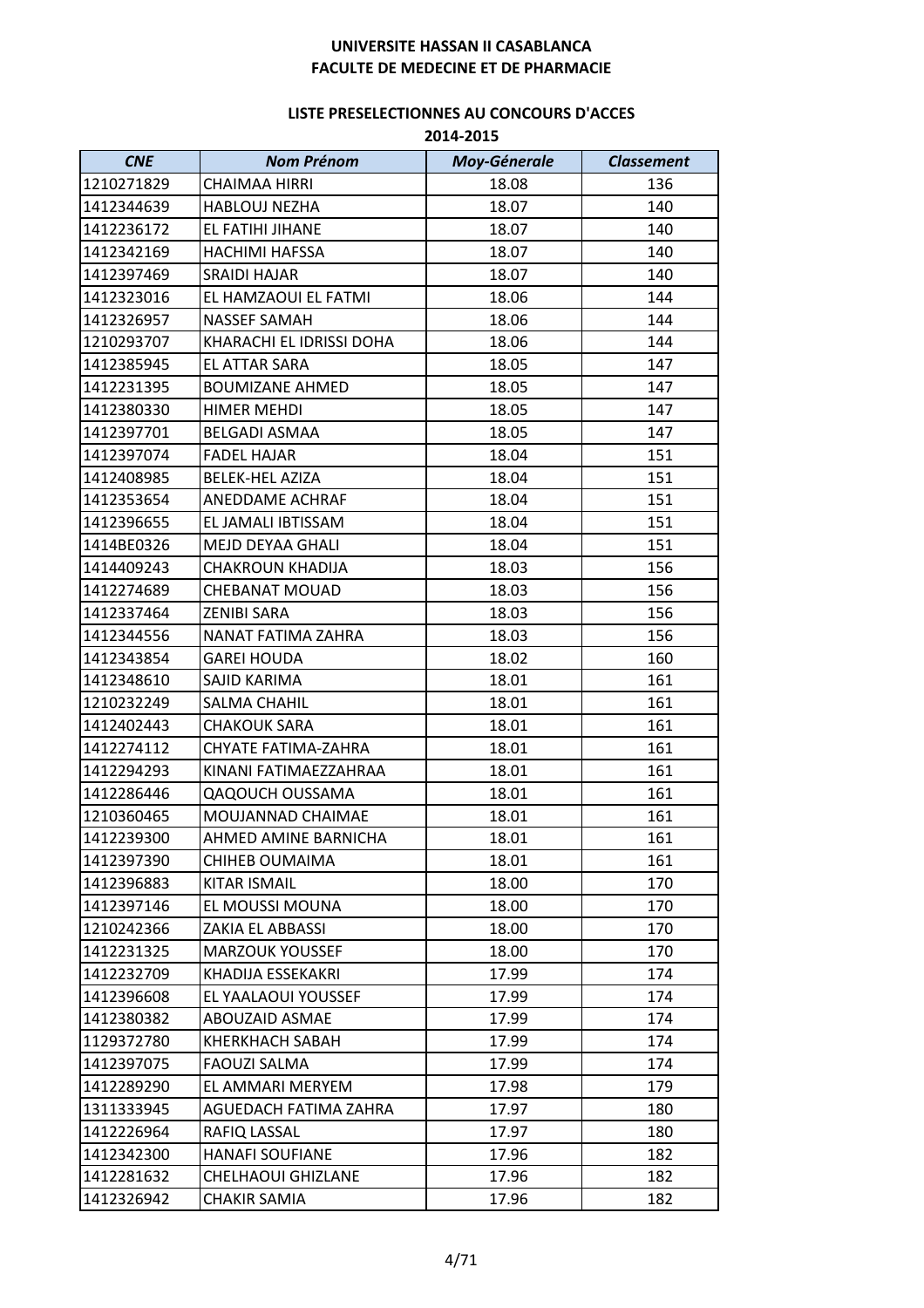| <b>CNE</b> | <b>Nom Prénom</b>           | <b>Moy-Génerale</b> | <b>Classement</b> |
|------------|-----------------------------|---------------------|-------------------|
| 1311226618 | <b>ASTAIFI IMANE</b>        | 17.96               | 182               |
| 1311419706 | <b>NAJI YOUSRA</b>          | 17.95               | 186               |
| 1210368617 | <b>CHAKIR ASMAE</b>         | 17.95               | 186               |
| 1412344597 | <b>BELKHAYAT YOUSSEF</b>    | 17.95               | 186               |
| 1210297261 | <b>AHLAM SAAD</b>           | 17.95               | 186               |
| 1412281309 | <b>OUASSIRI CHAIMAA</b>     | 17.94               | 190               |
| 1412226773 | <b>MOHAMED GADALLA NOHA</b> | 17.94               | 190               |
| 1412396642 | LOUKAL FATIMA ZAHRA         | 17.94               | 190               |
| 1412282415 | SAIDI ASMAA                 | 17.93               | 193               |
| 1412237162 | ANAS EL KYAKI               | 17.93               | 193               |
| 1412384102 | MOUJOUD CHAIMAA             | 17.93               | 193               |
| 1210328099 | <b>TAKI OUMAIMA</b>         | 17.93               | 193               |
| 1311420418 | <b>IDAMER CHAÏMAE</b>       | 17.93               | 193               |
| 1412334701 | <b>MOUKRIM ZAKARIA</b>      | 17.93               | 193               |
| 1412333370 | <b>MOUDRIF MOHAMED</b>      | 17.92               | 199               |
| 1412228256 | <b>IMANE SRAIDI</b>         | 17.92               | 199               |
| 1311298704 | KHAOULA OULHAJ              | 17.92               | 199               |
| 1412272324 | <b>HANATY WIAM</b>          | 17.91               | 202               |
| 1412294330 | <b>AZMI YASSINE</b>         | 17.91               | 202               |
| 1412396699 | BEZZAZ MARWA                | 17.91               | 202               |
| 1412397721 | RAKEA MARYEM                | 17.91               | 202               |
| 1412346833 | CHTOUANE FATIMA-ZAHRA       | 17.90               | 206               |
| 1311422747 | WAHIBA LAGMOU               | 17.90               | 206               |
| 1412231540 | <b>MAHIR OUMAIMA</b>        | 17.90               | 206               |
| 1414BE0013 | AFILAL GHITA                | 17.89               | 209               |
| 1311350158 | KANDOUSSI ASMAE             | 17.89               | 209               |
| 1412352823 | LAMGUIMMAR MOHAMED AMI      | 17.88               | 211               |
| 1412272174 | LFERDE SALMA                | 17.88               | 211               |
| 1412402970 | ELGAOUTI ILHAM              | 17.88               | 211               |
| 1412055657 | EL MOUTAQUI LAILA           | 17.88               | 211               |
| 1412363801 | <b>ET-TAHIR YOUNESS</b>     | 17.88               | 211               |
| 1311342202 | <b>GAROUJ SAFAA</b>         | 17.88               | 211               |
| 1412226701 | <b>MTAHI HAJAR</b>          | 17.87               | 217               |
| 1412284086 | DAOUI HAJAR                 | 17.87               | 217               |
| 1412346651 | AZZAOUI SAFAA               | 17.87               | 217               |
| 1412400878 | <b>KHARROUBI WIDAD</b>      | 17.87               | 217               |
| 1412231397 | SAIR SALMA                  | 17.87               | 217               |
| 1311421726 | <b>SABRI LAILA</b>          | 17.86               | 222               |
| 1412326715 | LEMHAMDI OTHMAN             | 17.86               | 222               |
| 1412377377 | <b>BOUDRAA REDWANE</b>      | 17.86               | 222               |
| 1412294262 | <b>HAMDI SALMA</b>          | 17.86               | 222               |
| 1414BE0195 | EL KAMEL ASMAE              | 17.86               | 222               |
| 1412330146 | <b>FATHELLAH KENZA</b>      | 17.86               | 222               |
| 1412286342 | EL MJABBER MARWA            | 17.85               | 228               |
| 1412342611 | MAACHE KHAWLA               | 17.85               | 228               |
| 1412318912 | <b>BOUHASSOUN OUMAIMA</b>   | 17.85               | 228               |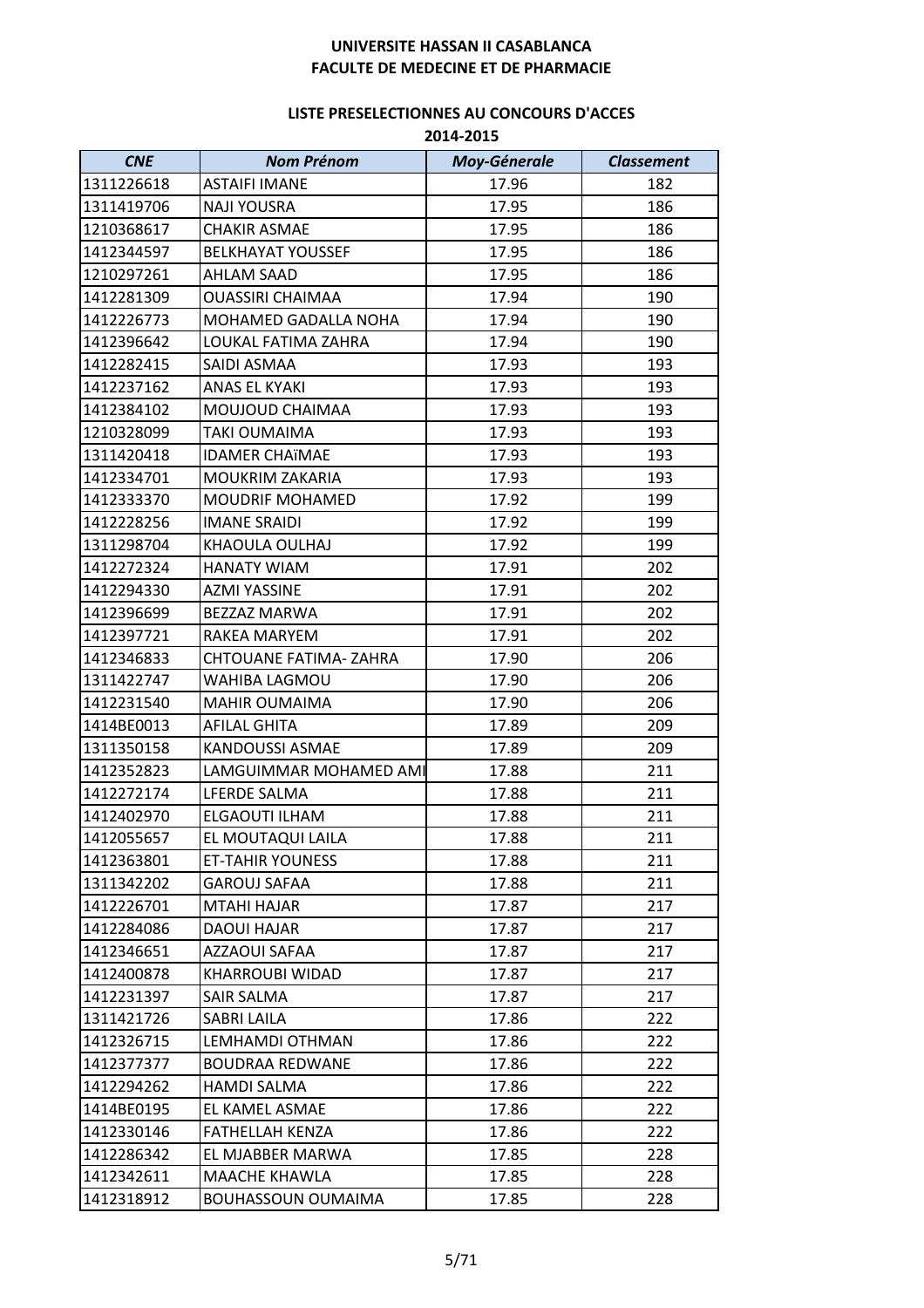| <b>CNE</b> | <b>Nom Prénom</b>         | <b>Moy-Génerale</b> | <b>Classement</b> |
|------------|---------------------------|---------------------|-------------------|
| 1412352788 | <b>BENAICH MERIEM</b>     | 17.84               | 231               |
| 1412344618 | HAMDOU NOUHA              | 17.83               | 232               |
| 1412276998 | <b>SALAM MARYEM</b>       | 17.83               | 232               |
| 1412233156 | SARA JABILOU              | 17.83               | 232               |
| 1412380334 | <b>KAIROUCH IMANE</b>     | 17.83               | 232               |
| 1414BE0264 | <b>IDOUDRE SARAH</b>      | 17.83               | 232               |
| 1412352806 | SALHANE FATIMA            | 17.83               | 232               |
| 1412379805 | <b>GOUGAS KHAWLA</b>      | 17.83               | 232               |
| 1412326262 | LEFLEJ NOUHA              | 17.83               | 232               |
| 1412382940 | <b>HALIMI ZINEB</b>       | 17.82               | 240               |
| 1411239650 | <b>NADIA BOUHAFS</b>      | 17.82               | 240               |
| 1412396607 | EL JAMALI HICHAM          | 17.82               | 240               |
| 1412275693 | <b>SAADAOUI SOUFIANE</b>  | 17.82               | 240               |
| 1412281395 | <b>RHAICHI HIND</b>       | 17.82               | 240               |
| 1412396921 | SAIDANE WAFAE             | 17.82               | 240               |
| 1412396604 | <b>BOUMEDIAN IHSANE</b>   | 17.82               | 240               |
| 1412272233 | EL MIR FADWA              | 17.81               | 247               |
| 1412342875 | <b>KHECHOU ZINEB</b>      | 17.81               | 247               |
| 1412396694 | <b>MEKTOUM SOFIA</b>      | 17.81               | 247               |
| 1412237158 | <b>CHOUAIB KALALI</b>     | 17.81               | 247               |
| 1412276979 | HACHAMI MOHAMED ANASS     | 17.80               | 251               |
| 1412272266 | <b>TOUAIHER WISSAL</b>    | 17.80               | 251               |
| 1412346733 | <b>KAROUITI GHIZLANE</b>  | 17.80               | 251               |
| 1412237202 | <b>BADR AIN</b>           | 17.80               | 251               |
| 1412346652 | <b>ATIF OUMAIMA</b>       | 17.80               | 251               |
| 1412323719 | <b>MOUMEN WALID</b>       | 17.80               | 251               |
| 1412337572 | <b>BOUIYED CHAIMAE</b>    | 17.80               | 251               |
| 1311278782 | <b>SOUKAINA DAHRI</b>     | 17.80               | 251               |
| 1412400837 | ELKETTANI RAJAA           | 17.80               | 251               |
| 1412398081 | HAIRABI MAROUANE          | 17.79               | 260               |
| 1412281344 | MRIMI SANAA               | 17.79               | 260               |
| 1412390723 | <b>TALHA YOUSRA</b>       | 17.79               | 260               |
| 1412397921 | <b>HALOUANI HAJAR</b>     | 17.78               | 263               |
| 1412327380 | <b>ROUGUI GHIZLANE</b>    | 17.78               | 263               |
| 1412323710 | DABLAQ INASS              | 17.78               | 263               |
| 1412345941 | MASOUDI SANAA             | 17.78               | 263               |
| 1412347612 | SEBBAHI ASMAE             | 17.77               | 267               |
| 1412232156 | <b>INTISSAR ZADI</b>      | 17.77               | 267               |
| 1412323011 | <b>AIT CHKOURTE GHITA</b> | 17.77               | 267               |
| 1412327209 | <b>KRITA NARJIS</b>       | 17.77               | 267               |
| 1412380558 | EL ACHAB ZINEB            | 17.77               | 267               |
| 1412286502 | <b>AZZARI JIHANE</b>      | 17.77               | 267               |
| 1311341541 | <b>FIKRI MERIEM</b>       | 17.77               | 267               |
| 1412285179 | <b>JIBER AYMEN</b>        | 17.76               | 274               |
| 1412323922 | AMARGUI MOHAMMED          | 17.76               | 274               |
| 1412326217 | EL BAZ SOUHAILA           | 17.76               | 274               |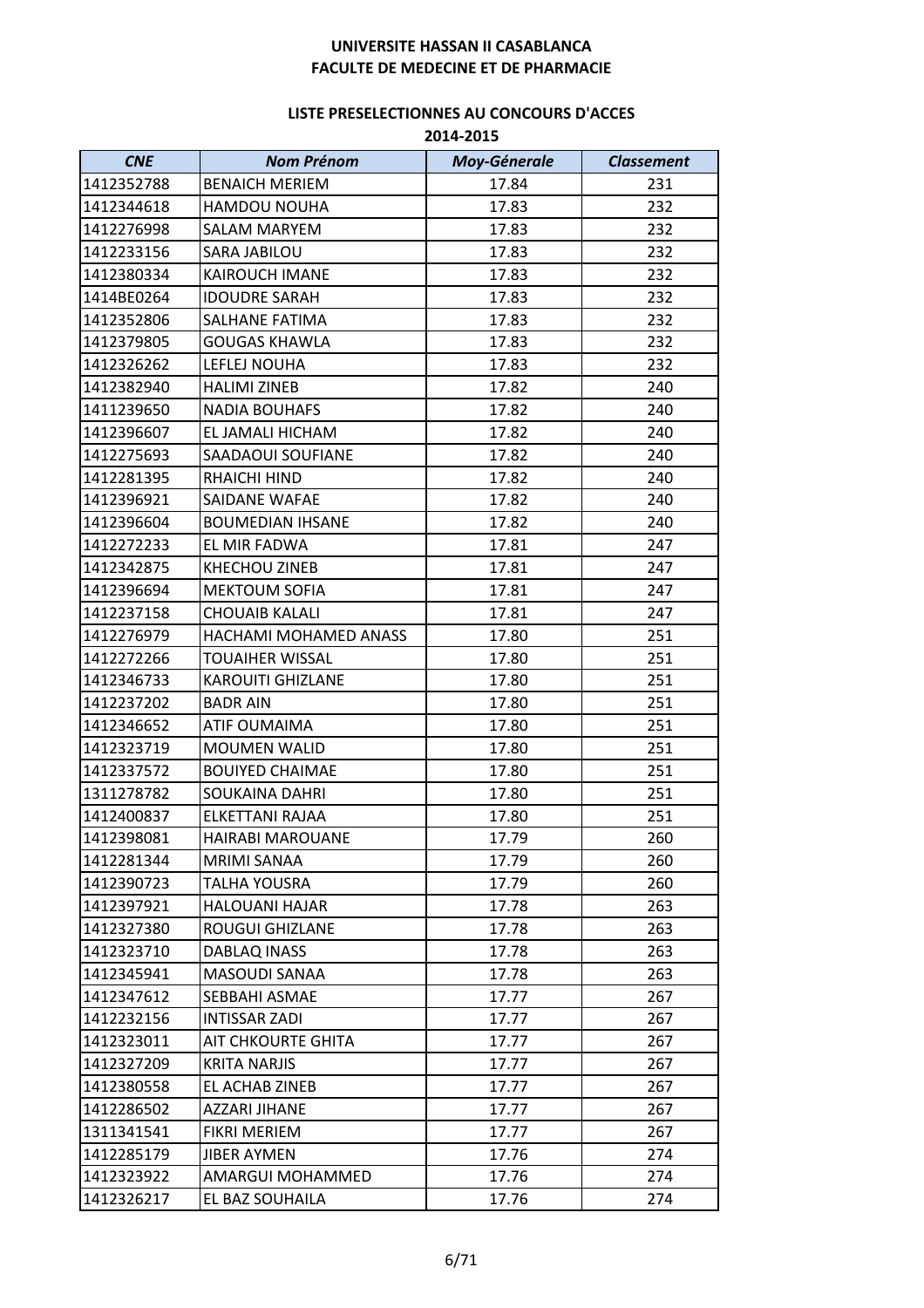| <b>CNE</b> | <b>Nom Prénom</b>            | <b>Moy-Génerale</b> | <b>Classement</b> |
|------------|------------------------------|---------------------|-------------------|
| 1412294533 | <b>TALBI OUIAME</b>          | 17.76               | 274               |
| 1210228148 | <b>HAITHAM KHANFOUDI</b>     | 17.76               | 274               |
| 1412379976 | AIT BIKOUNTAR ZINEB          | 17.75               | 279               |
| 1412342323 | <b>QORADI SARA</b>           | 17.75               | 279               |
| 1412276790 | <b>JAMIL SIHAM</b>           | 17.75               | 279               |
| 1412390109 | RATBI FATIMA EZZAHRA         | 17.75               | 279               |
| 1412397404 | <b>JDI AYMANE</b>            | 17.75               | 279               |
| 1412389292 | <b>BOURRICHE KHADIJA</b>     | 17.74               | 284               |
| 1412292968 | <b>LAAFIFI ILIAS</b>         | 17.74               | 284               |
| 1412397118 | <b>JELLOUL SALMA</b>         | 17.74               | 284               |
| 1412327628 | <b>CHIHAB EDDINE MOHAMED</b> | 17.74               | 284               |
| 1412379934 | <b>BOUFARIK WIAM</b>         | 17.74               | 284               |
| 1412327647 | <b>MARBOUH DOUNIA</b>        | 17.74               | 284               |
| 1412343507 | <b>IMAMI HAMZA</b>           | 17.74               | 284               |
| 1412272346 | EL BOUZIDI FATIMA ZAHRA      | 17.74               | 284               |
| 1412238065 | <b>ISMAIL BELHFID</b>        | 17.74               | 284               |
| 1412346671 | AKHDI MARWA                  | 17.74               | 284               |
| 1412326307 | <b>BAJJOUK BADR EDDINE</b>   | 17.74               | 284               |
| 1311343512 | MENDOUN KARIMA               | 17.73               | 295               |
| 1412276892 | <b>ES-SAMERY ABLA</b>        | 17.73               | 295               |
| 1412379734 | <b>BENKIRANE YASMINE</b>     | 17.73               | 295               |
| 1412236271 | KHADIJA ESSAFI               | 17.73               | 295               |
| 1412231415 | <b>ELMOUHIB LINA</b>         | 17.72               | 299               |
| 1412272253 | <b>BOUCHANE AMAL</b>         | 17.72               | 299               |
| 1412286282 | RABHI SARA                   | 17.72               | 299               |
| 1311232404 | <b>IMANE HARBAZ</b>          | 17.72               | 299               |
| 1412398526 | <b>KADIM OMAR</b>            | 17.72               | 299               |
| 1412231559 | <b>MALAK TALOUH</b>          | 17.72               | 299               |
| 1412352972 | <b>MOUHSSINE HIBA</b>        | 17.72               | 299               |
| 1412346785 | <b>OMHA SAMIA</b>            | 17.72               | 299               |
| 1412343511 | <b>THAILI MYRIAM</b>         | 17.72               | 299               |
| 1311278832 | <b>HAJAR ACHEQRA</b>         | 17.72               | 299               |
| 1210285412 | <b>INSAF EL IDRISSI</b>      | 17.72               | 299               |
| 1412380514 | <b>TALHA SARA</b>            | 17.72               | 299               |
| 1412324231 | SABRI OUMAIMA                | 17.72               | 299               |
| 1412228619 | NASSIMA EL IDRISSI           | 17.72               | 299               |
| 1412334785 | <b>BELFAQUIR ADNANE</b>      | 17.72               | 299               |
| 1210349624 | ELYAAKABI YASSINE            | 17.72               | 299               |
| 1311289090 | <b>NAARA MOHAMED</b>         | 17.71               | 315               |
| 1412225480 | <b>KHADIJA MIFTAH</b>        | 17.71               | 315               |
| 1412343512 | AMAZIGH ILHAM                | 17.71               | 315               |
| 1412395762 | <b>KOUIDER HAJAR</b>         | 17.71               | 315               |
| 1412363908 | <b>RAHLI SARA</b>            | 17.70               | 319               |
| 1412402834 | ELBOKHARI HAJAR              | 17.70               | 319               |
| 1411348068 | <b>BENHAJJOU KHADIJA</b>     | 17.70               | 319               |
| 1129298270 | EL MASKI REDA                | 17.70               | 319               |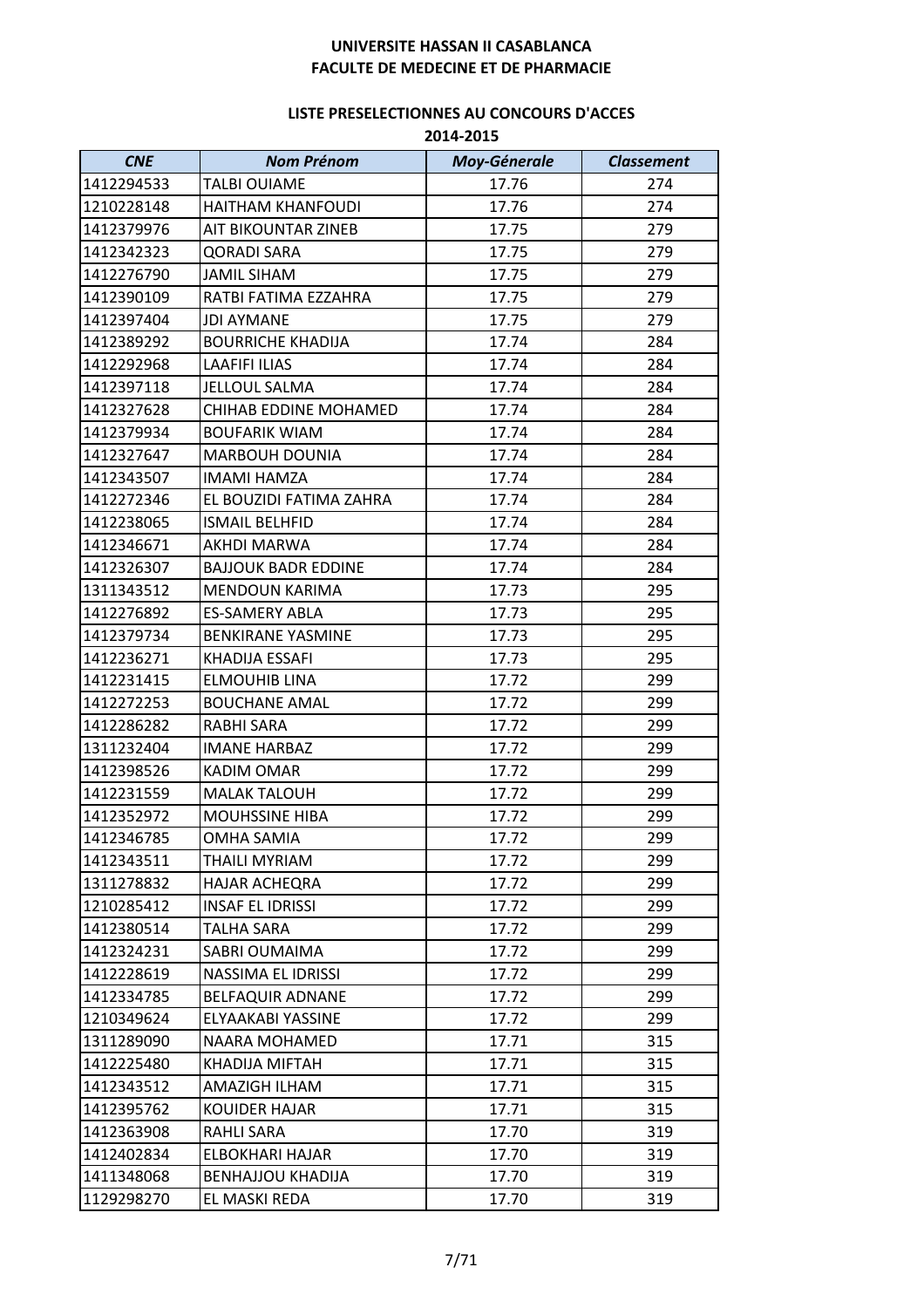| <b>CNE</b> | <b>Nom Prénom</b>         | Moy-Génerale | <b>Classement</b> |
|------------|---------------------------|--------------|-------------------|
| 1412324395 | MAZROUI IMANE             | 17.70        | 319               |
| 1412274210 | <b>ATANI YAHYA</b>        | 17.70        | 319               |
| 1412286492 | <b>TALBI WIJDANE</b>      | 17.69        | 325               |
| 1412344283 | MALAMANE IBTISSAM         | 17.69        | 325               |
| 1412294613 | <b>MAFTAH DOUNIA</b>      | 17.69        | 325               |
| 1412396635 | EL ALAMI RAWAN            | 17.69        | 325               |
| 1412395645 | <b>ALYOUNE MEHDI</b>      | 17.69        | 325               |
| 1412335770 | <b>MERIEM AMARIR</b>      | 17.69        | 325               |
| 1412327606 | <b>GAMRA SALMA</b>        | 17.69        | 325               |
| 1412277013 | EL BARDI MOUAD            | 17.69        | 325               |
| 1412379959 | ELALJ IKHLASSE            | 17.68        | 333               |
| 1311421396 | ETTALOUI ZINEB            | 17.68        | 333               |
| 1412332806 | AHDY KHAOULA              | 17.68        | 333               |
| 1412344582 | <b>BAHSIS NAJOUA</b>      | 17.68        | 333               |
| 1412390248 | MELOUANE AMINA            | 17.68        | 333               |
| 1412272234 | <b>FADEL MANAL</b>        | 17.68        | 333               |
| 1412323713 | DARIF AICHA               | 17.68        | 333               |
| 1412378374 | <b>KADER ASMAE</b>        | 17.68        | 333               |
| 1412327202 | <b>MAAROUFI MEHDI</b>     | 17.68        | 333               |
| 1412332773 | AISSAOUI JINANE           | 17.68        | 333               |
| 1210355757 | ELMAHMOUDI MOHAMMED AN    | 17.68        | 333               |
| 1412343861 | <b>DRISSI SBAI MERIEM</b> | 17.67        | 344               |
| 1412398912 | MOUAFIK IDRISSI RANIA     | 17.67        | 344               |
| 1412397143 | CHEBBAWI NAJAT            | 17.67        | 344               |
| 1412294525 | KHLISS ASMAA              | 17.67        | 344               |
| 1412391412 | <b>JENEFFI YASMINE</b>    | 17.67        | 344               |
| 1412397412 | <b>RIHANE KAOUTAR</b>     | 17.67        | 344               |
| 1412327181 | <b>MOURABIT REDA</b>      | 17.66        | 350               |
| 1412363789 | <b>SALIM MANAL</b>        | 17.66        | 350               |
| 1412937361 | <b>MARRAKCHI ZINEB</b>    | 17.66        | 350               |
| 1412397423 | EL IDRISSI SARA           | 17.66        | 350               |
| 1412347026 | <b>ELFAKRI JIHANE</b>     | 17.66        | 350               |
| 1412326819 | TOUIMI BENJELLOUN HATIM   | 17.66        | 350               |
| 1412363557 | <b>ZOUKCHI IKHLASS</b>    | 17.66        | 350               |
| 1412406187 | <b>BENCHOUAF JINANE</b>   | 17.66        | 350               |
| 1412344286 | REZZOUK IBTISSAM          | 17.66        | 350               |
| 1210350522 | ZAIDANI HAJAR             | 17.66        | 350               |
| 1412344501 | <b>GHAZZALI MERIEME</b>   | 17.65        | 360               |
| 1412326860 | TOURBY RIM                | 17.65        | 360               |
| 1412352923 | <b>BERZIZ HANAA</b>       | 17.65        | 360               |
| 1412379946 | <b>OUAZIR YASSER</b>      | 17.65        | 360               |
| 1412387502 | HAJAR ELIBRAHIMI          | 17.65        | 360               |
| 1412369293 | SENNAOUI OUMAIMA          | 17.65        | 360               |
| 1210342211 | SARFI HAMZA               | 17.64        | 366               |
| 1412379992 | <b>KHAMSI MARWANE</b>     | 17.64        | 366               |
| 1412354037 | <b>TOUIL NAJWA</b>        | 17.64        | 366               |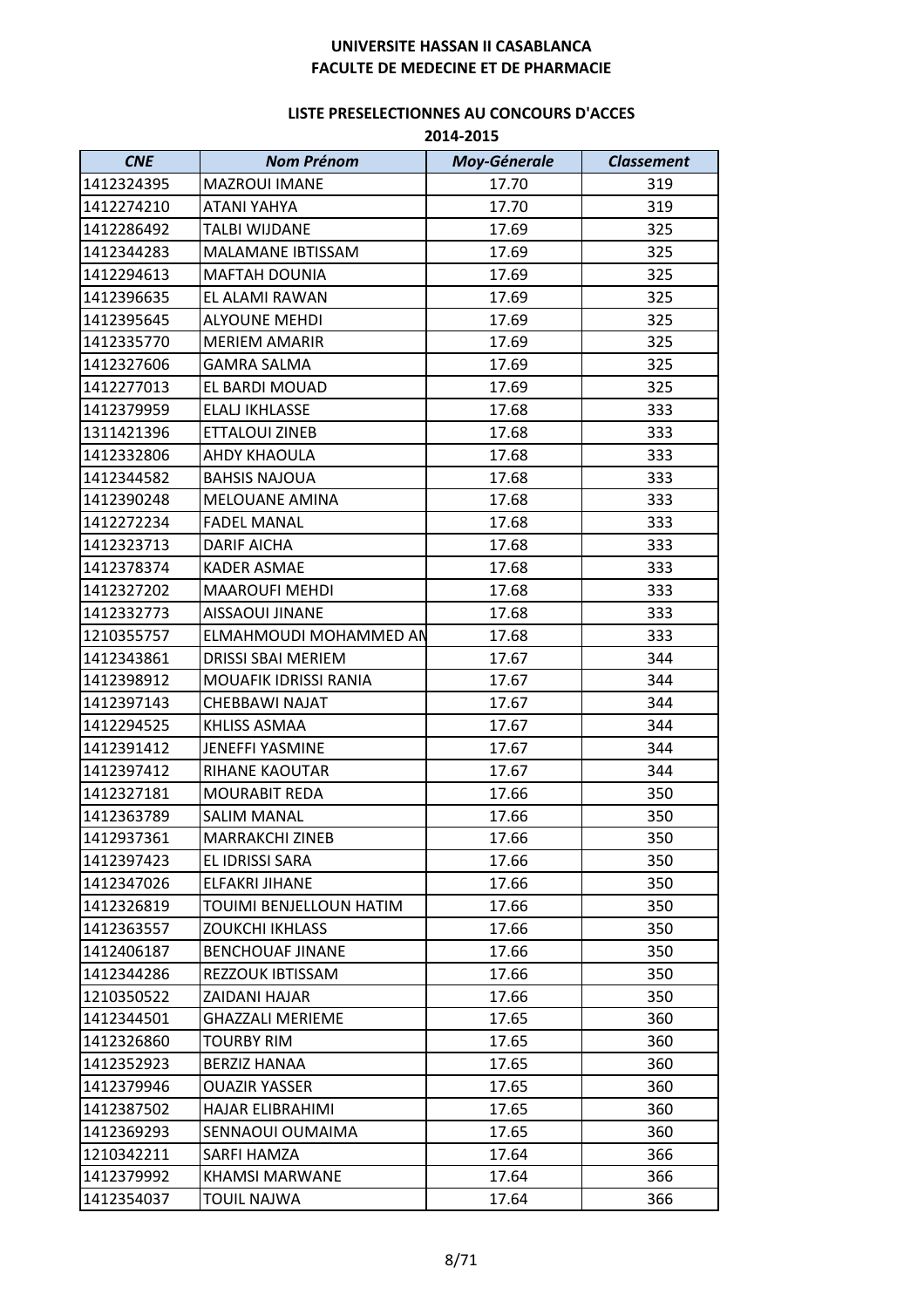| <b>CNE</b> | <b>Nom Prénom</b>         | <b>Moy-Génerale</b> | <b>Classement</b> |
|------------|---------------------------|---------------------|-------------------|
| 1412088462 | <b>ALOULI ASMAE</b>       | 17.64               | 366               |
| 1412369557 | <b>HANI JAMILA</b>        | 17.64               | 366               |
| 1311326602 | DARWICH RIM               | 17.64               | 366               |
| 1412294316 | EL BOUAZZAOUI KHOLOUD     | 17.64               | 366               |
| 1412234745 | KHADIJA MOJAHID           | 17.64               | 366               |
| 1412380838 | <b>KAMAL SARA</b>         | 17.64               | 366               |
| 1412231515 | <b>OUAKOUR NOUAMANE</b>   | 17.64               | 366               |
| 1412363945 | <b>GUEDDA HOUDA</b>       | 17.63               | 376               |
| 1412389326 | ER RACHEDY HAJAR          | 17.63               | 376               |
| 1412337338 | <b>CHBOUKI ZAINEB</b>     | 17.63               | 376               |
| 1412382572 | <b>OUADDANE ECHAIMAE</b>  | 17.63               | 376               |
| 1412326226 | MAHNAOUI KHOULOUD         | 17.62               | 380               |
| 1412363932 | ABOUELAECHA OTHMANE       | 17.62               | 380               |
| 1412397157 | <b>ZEKRI IBTIHAL</b>      | 17.62               | 380               |
| 1412396613 | <b>KABBAJ ANASS</b>       | 17.62               | 380               |
| 1412371371 | <b>BOUHALI HIND</b>       | 17.61               | 384               |
| 1412321145 | <b>HAJ KHLIFA HAJAR</b>   | 17.61               | 384               |
| 1412294300 | <b>BORHANEDDINE HAJAR</b> | 17.61               | 384               |
| 1412342855 | <b>AMINE MERIEME</b>      | 17.61               | 384               |
| 1412379457 | <b>JEBBAR YOUSRA</b>      | 17.61               | 384               |
| 1412286314 | <b>TANJAOUI ABIR</b>      | 17.61               | 384               |
| 1412397373 | <b>DEBBARH RITA</b>       | 17.61               | 384               |
| 1412352208 | EL KHALFANI NARJIS        | 17.61               | 384               |
| 1412289161 | EL AAOUAD HIND            | 17.61               | 384               |
| 1412294296 | FIHRI-FASSI DOAA          | 17.61               | 384               |
| 1412344656 | MOUJOUD SALAH EDDINE      | 17.60               | 394               |
| 1412327580 | LAGHZAOUI MERIEM          | 17.60               | 394               |
| 1412364280 | <b>HASRI AYOUB</b>        | 17.60               | 394               |
| 1412292019 | <b>OUHEJJOU YOUSSEF</b>   | 17.60               | 394               |
| 1412343058 | LAAJILY WAFAA             | 17.60               | 394               |
| 1412397427 | <b>KHAIRAT SALWA</b>      | 17.60               | 394               |
| 1412396911 | <b>BELKHOU YOUSSEF</b>    | 17.60               | 394               |
| 1412282193 | EL OUALI FATIMA EZZAHRA   | 17.60               | 394               |
| 1412379802 | ESSOUFI FATIMA EZ-ZAHRA   | 17.60               | 394               |
| 1412327602 | DOUKKALI LAMIAA           | 17.60               | 394               |
| 1412396869 | <b>JAOUI YOUSSEF</b>      | 17.60               | 394               |
| 1412234882 | HAYATE EL FOKARI          | 17.60               | 394               |
| 1412342320 | DERKAOUI OUMAIMA          | 17.59               | 406               |
| 1412334484 | AHEDDAJ LAILA             | 17.59               | 406               |
| 1412344655 | <b>WAFQUI ANAS</b>        | 17.59               | 406               |
| 1412344497 | EL QORAYCHY KAOUTER       | 17.59               | 406               |
| 1412279359 | <b>ECHCHAFI RIM</b>       | 17.59               | 406               |
| 1412342332 | BAYADDAR FATIMA ZAHRA     | 17.59               | 406               |
| 1412286371 | CHERRAJ SALMA             | 17.59               | 406               |
| 1412231416 | <b>ANTARI MERIEM</b>      | 17.59               | 406               |
| 1414BE0097 | <b>BENKARIM AMAL</b>      | 17.59               | 406               |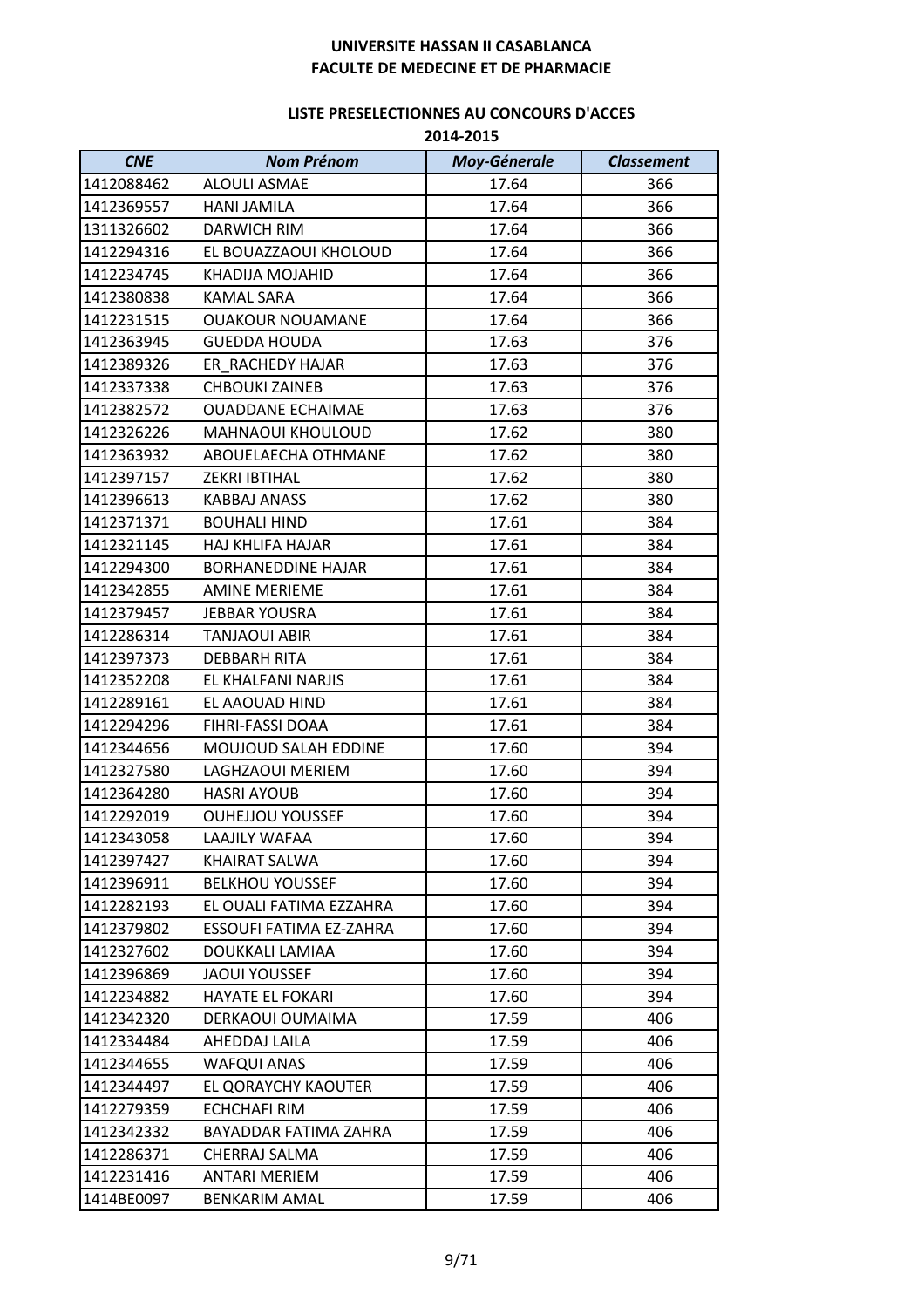| <b>CNE</b> | <b>Nom Prénom</b>       | <b>Moy-Génerale</b> | <b>Classement</b> |
|------------|-------------------------|---------------------|-------------------|
| 1412345823 | <b>BALAGHROUS SARA</b>  | 17.58               | 415               |
| 1412367213 | SAIDA GUABA             | 17.57               | 416               |
| 1412379806 | <b>HANINE YASMINE</b>   | 17.57               | 416               |
| 1129348505 | <b>KHAYEF HALIMA</b>    | 17.57               | 416               |
| 1412230990 | <b>JIHAD ASLAOUI</b>    | 17.57               | 416               |
| 1412226708 | <b>BOUDHAR AYOUB</b>    | 17.57               | 416               |
| 1412286357 | <b>ELFADEL ERRACHID</b> | 17.57               | 416               |
| 1311227639 | KAOTAR EDDAOURI         | 17.57               | 416               |
| 1412327199 | DOUAA AMAL              | 17.57               | 416               |
| 1412334545 | MEFTAH ASSIA            | 17.57               | 416               |
| 1412276993 | SMAALI CHAYMAE          | 17.57               | 416               |
| 1412345854 | MUFTISADA HAFSA         | 17.57               | 416               |
| 1311280530 | <b>ACHRAF ARIF</b>      | 17.56               | 427               |
| 1412286351 | <b>AMINE ACHRAF</b>     | 17.56               | 427               |
| 1311422696 | HAMZA MHAMDI ALAOUI     | 17.56               | 427               |
| 1412323966 | <b>MOURAD HAJAR</b>     | 17.56               | 427               |
| 1210344036 | ELBOUATMANI MANAL       | 17.56               | 427               |
| 1412363955 | MEKKAOUI CHAIMAA        | 17.56               | 427               |
| 1412379748 | <b>HATIFI WAFAE</b>     | 17.55               | 433               |
| 1412397091 | <b>ARCHANE HAMZA</b>    | 17.55               | 433               |
| 1412279408 | <b>MSAAF ZAKARIA</b>    | 17.55               | 433               |
| 1412231795 | <b>BOUGHALEM SAAD</b>   | 17.55               | 433               |
| 1412323934 | RGUIG-ASSAKALI ANAS     | 17.55               | 433               |
| 1412332694 | <b>GOUMGHAR HOURIA</b>  | 17.54               | 438               |
| 1412363793 | ANOUAR FATIMA EZZAHRA   | 17.54               | 438               |
| 1412231304 | <b>BOURRI FAIZA</b>     | 17.54               | 438               |
| 1412363940 | NAAIM OUMAYMA           | 17.54               | 438               |
| 1412402951 | DIAB HASNAA             | 17.54               | 438               |
| 1412363951 | ARBAOUI CHAIMAA         | 17.53               | 443               |
| 1412397471 | ZAHIRI DOHA             | 17.53               | 443               |
| 1412343027 | ATRACHI NABILA          | 17.53               | 443               |
| 1412376723 | <b>HAKKOU FADOUA</b>    | 17.53               | 443               |
| 1412342299 | <b>HOUZI ASMAA</b>      | 17.52               | 447               |
| 1412281348 | EL MERROUNI YOUSSEF     | 17.52               | 447               |
| 1412397141 | <b>ZEGGAR KHALID</b>    | 17.52               | 447               |
| 1412346700 | SAMHAOUI WARDA          | 17.52               | 447               |
| 1412231413 | <b>BOUDRAA IMANE</b>    | 17.52               | 447               |
| 1412396141 | NAHID FATIMA-EZZAHRA    | 17.52               | 447               |
| 1412321230 | <b>KRIM MARWANE</b>     | 17.51               | 453               |
| 1412231380 | KINALI KHADIJA          | 17.51               | 453               |
| 1412327615 | <b>OTARID YOUNES</b>    | 17.51               | 453               |
| 1412365446 | KNINECH INASS           | 17.50               | 456               |
| 1412342309 | <b>BENSALLAM FADOUA</b> | 17.50               | 456               |
| 1311316289 | LEILA ALI ZOUBER        | 17.50               | 456               |
| 1412231984 | <b>BOUAOUDA HAJAR</b>   | 17.50               | 456               |
| 1412232173 | DOUAAE KAMAL IDRISSI    | 17.50               | 456               |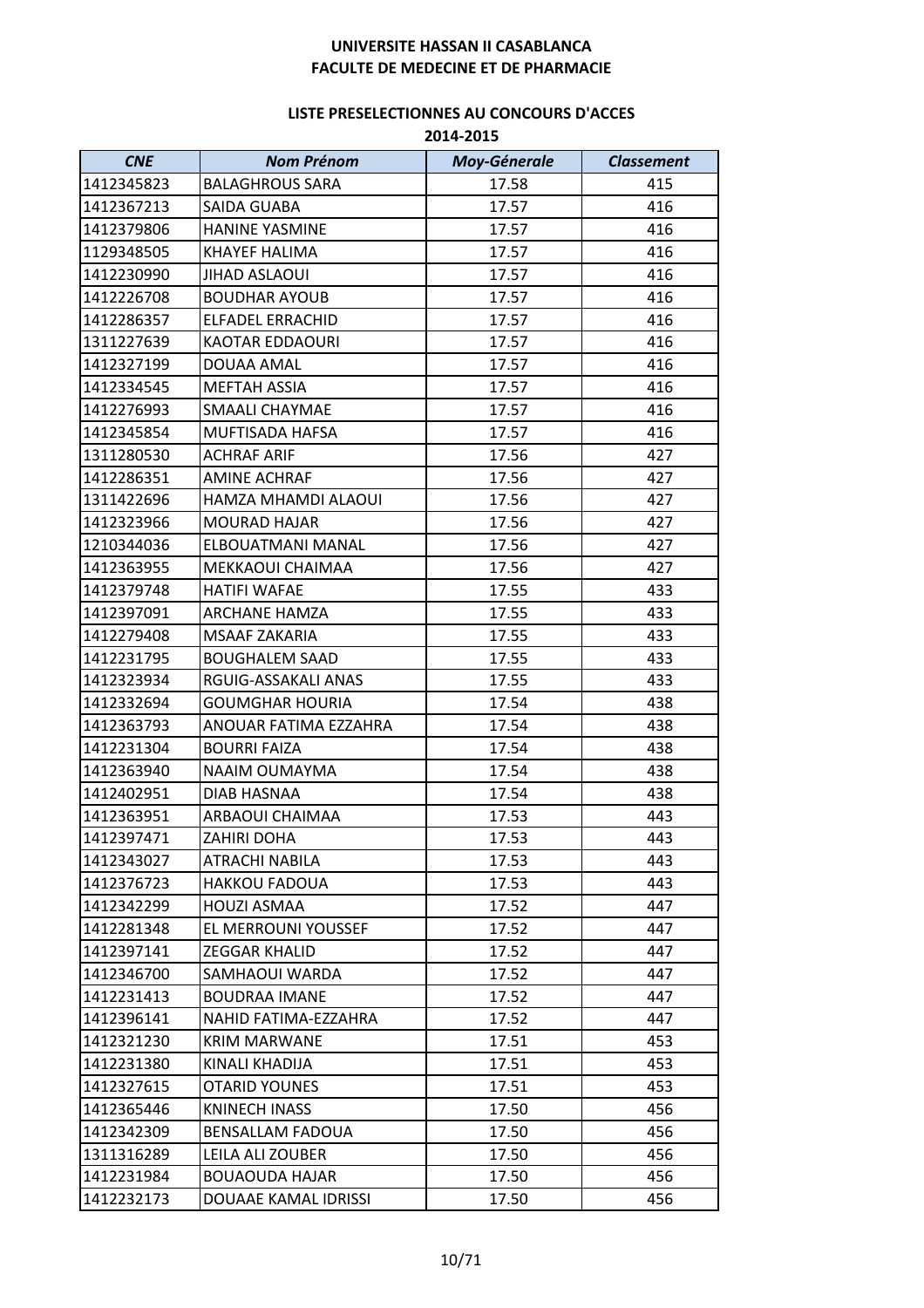| <b>CNE</b> | <b>Nom Prénom</b>        | <b>Moy-Génerale</b> | <b>Classement</b> |
|------------|--------------------------|---------------------|-------------------|
| 1311240958 | YASSINE ENNASSIRI        | 17.50               | 456               |
| 1412326271 | <b>ZAIM KHADIJA</b>      | 17.50               | 456               |
| 1412226754 | HILMANI MOUNIA-ZAHRA     | 17.50               | 456               |
| 1412396871 | <b>ETTOUKI ILIAS</b>     | 17.49               | 464               |
| 1210325995 | <b>KRAIMI MEHDI</b>      | 17.49               | 464               |
| 1412346655 | <b>DOUBLALI LATIFA</b>   | 17.49               | 464               |
| 1412318420 | <b>BOUMENZEH F.ZAHRA</b> | 17.49               | 464               |
| 1412231570 | MAJJOUJ ANAS             | 17.49               | 464               |
| 1412390237 | <b>AOUZOU SOUKAINA</b>   | 17.49               | 464               |
| 1412364296 | <b>ARROUBI JIHANE</b>    | 17.49               | 464               |
| 1412363751 | LAMJED YOUSSEF           | 17.49               | 464               |
| 1412324192 | MOURAD IKRAM             | 17.49               | 464               |
| 1412284070 | <b>CHERQAOUI ATEF</b>    | 17.49               | 464               |
| 1412272252 | MOURTAKA OUMAIMA         | 17.48               | 474               |
| 1412345842 | KARTAF ANWAR             | 17.48               | 474               |
| 1412345773 | AITBOBAT ASMAA           | 17.48               | 474               |
| 1412276445 | MRAZGUA MOHAMED          | 17.48               | 474               |
| 1412341278 | <b>NARHACH AYOUB</b>     | 17.48               | 474               |
| 1412327355 | <b>OUAHBI MED-KARIM</b>  | 17.48               | 474               |
| 1412278748 | ELGHAREF IHSSAN          | 17.48               | 474               |
| 1412291496 | SEBBABA KAWTAR           | 17.48               | 474               |
| 1412364441 | EL HOUFADI HASNAA        | 17.48               | 474               |
| 1412344564 | <b>MAHOUDI MERYEM</b>    | 17.48               | 474               |
| 1311382258 | AZKAYOU HAJAR            | 17.48               | 474               |
| 1412368840 | <b>STABOU HAJAR</b>      | 17.48               | 474               |
| 1412363725 | <b>FATRI YASSMINE</b>    | 17.47               | 486               |
| 1412356189 | ZANBOUR SARA             | 17.47               | 486               |
| 1412379952 | <b>BALBIYAD SAAD</b>     | 17.47               | 486               |
| 1412226774 | <b>ZOHAYR KHADIJA</b>    | 17.47               | 486               |
| 1311413391 | AIT CADI MERYEM          | 17.47               | 486               |
| 1412348986 | <b>SROUR JIHAD</b>       | 17.47               | 486               |
| 1210297310 | <b>ILHAM HILAL</b>       | 17.47               | 486               |
| 1412390125 | <b>DARIA SABER</b>       | 17.47               | 486               |
| 1412390807 | CHAKIR HIND              | 17.47               | 486               |
| 1412344625 | <b>BEDRAOUI ISMAIL</b>   | 17.47               | 486               |
| 1412289444 | AMARGOULLA ANAS          | 17.46               | 496               |
| 1412343056 | <b>BENBOUICH ZINEB</b>   | 17.46               | 496               |
| 1412274103 | NIHMATOUALLAH MERIEM     | 17.46               | 496               |
| 1129357894 | OUAKKA OUMAIMA           | 17.46               | 496               |
| 1412326279 | BEN HADJ SLAMA YASMINE   | 17.46               | 496               |
| 1412327642 | KHLIFI-TAGZOUTI NADA     | 17.46               | 496               |
| 1412324139 | <b>BAKKARI YASSINE</b>   | 17.46               | 496               |
| 1412344523 | EL HAMAMOUCHI IKRAM      | 17.46               | 496               |
| 1412231341 | <b>NADIF LAMYAE</b>      | 17.46               | 496               |
| 1412396898 | WAALI AFAF               | 17.46               | 496               |
| 1412357245 | LAHBEL CHAIMAA           | 17.46               | 496               |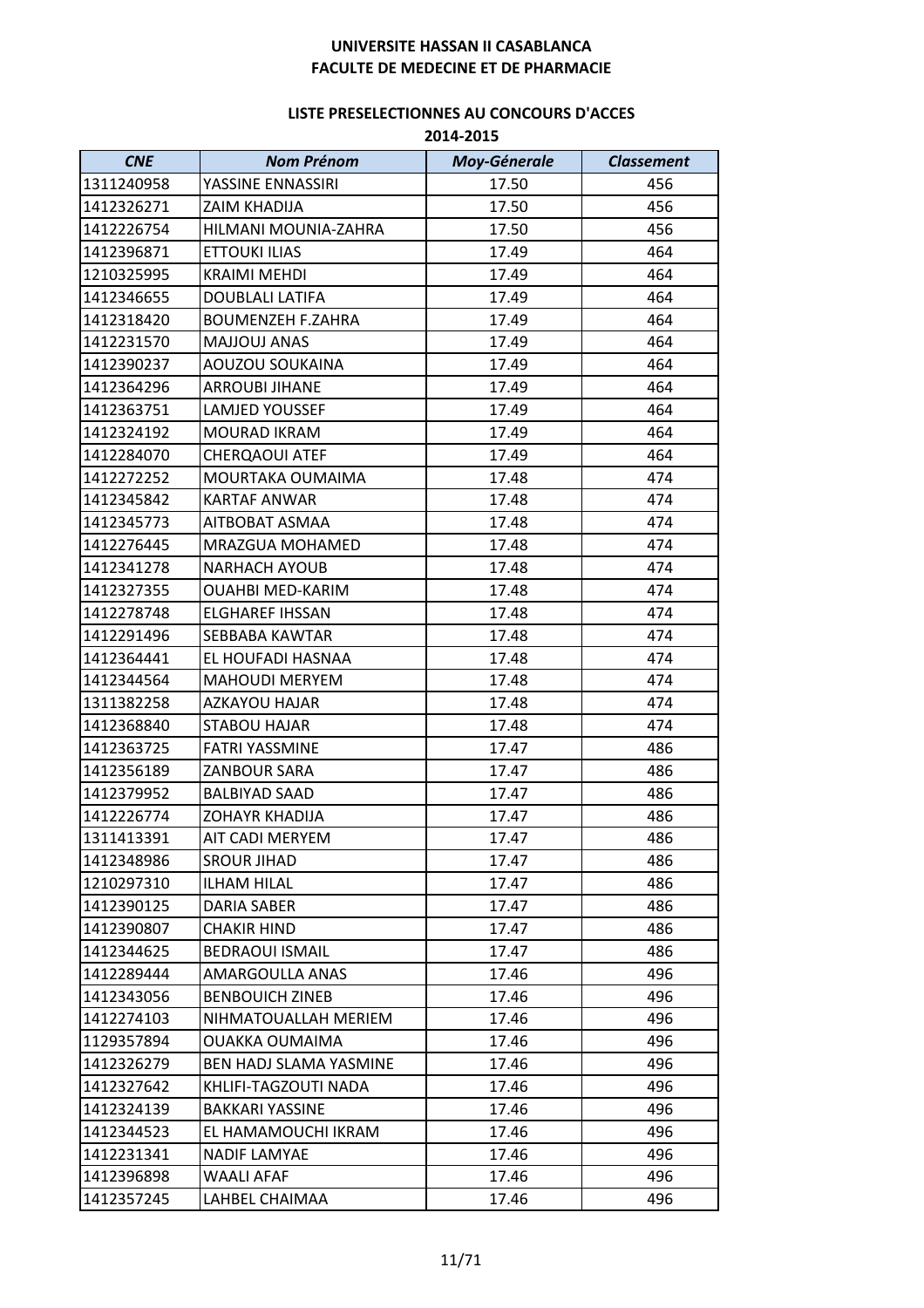| <b>CNE</b> | <b>Nom Prénom</b>        | <b>Moy-Génerale</b> | <b>Classement</b> |
|------------|--------------------------|---------------------|-------------------|
| 1311325882 | EL KHAYAT ZINEB          | 17.46               | 496               |
| 1210330306 | <b>ANOUAR HIND</b>       | 17.45               | 508               |
| 1412342860 | <b>BENDAMOU HIND</b>     | 17.45               | 508               |
| 1412397422 | <b>DEHMANI ISLAM</b>     | 17.45               | 508               |
| 1412394084 | ZAKI SAID                | 17.45               | 508               |
| 1412326704 | <b>CHRAIBI AZEDDINE</b>  | 17.45               | 508               |
| 1412397406 | <b>KHATIBI ABDELALI</b>  | 17.45               | 508               |
| 1412372960 | ELKIADI MERYEM           | 17.45               | 508               |
| 1412398527 | <b>JBARK RACHID</b>      | 17.45               | 508               |
| 1412327618 | ROUCHDI FATIMA-ZAHRA     | 17.45               | 508               |
| 1412326205 | <b>ZNIBER MOUNIR</b>     | 17.45               | 508               |
| 1412391854 | <b>BABA SALMA</b>        | 17.45               | 508               |
| 1412321112 | <b>MALIK DALAL</b>       | 17.44               | 519               |
| 1412397080 | <b>IBNRASS SALIMA</b>    | 17.44               | 519               |
| 1412342306 | <b>JADDAD MAJDA</b>      | 17.44               | 519               |
| 1412396617 | REGRAGUI OUMAIMA         | 17.44               | 519               |
| 1311342222 | EL KHIYAR CHAIMAA        | 17.44               | 519               |
| 1412406172 | RHEBAIROU MOUSAB         | 17.44               | 519               |
| 1311233311 | <b>MANAL TRID</b>        | 17.44               | 519               |
| 1412290855 | <b>MOUKRIM ASMAA</b>     | 17.44               | 519               |
| 1412379731 | <b>BALHAOUI IKRAM</b>    | 17.44               | 519               |
| 1311232104 | <b>HAJAR RASSI</b>       | 17.44               | 519               |
| 1412396897 | <b>CHADLI HALA</b>       | 17.43               | 529               |
| 1412397402 | <b>IBHI AYMEN</b>        | 17.43               | 529               |
| 1412327930 | <b>FASTANI RANIA</b>     | 17.43               | 529               |
| 1311422731 | <b>ABDLWAHED FTASSI</b>  | 17.43               | 529               |
| 1311420413 | <b>HAMRA KHALIL</b>      | 17.43               | 529               |
| 1412326796 | <b>ALANBAGI ALI</b>      | 17.43               | 529               |
| 1412347684 | RAMZ FATIMA EZZAHRA      | 17.43               | 529               |
| 1412352815 | <b>ATOUF MARWA</b>       | 17.43               | 529               |
| 1412390733 | <b>BEN OUDA SARA</b>     | 17.43               | 529               |
| 1412379990 | ESSAKHI ABDELMOUNIM      | 17.43               | 529               |
| 1210386798 | FATIMA EZZAHRA ENNASSIRI | 17.43               | 529               |
| 1412291522 | CHRAIBI OMAIMA           | 17.42               | 540               |
| 1412282144 | LIAMANI ZINEB            | 17.42               | 540               |
| 1412335771 | <b>IMANE RABII</b>       | 17.42               | 540               |
| 1311421477 | <b>HILAL FADWA</b>       | 17.42               | 540               |
| 1412354058 | <b>LAROUSSI CHAIMAE</b>  | 17.42               | 540               |
| 1412397468 | SOSSEY ALAOUI KHADIJA    | 17.42               | 540               |
| 1412396596 | <b>AHAGGACH YASSINE</b>  | 17.42               | 540               |
| 1412396610 | FARAH OUSSAMA            | 17.42               | 540               |
| 1412324175 | BEN-EL-BARGUIA GHITA     | 17.42               | 540               |
| 1311231843 | NAJLAA MAJHAD            | 17.42               | 540               |
| 1412282230 | CHIHAB SOMAYA            | 17.42               | 540               |
| 1412352964 | LAKHDARI IMANE           | 17.42               | 540               |
| 1412396116 | ADNANE CHAIMAA           | 17.42               | 540               |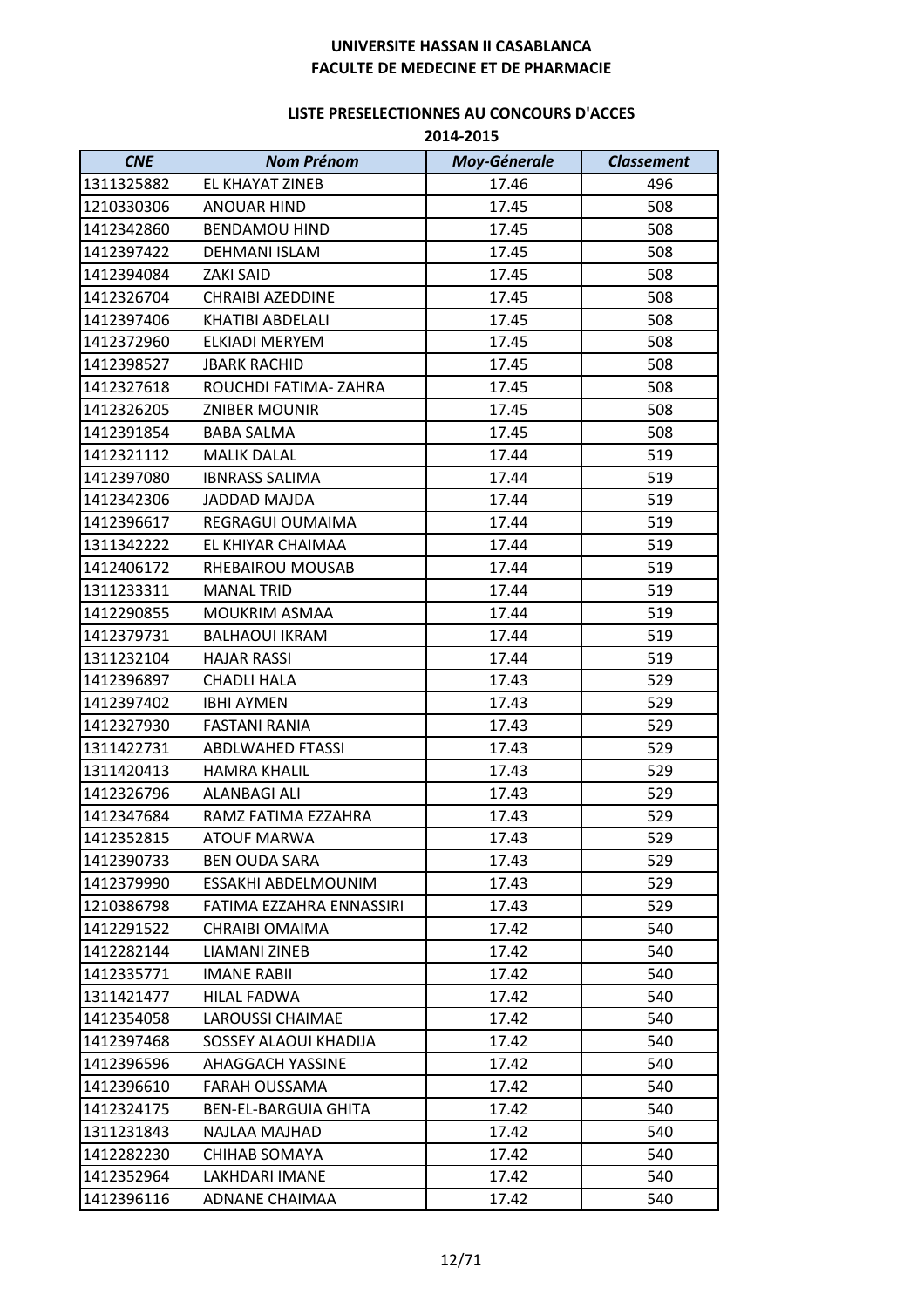| <b>CNE</b> | <b>Nom Prénom</b>         | <b>Moy-Génerale</b> | <b>Classement</b> |
|------------|---------------------------|---------------------|-------------------|
| 1412344563 | <b>GUIDANI JIHANE</b>     | 17.41               | 553               |
| 1412327402 | <b>SAFER YASSINE</b>      | 17.41               | 553               |
| 1412344553 | <b>MESSOUDI MERYEM</b>    | 17.41               | 553               |
| 1412324614 | <b>GHORMY KHAOULA</b>     | 17.41               | 553               |
| 1412384052 | <b>BAYDI ABDERAHMANE</b>  | 17.41               | 553               |
| 1412332691 | AMGHAR NASSIMA            | 17.41               | 553               |
| 1311371281 | <b>KABIL HAJAR</b>        | 17.41               | 553               |
| 1412227617 | <b>DHAIM SAFAA</b>        | 17.40               | 560               |
| 1412230320 | <b>BENTISSE NABIL</b>     | 17.40               | 560               |
| 1311384776 | <b>IBENBRAHIM HOUDA</b>   | 17.40               | 560               |
| 1412379975 | AIT BIKOUNTAR ASMAE       | 17.40               | 560               |
| 1412284494 | LEMGHARI MAHA             | 17.40               | 560               |
| 1311323713 | <b>BOUYSFI ISMAIL</b>     | 17.40               | 560               |
| 1412294538 | <b>KAOUKAYA ZINEB</b>     | 17.40               | 560               |
| 1412324161 | MAZOUZ MAROUANE           | 17.40               | 560               |
| 1412289314 | <b>CHIHAB YASSINE</b>     | 17.40               | 560               |
| 1412396668 | <b>SAAD AHMED</b>         | 17.40               | 560               |
| 1412342447 | <b>HANANE HAJAR</b>       | 17.40               | 560               |
| 1412272176 | MOUADDINE DOHA            | 17.39               | 571               |
| 1412355724 | <b>JANAH SOUMIA</b>       | 17.39               | 571               |
| 1210232980 | FATIMA EZZAHRA ABDALLAOUI | 17.39               | 571               |
| 1412396648 | ALAMI OUALI OMAR          | 17.39               | 571               |
| 1311327216 | AMOUDI CHAYMAE            | 17.39               | 571               |
| 1412352180 | EL HERICHI HAFSA          | 17.39               | 571               |
| 1412334769 | <b>BENHAFOUN JIHANE</b>   | 17.39               | 571               |
| 1412336449 | <b>BOUYA MANAL</b>        | 17.39               | 571               |
| 1412379842 | LYOUBI IDRISSI MALAK      | 17.39               | 571               |
| 1210348713 | <b>BOULIDAME SALMA</b>    | 17.38               | 580               |
| 1311297139 | <b>AMINE SOUFI</b>        | 17.38               | 580               |
| 1412227701 | FATIMA-EZZAHRA NASSIM     | 17.38               | 580               |
| 1210356316 | KARIM MALIKA              | 17.38               | 580               |
| 1412326780 | <b>GUENNOUNI NASR</b>     | 17.38               | 580               |
| 1412279639 | <b>HARRAZ CHAIMAE</b>     | 17.38               | 580               |
| 1412342319 | LAHMINI HAMZA             | 17.38               | 580               |
| 1412359007 | EL HIMER SARA             | 17.38               | 580               |
| 1412282151 | SABI SAOUSSANE            | 17.38               | 580               |
| 1412360014 | REHANI KARIMA             | 17.38               | 580               |
| 1412354258 | AFAILAL SHAIMAA           | 17.37               | 590               |
| 1412397215 | SABRI YOUSSEF             | 17.37               | 590               |
| 1412232670 | ELMNAOUAR KALTOUM         | 17.37               | 590               |
| 1412231368 | <b>IBNOU-HAOUA ANAS</b>   | 17.37               | 590               |
| 1311187073 | <b>AMAL BOUALI</b>        | 17.37               | 590               |
| 1412228308 | OMAR ZOUHIR               | 17.37               | 590               |
| 1412322885 | OKACHA RIME               | 17.37               | 590               |
| 1412393319 | ESSAID ASMAA              | 17.37               | 590               |
| 1412342182 | LACHHAB MOHAMED REDA      | 17.37               | 590               |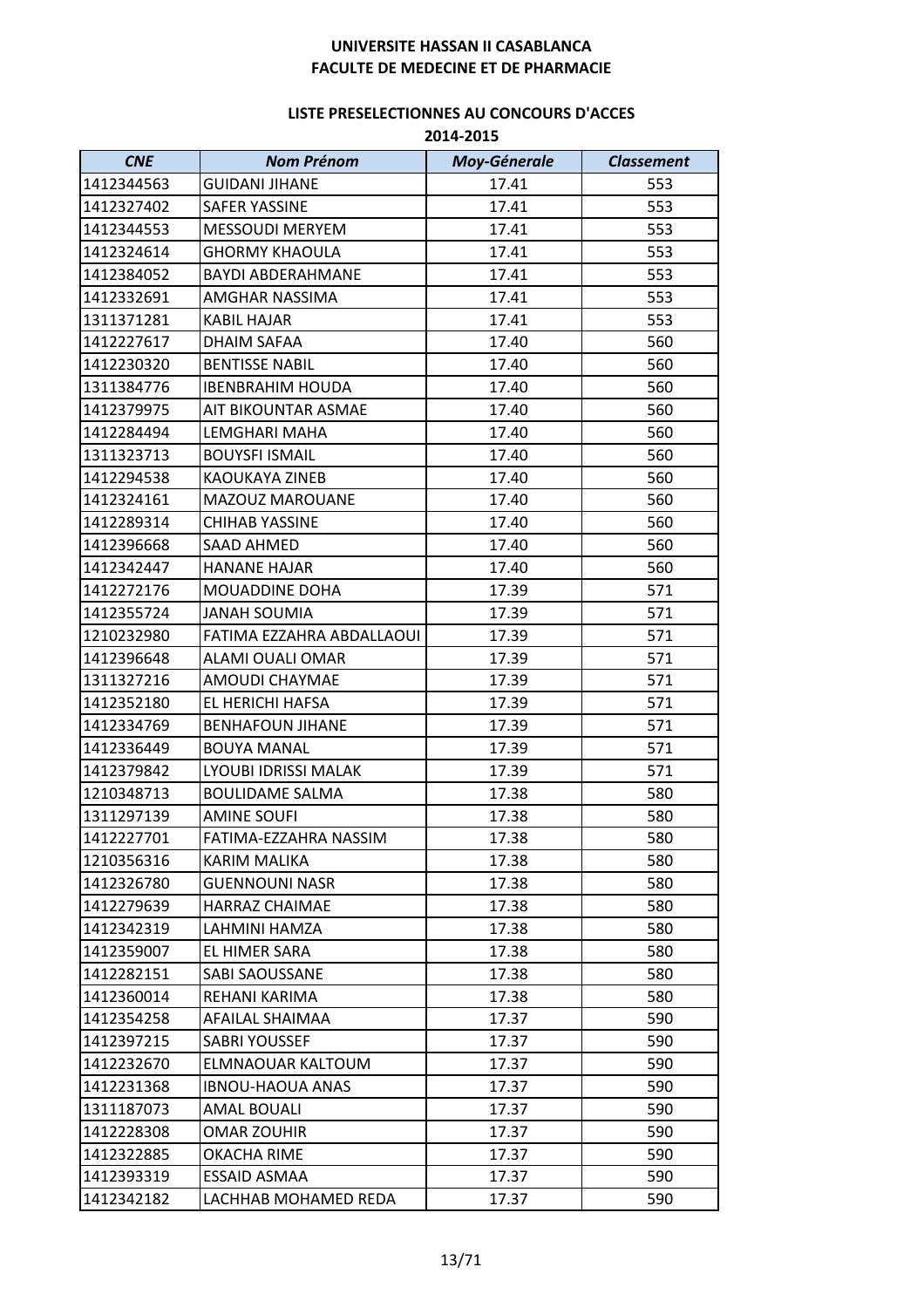| <b>CNE</b> | <b>Nom Prénom</b>          | <b>Moy-Génerale</b> | <b>Classement</b> |
|------------|----------------------------|---------------------|-------------------|
| 1412286345 | <b>FAHMAOUI YOUSRA</b>     | 17.37               | 590               |
| 1412344274 | <b>BENTAHAR KHAOULA</b>    | 17.37               | 590               |
| 1412276370 | LETRIB CHAIMAA             | 17.37               | 590               |
| 1412227059 | ASMAA RHAZOUANI            | 17.36               | 602               |
| 1412286141 | KAAKOUA SARA               | 17.36               | 602               |
| 1311422710 | SALMA EL IDRISSI JAGHNANE  | 17.36               | 602               |
| 1311375406 | YASSINE BAGGAR             | 17.36               | 602               |
| 1311285095 | <b>MOUHSSINE IDMANSOUR</b> | 17.36               | 602               |
| 1412399089 | <b>BASSIDI KHADIJA</b>     | 17.36               | 602               |
| 1412357371 | <b>LOMMANE NOUFEL</b>      | 17.36               | 602               |
| 1412280303 | TIAMANI KAWTAR             | 17.36               | 602               |
| 1412276955 | HARCHELKORANE SAHAR        | 17.36               | 602               |
| 1412380557 | JEDDI SAMAH                | 17.36               | 602               |
| 1412327644 | <b>LARAKI OTHMANE</b>      | 17.36               | 602               |
| 1412238068 | <b>AYOUB RACHIDI</b>       | 17.35               | 613               |
| 1412363958 | <b>ZEGHAIDER OUSSAMA</b>   | 17.35               | 613               |
| 1412326664 | <b>LAMRIS ADNANE</b>       | 17.35               | 613               |
| 1210360431 | KHAMMAS OUMAIMA            | 17.35               | 613               |
| 1311344359 | KABLI IBTISSAM             | 17.35               | 613               |
| 1412237249 | <b>SOUAD EL KORCHI</b>     | 17.35               | 613               |
| 1311231878 | <b>HIND MOATA</b>          | 17.35               | 613               |
| 1412364131 | ZAYDI HIND                 | 17.35               | 613               |
| 1412335756 | NOUHAYLA FOUKI             | 17.34               | 621               |
| 1412402972 | <b>WIFAK SARRA</b>         | 17.34               | 621               |
| 1412384715 | JIHANE BENALFAKIH          | 17.34               | 621               |
| 1412338082 | <b>MARITOUNE IMANE</b>     | 17.34               | 621               |
| 1311350690 | ABOURICHA FATIMA ZAHRA     | 17.34               | 621               |
| 1412353001 | <b>MAZROUI RANIA</b>       | 17.34               | 621               |
| 1412338174 | <b>GHARBI HAJAR</b>        | 17.34               | 621               |
| 1412380525 | DARHOUA SARA               | 17.34               | 621               |
| 1412351150 | DINAOUI HANANE             | 17.34               | 621               |
| 1412343045 | <b>EDDAIF HAMZA</b>        | 17.34               | 621               |
| 1412233196 | SAMIA BADIDI               | 17.34               | 621               |
| 1412383936 | HAKIM ASMAA                | 17.34               | 621               |
| 1412323743 | FAIKI LAMYAA               | 17.34               | 621               |
| 1412289513 | BENMCHICH FATIMA EZZAHRAA  | 17.34               | 621               |
| 1412372282 | MARIAMA OULAASRI           | 17.33               | 635               |
| 1412324208 | <b>BAYED YASMINE</b>       | 17.33               | 635               |
| 1412362729 | AAMIR SANAA                | 17.33               | 635               |
| 1412397446 | AMMAR MAROUA               | 17.33               | 635               |
| 1412271130 | <b>BENREGHAI AICHA</b>     | 17.33               | 635               |
| 1412379930 | <b>BENBOUBKER RANIA</b>    | 17.33               | 635               |
| 1412323921 | TOUIMI WASSIMA             | 17.33               | 635               |
| 1412326760 | <b>GUESSOUS SALIM</b>      | 17.33               | 635               |
| 1412343051 | LEMZOURI REDOUANE          | 17.33               | 635               |
| 1412363734 | <b>BOUIDRA SALMA</b>       | 17.33               | 635               |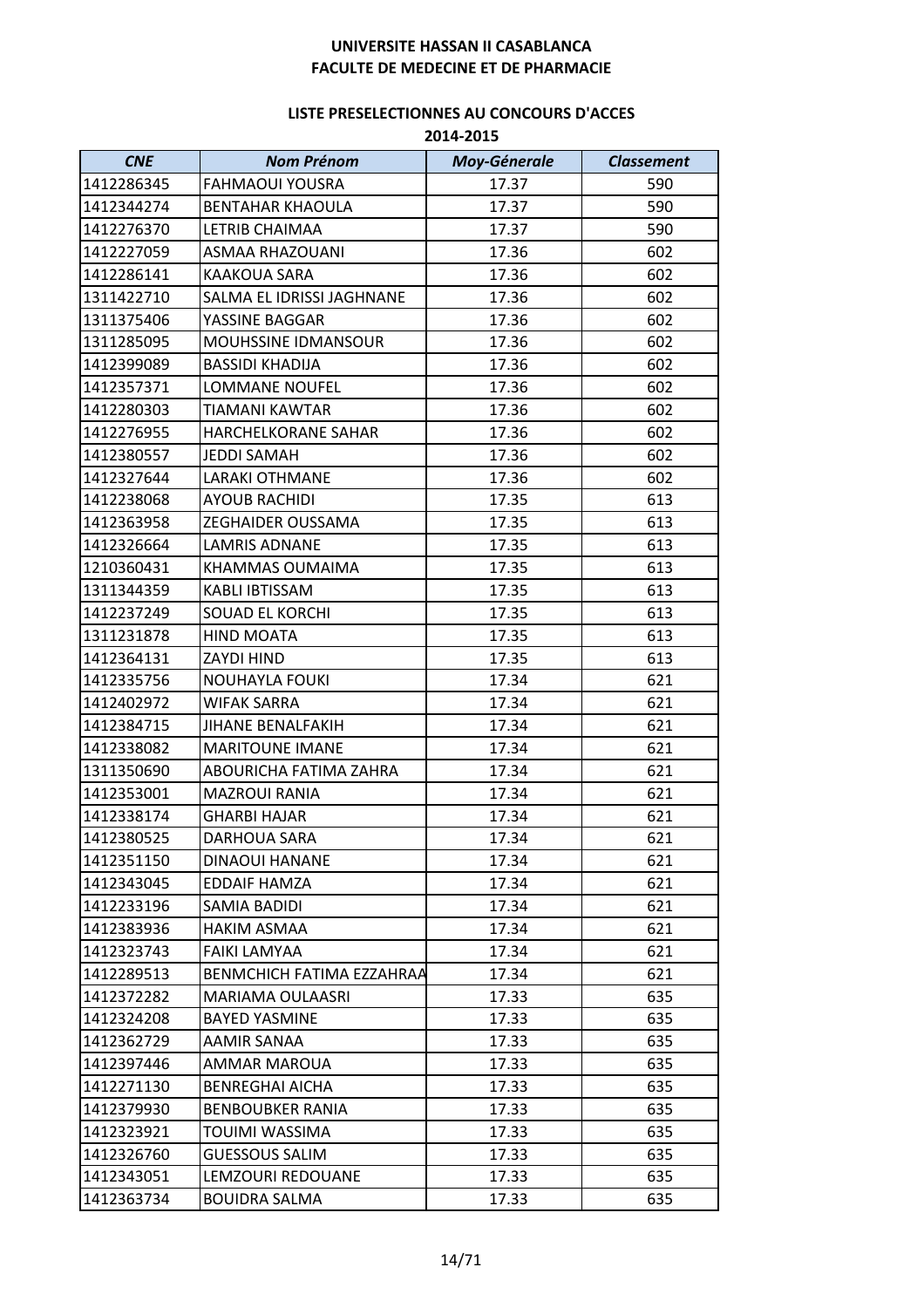| <b>CNE</b> | <b>Nom Prénom</b>           | <b>Moy-Génerale</b> | <b>Classement</b> |
|------------|-----------------------------|---------------------|-------------------|
| 1311343686 | LAMDAOUI SOUMIA             | 17.33               | 635               |
| 1412714337 | <b>BOULBLAH SOUHAILA</b>    | 17.32               | 646               |
| 1210359580 | <b>BASSOU IMAD</b>          | 17.32               | 646               |
| 1412379939 | <b>ENNASSIR MERYEM</b>      | 17.32               | 646               |
| 1412394940 | DAHRANE HAMZA               | 17.32               | 646               |
| 1210380298 | <b>HADRANY HOUDA</b>        | 17.32               | 646               |
| 1311422737 | SABRINE ANJJAR              | 17.32               | 646               |
| 1412292037 | JAHJAH SOUMAIYA             | 17.32               | 646               |
| 1412343881 | <b>KHYATI YASSER</b>        | 17.32               | 646               |
| 1412327568 | <b>BOUAROUA SALMA</b>       | 17.32               | 646               |
| 1412280693 | LAHRACH KHADIJA             | 17.32               | 646               |
| 1412327632 | EL HAJJI GHITA              | 17.32               | 646               |
| 1412398083 | ASGUAD FATIMA ZAHRA         | 17.32               | 646               |
| 1412396616 | RASMAOUI HIBA               | 17.32               | 646               |
| 1412234362 | <b>EDDOUBI EL BATOUL</b>    | 17.32               | 646               |
| 1412286678 | TOUILEB AHMED YASSINE       | 17.32               | 646               |
| 1412332837 | AMAADOUR SOUKAINA           | 17.32               | 646               |
| 1412334141 | LASKAD CHAIMAE              | 17.31               | 662               |
| 1412396873 | KHIZZOU RIM                 | 17.31               | 662               |
| 1412332874 | <b>FNINE DOUAA</b>          | 17.31               | 662               |
| 1311226622 | SALWA AIT HAMID             | 17.31               | 662               |
| 1412363935 | KHADROUF OUMAIMA            | 17.31               | 662               |
| 1414BE0156 | <b>CHAOUI IYAD</b>          | 17.31               | 662               |
| 1412323729 | AIT WAARAB HAJAR            | 17.31               | 662               |
| 1311419339 | <b>SOUKAINA FARHI</b>       | 17.31               | 662               |
| 1412346737 | <b>AOUINI CHAIMAE</b>       | 17.31               | 662               |
| 1412279524 | <b>WADID JIHAD</b>          | 17.31               | 662               |
| 1129344598 | <b>OUSRHIRE AICHA</b>       | 17.31               | 662               |
| 1412363802 | <b>BOUQDIR MAHMOUD</b>      | 17.31               | 662               |
| 1412326652 | EL ABBASSI ALI              | 17.31               | 662               |
| 1411271274 | MOUKHANE OUSSAMA            | 17.31               | 662               |
| 1412342302 | EL HOUSSIF EL MEHDI         | 17.30               | 676               |
| 1412380347 | <b>BOUCHTIB KHALID</b>      | 17.30               | 676               |
| 1311423908 | LAAGUEL FATIMA EZZAHRA      | 17.30               | 676               |
| 1412326727 | <b>BENABDELKHALEK GHITA</b> | 17.30               | 676               |
| 1412328716 | ZOUHAIR OUMAIMA             | 17.30               | 676               |
| 1412294470 | <b>DEROUICH ASMAE</b>       | 17.30               | 676               |
| 1412281331 | OMRACHI SOUKAYNA            | 17.30               | 676               |
| 1210298633 | KANZA JANAOUI               | 17.30               | 676               |
| 1311232116 | ABDERRAHMANE ABABOU         | 17.30               | 676               |
| 1311356490 | <b>ADARDOR NAOUAL</b>       | 17.30               | 676               |
| 1412343030 | KLAOUA ISMAIL               | 17.30               | 676               |
| 1412290078 | CHAABI SAMAH                | 17.30               | 676               |
| 1129374117 | <b>OUAABI SIHAM</b>         | 17.30               | 676               |
| 1311231824 | HOURIA EL YAZIDI            | 17.30               | 676               |
| 1412231361 | <b>DAIF ACHRAF</b>          | 17.29               | 690               |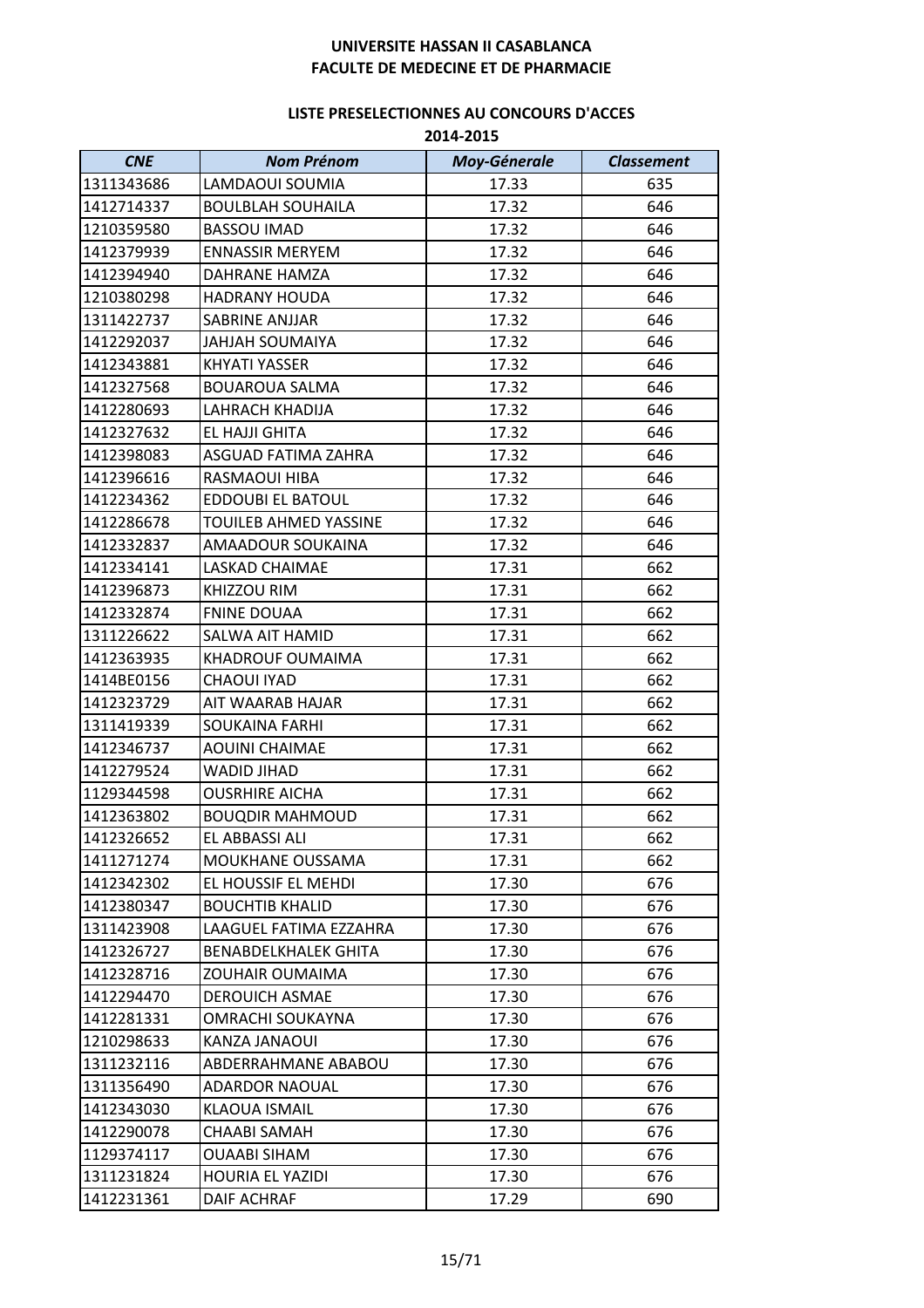| <b>CNE</b> | <b>Nom Prénom</b>          | <b>Moy-Génerale</b> | <b>Classement</b> |
|------------|----------------------------|---------------------|-------------------|
| 1412330039 | RHILAM SALAMA              | 17.29               | 690               |
| 1412281216 | EL AOUNI CHAIMA            | 17.29               | 690               |
| 1412326325 | <b>KARAME WIAME</b>        | 17.29               | 690               |
| 1311297897 | ZINEB EL BASRY             | 17.29               | 690               |
| 1412324604 | ERROGUI JAMAL-ADDINE       | 17.29               | 690               |
| 1412327946 | <b>BENHAYOUN M'HAMED</b>   | 17.29               | 690               |
| 1412228612 | <b>KARIM MATAL</b>         | 17.29               | 690               |
| 1412234826 | ALAA KAICHI                | 17.29               | 690               |
| 1412340353 | <b>GHIAT GHITA</b>         | 17.29               | 690               |
| 1412294544 | <b>ABBAR NAHLA</b>         | 17.29               | 690               |
| 1412354239 | <b>FOUAD BADR</b>          | 17.28               | 701               |
| 1412333957 | <b>HEZRAF FATIMA</b>       | 17.28               | 701               |
| 1412272257 | <b>TAHIR JIHANE</b>        | 17.28               | 701               |
| 1210237120 | SOUKAINA KACHABI           | 17.28               | 701               |
| 1311291281 | <b>GHIZLANE ER-RACHIDI</b> | 17.28               | 701               |
| 1412380332 | <b>HRITINE CHAIMAE</b>     | 17.28               | 701               |
| 1412231452 | <b>BENMANSOUR IKRAM</b>    | 17.28               | 701               |
| 1412276994 | AZKOUR FATIMA-EZZAHRA      | 17.28               | 701               |
| 1311270232 | BEROUAG MOHAMMED CHARA     | 17.28               | 701               |
| 1412282148 | <b>BENCHERIFI SARA</b>     | 17.27               | 710               |
| 1412344718 | <b>RAJI HIND</b>           | 17.27               | 710               |
| 1412343498 | <b>DADI KAWTAR</b>         | 17.27               | 710               |
| 1412284189 | <b>HRITA HATIM</b>         | 17.27               | 710               |
| 1129356547 | SANAA MOUTIKEDDINE         | 17.27               | 710               |
| 1412294545 | <b>DAROUICH SAFA</b>       | 17.27               | 710               |
| 1412321106 | <b>AALI MERYEM</b>         | 17.27               | 710               |
| 1412352842 | ELOUAKILI SANAA            | 17.27               | 710               |
| 1412363809 | ZARROUQ MAHMOUD            | 17.27               | 710               |
| 1412346702 | <b>NAJI LEILA</b>          | 17.27               | 710               |
| 1412327412 | <b>ER-ROUNDI AMINE</b>     | 17.26               | 720               |
| 1412349691 | NEMRANY HASNAA             | 17.26               | 720               |
| 1311365060 | <b>HAFID ILHAM</b>         | 17.26               | 720               |
| 1412380538 | <b>ACHCHAK RHITA</b>       | 17.26               | 720               |
| 1311349419 | <b>HAJJAR ALI</b>          | 17.26               | 720               |
| 1412342844 | JEDDIN FATIMA-ZAHRA        | 17.26               | 720               |
| 1412286367 | ROCHD MEHDI                | 17.26               | 720               |
| 1412395884 | <b>CHEGDANI FERDAOUSS</b>  | 17.26               | 720               |
| 1414BE0349 | <b>NOUREDDINE SOUHAIL</b>  | 17.26               | 720               |
| 1412395400 | N'MAR SOUHAILA             | 17.26               | 720               |
| 1412318865 | <b>OUSSAAD ZAKARIA</b>     | 17.26               | 720               |
| 1412231326 | <b>QALMOUN OUMAIMA</b>     | 17.26               | 720               |
| 1412272955 | <b>MOUKRIM MOUAD</b>       | 17.26               | 720               |
| 1412343488 | SFA OUSSAMA                | 17.26               | 720               |
| 1412379940 | <b>FARHATE ISMAIL</b>      | 17.26               | 720               |
| 1412324985 | <b>HARBIL SABRINE</b>      | 17.26               | 720               |
| 1412395647 | <b>ANANE OMAR</b>          | 17.25               | 736               |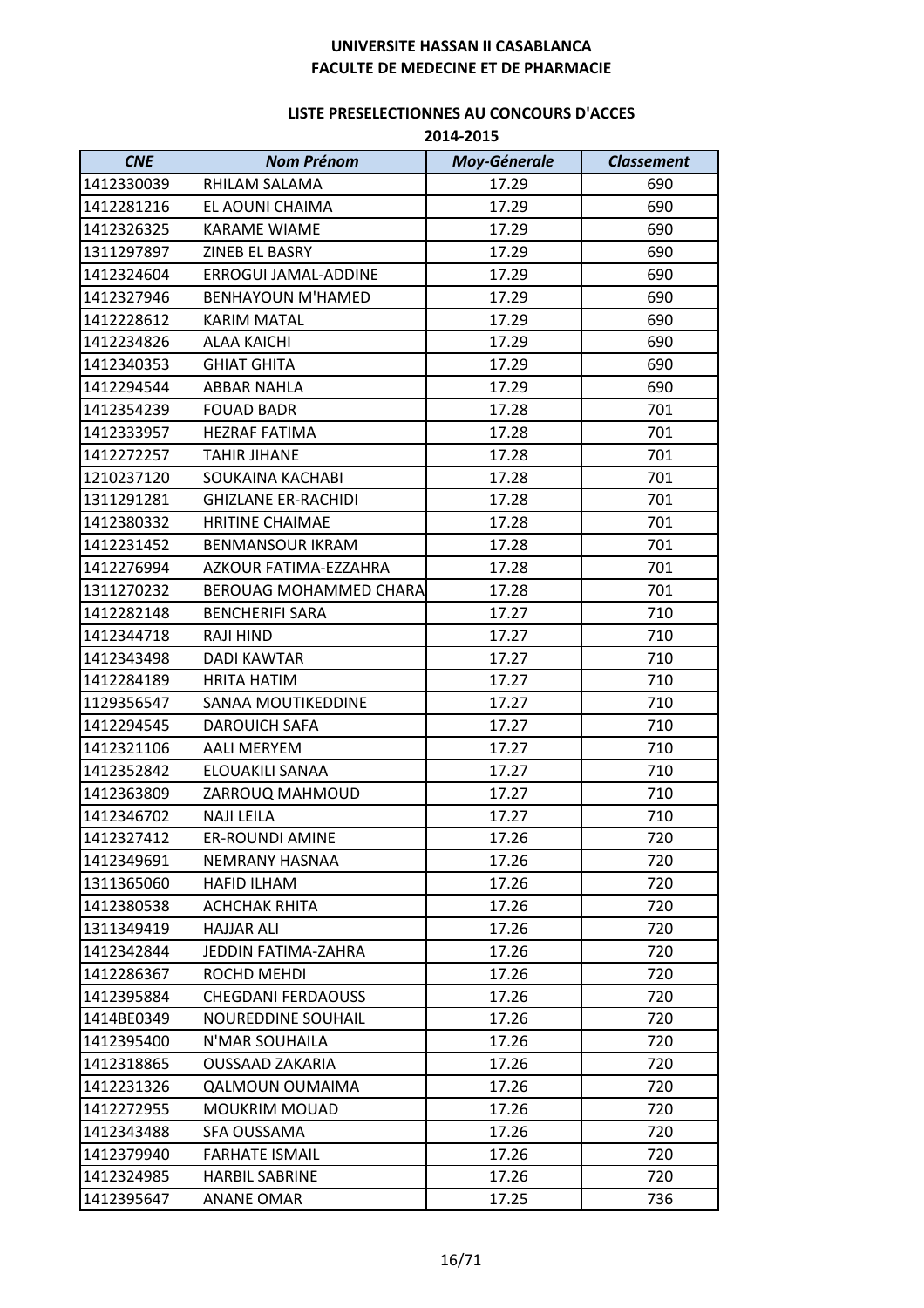| <b>CNE</b> | <b>Nom Prénom</b>           | <b>Moy-Génerale</b> | <b>Classement</b> |
|------------|-----------------------------|---------------------|-------------------|
| 1412382196 | <b>AMAJJOUT AFAFE</b>       | 17.25               | 736               |
| 1412282462 | HACHCHAM FATIMA EZZAHRA     | 17.25               | 736               |
| 1311231806 | <b>MARIA LABANI</b>         | 17.25               | 736               |
| 1412342315 | HABAB CHAIMAA               | 17.25               | 736               |
| 1414BE0206 | EL MOUATASSIM BILLAH SAAD   | 17.25               | 736               |
| 1412344287 | SAMINE SOUKAINA             | 17.25               | 736               |
| 1412427628 | <b>TNIFOUI YOUSSEF</b>      | 17.25               | 736               |
| 1412272248 | <b>BOUKTOB MOHAMED</b>      | 17.25               | 736               |
| 1210364566 | AFAF CHEIKHI                | 17.25               | 736               |
| 1412379784 | <b>NOUALI MOUAD</b>         | 17.25               | 736               |
| 1311328974 | <b>FARHANE YASSINE</b>      | 17.25               | 736               |
| 1412342322 | <b>MAZIRI YASSER</b>        | 17.24               | 748               |
| 1412327383 | ZAHIDI ISMAIL               | 17.24               | 748               |
| 1412286353 | <b>BOULANI YOUSSEF</b>      | 17.24               | 748               |
| 1412226753 | KAOUTAR KADDIR              | 17.24               | 748               |
| 1412342846 | <b>KARIM DOHA</b>           | 17.24               | 748               |
| 1412363803 | <b>CHIBOUB BADR- EDDINE</b> | 17.24               | 748               |
| 1129381162 | <b>BICHROU IKRAM</b>        | 17.24               | 748               |
| 1311350534 | <b>TAYANE SOUFIANE</b>      | 17.24               | 748               |
| 1412366765 | HAMDI FATIMA                | 17.24               | 748               |
| 1412274385 | EL MOUNTASSIR WISSAL        | 17.24               | 748               |
| 1210260142 | SIHAM SAMOUH                | 17.24               | 748               |
| 1412226735 | <b>KHAIRY SALWA</b>         | 17.24               | 748               |
| 1412372409 | <b>MASTADI AMAL</b>         | 17.24               | 748               |
| 1412226755 | <b>HADER SARA</b>           | 17.24               | 748               |
| 1412396683 | <b>GUESSOUS RABIA</b>       | 17.23               | 762               |
| 1412327183 | <b>ELBENNA IMANE</b>        | 17.23               | 762               |
| 1311335159 | <b>OUARKA MOHAMMED-SAID</b> | 17.23               | 762               |
| 1412334108 | <b>CHANDAD SIHAM</b>        | 17.23               | 762               |
| 1412397071 | ANOUAR OUMAIMA              | 17.23               | 762               |
| 1412396127 | <b>ACHIR CHAIMAA</b>        | 17.23               | 762               |
| 1412341862 | <b>ASKRANE AHMED</b>        | 17.23               | 762               |
| 1412369550 | HASNAA MOUSSAMIR            | 17.23               | 762               |
| 1412433870 | <b>HART AHLAM</b>           | 17.23               | 762               |
| 1412286485 | EL IDRISSI OUSSAMA          | 17.23               | 762               |
| 1412326804 | ELHARTI HIBA                | 17.23               | 762               |
| 1311275931 | <b>MARIEM AMEUR</b>         | 17.23               | 762               |
| 1412336949 | <b>BENELHAMMI HIND</b>      | 17.22               | 774               |
| 1311280527 | YAHYA LOUATI                | 17.22               | 774               |
| 1412399088 | <b>ZOUHIR GHIZLANE</b>      | 17.22               | 774               |
| 1311288089 | FATIMA-AZZAHRA AYACH        | 17.22               | 774               |
| 1412352810 | SAKHY SAAD                  | 17.22               | 774               |
| 1311352706 | <b>NADIF FDILLA</b>         | 17.22               | 774               |
| 1412278958 | LAMHAOUR KAOUTAR            | 17.22               | 774               |
| 1412318970 | <b>SEKKAT HIND</b>          | 17.22               | 774               |
| 1414BE0260 | <b>HOUTI SARAH</b>          | 17.22               | 774               |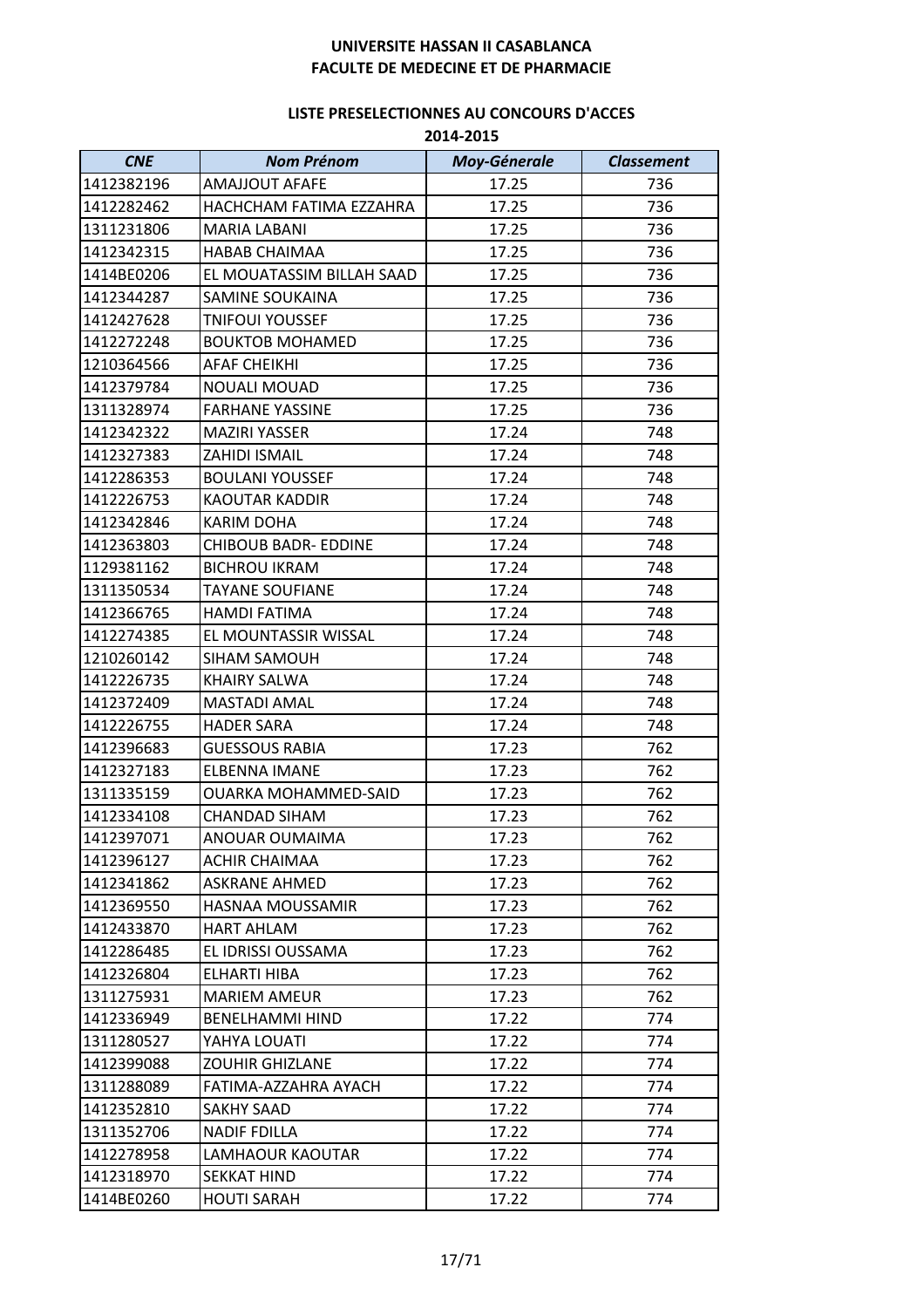| <b>CNE</b> | <b>Nom Prénom</b>         | <b>Moy-Génerale</b> | <b>Classement</b> |
|------------|---------------------------|---------------------|-------------------|
| 1412344503 | RAI FADILA                | 17.22               | 774               |
| 1311273492 | <b>BADREDDINE BARKI</b>   | 17.22               | 774               |
| 1412372038 | <b>HARAKAT SALMA</b>      | 17.22               | 774               |
| 1311422651 | ISMAIL AMAZZAL            | 17.21               | 786               |
| 1412363944 | <b>BACHRI RIHAB</b>       | 17.21               | 786               |
| 1412396882 | FAHIM ABDESSAMAD          | 17.21               | 786               |
| 1210275530 | <b>BADIAA ABOU ELAALA</b> | 17.21               | 786               |
| 1412382887 | AFTAHI SOUMIYA            | 17.21               | 786               |
| 1414BE0376 | <b>SEFFAR LINA</b>        | 17.21               | 786               |
| 1412294407 | ABOUELAIZ FADWA           | 17.21               | 786               |
| 1412286398 | MARFOQ OTHMANE            | 17.21               | 786               |
| 1311422758 | <b>AMJAD SOLTANI</b>      | 17.21               | 786               |
| 1210391483 | EL AIDI YASSINE           | 17.21               | 786               |
| 1412365402 | RAHMAT AMIRA              | 17.21               | 786               |
| 1412336869 | <b>ESSADEQ ZINEB</b>      | 17.21               | 786               |
| 1412275681 | <b>ATIF ASSIA</b>         | 17.21               | 786               |
| 1311271834 | <b>ES-SOBTI LOUBNA</b>    | 17.21               | 786               |
| 1412381685 | MARZOUKY LOUBNA           | 17.20               | 800               |
| 1412352777 | <b>OUBAOUZINE AMINE</b>   | 17.20               | 800               |
| 1412344539 | <b>MARZOUK ANAS</b>       | 17.20               | 800               |
| 1412379948 | <b>TOUIL HIND</b>         | 17.20               | 800               |
| 1412321192 | <b>DKHISSI AFAFE</b>      | 17.20               | 800               |
| 1412326955 | <b>MOUSTATI YOUNES</b>    | 17.20               | 800               |
| 1412397737 | <b>OMARI AYOUB</b>        | 17.20               | 800               |
| 1311324357 | SABIRY WISSAL             | 17.20               | 800               |
| 1414BE0177 | EL ALAMI KHAOULA          | 17.20               | 800               |
| 1311422805 | <b>IKRAME RHOUT</b>       | 17.20               | 800               |
| 1412371834 | <b>HAMMENI LAHCEN</b>     | 17.20               | 800               |
| 1412235486 | <b>IHSSANE MNAOUER</b>    | 17.20               | 800               |
| 1412389190 | SIOUI ASMAE               | 17.20               | 800               |
| 1210322759 | EL MOUEDIN NISRINE        | 17.20               | 800               |
| 1412278792 | <b>MANSOURI HAJAR</b>     | 17.20               | 800               |
| 1412363929 | KHOUCHANI OUSSAMA         | 17.20               | 800               |
| 1412294322 | ETTAQY YASSMIN            | 17.20               | 800               |
| 1412397140 | SABER ZAKARIA             | 17.19               | 817               |
| 1412397383 | MOUNAJI MAROUA            | 17.19               | 817               |
| 1412327406 | <b>BADOUR OLA</b>         | 17.19               | 817               |
| 1210372461 | <b>MAHTAL MERYEM</b>      | 17.19               | 817               |
| 1412231951 | <b>BARGUIGUA SOUKAINA</b> | 17.19               | 817               |
| 1412384179 | SAGUEM SARA               | 17.19               | 817               |
| 1412286368 | SIJELMASSI IDRISSI HAMZA  | 17.19               | 817               |
| 1412289364 | MOUTTAQUI IMAD EDDINE     | 17.19               | 817               |
| 1412352991 | EL BARNOUNI KHADIJA       | 17.19               | 817               |
| 1412344510 | EL ATLASSI MOHAMED NAOUFA | 17.19               | 817               |
| 1412363800 | <b>BAKDID ACHRAF</b>      | 17.19               | 817               |
| 1412231348 | <b>SABOR TAHA</b>         | 17.19               | 817               |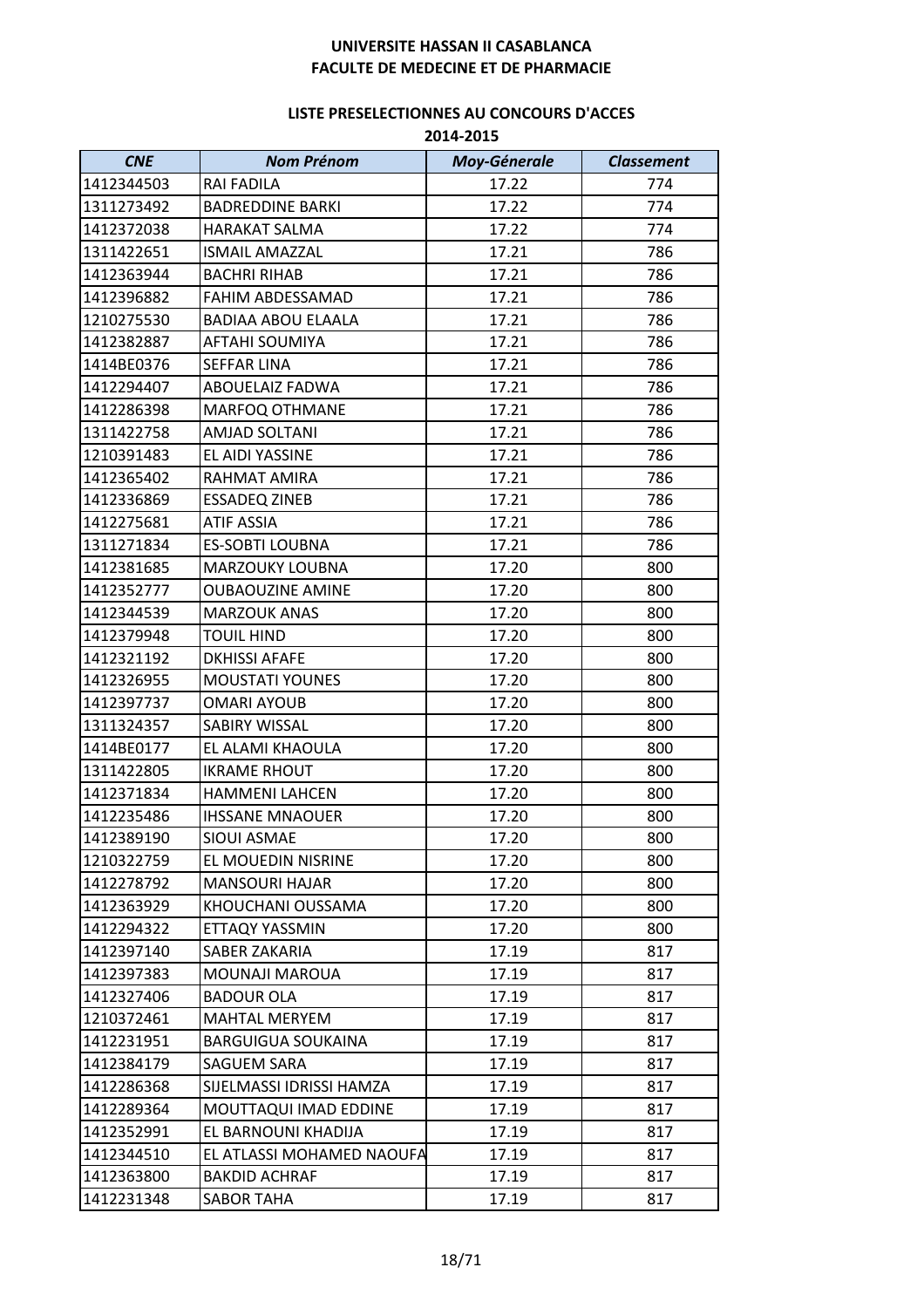| <b>CNE</b> | <b>Nom Prénom</b>         | <b>Moy-Génerale</b> | <b>Classement</b> |
|------------|---------------------------|---------------------|-------------------|
| 1210323114 | WAHABI OUMAIMA            | 17.19               | 817               |
| 1412275384 | EL GHAZOUANI IDRISSI      | 17.18               | 830               |
| 1411327869 | <b>GALLOUCHE HAMZA</b>    | 17.18               | 830               |
| 1412327620 | <b>SEDKI IMANE</b>        | 17.18               | 830               |
| 1412343873 | <b>BENADADA FAOUZ</b>     | 17.18               | 830               |
| 1412231383 | <b>IBNO NAMR MOUNA</b>    | 17.18               | 830               |
| 1412275759 | <b>HMOUCH HIND</b>        | 17.18               | 830               |
| 1412324580 | EL BYAR OUSSAMA           | 17.18               | 830               |
| 1412387625 | <b>IMANE CHERKAOUI</b>    | 17.18               | 830               |
| 1311345494 | <b>NAIT RICHE HASNA</b>   | 17.18               | 830               |
| 1311232508 | <b>FATINE EL BERRI</b>    | 17.18               | 830               |
| 1412286281 | <b>MOUSSAID HAJAR</b>     | 17.18               | 830               |
| 1311278811 | KAWTAR HABIB ALLAH        | 17.18               | 830               |
| 1311359392 | <b>MANAL MOUADIL</b>      | 17.18               | 830               |
| 1129240443 | <b>IMANE BELGMIRI</b>     | 17.18               | 830               |
| 1414BE0424 | ZEROUALI BOUKHAL FADWA    | 17.18               | 830               |
| 1412367168 | <b>FANIDA MOUAD</b>       | 17.18               | 830               |
| 1412363808 | <b>CHAFI CHADI</b>        | 17.18               | 830               |
| 1412274093 | AZIAR ASSIA               | 17.18               | 830               |
| 1412324188 | KHAZZAR GHITA             | 17.18               | 830               |
| 1311422513 | <b>MOUNA BAYA</b>         | 17.18               | 830               |
| 1412294312 | <b>BAKRI HICHAM</b>       | 17.18               | 830               |
| 1412364298 | MOUSSAFIR SANAE           | 17.18               | 830               |
| 1412355139 | ELOUASSAA ZINEB           | 17.18               | 830               |
| 1412363807 | NEJOUM ACHRAF             | 17.17               | 853               |
| 1311361761 | <b>OUMAIMA BROUK</b>      | 17.17               | 853               |
| 1412323964 | <b>HABBANE SARA</b>       | 17.17               | 853               |
| 1412276811 | AMRI MARYEME              | 17.17               | 853               |
| 1412382121 | <b>KOUIRY IMANE</b>       | 17.17               | 853               |
| 1412344301 | AGUIDA SARA               | 17.17               | 853               |
| 1412340420 | LAAOUINA RIMA             | 17.17               | 853               |
| 1412367144 | ZAKI FATIMA ZAHRA         | 17.17               | 853               |
| 1412363726 | <b>ECHCHORFI NISSRINE</b> | 17.17               | 853               |
| 1412399507 | <b>CHHEN OTHMANE</b>      | 17.16               | 862               |
| 1311384638 | REDA SAFOUAT              | 17.16               | 862               |
| 1412284153 | ZAROUALI SAMIHA           | 17.16               | 862               |
| 1412322870 | <b>BABA OTHMANE</b>       | 17.16               | 862               |
| 1412343459 | <b>ERRAFI NISRINE</b>     | 17.16               | 862               |
| 1210237163 | <b>ASMAE EL ASFER</b>     | 17.16               | 862               |
| 1412342304 | <b>BADAOUI CHAIMAA</b>    | 17.16               | 862               |
| 1412323181 | ZARZOUR SARA              | 17.16               | 862               |
| 1412397920 | <b>HAJIB NOUR</b>         | 17.16               | 862               |
| 1412369134 | SAAD SOUKAINA             | 17.16               | 862               |
| 1412286362 | LOTFI YOUSSEF SALAH       | 17.16               | 862               |
| 1412294282 | YASSER SAMMAD             | 17.15               | 873               |
| 1414BE0386 | SQALII HOUSSAINI ADAM     | 17.15               | 873               |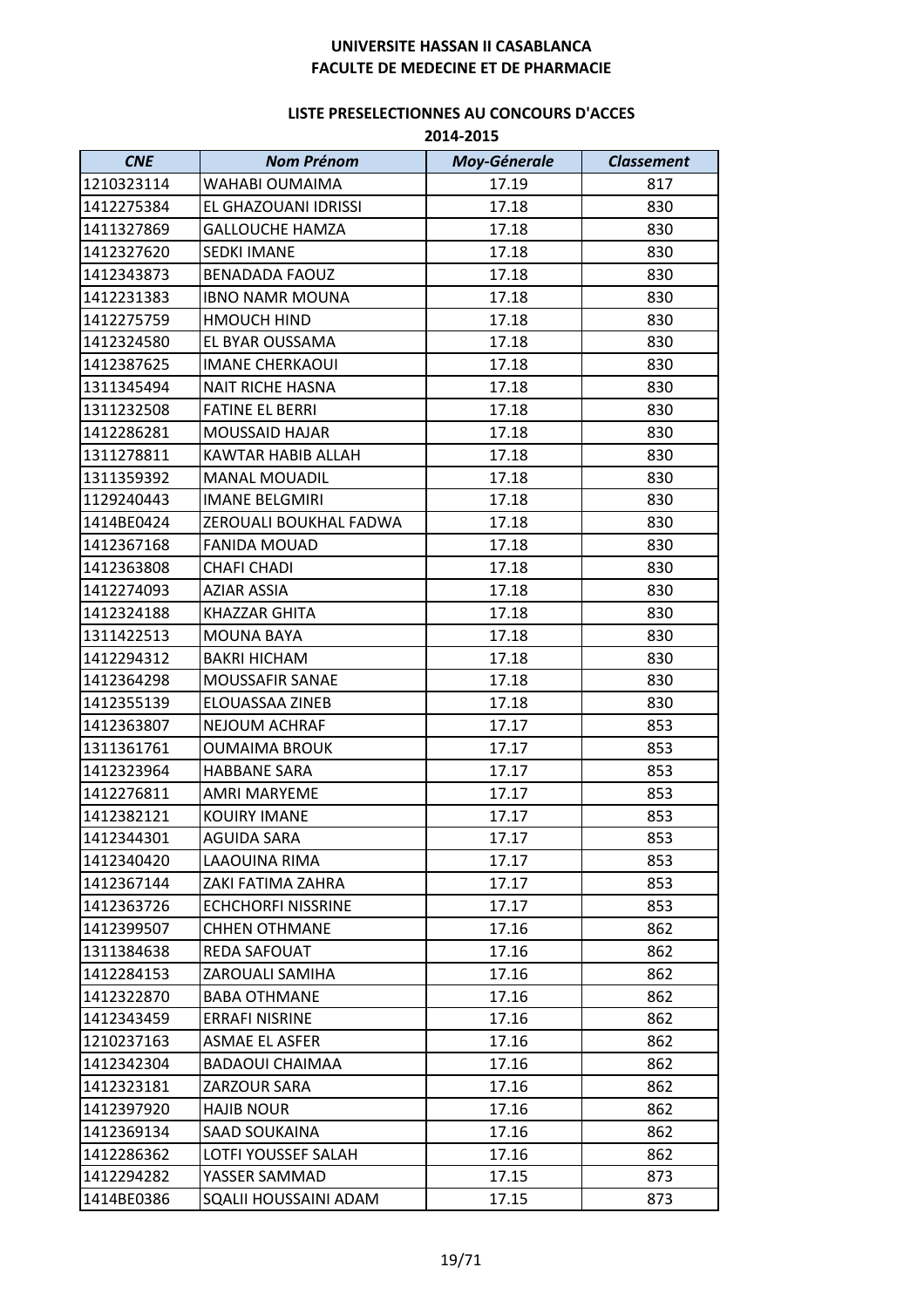| <b>CNE</b> | <b>Nom Prénom</b>         | <b>Moy-Génerale</b> | <b>Classement</b> |
|------------|---------------------------|---------------------|-------------------|
| 1412341861 | <b>MOUATAMID ANAS</b>     | 17.15               | 873               |
| 1412379984 | CHTAIBI FATIMA-EZ-ZAHRA   | 17.15               | 873               |
| 1412238287 | <b>JAOUI NADIA</b>        | 17.15               | 873               |
| 1311352744 | MZIRIRA OUMAIMA           | 17.15               | 873               |
| 1210384931 | SOUKAINA AMANI            | 17.15               | 873               |
| 1412334472 | HASSABI OUMAIMA           | 17.15               | 873               |
| 1311359780 | ABIDI FATIMA EZZAHRA      | 17.15               | 873               |
| 1411346528 | <b>OLIA REDA</b>          | 17.14               | 882               |
| 1412368780 | KABBAJ MOHAMMED           | 17.14               | 882               |
| 1412294267 | RADI KHADIJA              | 17.14               | 882               |
| 1412344585 | BENBACHIR- HASSANI MARYAM | 17.14               | 882               |
| 1412344620 | <b>CHADERY SALMA</b>      | 17.14               | 882               |
| 1412344626 | <b>NOUN HAMZA</b>         | 17.14               | 882               |
| 1412324211 | <b>BIDDI MERIEM</b>       | 17.14               | 882               |
| 1412349711 | BENJDIYA HAMZA            | 17.14               | 882               |
| 1414BE0228 | FARAH MOHAMMED YASSINE    | 17.14               | 882               |
| 1210343983 | ASSAGUE FATIMA ZAHRA      | 17.14               | 882               |
| 1412350478 | SAHIP KHADIJA             | 17.14               | 882               |
| 1311356419 | EDDABEL FATIMA            | 17.14               | 882               |
| 1412363787 | <b>BOUDAC INASSE</b>      | 17.13               | 894               |
| 1210345447 | <b>BOUSDOG YASSINE</b>    | 17.13               | 894               |
| 1414BE0359 | RACHDI EL YACOUBI ZINEB   | 17.13               | 894               |
| 1412226702 | CHAIMAA ECHARFAOUI        | 17.13               | 894               |
| 1412319541 | ANNA OUMAIMA              | 17.13               | 894               |
| 1412327969 | <b>GHALLAB OMAIMA</b>     | 17.13               | 894               |
| 1412231310 | ZAHIR FATIMA AZZAHRA      | 17.13               | 894               |
| 1412360754 | AIT ABDELKRIM ISMAIL      | 17.13               | 894               |
| 1412226772 | <b>BELRHIT OMAR</b>       | 17.13               | 894               |
| 1412326728 | <b>BENCHAMA SOUKAINA</b>  | 17.13               | 894               |
| 1311339561 | RABOUH CHAIMAA            | 17.13               | 894               |
| 1412326669 | <b>TAOUI IMANE</b>        | 17.13               | 894               |
| 1412286272 | <b>BOULAHMAME KHAWLA</b>  | 17.12               | 906               |
| 1412414442 | <b>OUASKIT KAWTAR</b>     | 17.12               | 906               |
| 1412326260 | KADDAMI WAJIH             | 17.12               | 906               |
| 1311282701 | OUMAIMA BAZI              | 17.12               | 906               |
| 1311335418 | MOUSTAKIM CHAIMAA         | 17.12               | 906               |
| 1412335930 | <b>HAFSA KANDRY</b>       | 17.12               | 906               |
| 1412396695 | ES-SAADI KAWTAR           | 17.12               | 906               |
| 1412367137 | ICHRAK LAKHBIZI           | 17.12               | 906               |
| 1412284435 | EL HAOUS SALMANE          | 17.12               | 906               |
| 1412352816 | EL AOUACHI MAROUANE       | 17.12               | 906               |
| 1412248773 | EL BELGHITI MAHMOUD       | 17.12               | 906               |
| 1412326241 | <b>ASSABANE JIHANE</b>    | 17.12               | 906               |
| 1311235400 | SANAE ELMASMOUDI          | 17.12               | 906               |
| 1412326668 | <b>SIWANE HIND</b>        | 17.11               | 919               |
| 1311271056 | <b>IBTIHAL ELOUMAMI</b>   | 17.11               | 919               |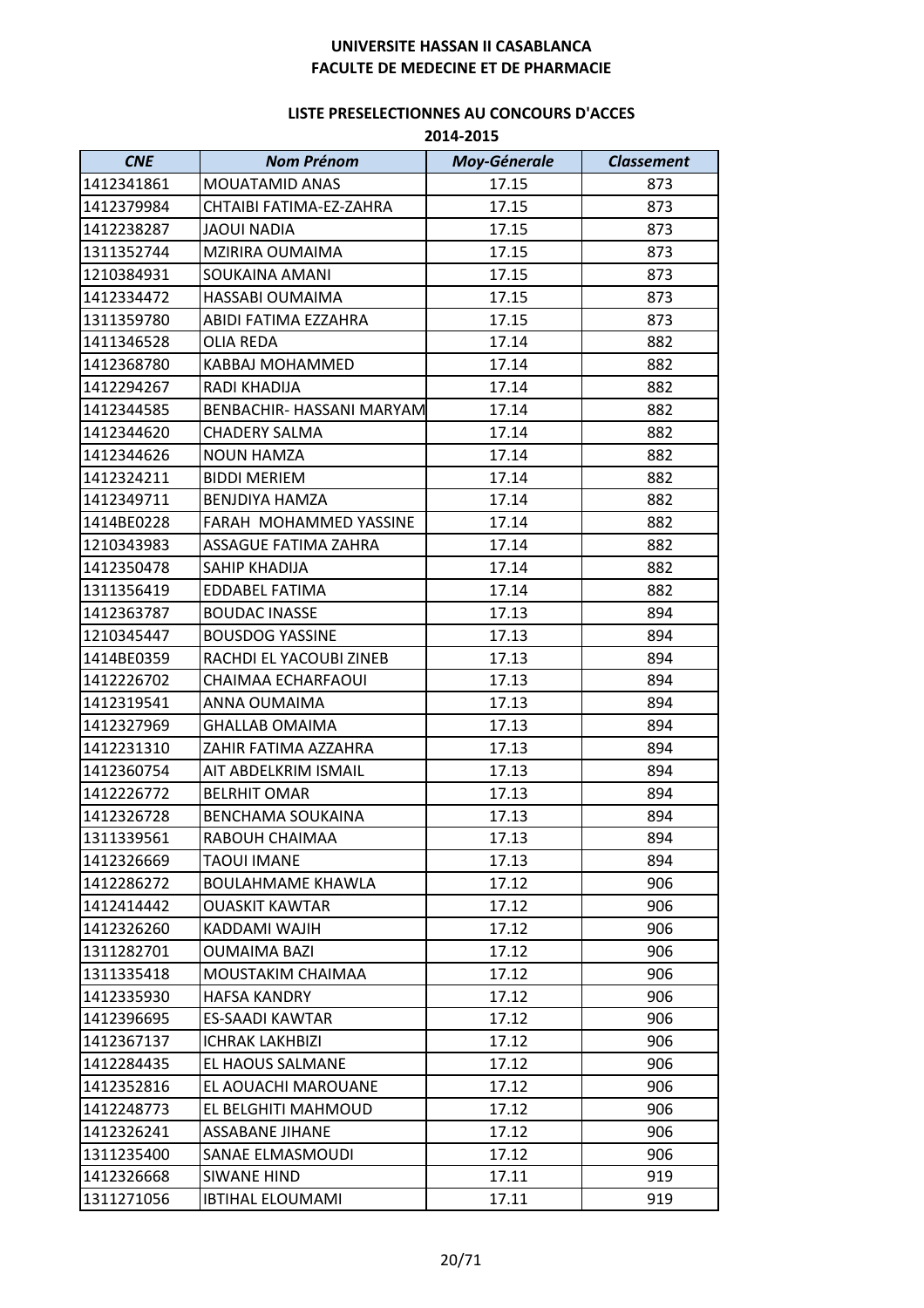| <b>CNE</b> | <b>Nom Prénom</b>          | <b>Moy-Génerale</b> | <b>Classement</b> |
|------------|----------------------------|---------------------|-------------------|
| 1311291876 | WAFA MICHMACHI             | 17.11               | 919               |
| 1412326919 | <b>BENJELLOUN IMANE</b>    | 17.11               | 919               |
| 1412380122 | JAOUCHA YOUSSEF            | 17.11               | 919               |
| 1412338158 | <b>TALBI IKRAME</b>        | 17.11               | 919               |
| 1412277015 | EL ALAOUI ELMOUNDIR        | 17.11               | 919               |
| 1412286310 | <b>HEBBAZI GHITA</b>       | 17.11               | 919               |
| 1412379985 | <b>EL-KHDAR NOURA</b>      | 17.11               | 919               |
| 1412369398 | AMIK ECHCHIFAA             | 17.11               | 919               |
| 1412352999 | LABIED DOHA                | 17.11               | 919               |
| 1412352242 | <b>JDIAATE ZINEB</b>       | 17.11               | 919               |
| 1412226756 | MCHAOUAR HAMZA             | 17.10               | 931               |
| 1412367142 | <b>HIND OUAISSA</b>        | 17.10               | 931               |
| 1311283901 | NIABI ES-SAADIA            | 17.10               | 931               |
| 1412363942 | ELMOURCHID JAAFAR          | 17.10               | 931               |
| 1412286346 | <b>FAKHIR ZAYNAB</b>       | 17.10               | 931               |
| 1311385982 | RAJAA EL MENNAOUY          | 17.10               | 931               |
| 1412369551 | <b>IKRAM ZOUHDI</b>        | 17.10               | 931               |
| 1311336564 | <b>ELBKEM ELMEHDI</b>      | 17.10               | 931               |
| 1412320485 | EL BARMAKI CHAIMAA         | 17.10               | 931               |
| 1412397449 | <b>BENSLIMANE NAJOUA</b>   | 17.10               | 931               |
| 1412284489 | <b>AQEBLI ANASS</b>        | 17.10               | 931               |
| 1412344658 | <b>SAGHIR OTHMANE</b>      | 17.10               | 931               |
| 1414BE0319 | <b>MAGHFOUR TASNYM</b>     | 17.10               | 931               |
| 1412344071 | MKAMEL ELMEHDI             | 17.10               | 931               |
| 1311335415 | EL MOUMNI MEHDI            | 17.10               | 931               |
| 1210381616 | <b>HASNA BENTALEB</b>      | 17.10               | 931               |
| 1412364067 | AIT-EL-MAALEM YASSINE      | 17.09               | 947               |
| 1412327603 | EL ALAOUI EL AOUFOUSSI MOH | 17.09               | 947               |
| 1210341588 | <b>ABAD DOUNIA</b>         | 17.09               | 947               |
| 1412286488 | <b>BABA-ALI HOURIA</b>     | 17.09               | 947               |
| 1412321976 | <b>FALLATTE OUMAYMA</b>    | 17.09               | 947               |
| 1412340318 | ARKAB KHANSAA              | 17.09               | 947               |
| 1311413401 | MASSIOUI IBTISSAM          | 17.09               | 947               |
| 1412388492 | <b>BRITAL FATIMA ZAHRA</b> | 17.09               | 947               |
| 1412371175 | AIT DAOUD HASNAA           | 17.09               | 947               |
| 1412371673 | MOUSTAINE SANAA            | 17.09               | 947               |
| 1412399492 | <b>FARISSI AMINE</b>       | 17.09               | 947               |
| 1412294505 | <b>CHAKIB SOUKAINA</b>     | 17.08               | 958               |
| 1311233807 | LAMIA BENYOUSSEF           | 17.08               | 958               |
| 1412364270 | <b>BOUHALI SARA</b>        | 17.08               | 958               |
| 1412384670 | AMANI MELLOUK              | 17.08               | 958               |
| 1412231450 | EL ALAILI WISSAL           | 17.08               | 958               |
| 1412323559 | <b>VANDAPUYE SOPHIA</b>    | 17.08               | 958               |
| 1412324584 | DOUK OUMAIMA               | 17.08               | 958               |
| 1412344704 | EL OUAZZANI FATIMA-EZZAHRA | 17.08               | 958               |
| 1412346964 | <b>FAKIR NASSIMA</b>       | 17.08               | 958               |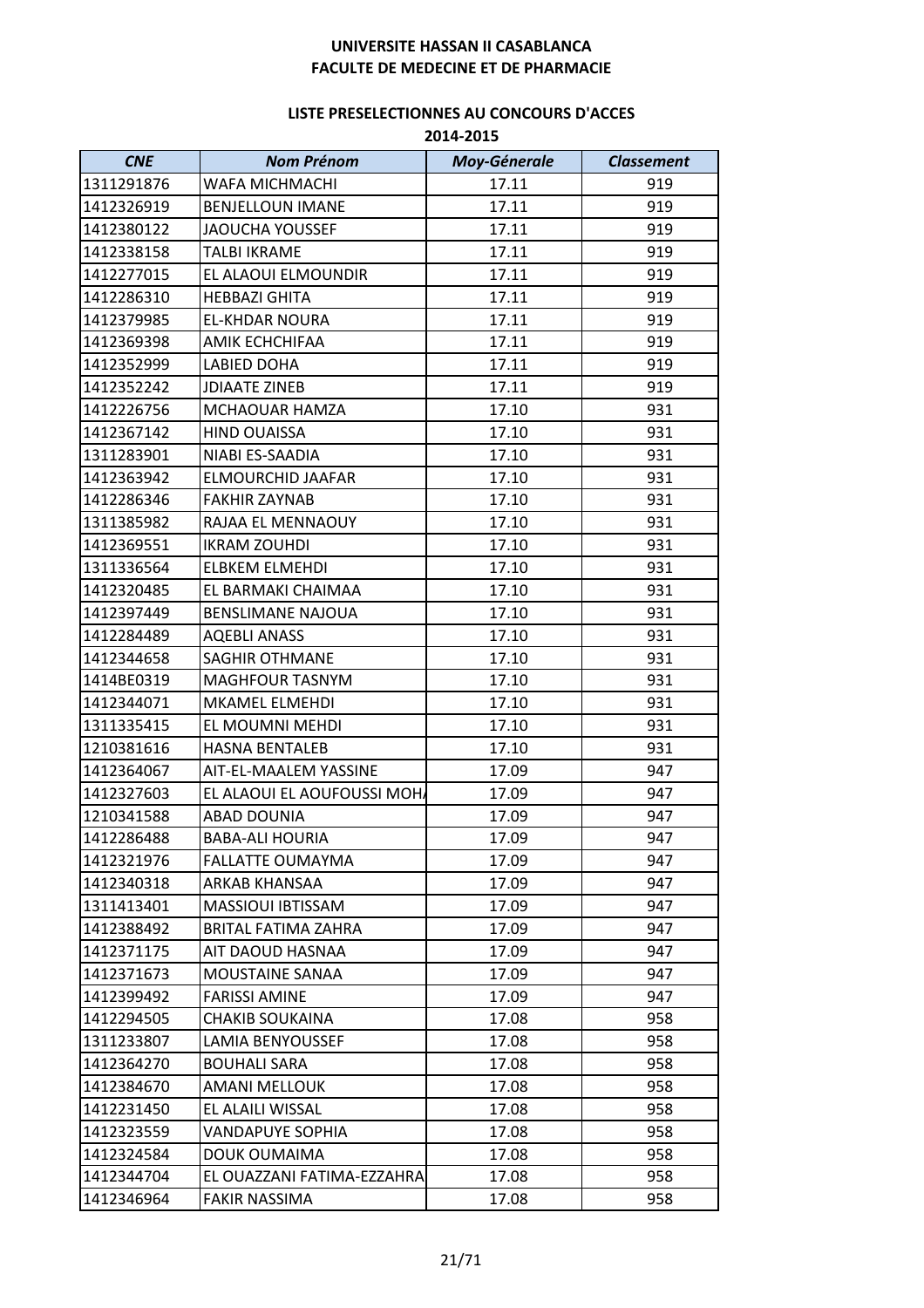| <b>CNE</b> | <b>Nom Prénom</b>          | <b>Moy-Génerale</b> | <b>Classement</b> |
|------------|----------------------------|---------------------|-------------------|
| 1412378369 | <b>BELAKHEROUJ KHADIJA</b> | 17.08               | 958               |
| 1210365794 | <b>AHALLY BOUCHRA</b>      | 17.07               | 968               |
| 1412336425 | RAHMI CHAIMAA              | 17.07               | 968               |
| 1412344291 | ADNANI ADNANE              | 17.07               | 968               |
| 1412397155 | RAISSI CHAIMAE             | 17.07               | 968               |
| 1412227613 | EL HASNAOUI OUMAIMA        | 17.07               | 968               |
| 1412390253 | <b>CHABANI TAHA</b>        | 17.07               | 968               |
| 1412274513 | RHZIEL OUMAIMA             | 17.07               | 968               |
| 1412294512 | DBABA HASNAA               | 17.07               | 968               |
| 1210362573 | <b>MASKAOUI MAROUA</b>     | 17.07               | 968               |
| 1311285210 | YASSINE LACHGAR            | 17.07               | 968               |
| 1412272344 | <b>FNINECH KAOUTHAR</b>    | 17.06               | 978               |
| 1412294403 | ELJIHAD HASNAA             | 17.06               | 978               |
| 1412369118 | <b>ADLI KARIMA</b>         | 17.06               | 978               |
| 1412363928 | EL ANOUNI ILHAM            | 17.06               | 978               |
| 1412280724 | <b>FAIZ MERYEM</b>         | 17.06               | 978               |
| 1412338145 | RAFI SOUMAYA               | 17.06               | 978               |
| 1412354062 | AJOUL OTHMAN               | 17.06               | 978               |
| 1412238080 | YOUNES ESSEBBAGH           | 17.06               | 978               |
| 1311422616 | <b>ANASS MAJBOUR</b>       | 17.06               | 978               |
| 1412353635 | <b>BENALLAL ZINEB</b>      | 17.06               | 978               |
| 1412231587 | AMAL EL HARDOUZI           | 17.06               | 978               |
| 1412326786 | <b>MEGOUAR ZINEB</b>       | 17.06               | 978               |
| 1412289334 | EL GHANDOUR JIHANE         | 17.06               | 978               |
| 1311326549 | EL HANDA NASSIMA           | 17.05               | 991               |
| 1412231356 | EL OTMANI FAIROUZ          | 17.05               | 991               |
| 1311342210 | ZRAIKA HAKIM               | 17.05               | 991               |
| 1414BE0290 | <b>KHOBZI NIHAL</b>        | 17.05               | 991               |
| 1311413195 | <b>HATIMY YASMINE</b>      | 17.05               | 991               |
| 1412389284 | <b>CHMOUMERE AMAL</b>      | 17.05               | 991               |
| 1412274267 | KHATTABI HAFSA             | 17.05               | 991               |
| 1412403375 | <b>BELLA AYOUB</b>         | 17.05               | 991               |
| 1412380548 | <b>OURRARHI IMANE</b>      | 17.05               | 991               |
| 1412368778 | SILM KHADIJA               | 17.05               | 991               |
| 1412356473 | HMIMNI DOAA                | 17.05               | 991               |
| 1311360081 | <b>FAKKANI MARWANE</b>     | 17.05               | 991               |
| 1311231954 | <b>HAJAR BOUCHOUARI</b>    | 17.05               | 991               |
| 1311419903 | KHADIJA BIROUK             | 17.04               | 1004              |
| 1311356253 | ASSILI SELMA               | 17.04               | 1004              |
| 1412294531 | <b>FARHAT WIAME</b>        | 17.04               | 1004              |
| 1412321189 | <b>MAJD JIHANE</b>         | 17.04               | 1004              |
| 1311326513 | <b>JALAL ISMAIL</b>        | 17.04               | 1004              |
| 1412380540 | <b>BENRANDAM KAMAR</b>     | 17.04               | 1004              |
| 1412276705 | TALLI HOUDA                | 17.04               | 1004              |
| 1412363937 | EL YAHYAOUI MOHAMED HOUS   | 17.04               | 1004              |
| 1311238334 | <b>IBTISSAM CHAFIA</b>     | 17.04               | 1004              |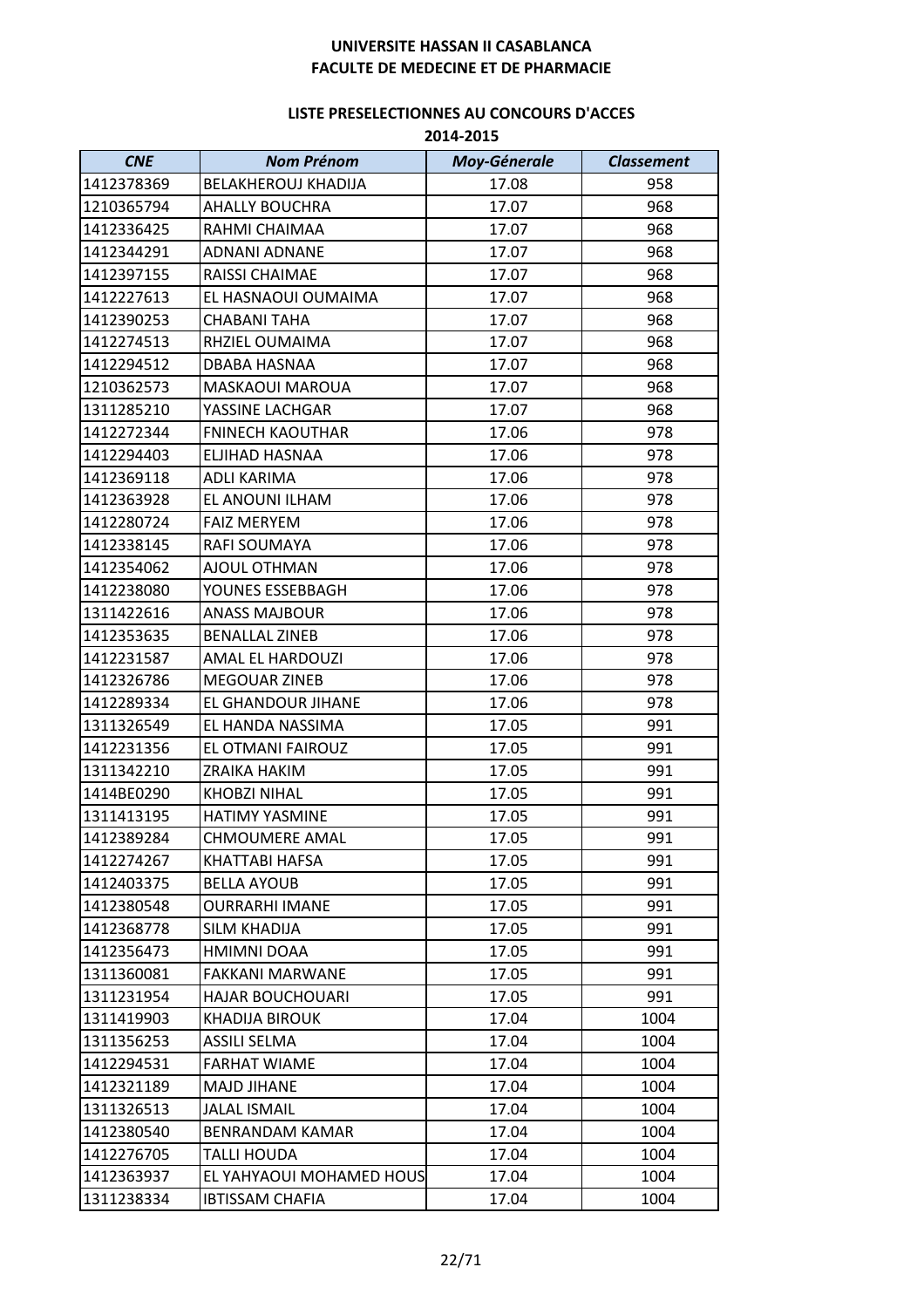| <b>CNE</b> | <b>Nom Prénom</b>           | <b>Moy-Génerale</b> | <b>Classement</b> |
|------------|-----------------------------|---------------------|-------------------|
| 1210297264 | <b>IHSSAN LABROUJ</b>       | 17.04               | 1004              |
| 1412342017 | EL OUADNI MAROUANE          | 17.04               | 1004              |
| 1129375583 | <b>MARAH SAADIA</b>         | 17.04               | 1004              |
| 1412326696 | SARIH ABDELMOUNAIM          | 17.04               | 1004              |
| 1412291519 | <b>SGHAYRON IMANE</b>       | 17.03               | 1017              |
| 1412398107 | LASRY OUSSAMA               | 17.03               | 1017              |
| 1412384002 | <b>HAMDOUNE SIHAM</b>       | 17.03               | 1017              |
| 1412286157 | ABDENEBAOUI MOHAMED         | 17.03               | 1017              |
| 1412387503 | <b>HANANE KAYASSI</b>       | 17.03               | 1017              |
| 1412391749 | <b>BENHARRATS JAWAHIR</b>   | 17.03               | 1017              |
| 1412342056 | KHBIZ HIBA                  | 17.03               | 1017              |
| 1412396624 | <b>ATLAS ILYAS</b>          | 17.03               | 1017              |
| 1412286332 | <b>SAYADI YASSINE</b>       | 17.03               | 1017              |
| 1412272273 | ARRAMI HAMZA                | 17.03               | 1017              |
| 1412343665 | <b>KASSIR CHAIMAE</b>       | 17.03               | 1017              |
| 1412238260 | AZZA ABDELKARIM             | 17.03               | 1017              |
| 1129385403 | <b>ELOULA HAJAR</b>         | 17.03               | 1017              |
| 1412395738 | AHIKKI WAFAA                | 17.03               | 1017              |
| 1412344057 | MOUAD CHAIMAA               | 17.03               | 1017              |
| 1412327193 | <b>KDADRY ZAINAB</b>        | 17.03               | 1017              |
| 1412270703 | <b>MAHJOUR ACHRAF</b>       | 17.03               | 1017              |
| 1412390695 | <b>ABASSI ZINEB</b>         | 17.03               | 1017              |
| 1311344313 | <b>MOURAHIM RITA</b>        | 17.02               | 1035              |
| 1412426374 | <b>AKIL MAHMOUD</b>         | 17.02               | 1035              |
| 1412286156 | <b>MATAI SALAH ANASS</b>    | 17.02               | 1035              |
| 1412343478 | <b>FATHI SARA</b>           | 17.02               | 1035              |
| 1311371460 | LEMSALMI KAWTAR             | 17.02               | 1035              |
| 1412380530 | <b>BELAYACHI KENZA</b>      | 17.02               | 1035              |
| 1412323020 | <b>KETTANI IKRAME</b>       | 17.02               | 1035              |
| 1412327622 | SHITRI ASSIA                | 17.02               | 1035              |
| 1311298758 | NOUREDDINE ARRAMI           | 17.02               | 1035              |
| 1210298609 | YAHYA EL OUAHY              | 17.02               | 1035              |
| 1412368904 | <b>BEN M'KADDEM OUMAIMA</b> | 17.02               | 1035              |
| 1412397900 | REDA OUMAIMA                | 17.02               | 1035              |
| 1414BE0145 | <b>BOUTALEB ISMAIL</b>      | 17.02               | 1035              |
| 1412327646 | <b>MAMOU HAJAR</b>          | 17.01               | 1048              |
| 1412361318 | <b>WARDI NABIL</b>          | 17.01               | 1048              |
| 1311298712 | HAJAR NOUH                  | 17.01               | 1048              |
| 1412393022 | <b>HAMZIOUI MISC</b>        | 17.01               | 1048              |
| 1412226775 | <b>MOUSSA ANASS</b>         | 17.01               | 1048              |
| 1412346032 | <b>KEMMOU NAILA</b>         | 17.01               | 1048              |
| 1412285264 | EL HARIMI ASMAE             | 17.01               | 1048              |
| 1412236388 | YASSIRA ADIB                | 17.01               | 1048              |
| 1412363798 | <b>FANNANE MOHAMMED</b>     | 17.01               | 1048              |
| 1412294191 | <b>OUAKKOUCH IMANE</b>      | 17.01               | 1048              |
| 1311341421 | <b>HANI NORA</b>            | 17.01               | 1048              |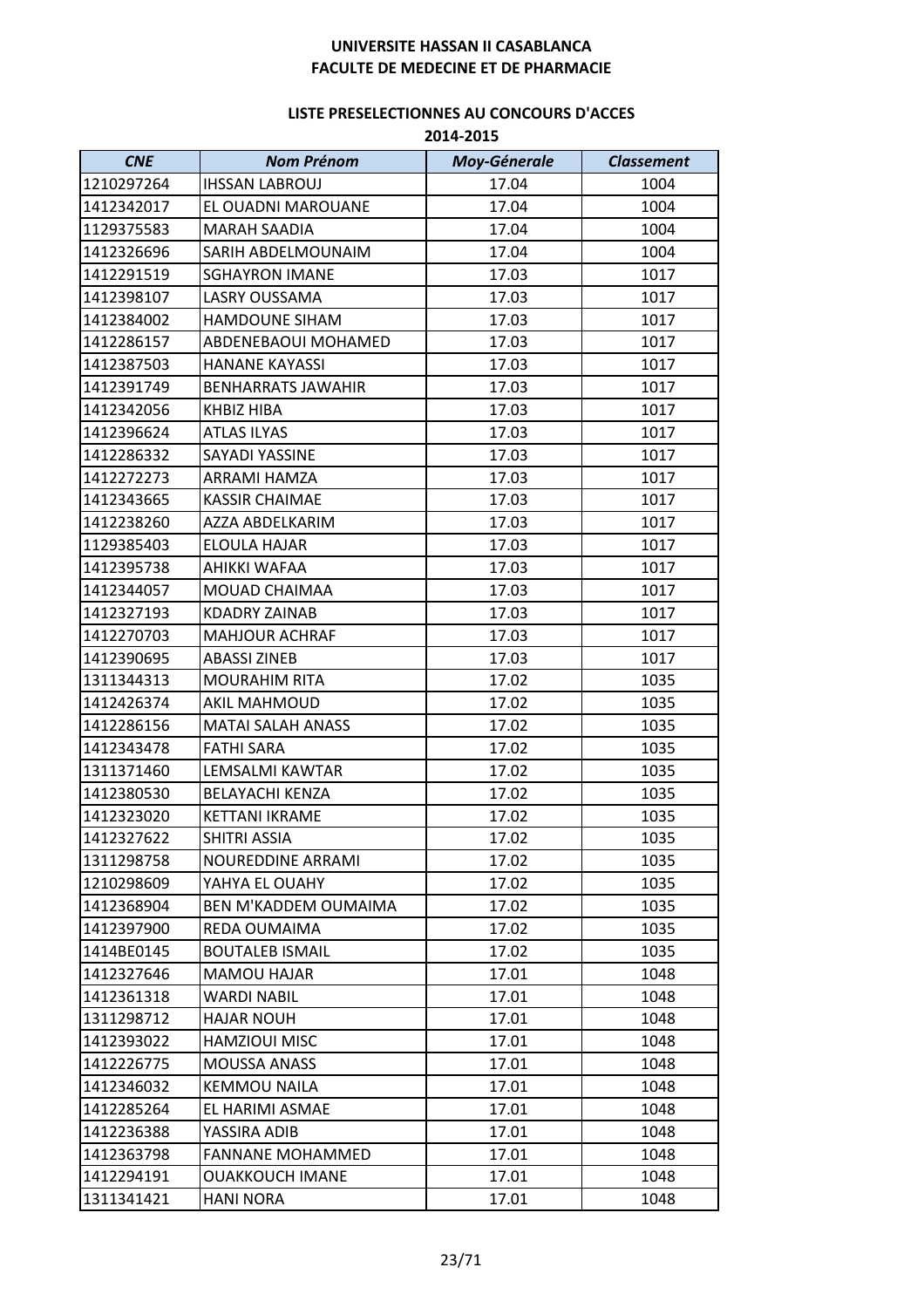| <b>CNE</b> | <b>Nom Prénom</b>                | <b>Moy-Génerale</b> | <b>Classement</b> |
|------------|----------------------------------|---------------------|-------------------|
| 1412231303 | KHOUI BABA HOUDA                 | 17.01               | 1048              |
| 1311418008 | EL HOUBI HALA                    | 17.01               | 1048              |
| 1412237204 | <b>IBTISSAM CHARKAOUI</b>        | 17.01               | 1048              |
| 1311371263 | RHALIMI LOUBNA                   | 17.00               | 1062              |
| 1311275942 | <b>IKRAM SAADI</b>               | 17.00               | 1062              |
| 1412343044 | TRAGHA YASSER                    | 17.00               | 1062              |
| 1412343038 | <b>ASITA CHAIMAA</b>             | 17.00               | 1062              |
| 1311342241 | <b>TANTAOUI ISMAEL</b>           | 17.00               | 1062              |
| 1412396621 | SQALLI HOUSSAINI OTHMANE         | 17.00               | 1062              |
| 1412323933 | <b>OUAKHSASSI CHADI</b>          | 17.00               | 1062              |
| 1411279479 | <b>BOUZEKRAOUI FATIMA EZZAHR</b> | 17.00               | 1062              |
| 1412352798 | <b>KHATOUBI MERIEM</b>           | 17.00               | 1062              |
| 1412352199 | ALAMI RAHMOUNI AMAL              | 17.00               | 1062              |
| 1412359111 | SABIR SALMA                      | 17.00               | 1062              |
| 1210342123 | KARIMI NAJLA                     | 17.00               | 1062              |
| 1414BE0281 | <b>KARIM OUMNIA</b>              | 17.00               | 1062              |
| 1414BE0095 | <b>BENISAHNOUNE JOHARA</b>       | 17.00               | 1062              |
| 1210334544 | DOUMARI BOUCHRA                  | 16.99               | 1076              |
| 1311349455 | <b>SBAILI KENZA</b>              | 16.99               | 1076              |
| 1412376126 | <b>ERRADI BOUCHRA</b>            | 16.99               | 1076              |
| 1412332658 | <b>BOUKAL AMINA</b>              | 16.99               | 1076              |
| 1311271288 | <b>HIND ELFAHMY</b>              | 16.99               | 1076              |
| 1311286372 | NAOUAL EL FATA                   | 16.99               | 1076              |
| 1412279626 | ZINEDDINE OUSSAMA                | 16.99               | 1076              |
| 1412396619 | SAJID SALWA                      | 16.99               | 1076              |
| 1412238069 | <b>MARIEM MSALHA</b>             | 16.99               | 1076              |
| 1311383551 | YASSINE MOHAMED                  | 16.99               | 1076              |
| 1412397417 | <b>BAKKOURI MERYEM</b>           | 16.99               | 1076              |
| 1311371732 | <b>GRINI FATIMA- EZ-ZAHRA</b>    | 16.99               | 1076              |
| 1412327206 | BAHLIOUI RAJAA                   | 16.99               | 1076              |
| 1412289596 | <b>BARRADI SIHAM</b>             | 16.99               | 1076              |
| 1412333958 | BENMOUSSA FATEMA-ZAHRA           | 16.98               | 1090              |
| 1210391583 | EL MENOUNI KENZA                 | 16.98               | 1090              |
| 1412271094 | REHAILY FATIMA EZZAHRA           | 16.98               | 1090              |
| 1412323229 | KHLIL CHOUAIB                    | 16.98               | 1090              |
| 1412324194 | <b>OUCHQI SAAD</b>               | 16.98               | 1090              |
| 1311327388 | <b>CHAHIR IDRISSI OUMNIA</b>     | 16.98               | 1090              |
| 1412403350 | TIFRAOUI OUMAIMA                 | 16.98               | 1090              |
| 1412379742 | EL OUAAI MANAL                   | 16.98               | 1090              |
| 1412319130 | <b>BOUMHAOUSS OUMAIMA</b>        | 16.98               | 1090              |
| 1412426001 | SERTANI MARWA                    | 16.98               | 1090              |
| 1412274788 | AIT LAHCEN ZAINA                 | 16.98               | 1090              |
| 1412231419 | EL KHARRAS HOSSAM                | 16.98               | 1090              |
| 1412358965 | AITBENDRA CHAIMAA                | 16.98               | 1090              |
| 1311330728 | TAIB BADR                        | 16.97               | 1103              |
| 1412294465 | ABOUTAIB FATIMA EZZAHRA          | 16.97               | 1103              |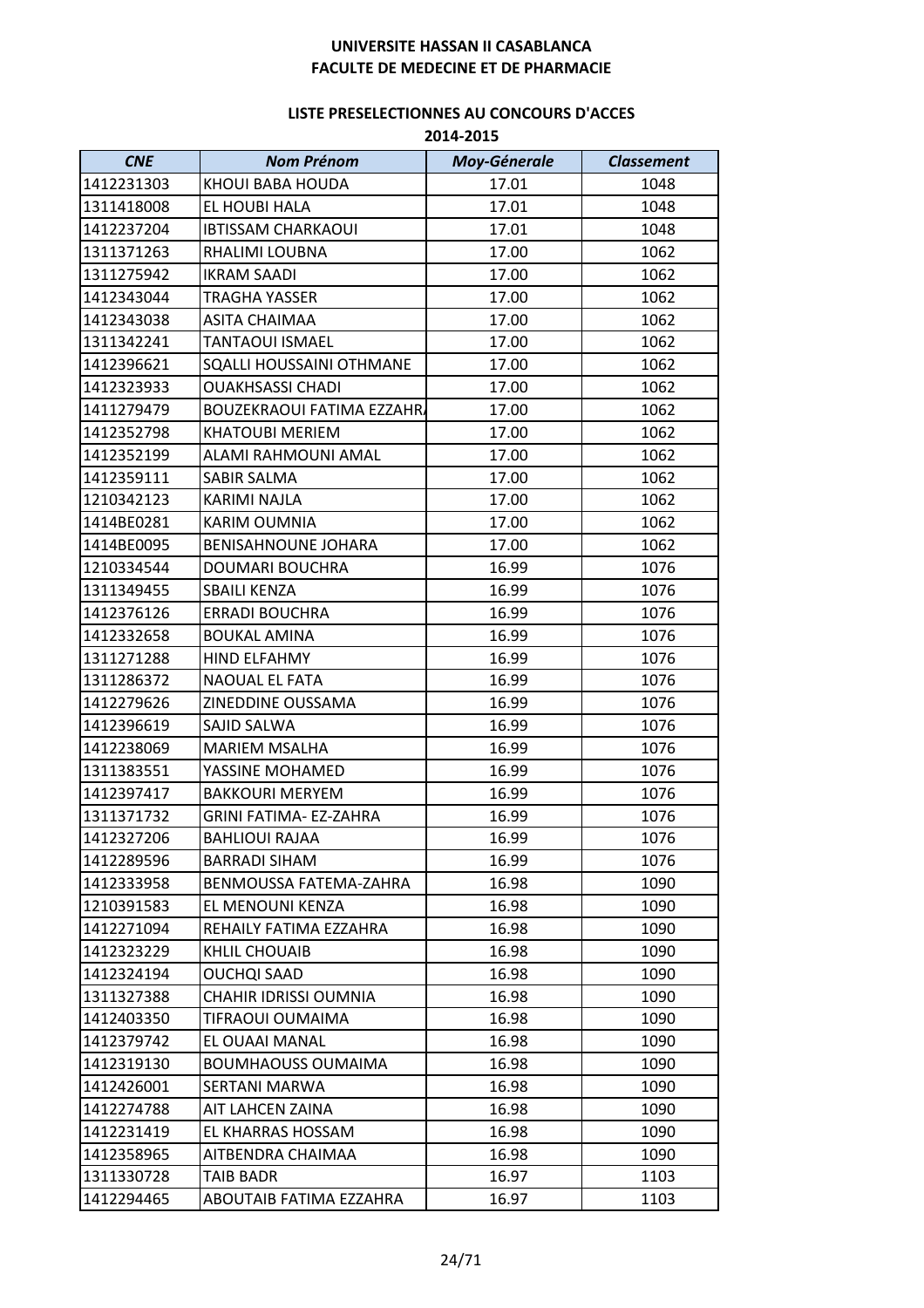| <b>CNE</b> | <b>Nom Prénom</b>           | <b>Moy-Génerale</b> | <b>Classement</b> |
|------------|-----------------------------|---------------------|-------------------|
| 1412403000 | YOUSSEF BRIGHIT             | 16.97               | 1103              |
| 1412408978 | <b>NEKRAOUI ZAHIRA</b>      | 16.97               | 1103              |
| 1412271056 | <b>CHTIOUI HANANE</b>       | 16.97               | 1103              |
| 1311374254 | <b>HASSAD KHAOULA</b>       | 16.97               | 1103              |
| 1412354265 | <b>SERRAY IMANE</b>         | 16.97               | 1103              |
| 1412322859 | <b>MAHBOUB CHAIMAA</b>      | 16.97               | 1103              |
| 1412343474 | DOUBLALI MOHAMED            | 16.97               | 1103              |
| 1412326187 | EL ABBASSI TAWFIQ           | 16.97               | 1103              |
| 1412397460 | LASSRI MERYAM               | 16.96               | 1113              |
| 1311327045 | <b>HATIM SARA</b>           | 16.96               | 1113              |
| 1412234664 | FATIMAEZZAHRA ZIAD          | 16.96               | 1113              |
| 1412328028 | <b>GUESSOUS HIND</b>        | 16.96               | 1113              |
| 1412282494 | LOUKILI IMANE               | 16.96               | 1113              |
| 1412397455 | EL BASSITY IMANE            | 16.96               | 1113              |
| 1311366274 | <b>ELAASEMY ZAHRA</b>       | 16.96               | 1113              |
| 1412343476 | EL BAKALI HAJAR             | 16.96               | 1113              |
| 1412366320 | ARBIA IBTISSAM              | 16.96               | 1113              |
| 1412226623 | <b>HOUSAINI RAJAA</b>       | 16.96               | 1113              |
| 1412396142 | EL BOUZIDI FATIMA           | 16.96               | 1113              |
| 1412396605 | <b>DAD IMANE</b>            | 16.96               | 1113              |
| 1412231389 | <b>KAMIL SAMIR</b>          | 16.96               | 1113              |
| 1229296887 | FATTAH MOUSSA               | 16.95               | 1126              |
| 1414BE0200 | EL MANSOUR MAROUANE         | 16.95               | 1126              |
| 1412390713 | <b>SAAD SARA</b>            | 16.95               | 1126              |
| 1412354780 | GUARTOUMI EL IDRISSI MERIEM | 16.95               | 1126              |
| 1412286585 | <b>SCADI SALIM</b>          | 16.95               | 1126              |
| 1412323188 | SADIKI KENZA                | 16.95               | 1126              |
| 1412332267 | DRISSI-OUDGHIRI IBTISSAM    | 16.95               | 1126              |
| 1412231454 | <b>HABBINE MALAK</b>        | 16.95               | 1126              |
| 1412382977 | HAMDOUNI NOUHAILA           | 16.95               | 1126              |
| 1412337391 | <b>KENAAN RIM</b>           | 16.95               | 1126              |
| 1412234889 | SANAE LAOAJ                 | 16.95               | 1126              |
| 1412289308 | MAGHFOUR MOHAMED            | 16.95               | 1126              |
| 1311341317 | DRO OUMAIMA                 | 16.95               | 1126              |
| 1412231569 | <b>KHANFOUDI HOSSAM</b>     | 16.95               | 1126              |
| 1311327476 | ZINEDDINE FARIDA            | 16.95               | 1126              |
| 1412363735 | EL ALLAOUI FATIMA-ZAHRA     | 16.94               | 1141              |
| 1412369554 | HACHOUMI FATIMA-EZZAHRA     | 16.94               | 1141              |
| 1311386028 | HANANE EZZAKRAOUY           | 16.94               | 1141              |
| 1412354788 | HAMIDA SIHAM                | 16.94               | 1141              |
| 1412384001 | <b>FARISS CHAIMAA</b>       | 16.94               | 1141              |
| 1412380308 | <b>HARMAL ANASS</b>         | 16.94               | 1141              |
| 1412352642 | MIKDATE HAJAR               | 16.94               | 1141              |
| 1412395722 | KADRI HASSANI MYRIEM        | 16.94               | 1141              |
| 1412294270 | SADDIKI ZINEB               | 16.94               | 1141              |
| 1311298754 | <b>ADIL CHAHBOUNE</b>       | 16.94               | 1141              |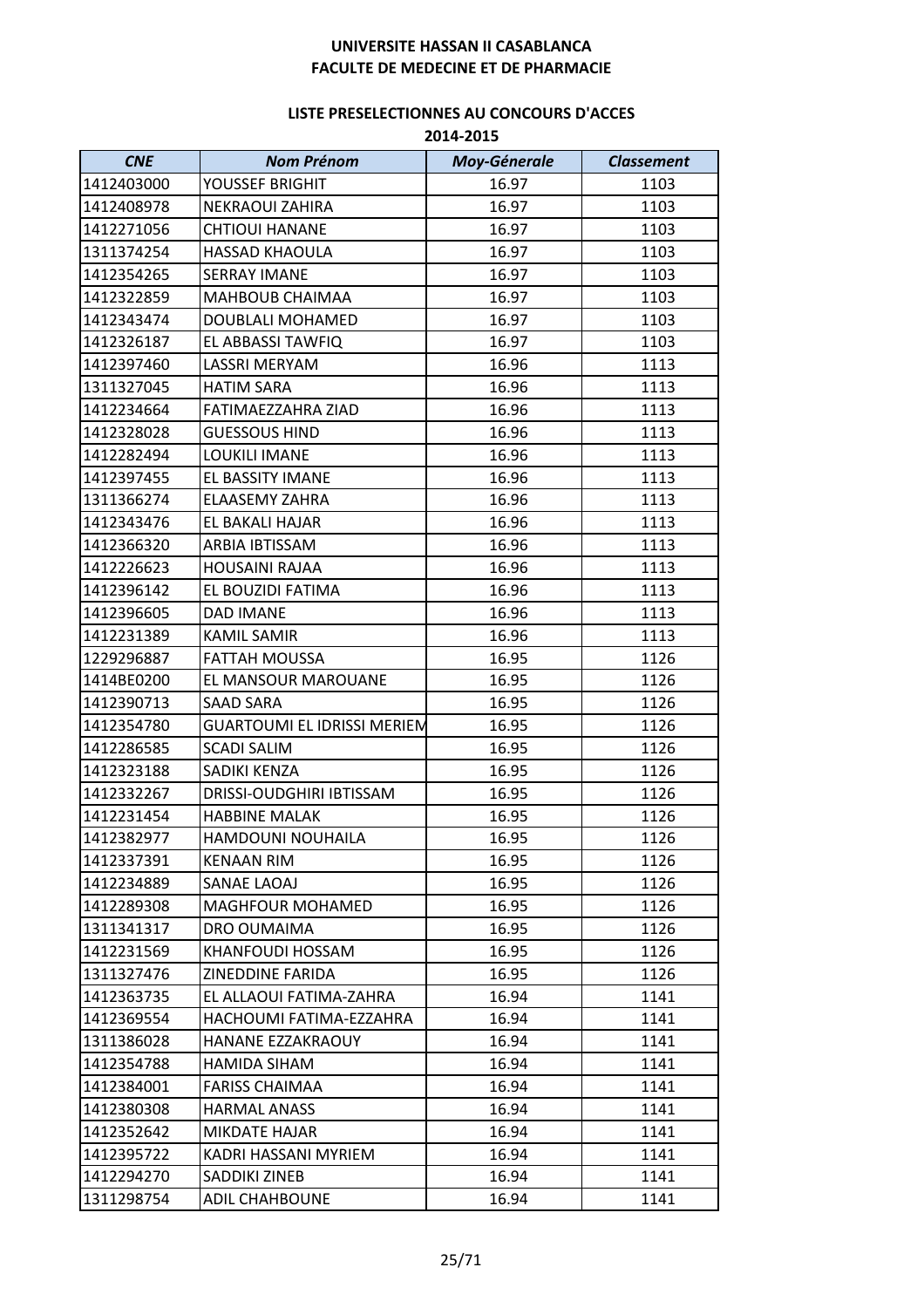| <b>CNE</b> | <b>Nom Prénom</b>               | <b>Moy-Génerale</b> | <b>Classement</b> |
|------------|---------------------------------|---------------------|-------------------|
| 1412237373 | <b>HALIMA HASSANI</b>           | 16.94               | 1141              |
| 1414BE0106 | <b>BENLEMLIH ELMAMOUNE-ELGH</b> | 16.94               | 1141              |
| 1412326949 | <b>FIMARE EL MEHDI</b>          | 16.94               | 1141              |
| 1310232121 | <b>AYA JAMOULI</b>              | 16.94               | 1141              |
| 1311370433 | <b>BHALLI SARA</b>              | 16.94               | 1141              |
| 1210238834 | ABDELLAH BACHARIF               | 16.94               | 1141              |
| 1411271027 | <b>HAMDI SOUHAIL</b>            | 16.94               | 1141              |
| 1412326179 | <b>ARSALANE SABRINE</b>         | 16.93               | 1158              |
| 1412271087 | <b>LBAHY SOUFIANE</b>           | 16.93               | 1158              |
| 1412294548 | EL KHALFI HAJAR                 | 16.93               | 1158              |
| 1412323949 | EL OUATI ACHRAF                 | 16.93               | 1158              |
| 1412395727 | MAHFOUD MOHAMED AMINE           | 16.93               | 1158              |
| 1412381630 | EL HADDADY JIHANE               | 16.93               | 1158              |
| 1311373287 | MUSTAPHA BOULGHA                | 16.93               | 1158              |
| 1412343462 | LARAJE BASMA                    | 16.93               | 1158              |
| 1311384982 | HAJAR AYAD                      | 16.93               | 1158              |
| 1412272339 | <b>TALIBI KHAOULA</b>           | 16.93               | 1158              |
| 1412343049 | <b>BELKADI SALMA</b>            | 16.93               | 1158              |
| 1412396918 | <b>ESSABIR HAMZA</b>            | 16.93               | 1158              |
| 1412374873 | ETTAKI IMANE                    | 16.93               | 1158              |
| 1412384461 | <b>JIHANE MOUJAHID</b>          | 16.93               | 1158              |
| 1412231435 | <b>FAZRHI INAS</b>              | 16.93               | 1158              |
| 1412359749 | <b>BENCHAALAL AYOUB</b>         | 16.93               | 1158              |
| 1311319860 | LAMBACH SOUMAYA                 | 16.93               | 1158              |
| 1412286397 | <b>MABROUK HAMZA</b>            | 16.93               | 1158              |
| 1412346091 | <b>KADDAF DOHA</b>              | 16.92               | 1176              |
| 1412346698 | EL KIS KARIMA                   | 16.92               | 1176              |
| 1412354850 | EZZAAR CHAIMAA                  | 16.92               | 1176              |
| 1412231384 | EL HAMDANI IMANE                | 16.92               | 1176              |
| 1311372012 | <b>GHIAT IKHLAS</b>             | 16.92               | 1176              |
| 1210345267 | HAZZAM WAFAA                    | 16.92               | 1176              |
| 1412352977 | RAOUI IMANE                     | 16.92               | 1176              |
| 1412394158 | <b>OUAADE SANAA</b>             | 16.92               | 1176              |
| 1412379974 | <b>ALAMI HAJAR</b>              | 16.92               | 1176              |
| 1412350486 | <b>GARZI AYOUB</b>              | 16.92               | 1176              |
| 1412402688 | <b>QASBAOUI CHAIMAA</b>         | 16.92               | 1176              |
| 1412279692 | <b>MORSSI HASSAN</b>            | 16.92               | 1176              |
| 1412326750 | <b>BELAGUIDE WISSALE</b>        | 16.92               | 1176              |
| 1412399082 | SOHIRI OUMAIMA                  | 16.92               | 1176              |
| 1311371461 | <b>ERROUISSI MUSTAPHA</b>       | 16.92               | 1176              |
| 1412372922 | SSIBELLA HASNAA                 | 16.92               | 1176              |
| 1412228568 | AFAF EL MAAZOUZI                | 16.92               | 1176              |
| 1412332243 | SAMIR FATIMA ZAHRA              | 16.91               | 1193              |
| 1412344535 | JIMI YASSER                     | 16.91               | 1193              |
| 1412379943 | <b>KABASSA MONCEF</b>           | 16.91               | 1193              |
| 1412272921 | <b>CHEBBAKI HORIA</b>           | 16.91               | 1193              |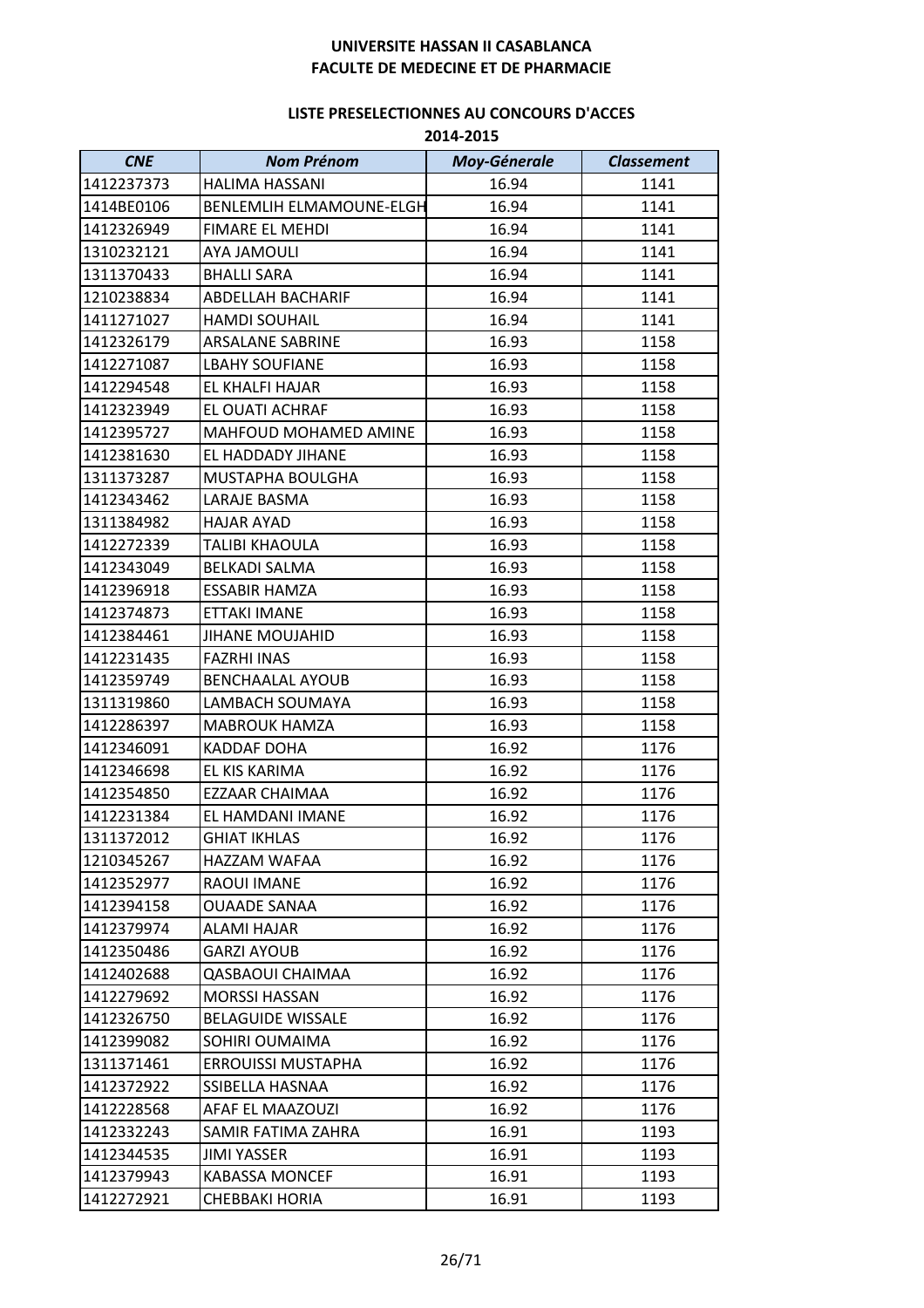| <b>CNE</b> | <b>Nom Prénom</b>         | Moy-Génerale | <b>Classement</b> |
|------------|---------------------------|--------------|-------------------|
| 1412343039 | <b>BOUROUDA ALI</b>       | 16.91        | 1193              |
| 1412398104 | ERRIAHI EL IDRISSI HOUDA  | 16.91        | 1193              |
| 1412379965 | FILALI ANSSARI NADA       | 16.91        | 1193              |
| 1412395667 | <b>OUARCH GHITA</b>       | 16.91        | 1193              |
| 1412326687 | FILALI ANSARY MOHAMED ANW | 16.91        | 1193              |
| 1412348965 | ERRACHIDI LAMIAA          | 16.91        | 1193              |
| 1412318867 | YAHOU FATIMA-EZZAHRA      | 16.91        | 1193              |
| 1311417602 | KHADIJA LAAOUINA          | 16.91        | 1193              |
| 1412282229 | ALIMI SOUKAINA            | 16.91        | 1193              |
| 1412352831 | <b>MOUNTACIF HAJER</b>    | 16.91        | 1193              |
| 1412397099 | RAHMI YASSINE             | 16.91        | 1193              |
| 1412334129 | <b>BENSOUDA MERYEM</b>    | 16.91        | 1193              |
| 1412354040 | <b>EBBOUCH RANIA</b>      | 16.91        | 1193              |
| 1412225559 | <b>HANANE KHALIL</b>      | 16.91        | 1193              |
| 1311272425 | FATIMA EZZAHRA DAOUANE    | 16.91        | 1193              |
| 1412392811 | AABI DOUNIA               | 16.91        | 1193              |
| 1412294542 | <b>BENIMAKAD AFAF</b>     | 16.90        | 1213              |
| 1412398089 | <b>JAWAD ABDESSAMAD</b>   | 16.90        | 1213              |
| 1412364267 | RHANDOUR OUMAIMA          | 16.90        | 1213              |
| 1412397210 | <b>GHIATI SARA</b>        | 16.90        | 1213              |
| 1412352795 | <b>HOUSNANE SAMIA</b>     | 16.90        | 1213              |
| 1210388490 | <b>ANASS ELBEKRI</b>      | 16.90        | 1213              |
| 1412379988 | EL HAJJAM OUMAYMA         | 16.90        | 1213              |
| 1412338238 | KILANI ALHOUCEINE         | 16.90        | 1213              |
| 1412379995 | RAKI MOHAMED-ALI          | 16.90        | 1213              |
| 1412372332 | REHANE HAJAR              | 16.90        | 1213              |
| 1412382919 | RIDA ABDERRAHMANE         | 16.90        | 1213              |
| 1412390251 | YASMINE FATIMA-EZZAHRA    | 16.90        | 1213              |
| 1311226244 | <b>AYMANE EL BALOUTI</b>  | 16.90        | 1213              |
| 1412325737 | <b>MOUNSSIF ABIR</b>      | 16.89        | 1226              |
| 1311372806 | SAAD BOUJADI              | 16.89        | 1226              |
| 1412237324 | CHAIMAA BOUABDELI         | 16.89        | 1226              |
| 1412354257 | LABNINE IBTISSAM          | 16.89        | 1226              |
| 1412294456 | ARABI MOHAMED AMINE       | 16.89        | 1226              |
| 1311274415 | SAMIA TEMA                | 16.89        | 1226              |
| 1412343037 | KHADIRI OMAYMA            | 16.89        | 1226              |
| 1412354038 | EL BIKRI OUMAIMA          | 16.89        | 1226              |
| 1412404267 | <b>MASKOURI LAILA</b>     | 16.88        | 1234              |
| 1412342839 | <b>FOURJI ZINEB</b>       | 16.88        | 1234              |
| 1412334708 | EL BADAOUI AYMAN          | 16.88        | 1234              |
| 1412285271 | EL HARIZ HALIMA           | 16.88        | 1234              |
| 1412397724 | <b>MOUTAIB NOUHAILA</b>   | 16.88        | 1234              |
| 1412364696 | AIT ABDERRAHMANE YASSINE  | 16.88        | 1234              |
| 1311327245 | <b>BENNANI YASMINE</b>    | 16.88        | 1234              |
| 1311278552 | MAZOUI ASMAE              | 16.88        | 1234              |
| 1412343464 | MORJANI OUAFAA            | 16.88        | 1234              |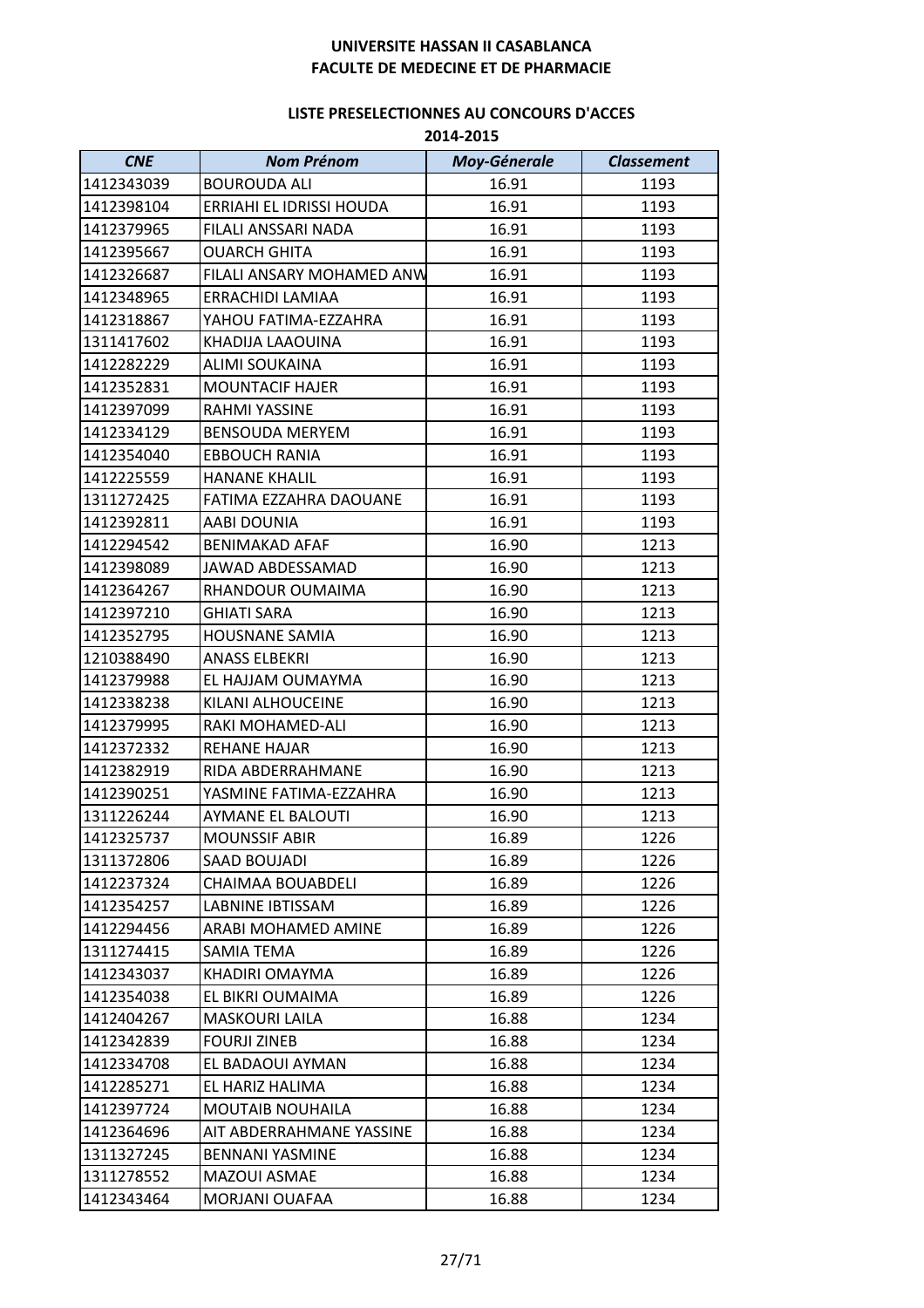| <b>CNE</b> | <b>Nom Prénom</b>              | <b>Moy-Génerale</b> | <b>Classement</b> |
|------------|--------------------------------|---------------------|-------------------|
| 1412286319 | <b>DAMI FOUAD</b>              | 16.88               | 1234              |
| 1311359399 | <b>HAMZA INTISSAR</b>          | 16.88               | 1234              |
| 1412272949 | <b>MEDHOUS ZAKARIA</b>         | 16.88               | 1234              |
| 1412227537 | <b>HAOUNI MOHAMED YASSINE</b>  | 16.88               | 1234              |
| 1412352027 | <b>NAGID HIND</b>              | 16.87               | 1247              |
| 1311422654 | <b>HAJAR SEDKI</b>             | 16.87               | 1247              |
| 1412326944 | <b>DOULFAKAR OTHMANE</b>       | 16.87               | 1247              |
| 1412364272 | <b>LAHRIZI YOUSSEF</b>         | 16.87               | 1247              |
| 1412386820 | <b>MOUKHLISS RABIA</b>         | 16.87               | 1247              |
| 1412231753 | ESSEHNANI OUMAIMA              | 16.87               | 1247              |
| 1412342048 | <b>OUAHDI HAMZA</b>            | 16.87               | 1247              |
| 1412426368 | <b>ESMAHI KAWTAR</b>           | 16.87               | 1247              |
| 1412343692 | M'GHARI JIHANE                 | 16.87               | 1247              |
| 1412231508 | <b>RADI ABIR</b>               | 16.87               | 1247              |
| 1412278719 | <b>HADRI MOUNIA</b>            | 16.87               | 1247              |
| 1412286313 | <b>NOURI OUMAIMA</b>           | 16.87               | 1247              |
| 1210339726 | <b>KAOUTER EL JAMALI</b>       | 16.87               | 1247              |
| 1311349677 | <b>HATIM SOFIA</b>             | 16.87               | 1247              |
| 1412396627 | <b>BARGACH ZAKARIA</b>         | 16.86               | 1261              |
| 1311326805 | LAKHDAR MOHAMED AMINE          | 16.86               | 1261              |
| 1412333390 | <b>OUAZZANI TOUHAMI MAROUA</b> | 16.86               | 1261              |
| 1412921136 | <b>DERAR CHAYMAE</b>           | 16.86               | 1261              |
| 1412327593 | AMINE HOUDA                    | 16.86               | 1261              |
| 1412380556 | MAZGOUR SAAD                   | 16.86               | 1261              |
| 1311273450 | MOHAMMED BEROUD                | 16.86               | 1261              |
| 1412274194 | <b>JAOUAD NASSIMA</b>          | 16.86               | 1261              |
| 1412403392 | ETTAYEA FATIMA                 | 16.86               | 1261              |
| 1311384666 | <b>OUSSAMA HOURIRA</b>         | 16.86               | 1261              |
| 1412339020 | SAAD-EDDINE MOHAMED            | 16.85               | 1271              |
| 1412291150 | <b>TOUIL IMANE</b>             | 16.85               | 1271              |
| 1412360779 | SABIRI HASSAN                  | 16.85               | 1271              |
| 1412274154 | MAMDOUH OUMAIMA                | 16.85               | 1271              |
| 1412335244 | SALIHI MARIAM                  | 16.85               | 1271              |
| 1412394288 | <b>OUBOUKIOUD BOUCHRA</b>      | 16.85               | 1271              |
| 1412413216 | LAHJAOUZI MALAK                | 16.85               | 1271              |
| 1412379797 | EL ALAM NASSIM                 | 16.85               | 1271              |
| 1412396638 | <b>KAOUSS IKRAM</b>            | 16.85               | 1271              |
| 1412388486 | ELHASNAOUI IMANE               | 16.85               | 1271              |
| 1412274214 | KHADIRI MOHAMMED               | 16.85               | 1271              |
| 1210378399 | <b>ATTARI RIME</b>             | 16.85               | 1271              |
| 1412237516 | <b>NACIF BOUDLAL</b>           | 16.85               | 1271              |
| 1311383510 | LEMSELLEK YASSINE              | 16.85               | 1271              |
| 1412395688 | HATIMI OUMAIMA                 | 16.84               | 1285              |
| 1412282259 | ATAFI ASMAA                    | 16.84               | 1285              |
| 1311282798 | <b>ASHRAF BENTOBAL</b>         | 16.84               | 1285              |
| 1412279505 | <b>AARRAD IHSSAN</b>           | 16.84               | 1285              |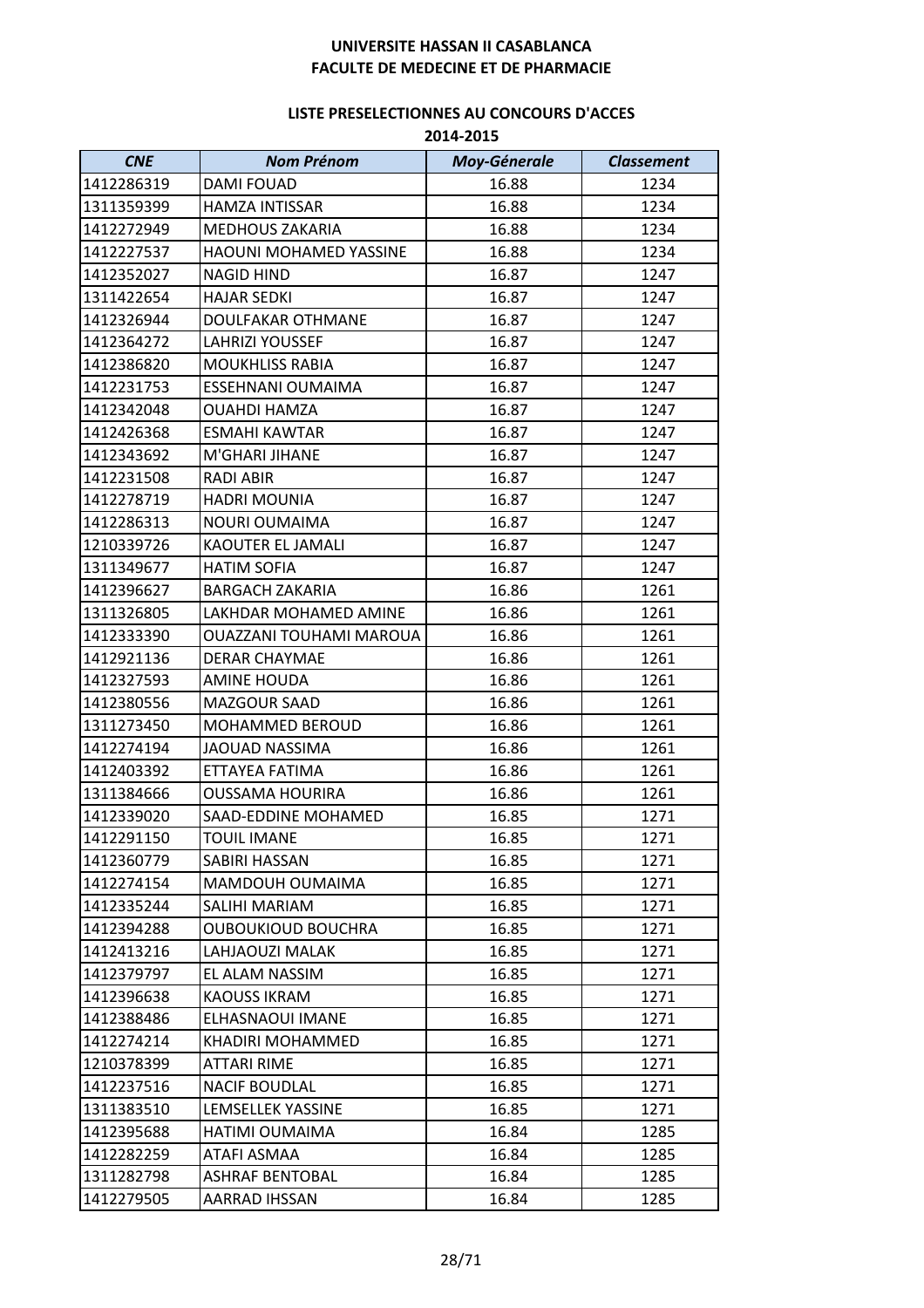| <b>CNE</b> | <b>Nom Prénom</b>         | <b>Moy-Génerale</b> | <b>Classement</b> |
|------------|---------------------------|---------------------|-------------------|
| 1311385168 | <b>MOUTTAKI ZOUHAIR</b>   | 16.84               | 1285              |
| 1412272251 | <b>TOUHTOUH CHAIMAA</b>   | 16.84               | 1285              |
| 1412352622 | EDEZZAZ HAFSA             | 16.84               | 1285              |
| 1412363936 | <b>BOUCHLIH WISSAL</b>    | 16.84               | 1285              |
| 1412226733 | <b>GHAYOR OMAR</b>        | 16.84               | 1285              |
| 1412332663 | KAISS FATIMA ZAHRA        | 16.84               | 1285              |
| 1412396462 | LAHRICHI YOUSSEF          | 16.84               | 1285              |
| 1412369420 | <b>NAJIM HAFSA</b>        | 16.84               | 1285              |
| 1412397397 | EL KARMI SARAH            | 16.84               | 1285              |
| 1412226607 | <b>NACHE AYOUB</b>        | 16.84               | 1285              |
| 1412286349 | <b>OUACHTERI IKHLASS</b>  | 16.84               | 1285              |
| 1412352188 | <b>SNOUSSI LAMIAA</b>     | 16.84               | 1285              |
| 1210385962 | LOUAH FATIMA ZAHRA        | 16.84               | 1285              |
| 1412360015 | <b>ELAYCHY RACHID</b>     | 16.84               | 1285              |
| 1412274623 | SERROUTI OUMAIMA          | 16.84               | 1285              |
| 1210296326 | <b>IMANE ARMAILI</b>      | 16.84               | 1285              |
| 1414BE0152 | CHAHLAOUI IKRAM           | 16.84               | 1285              |
| 1414BE0230 | <b>FARIS MEHDI</b>        | 16.83               | 1306              |
| 1412226743 | EL KHADALI ACHRAF         | 16.83               | 1306              |
| 1129381569 | LAMGARBI LOUBNA           | 16.83               | 1306              |
| 1412369593 | <b>OUMAIMA HAFDI</b>      | 16.83               | 1306              |
| 1412322099 | <b>ZOUINE WISSAL</b>      | 16.83               | 1306              |
| 1412236142 | <b>BENMOUSSA MERYEM</b>   | 16.83               | 1306              |
| 1412286587 | SEMAOUI IMAD              | 16.83               | 1306              |
| 1412373081 | YERDEN IMANE              | 16.83               | 1306              |
| 1412234652 | <b>OUMAIMA ARAICH</b>     | 16.83               | 1306              |
| 1412276805 | RACHGHI SARA              | 16.83               | 1306              |
| 1412327623 | YACOUBI RIM               | 16.83               | 1306              |
| 1412396954 | <b>NAIMY CHAIMAA</b>      | 16.83               | 1306              |
| 1412294672 | KHALIL ABDELALI           | 16.83               | 1306              |
| 1412343024 | BELLAARI WIDAD            | 16.82               | 1319              |
| 1412231444 | <b>BANGA HOUDA</b>        | 16.82               | 1319              |
| 1412382089 | NAFFAH HIND               | 16.82               | 1319              |
| 1412402964 | RAHEL HOUDA               | 16.82               | 1319              |
| 1412276999 | <b>MANA MANAL</b>         | 16.82               | 1319              |
| 1311286451 | <b>BOUCHRA BENKAMOUN</b>  | 16.82               | 1319              |
| 1412376748 | <b>ES-SEBOUTY OUMAIMA</b> | 16.82               | 1319              |
| 1412327401 | <b>NOUARI AFAF</b>        | 16.82               | 1319              |
| 1311272753 | <b>ASSIA ZOUHIR</b>       | 16.82               | 1319              |
| 1412363947 | <b>HACHEM HOUDA</b>       | 16.82               | 1319              |
| 1210273780 | <b>ANOUAR CHOUAIBI</b>    | 16.82               | 1319              |
| 1412186680 | RAKRAK ALI                | 16.82               | 1319              |
| 1429293746 | SIF EDDINE ZAINAB         | 16.82               | 1319              |
| 1210363461 | <b>KAWTAR MESNAOUI</b>    | 16.82               | 1319              |
| 1412279375 | REDOUANE RABIE SAMI       | 16.82               | 1319              |
| 1412274782 | SAADI AYMANE              | 16.81               | 1334              |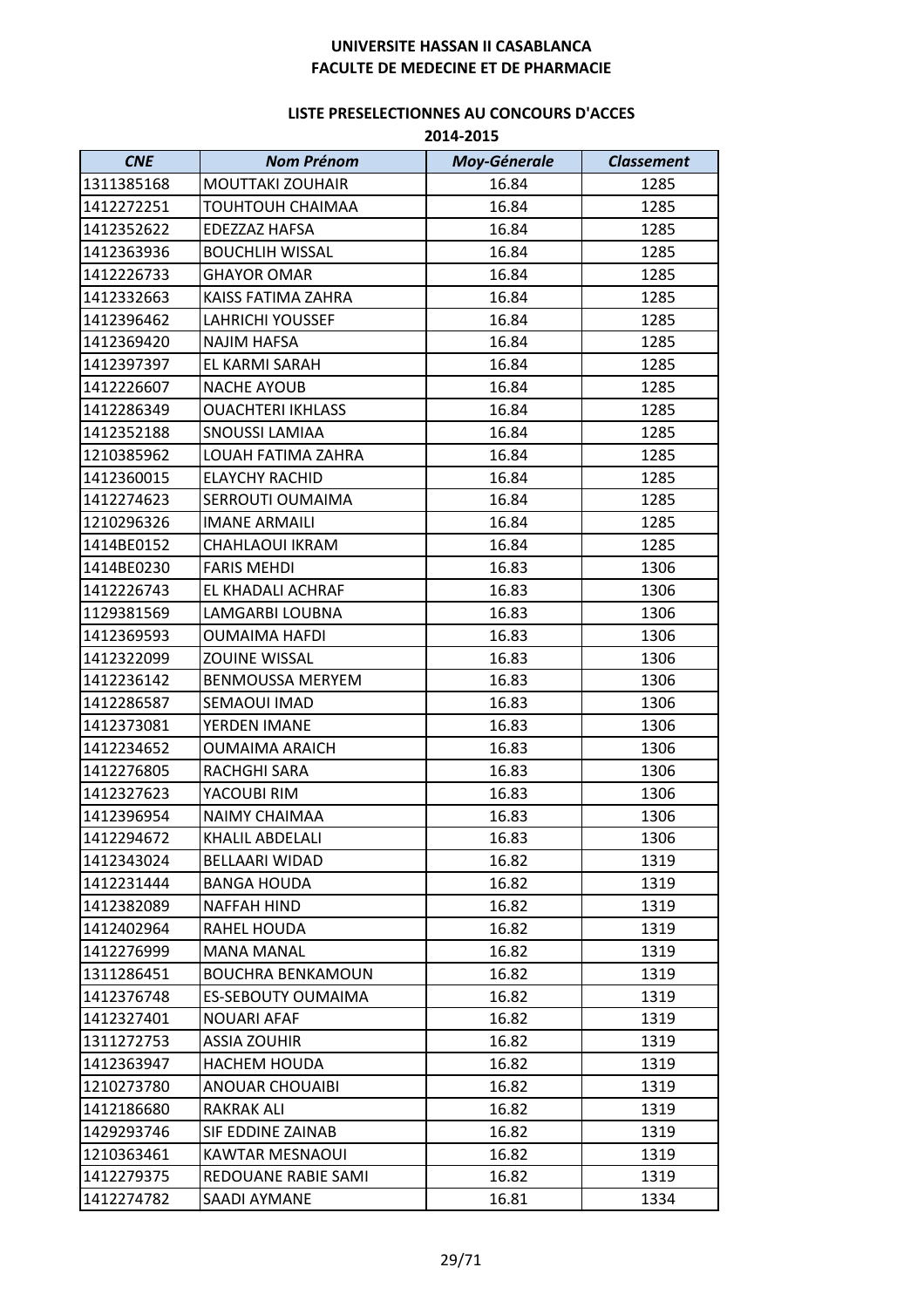| <b>CNE</b> | <b>Nom Prénom</b>          | <b>Moy-Génerale</b> | <b>Classement</b> |
|------------|----------------------------|---------------------|-------------------|
| 1311389445 | DOHA EL GLAOUI HAMDELLAH   | 16.81               | 1334              |
| 1412408944 | <b>WAKACH SOMIA</b>        | 16.81               | 1334              |
| 1412326785 | <b>LAOUIJA OTHMANE</b>     | 16.81               | 1334              |
| 1412350615 | AIT BADDI JAOUAD           | 16.81               | 1334              |
| 1412284205 | EL HADDIOUI LATIFA         | 16.81               | 1334              |
| 1412403348 | <b>MARIA RAFILI</b>        | 16.81               | 1334              |
| 1412343048 | <b>FAJRE HIND</b>          | 16.81               | 1334              |
| 1412352660 | <b>ESSAFI JAWAD</b>        | 16.81               | 1334              |
| 1412275702 | <b>MOUFAKIR LOUBNA</b>     | 16.81               | 1334              |
| 1412396477 | <b>FATTAH SOHA</b>         | 16.81               | 1334              |
| 1412324977 | <b>DERRAZ SAAD</b>         | 16.81               | 1334              |
| 1412338187 | <b>BOURROU OUMAIMA</b>     | 16.81               | 1334              |
| 1412237118 | <b>MERIEM MOUSTAID</b>     | 16.81               | 1334              |
| 1412322872 | <b>BELKEBIR MOHAMMED</b>   | 16.81               | 1334              |
| 1412234934 | SAIDA RAKIB                | 16.81               | 1334              |
| 1412343503 | <b>FOURJI HAMZA</b>        | 16.81               | 1334              |
| 1412284490 | EL MORSLI MOHAMMED         | 16.80               | 1351              |
| 1311272325 | <b>CHAIMA AMRAOUI</b>      | 16.80               | 1351              |
| 1311372425 | <b>SOUKAINA BOUFTASS</b>   | 16.80               | 1351              |
| 1412397886 | <b>BOULIF ABIR</b>         | 16.80               | 1351              |
| 1412327390 | <b>CHAHBOUNE YASMINE</b>   | 16.80               | 1351              |
| 1412379929 | <b>BAGARI AYMANE</b>       | 16.80               | 1351              |
| 1412406185 | AZZABI KHADIJA             | 16.80               | 1351              |
| 1412397704 | <b>SABIK BADR</b>          | 16.80               | 1351              |
| 1412402456 | ELAZOUANI MARYAM           | 16.80               | 1351              |
| 1311278841 | <b>SARA SOUFIANE</b>       | 16.80               | 1351              |
| 1412397132 | EZZOUHAYRI HASSAN          | 16.80               | 1351              |
| 1412383168 | SEFRANI MOHAMED            | 16.80               | 1351              |
| 1210338699 | <b>MACHKOUR MOUNIA</b>     | 16.80               | 1351              |
| 1412225483 | KHAOULA EL OUARDI          | 16.80               | 1351              |
| 1311341553 | SAMAMI SARA                | 16.80               | 1351              |
| 1411346725 | <b>MANSOURI ISLAM</b>      | 16.80               | 1351              |
| 1412324974 | <b>FOUGANNI WIAM HOUDA</b> | 16.80               | 1351              |
| 1311324403 | AZIRA WAFAA                | 16.80               | 1351              |
| 1311319315 | <b>ANASRI OTHMANE</b>      | 16.79               | 1369              |
| 1412397915 | EL AAKIL MARWA             | 16.79               | 1369              |
| 1311226131 | <b>NABIL JEHA</b>          | 16.79               | 1369              |
| 1412318425 | CHERKAOUI-SALHI ROEYA      | 16.79               | 1369              |
| 1412231755 | KAOUNI MOUNA               | 16.79               | 1369              |
| 1412344578 | RAKKABI MEHDI              | 16.79               | 1369              |
| 1412357470 | <b>KARTI SARA</b>          | 16.79               | 1369              |
| 1412397148 | <b>FIRKATOUNE NOHA</b>     | 16.79               | 1369              |
| 1311232126 | <b>LEILA LOTFI</b>         | 16.79               | 1369              |
| 1412342316 | DARHOUANE ABDERRAFIE       | 16.79               | 1369              |
| 1412231441 | EL MESNAOUI DOUNIA         | 16.79               | 1369              |
| 1412286320 | <b>DOUAMI YASSINE</b>      | 16.79               | 1369              |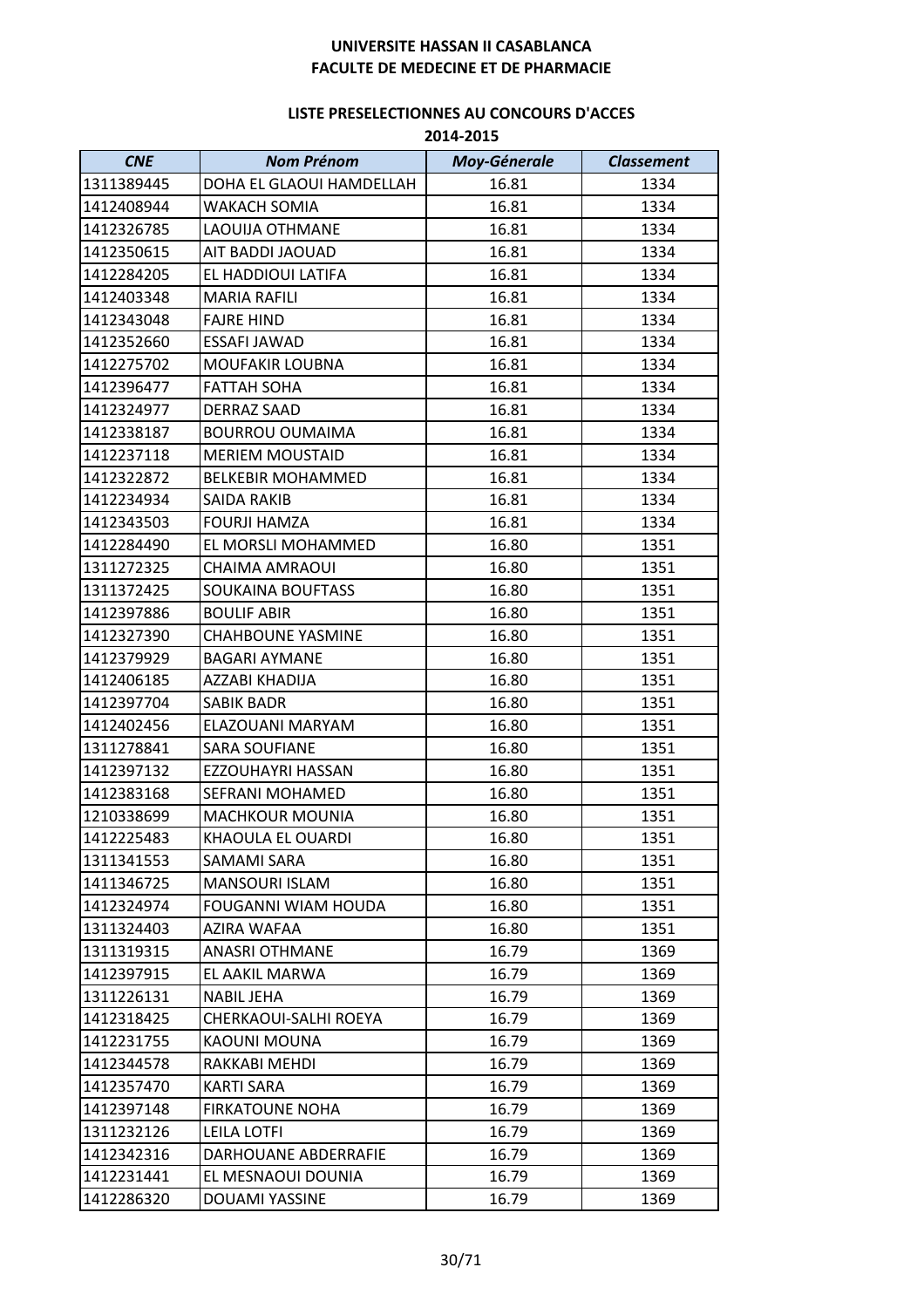| <b>CNE</b> | <b>Nom Prénom</b>           | <b>Moy-Génerale</b> | <b>Classement</b> |
|------------|-----------------------------|---------------------|-------------------|
| 1412400296 | <b>MSABRI MAJDOULINE</b>    | 16.78               | 1381              |
| 1412342307 | EL AZHAR FATIMA -ZAHRA      | 16.78               | 1381              |
| 1412386278 | <b>BEZOUI CHAIMAA</b>       | 16.78               | 1381              |
| 1412231557 | <b>OUMAIMA FLISSI</b>       | 16.78               | 1381              |
| 1311292276 | <b>GHASSAN KILECH</b>       | 16.78               | 1381              |
| 1412227572 | EL MEKKAOUI NOUHAILA        | 16.78               | 1381              |
| 1412285703 | TANI OUMAIMA                | 16.78               | 1381              |
| 1412384119 | <b>SAYAIH OUMAIMA</b>       | 16.78               | 1381              |
| 1412363938 | EL ALMI MERYEM              | 16.78               | 1381              |
| 1412350492 | EL BAKRI MOUHCINE           | 16.78               | 1381              |
| 1412382073 | SABOUR OUMAIMA              | 16.78               | 1381              |
| 1412397094 | DAMAAN ADAM                 | 16.78               | 1381              |
| 1210342181 | <b>HABLOUJ KHALID</b>       | 16.78               | 1381              |
| 1412321157 | AFARID MARIA                | 16.78               | 1381              |
| 1412368762 | ABOUZAID EL MEHDI           | 16.78               | 1381              |
| 1412332804 | <b>LARAB OUMAIMA</b>        | 16.78               | 1381              |
| 1414BE0174 | DRISSI TOUZANI WALALI SALMA | 16.78               | 1381              |
| 1311422721 | <b>REDOUANE YAJJA</b>       | 16.78               | 1381              |
| 1414BE0212 | EL YAKOUBI GHITA            | 16.78               | 1381              |
| 1412369594 | <b>MERIEM HAFDI</b>         | 16.77               | 1400              |
| 1412346051 | MAMDOUH SALMA               | 16.77               | 1400              |
| 1412321262 | <b>IHSANE MOHAMED AMINE</b> | 16.77               | 1400              |
| 1412279599 | <b>KROUIT ZOHRA</b>         | 16.77               | 1400              |
| 1412408983 | KHAMIR ASMAE                | 16.77               | 1400              |
| 1412286343 | EL OUMAMI IMANE             | 16.77               | 1400              |
| 1311371477 | <b>BKIRI SAAD</b>           | 16.77               | 1400              |
| 1412363934 | <b>ATTARKI HAJAR</b>        | 16.77               | 1400              |
| 1311327916 | SALLAH SALMA                | 16.77               | 1400              |
| 1412358858 | AYOUB IGOURZAL              | 16.77               | 1400              |
| 1311170574 | <b>SALMA BAROUDI</b>        | 16.77               | 1400              |
| 1311351273 | LAMYAE BEDIDA               | 16.77               | 1400              |
| 1311344389 | AIT AHMED ZINEB             | 16.77               | 1400              |
| 1311323459 | MOUKDAD AYMAN               | 16.76               | 1413              |
| 1311418069 | EL KARROUMI NACEREDDINE     | 16.76               | 1413              |
| 1412226049 | <b>SALMA FIKRI</b>          | 16.76               | 1413              |
| 1412319114 | NASSIRI MOHAMED ALI         | 16.76               | 1413              |
| 1311327456 | EL GHALMI KHAOULA           | 16.76               | 1413              |
| 1412352009 | JAOUDY HIBATOLLAH           | 16.76               | 1413              |
| 1412294304 | <b>KOUTIT AHMED</b>         | 16.76               | 1413              |
| 1412396703 | EL BEKKALI HANANE           | 16.76               | 1413              |
| 1412380685 | AFIFI MOHAMED AMINE         | 16.76               | 1413              |
| 1412238054 | FATIMA AKAAB                | 16.76               | 1413              |
| 1412360817 | HAMMAL ASMAA                | 16.75               | 1423              |
| 1412231354 | <b>ANAYA YASMINE</b>        | 16.75               | 1423              |
| 1411418048 | <b>HATIM SANA</b>           | 16.75               | 1423              |
| 1412397435 | <b>MEKOUAR TAHA</b>         | 16.75               | 1423              |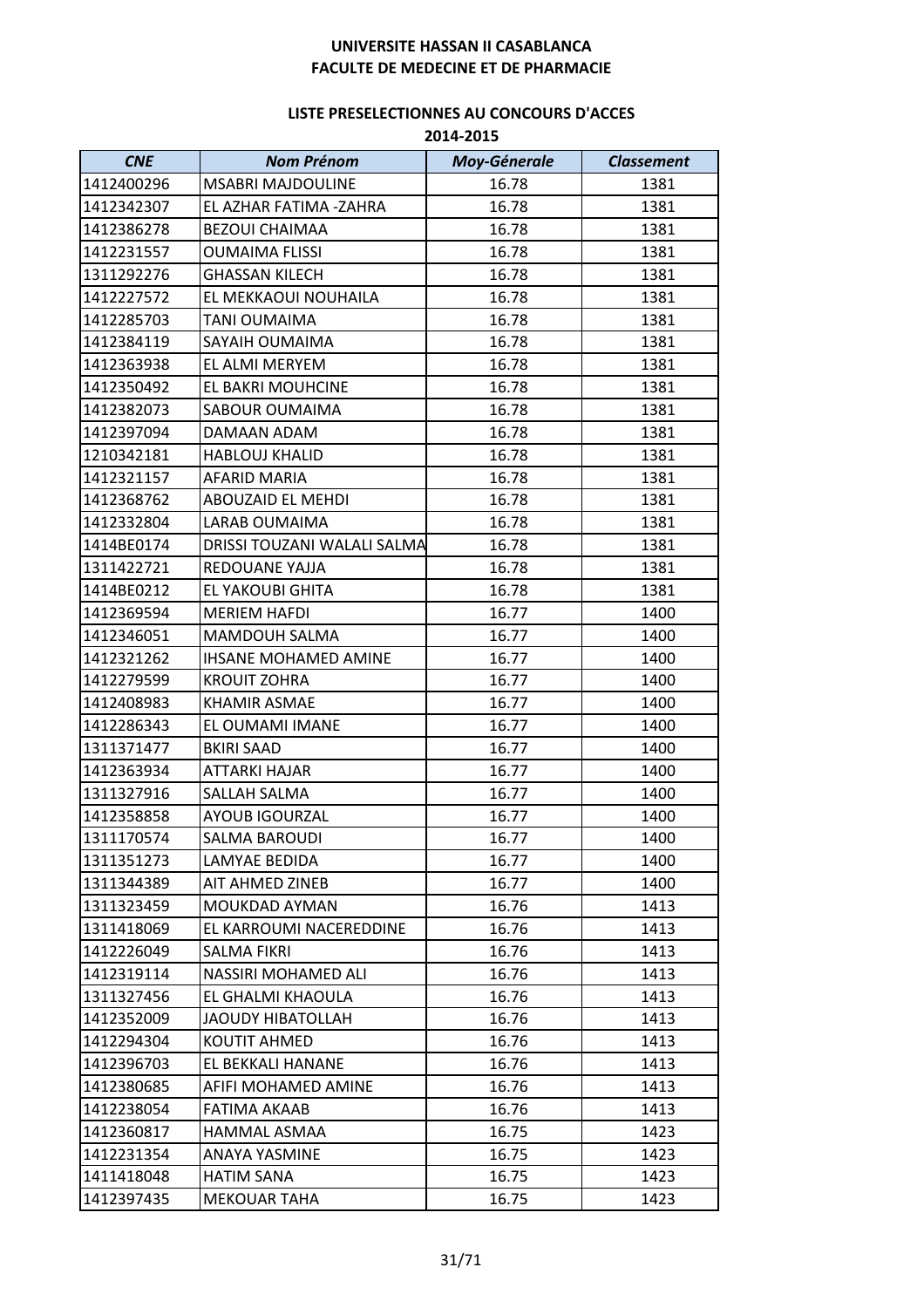| <b>CNE</b>               | <b>Nom Prénom</b>                        | <b>Moy-Génerale</b> | <b>Classement</b> |
|--------------------------|------------------------------------------|---------------------|-------------------|
| 1412323019               | IFRAD FATIMA EZZAHRA                     | 16.75               | 1423              |
| 1412282227               | <b>BOUABIDI NAJWA</b>                    | 16.75               | 1423              |
| 1412397687               | SAIDEDDINE HALA                          | 16.75               | 1423              |
| 1311384688               | <b>AMINE AFKIR</b>                       | 16.75               | 1423              |
| 1412336419               | <b>ERROGUI HASNAA</b>                    | 16.75               | 1423              |
| 1412360113               | EL OUADRASSI TLIDI MARWA                 | 16.75               | 1423              |
| 1412286677               | TOUILEB MOHAMED AMINE                    | 16.75               | 1423              |
| 1412396623               | <b>HERRADI SALMA</b>                     | 16.75               | 1423              |
| 1412346825               | HOUSSAINI FATIMA ZAHRA                   | 16.75               | 1423              |
| 1412395686               | <b>GRIRANE YACMINE</b>                   | 16.75               | 1423              |
| 1412286340               | <b>BENHIDA IMANE</b>                     | 16.75               | 1423              |
| 1210319845               | <b>HOSNI LAMIAA</b>                      | 16.75               | 1423              |
| 1311371435               | <b>BOUZIANE ZAKARIA</b>                  | 16.75               | 1423              |
| 1311385727               | HASNA ELMADANY                           | 16.75               | 1423              |
| 1311324575               | <b>OBLAQ IBTISSAM</b>                    | 16.75               | 1423              |
| 1412328358               | <b>SRIBT JIHANE</b>                      |                     | 1442              |
|                          |                                          | 16.74               |                   |
| 1311346621               | <b>GUATBI OSSAMA</b>                     | 16.74               | 1442              |
| 1412370816<br>1412396662 | YASSINE MOKHLIS<br>LEBBAR SALMA          | 16.74<br>16.74      | 1442<br>1442      |
|                          |                                          |                     |                   |
| 1311422741               | NISRINE SAOUDI                           | 16.74               | 1442              |
| 1412399684               | <b>BRIROU HAFSSA</b>                     | 16.74               | 1442              |
| 1412286364               | MEZAOUI ZOUHEIR                          | 16.74               | 1442              |
| 1412366462               | CHEDRA HAKIMA                            | 16.74<br>16.74      | 1442<br>1442      |
| 1412342314<br>1028409907 | <b>SALEM MOHAMMED</b><br>EL FATIMI IMANE | 16.74               | 1442              |
| 1412363792               | EL ATIFI NADA                            | 16.74               | 1442              |
| 1311226265               | <b>IMANE BOUAFIR</b>                     | 16.74               | 1442              |
| 1412354064               | ABOULMIRA AMINA                          | 16.74               | 1442              |
| 1311327463               | <b>ERRAYES HIND</b>                      | 16.74               | 1442              |
| 1412271928               | ELGHAZOUANI HOUSSINE                     | 16.74               | 1442              |
| 1412383840               | AMINA BOUYAZID                           | 16.74               | 1442              |
| 1412276416               | LAGHFIRI FATIMAZAHRA                     | 16.74               | 1442              |
| 1129239310               | <b>FADOUA BARGHOUT</b>                   | 16.74               | 1442              |
| 1210233509               | TAHA EL KHATTABI                         | 16.73               | 1460              |
| 1412372374               | TAYBI HAMZA                              | 16.73               | 1460              |
| 1311291657               | <b>FATINE TAYB</b>                       | 16.73               | 1460              |
| 1311372794               | FATIMA ZAHRA BENTALEB                    | 16.73               |                   |
| 1412344569               | <b>ICHMANE OTHMANE</b>                   | 16.73               | 1460<br>1460      |
| 1414BE0159               | <b>CHELLAOUI RAYANE</b>                  | 16.73               | 1460              |
|                          |                                          |                     |                   |
| 1412320212               | <b>BENYAHYA SAMI</b>                     | 16.73               | 1460              |
| 1412396893<br>1412394251 | JANAH NASSIM<br><b>BENAZI OUMAIMA</b>    | 16.73<br>16.73      | 1460              |
|                          |                                          | 16.73               | 1460              |
| 1412289287               | SADKI SARA                               |                     | 1460              |
| 1412226729<br>1411375305 | <b>MAHMOUCH HABIB EDDINE</b>             | 16.73               | 1460              |
|                          | <b>SAOUF SOUKAINA</b>                    | 16.73               | 1460              |
| 1412321185               | ELABBASSI KHAWLA                         | 16.73               | 1460              |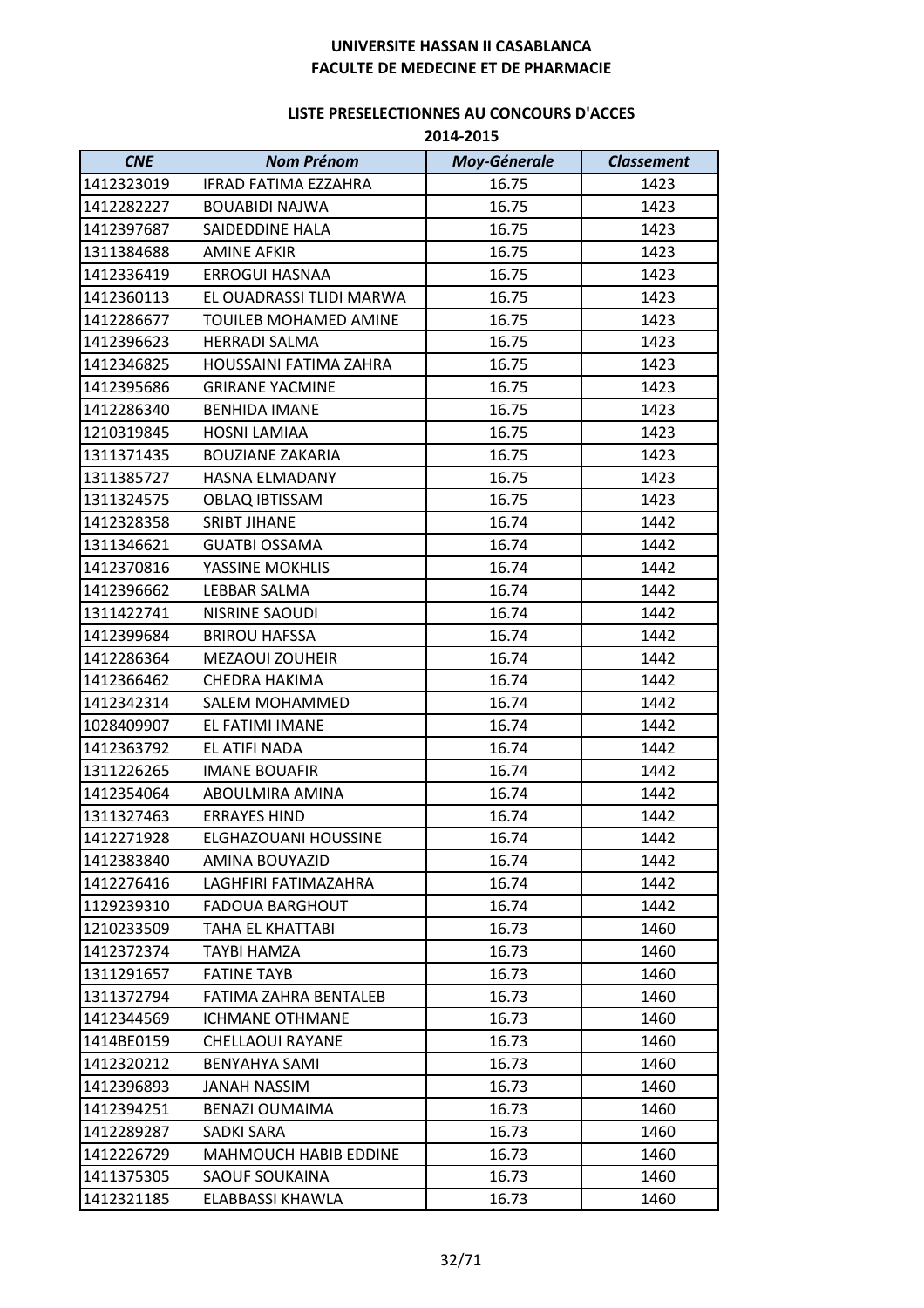| <b>CNE</b> | <b>Nom Prénom</b>              | <b>Moy-Génerale</b> | <b>Classement</b> |
|------------|--------------------------------|---------------------|-------------------|
| 1412324372 | <b>KAROUITI HAMZA</b>          | 16.73               | 1460              |
| 1412397447 | <b>BAHI AYA</b>                | 16.72               | 1474              |
| 1311326607 | <b>GUESSOUS MOHAMMED AMINE</b> | 16.72               | 1474              |
| 1412379814 | TALBI ABDELHAKIM               | 16.72               | 1474              |
| 1311384882 | <b>BATACH HOUSSAM</b>          | 16.72               | 1474              |
| 1311423492 | ALOUT YOUSSEF                  | 16.72               | 1474              |
| 1412297094 | TAJIRI HAMZA                   | 16.72               | 1474              |
| 1412276707 | RAMLI IMANE                    | 16.72               | 1474              |
| 1412361863 | <b>WAKIL ZINEB</b>             | 16.72               | 1474              |
| 1412387049 | <b>BENNOUNA YAHYA</b>          | 16.72               | 1474              |
| 1412357367 | <b>BENATHMANE NOHAYLA</b>      | 16.72               | 1474              |
| 1412286675 | RAQUI MOHAMED SALIM            | 16.72               | 1474              |
| 1412390122 | <b>AMESGUINE ILIAS</b>         | 16.72               | 1474              |
| 1412290972 | <b>ENNASR IMANE</b>            | 16.72               | 1474              |
| 1311384610 | <b>HOUDA WAHBI</b>             | 16.72               | 1474              |
| 1412379816 | TOUAHRI MOHAMMED               | 16.72               | 1474              |
| 1129412387 | LATRECH YAHYA                  | 16.72               | 1474              |
| 1412238079 | <b>HOUDA NKHILI</b>            | 16.72               | 1474              |
| 1412398529 | NJIMI SOFYAN                   | 16.71               | 1491              |
| 1210371114 | <b>ELANOUNI HANAE</b>          | 16.71               | 1491              |
| 1412386147 | <b>KHIRANE SARA</b>            | 16.71               | 1491              |
| 1412390866 | <b>ZIATI RAMI</b>              | 16.71               | 1491              |
| 1311229873 | <b>AMAL ABOUNASR</b>           | 16.71               | 1491              |
| 1414BE0416 | ZAKARIA RIM                    | 16.71               | 1491              |
| 1311344384 | <b>AKESBY MAROUA</b>           | 16.71               | 1491              |
| 1412326665 | <b>MESNAOUI OTHMANE</b>        | 16.71               | 1491              |
| 1412363924 | <b>MAKBOUL NADIR</b>           | 16.71               | 1491              |
| 1412321108 | <b>MOUNIB ISMAIL</b>           | 16.71               | 1491              |
| 1412341860 | <b>HANKI IMANE</b>             | 16.71               | 1491              |
| 1412231379 | ORIYANE RASS IMANE             | 16.71               | 1491              |
| 1412326779 | EL JABRI DALILA                | 16.71               | 1491              |
| 1311291678 | <b>MOHAMED MOUSSAID</b>        | 16.71               | 1491              |
| 1412397114 | <b>EZZOUBI NADA</b>            | 16.71               | 1491              |
| 1412231594 | ASSALAMI SOUKAINA              | 16.71               | 1491              |
| 1412344548 | <b>AGUILO YASSINE</b>          | 16.71               | 1491              |
| 1412380132 | LAABOU SALAHEDDINE             | 16.71               | 1491              |
| 1412348596 | SADEK ZAKARIAA                 | 16.71               | 1491              |
| 1412343022 | <b>KHIAR YOUSRA</b>            | 16.71               | 1491              |
| 1412395706 | BENFEDDOUL ABDELKRIM           | 16.71               | 1491              |
| 1412401985 | <b>EZZAOUI MERIEM</b>          | 16.71               | 1491              |
| 1412382931 | ELBOUHALI ASMAA                | 16.71               | 1491              |
| 1412284045 | <b>BELAID NOURA</b>            | 16.71               | 1491              |
| 1412365445 | MIRE SOUMAYA                   | 16.71               | 1491              |
| 1311335972 | CHAWKI MEHDI                   | 16.71               | 1491              |
| 1311370328 | <b>HERAOULOU HIND</b>          | 16.70               | 1517              |
| 1311326556 | <b>MADIH OTHMANE</b>           | 16.70               | 1517              |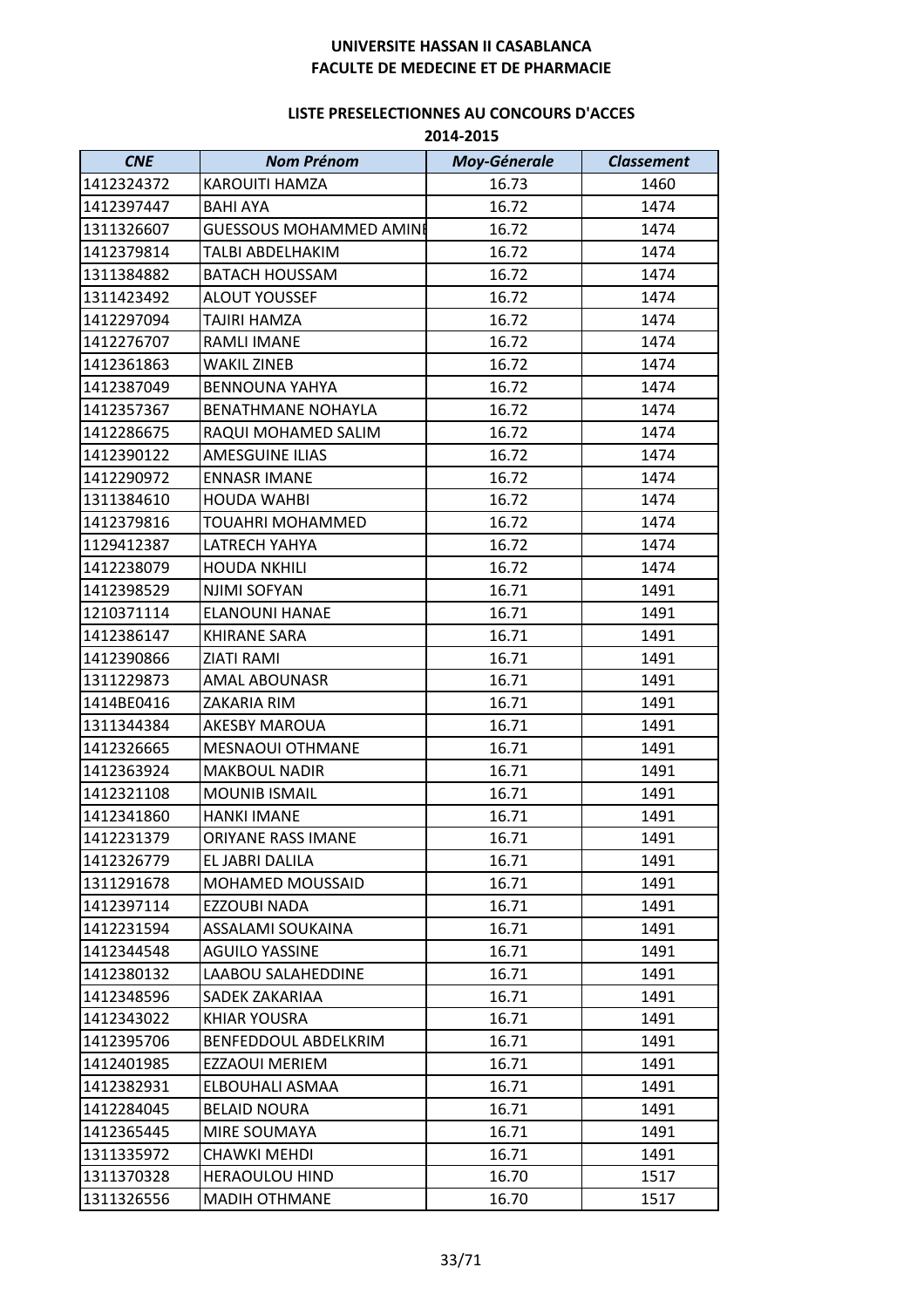| <b>CNE</b> | <b>Nom Prénom</b>          | <b>Moy-Génerale</b> | <b>Classement</b> |
|------------|----------------------------|---------------------|-------------------|
| 1412351167 | <b>FOUAD HAMZA</b>         | 16.70               | 1517              |
| 1210322452 | KIRAMI MOHAMED AMINE       | 16.70               | 1517              |
| 1210387565 | <b>HICHAM EL HADRAOUI</b>  | 16.70               | 1517              |
| 1311416804 | <b>ILHAM RAKIBI</b>        | 16.70               | 1517              |
| 1311342528 | <b>KARYM LOUBNA</b>        | 16.70               | 1517              |
| 1412238083 | <b>OUMAIMA EL MAJDOUB</b>  | 16.70               | 1517              |
| 1412397431 | LABRIJI WAFAE              | 16.70               | 1517              |
| 1412379738 | EL ALAMI ZINEB             | 16.70               | 1517              |
| 1412344069 | <b>MANOUZI YAHYA</b>       | 16.70               | 1517              |
| 1412286393 | <b>FIKHANE LOKMANE</b>     | 16.70               | 1517              |
| 1129339276 | LOUGSAMI MAROUANE          | 16.70               | 1517              |
| 1412343016 | <b>ARIF FADWA</b>          | 16.70               | 1517              |
| 1412363794 | <b>ALAOUI FATIMA-ZAHRA</b> | 16.70               | 1517              |
| 1311324203 | EL AZZAOUI HAITHAM         | 16.70               | 1517              |
| 1412235074 | ZINEB LABCHIR              | 16.70               | 1517              |
| 1129333198 | <b>BELMALYANI HOUDA</b>    | 16.70               | 1517              |
| 1412396073 | <b>ZOUHAIR AMINE</b>       | 16.70               | 1517              |
| 1028242628 | <b>HAMZA EZZIRI</b>        | 16.70               | 1517              |
| 1412359052 | EL ATTAR FATIHA            | 16.69               | 1537              |
| 1412372369 | ELHALLA IMANE              | 16.69               | 1537              |
| 1412284512 | <b>HANFAOUI AMINA</b>      | 16.69               | 1537              |
| 1412344308 | L'HAMDI MARYEM             | 16.69               | 1537              |
| 1412279672 | <b>BOUKHAL FERDOUS</b>     | 16.69               | 1537              |
| 1412352829 | <b>MARHOUM ISSAM</b>       | 16.69               | 1537              |
| 1311389870 | CHAFIK ELOUAZZANI KAWTAR   | 16.69               | 1537              |
| 1412334541 | <b>MOUADEN AMINE</b>       | 16.69               | 1537              |
| 1412291516 | MOUFADDEL AFAF             | 16.69               | 1537              |
| 1412386237 | ZAKARYA KHOLOUD            | 16.69               | 1537              |
| 1412326681 | <b>DAFER SAAD</b>          | 16.69               | 1537              |
| 1412324618 | TARGHI BOUTAINA            | 16.69               | 1537              |
| 1311355470 | ZOUIDI FATIMA-EZZAHRA      | 16.69               | 1537              |
| 1412327614 | OKBA AISSAM                | 16.69               | 1537              |
| 1311271756 | <b>CHALIH HAJAR</b>        | 16.69               | 1537              |
| 1412363740 | MECHDALI HAMZA             | 16.69               | 1537              |
| 1412390239 | AMGHAR OUMAIMA             | 16.69               | 1537              |
| 1412397095 | EL AJI ANASS               | 16.69               | 1537              |
| 1412388429 | <b>AYOUB DANDOUNE</b>      | 16.69               | 1537              |
| 1210338723 | RECHAG ZAKARIA             | 16.69               | 1537              |
| 1412274633 | <b>OUARDI FATIMA ZAHRA</b> | 16.68               | 1557              |
| 1412396149 | NOURHIRA EL MOKHTAR        | 16.68               | 1557              |
| 1311367457 | ABBOURI HAJAR              | 16.68               | 1557              |
| 1412336945 | AZDIG BOUTAINA             | 16.68               | 1557              |
| 1412396299 | MANAR FATIMA EZZAHRA       | 16.68               | 1557              |
| 1412335772 | AKRIM HAJAR                | 16.68               | 1557              |
| 1412385858 | <b>CHAIBI YASSINE</b>      | 16.68               | 1557              |
| 1412390840 | KHOUTAM CHAIMAE            | 16.68               | 1557              |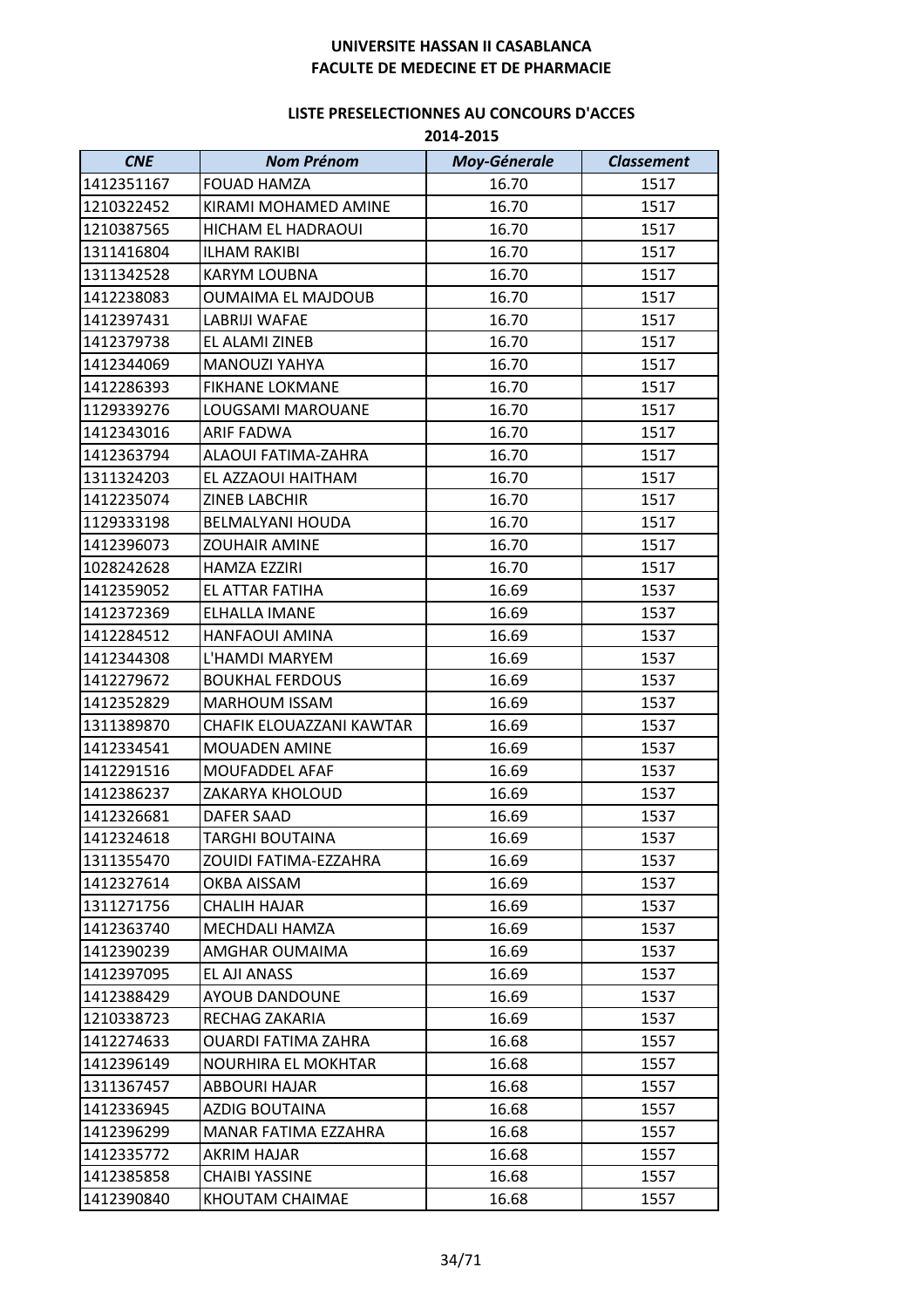| 2014-2015 |
|-----------|
|           |

| <b>CNE</b> | <b>Nom Prénom</b>           | <b>Moy-Génerale</b> | <b>Classement</b> |
|------------|-----------------------------|---------------------|-------------------|
| 1412399095 | LEHMADI ABDELLAH            | 16.68               | 1557              |
| 1129337241 | AIT RAZOUK KHADIJA          | 16.68               | 1557              |
| 1129378961 | MOUTAWAKIL ZAKARIA          | 16.68               | 1557              |
| 1412343017 | <b>TEFFAH YOUSRA</b>        | 16.68               | 1557              |
| 1412357260 | AROUHAL ASMAA               | 16.68               | 1557              |
| 1311374258 | EL KHARROUSSI MERYEM        | 16.68               | 1557              |
| 1412379968 | <b>LAZIZ ANASS</b>          | 16.68               | 1557              |
| 1414BE0256 | <b>HIDA SOUMAYA</b>         | 16.68               | 1557              |
| 1414BE0250 | <b>HALMI RACHAA</b>         | 16.68               | 1557              |
| 1412277000 | ADERDOUR WAFA               | 16.67               | 1574              |
| 1412380316 | SANAD MOHAMED               | 16.67               | 1574              |
| 1412364447 | ANBDAD ABDELLAH             | 16.67               | 1574              |
| 1311349658 | <b>CHERTI CHAIMAA</b>       | 16.67               | 1574              |
| 1412384804 | HASSNAA HABATI              | 16.67               | 1574              |
| 1210345099 | <b>BARIGOU SOUKAINA</b>     | 16.67               | 1574              |
| 1412228583 | YASSINE NACIRI              | 16.67               | 1574              |
| 1412344641 | <b>MOHAJIRY HIND</b>        | 16.67               | 1574              |
| 1412284151 | <b>ABIDA SOUFIANE</b>       | 16.67               | 1574              |
| 1412323931 | <b>MESTOUR ZOUHAIR</b>      | 16.67               | 1574              |
| 1412286457 | <b>GUERMOUD BASSMA</b>      | 16.67               | 1574              |
| 1412346789 | <b>TAOUSS MAJDA</b>         | 16.67               | 1574              |
| 1311270184 | RACHIK MOUAD                | 16.67               | 1574              |
| 1412344614 | EL BOUHADDIOUI AYAT         | 16.67               | 1574              |
| 1412380302 | AMJIIFY MOHAMMED AMINE      | 16.67               | 1574              |
| 1412344054 | SODKI BASMA                 | 16.67               | 1574              |
| 1310233546 | SALMA EL HALOUI             | 16.67               | 1574              |
| 1412286307 | EL BAGHATI SALMA            | 16.67               | 1574              |
| 1412381681 | BIBRIDEN FATIMA-EZ-ZAHRA    | 16.67               | 1574              |
| 1412397359 | AHMOUDAT HAITEM             | 16.66               | 1593              |
| 1311339531 | <b>ASSIA ILOUGHMANE</b>     | 16.66               | 1593              |
| 1412352796 | <b>KHAYEF MOHAMED AMINE</b> | 16.66               | 1593              |
| 1412379753 | SALOUI CHAIMAE              | 16.66               | 1593              |
| 1412324180 | CHIKHAOUI INAS              | 16.66               | 1593              |
| 1412379981 | <b>BENKARROUM SARA</b>      | 16.66               | 1593              |
| 1412325753 | <b>BOUJADI OUMAIMA</b>      | 16.66               | 1593              |
| 1412336448 | SEDOUANE FATIMA ZAHRAE      | 16.66               | 1593              |
| 1412413201 | <b>BENKIRANE SALMA</b>      | 16.66               | 1593              |
| 1412326320 | EL OMARI CHOROUK            | 16.66               | 1593              |
| 1129366539 | <b>ALLAM HAJAR</b>          | 16.66               | 1593              |
| 1414BE0397 | TAQI YASSER                 | 16.66               | 1593              |
| 1412408945 | <b>CHAKIR KHADIJA</b>       | 16.66               | 1593              |
| 1412231391 | BELKHADIR MOHAMED AMRO      | 16.65               | 1606              |
| 1412324206 | ASKOUR OUMAIMA              | 16.65               | 1606              |
| 1412376626 | ELLATIFI MERYEM             | 16.65               | 1606              |
| 1412344302 | AZIZI RANIA                 | 16.65               | 1606              |
| 1210365976 | <b>HAMIDI ABDELLAH</b>      | 16.65               | 1606              |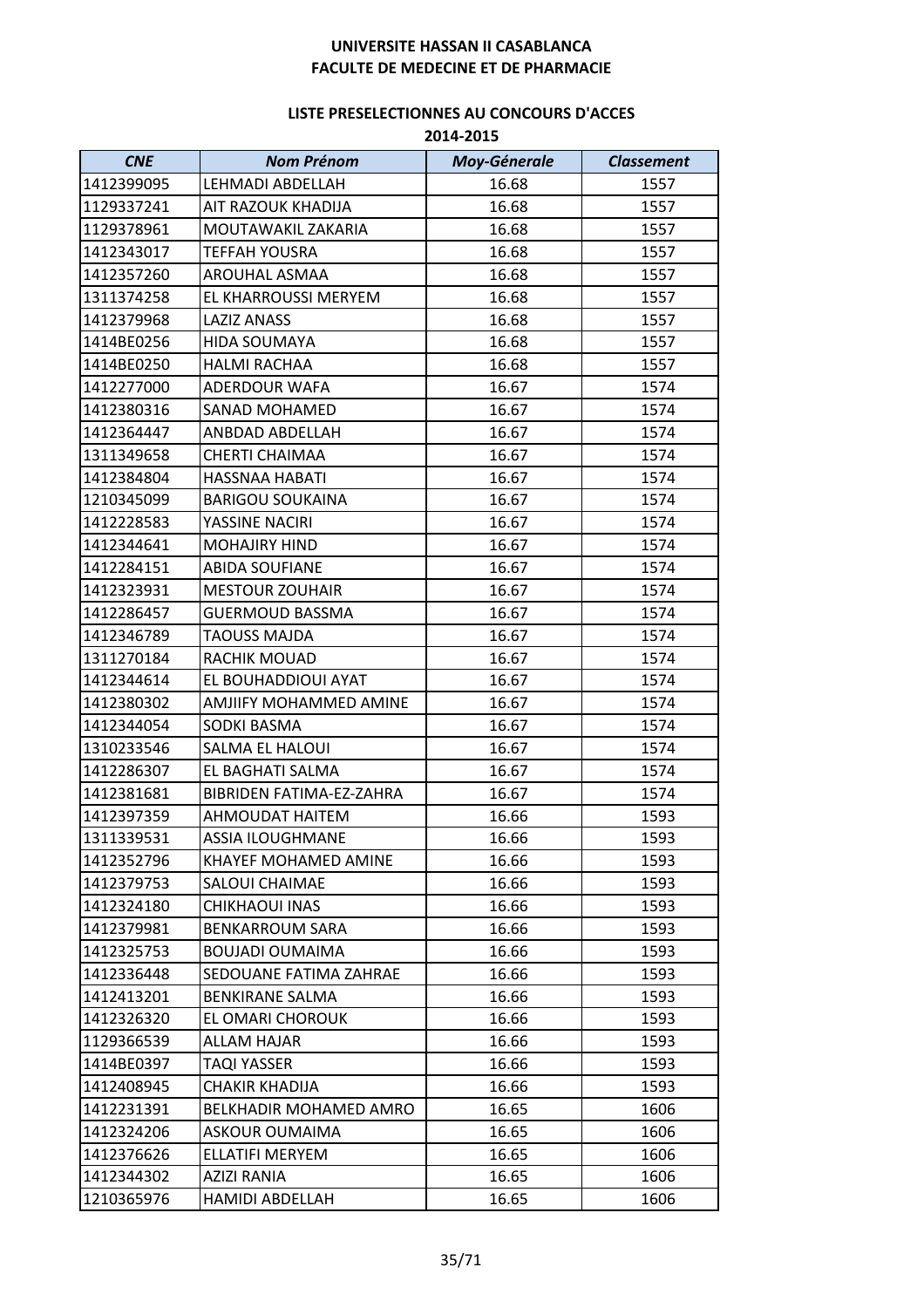| <b>CNE</b> | <b>Nom Prénom</b>         | <b>Moy-Génerale</b> | <b>Classement</b> |
|------------|---------------------------|---------------------|-------------------|
| 1412369443 | MAZIANE ASMAA             | 16.65               | 1606              |
| 1311297025 | <b>MERIEM BENTALBA</b>    | 16.65               | 1606              |
| 1412397370 | <b>BENHADAR SARA</b>      | 16.65               | 1606              |
| 1412286436 | HAMDANI MOHAMMED TAHA     | 16.65               | 1606              |
| 1412341855 | RAJIMI OUMAIMA            | 16.65               | 1606              |
| 1210371980 | <b>QAF OMAR</b>           | 16.65               | 1606              |
| 1311231869 | YOUSSRA KANDIL            | 16.65               | 1606              |
| 1412396654 | EL AYAZI HAJAR            | 16.65               | 1606              |
| 1311319943 | EL KHOMLICHI CHAIMAA      | 16.65               | 1606              |
| 1412346882 | <b>NADIR KHAWLA</b>       | 16.65               | 1606              |
| 1311364033 | <b>CHAYMAE SNIK</b>       | 16.65               | 1606              |
| 1412281340 | EL KHBAZI LINDA           | 16.65               | 1606              |
| 1412370886 | <b>HASNA MEFTAH</b>       | 16.64               | 1623              |
| 1412426352 | <b>BOUHIA OMAR</b>        | 16.64               | 1623              |
| 1311387002 | <b>MAHA LHALOUI</b>       | 16.64               | 1623              |
| 1412324230 | <b>RHARS NAOUFAL</b>      | 16.64               | 1623              |
| 1311283935 | ECHCHERQAOUI MOHAMED AN   | 16.64               | 1623              |
| 1412346790 | LAHBATI SARA              | 16.64               | 1623              |
| 1311390064 | <b>MAJDA LAFKIR</b>       | 16.64               | 1623              |
| 1311384803 | ZIDATE IDRISS             | 16.64               | 1623              |
| 1412377497 | EL MAZOZI SARA            | 16.64               | 1623              |
| 1412380314 | <b>MOUAKKID HAJAR</b>     | 16.64               | 1623              |
| 1412352800 | <b>JAHID ZAINAB</b>       | 16.64               | 1623              |
| 1412231787 | ZAKARIA FAIDANI           | 16.64               | 1623              |
| 1412280728 | EL MOURHIR AYOUB          | 16.64               | 1623              |
| 1311231232 | YOUSSEF CHEDDAD           | 16.64               | 1623              |
| 1412276422 | DAOUDI SOUKAINA           | 16.64               | 1623              |
| 1311371448 | SADQAOUI MANALE           | 16.64               | 1623              |
| 1311272871 | <b>ASMAA EL KHAOUTARI</b> | 16.63               | 1639              |
| 1412363760 | MOUTAOUAJ AMAL            | 16.63               | 1639              |
| 1412274624 | BASSIM EL IDRISSI BOUCHRA | 16.63               | 1639              |
| 1412371717 | ADNANE ABDESSAMAD         | 16.63               | 1639              |
| 1412371158 | LABIED RABIA              | 16.63               | 1639              |
| 1311280428 | HAMZA ELHASSANI           | 16.63               | 1639              |
| 1412396704 | <b>GHAZZAL ANAS</b>       | 16.63               | 1639              |
| 1412323367 | <b>HADER CHAIMAA</b>      | 16.63               | 1639              |
| 1412272230 | <b>AOUANE SAFAE</b>       | 16.63               | 1639              |
| 1311290680 | EL FATHI OTMANE           | 16.63               | 1639              |
| 1412395024 | LEILA ABBOU               | 16.63               | 1639              |
| 1412342183 | LAOUREDI MAROUANE         | 16.63               | 1639              |
| 1412343489 | TARCHI ABDELMAJID         | 16.63               | 1639              |
| 1412326691 | <b>KHOUILDI YOUSRA</b>    | 16.63               | 1639              |
| 1311332380 | EL OMARI MAHASSINE        | 16.62               | 1653              |
| 1412326197 | <b>MOURAFI OTHMAN</b>     | 16.62               | 1653              |
| 1412231584 | <b>BOUZIANE MERYEM</b>    | 16.62               | 1653              |
| 1412231323 | <b>BENZIDANE MARIAM</b>   | 16.62               | 1653              |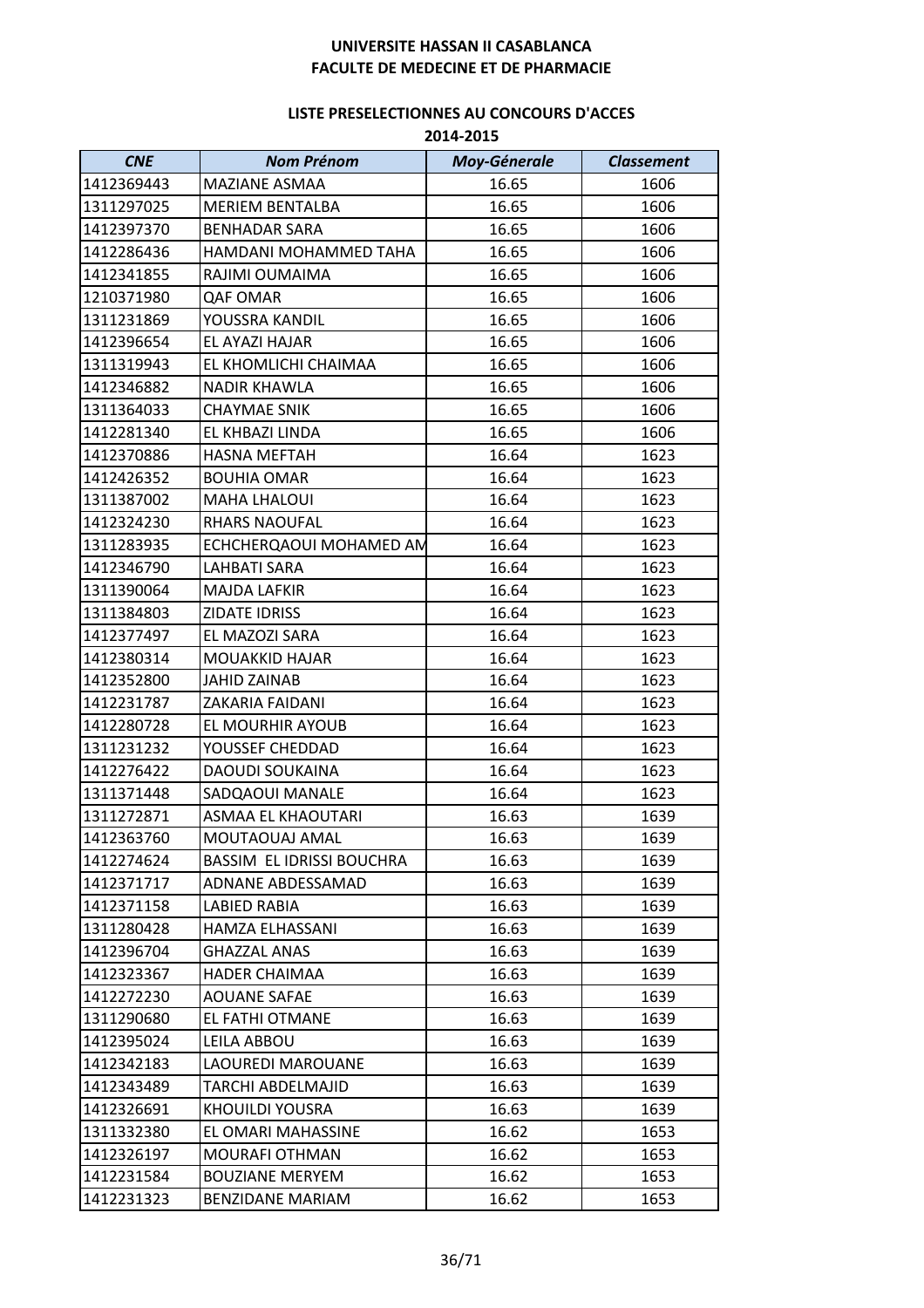| <b>CNE</b> | <b>Nom Prénom</b>          | <b>Moy-Génerale</b> | <b>Classement</b> |
|------------|----------------------------|---------------------|-------------------|
| 1412276894 | <b>DANDOUNE IHSAN</b>      | 16.62               | 1653              |
| 1210298621 | <b>MOHAMED WALID SENNI</b> | 16.62               | 1653              |
| 1311379079 | <b>AYOUB FENNOUN</b>       | 16.62               | 1653              |
| 1412226719 | <b>KABILI SALMA</b>        | 16.62               | 1653              |
| 1412280125 | <b>CHAHBI HAMZA</b>        | 16.62               | 1653              |
| 1412294601 | ALMI OUMAIMA               | 16.62               | 1653              |
| 1412343029 | <b>ZOUBAIRI HAMZA</b>      | 16.62               | 1653              |
| 1412316535 | <b>ESSAOULAJY AMINE</b>    | 16.62               | 1653              |
| 1412404918 | <b>FADWA FATHI</b>         | 16.62               | 1653              |
| 1412231324 | ABDALLAOUI AMAL            | 16.62               | 1653              |
| 1412379956 | <b>CHANGAF CHAIMAE</b>     | 16.62               | 1653              |
| 1412289583 | <b>TABITI HAJAR</b>        | 16.62               | 1653              |
| 1412354266 | <b>CHERRADI HAJAR</b>      | 16.62               | 1653              |
| 1412331726 | <b>ARHZIF MERIEM</b>       | 16.62               | 1653              |
| 1412276415 | <b>ADDOUCH REQUIA</b>      | 16.61               | 1671              |
| 1311323965 | EL YAKOUBI ZINEB           | 16.61               | 1671              |
| 1412276801 | LAKRARI IMANE              | 16.61               | 1671              |
| 1311339746 | <b>CHAIMAA FANAKI</b>      | 16.61               | 1671              |
| 1311327276 | <b>LAHLOU GHITA</b>        | 16.61               | 1671              |
| 1311350155 | YAZIDI ALAOUI SOFIA        | 16.61               | 1671              |
| 1311758804 | ILIASS ELOUAZZANI          | 16.61               | 1671              |
| 1412397440 | SAMIR EL MEHDI             | 16.61               | 1671              |
| 1412337479 | <b>BELLOUCHE HAITAM</b>    | 16.61               | 1671              |
| 1412344062 | ZANZOUNE MOHAMED AMINE     | 16.61               | 1671              |
| 1412368909 | SODKI WAFAA                | 16.61               | 1671              |
| 1412371313 | ZANBOUR SALMA              | 16.61               | 1671              |
| 1311275637 | <b>CHAIMA HARA</b>         | 16.61               | 1671              |
| 1412323720 | <b>IBNTABIT MOHAMED</b>    | 16.61               | 1671              |
| 1412348992 | <b>ENNAJY KAOUTHAR</b>     | 16.60               | 1685              |
| 1412363728 | ELMOUTAOUADI AMINA         | 16.60               | 1685              |
| 1412379980 | <b>BAISSI SALMA</b>        | 16.60               | 1685              |
| 1311390571 | <b>BENNINI HAMZA</b>       | 16.60               | 1685              |
| 1412383730 | ABDERRAZAK LOUKMANE        | 16.60               | 1685              |
| 1412397089 | TARCHOULI KHAWLA           | 16.60               | 1685              |
| 1311233352 | AIT HAMMOU NADIA           | 16.60               | 1685              |
| 1412396649 | AMRANI MOUNIR              | 16.60               | 1685              |
| 1210330224 | <b>IAZ YASSINE</b>         | 16.60               | 1685              |
| 1412363956 | ENNEDDAM WAFAA             | 16.60               | 1685              |
| 1311344094 | <b>MARZAK NESRINE</b>      | 16.60               | 1685              |
| 1412384647 | <b>BOULANGAS AMINE</b>     | 16.60               | 1685              |
| 1412286381 | RAIS KHADIJA               | 16.60               | 1685              |
| 1412294502 | GRIDDA YOUSSEF             | 16.60               | 1685              |
| 1311418020 | <b>BOUHOU ANASS</b>        | 16.60               | 1685              |
| 1412231312 | <b>MOUJANE SOUKAINA</b>    | 16.60               | 1685              |
| 1311278786 | <b>OUMAIMA KHACHAB</b>     | 16.60               | 1685              |
| 1412330090 | <b>KSAKES IMANE</b>        | 16.60               | 1685              |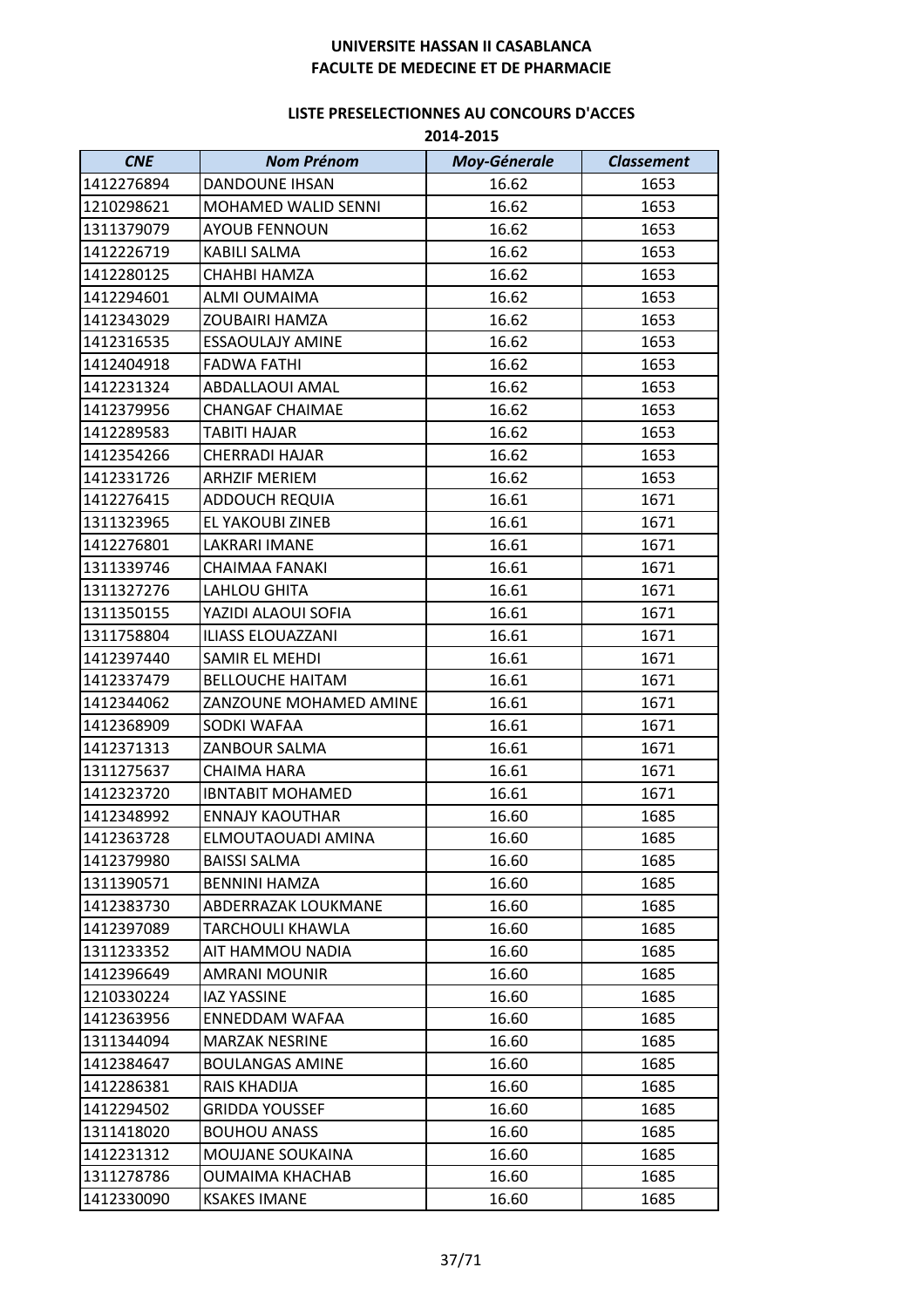| <b>CNE</b> | <b>Nom Prénom</b>         | <b>Moy-Génerale</b> | <b>Classement</b> |
|------------|---------------------------|---------------------|-------------------|
| 1210298719 | <b>MOHAMED MIR</b>        | 16.60               | 1685              |
| 1412352838 | <b>ENNABLI JIHAD</b>      | 16.60               | 1685              |
| 1412378576 | <b>JAMMAL MERYAME</b>     | 16.60               | 1685              |
| 1414BE0246 | HADDANI OTHMAN            | 16.60               | 1685              |
| 1210363991 | AMRI ABDELLAH             | 16.60               | 1685              |
| 1412326332 | NOUGAOUI RIM              | 16.60               | 1685              |
| 1412360890 | ABDELMOUMEN YOUSRA        | 16.60               | 1685              |
| 1414BE0029 | ALAOUI BENZAKROUM ISMAIL  | 16.60               | 1685              |
| 1412352231 | <b>AZENKOUK JIHAN</b>     | 16.59               | 1711              |
| 1412348613 | <b>BOUTAYEB SALIMA</b>    | 16.59               | 1711              |
| 1412294459 | NFAOUI MOHAMED            | 16.59               | 1711              |
| 1412344064 | ELOMARI HAITAM            | 16.59               | 1711              |
| 1412324225 | <b>IBOURK AMINE</b>       | 16.59               | 1711              |
| 1311353681 | EJJILALI ATIQI            | 16.59               | 1711              |
| 1412396669 | SABIR OUMAIMA             | 16.59               | 1711              |
| 1412279557 | <b>CHRAIFA SARA</b>       | 16.59               | 1711              |
| 1311326766 | <b>EN-NASSIRI JIHANE</b>  | 16.59               | 1711              |
| 1311412521 | LAFRIAKH MOHAMMED         | 16.59               | 1711              |
| 1210327232 | <b>ASBAOUI SARA</b>       | 16.59               | 1711              |
| 1311387942 | ED-DIMNY OUMAIMA          | 16.59               | 1711              |
| 1311283340 | <b>NAJOUA ZAHIRI</b>      | 16.59               | 1711              |
| 1311356324 | AATTOURI RAJAE            | 16.59               | 1711              |
| 1412233225 | <b>NABIL ADNAN</b>        | 16.59               | 1711              |
| 1412330082 | <b>BOUDRAHM SOUKAINA</b>  | 16.58               | 1726              |
| 1412364128 | LAAJALI SABRINE           | 16.58               | 1726              |
| 1412338146 | CHAARA FATIMA ZAHRA       | 16.58               | 1726              |
| 1210342465 | SADIQUI FATIMA ZAHRA      | 16.58               | 1726              |
| 1311384368 | ALAOUI SOULIMANI RASHA    | 16.58               | 1726              |
| 1210339803 | SARRA AOUZAL              | 16.58               | 1726              |
| 1412397712 | FALLAH CHAIMAA            | 16.58               | 1726              |
| 1412342336 | <b>KASSABI MOHAMED</b>    | 16.58               | 1726              |
| 1412343057 | NAANANI KARIMA            | 16.58               | 1726              |
| 1412397911 | <b>BOUSTATI HOUDA</b>     | 16.58               | 1726              |
| 1412345860 | ALAOUI ZINEB              | 16.58               | 1726              |
| 1412393463 | <b>IBENBOUBKEUR MOUAD</b> | 16.58               | 1726              |
| 1412226734 | MOHAD SIHAM               | 16.58               | 1726              |
| 1311335065 | EL AMINE ANASS            | 16.58               | 1726              |
| 1311270117 | EL BOUNI HAMZA            | 16.58               | 1726              |
| 1412379812 | RHARBAOUI JAOUHAR         | 16.58               | 1726              |
| 1412379828 | CHAKIR NABIL              | 16.58               | 1726              |
| 1412343469 | WAAMOU IMANE              | 16.58               | 1726              |
| 1412326770 | <b>BAASSINE IMANE</b>     | 16.58               | 1726              |
| 1412289176 | <b>JARMOUNI GHIZLANE</b>  | 16.58               | 1726              |
| 1412226630 | EL MEHDI EL BAIDORI       | 16.58               | 1726              |
| 1412381481 | MANDOURI MOHAMMED         | 16.58               | 1726              |
| 1412380319 | TAKOUTI NAOUFAL           | 16.58               | 1726              |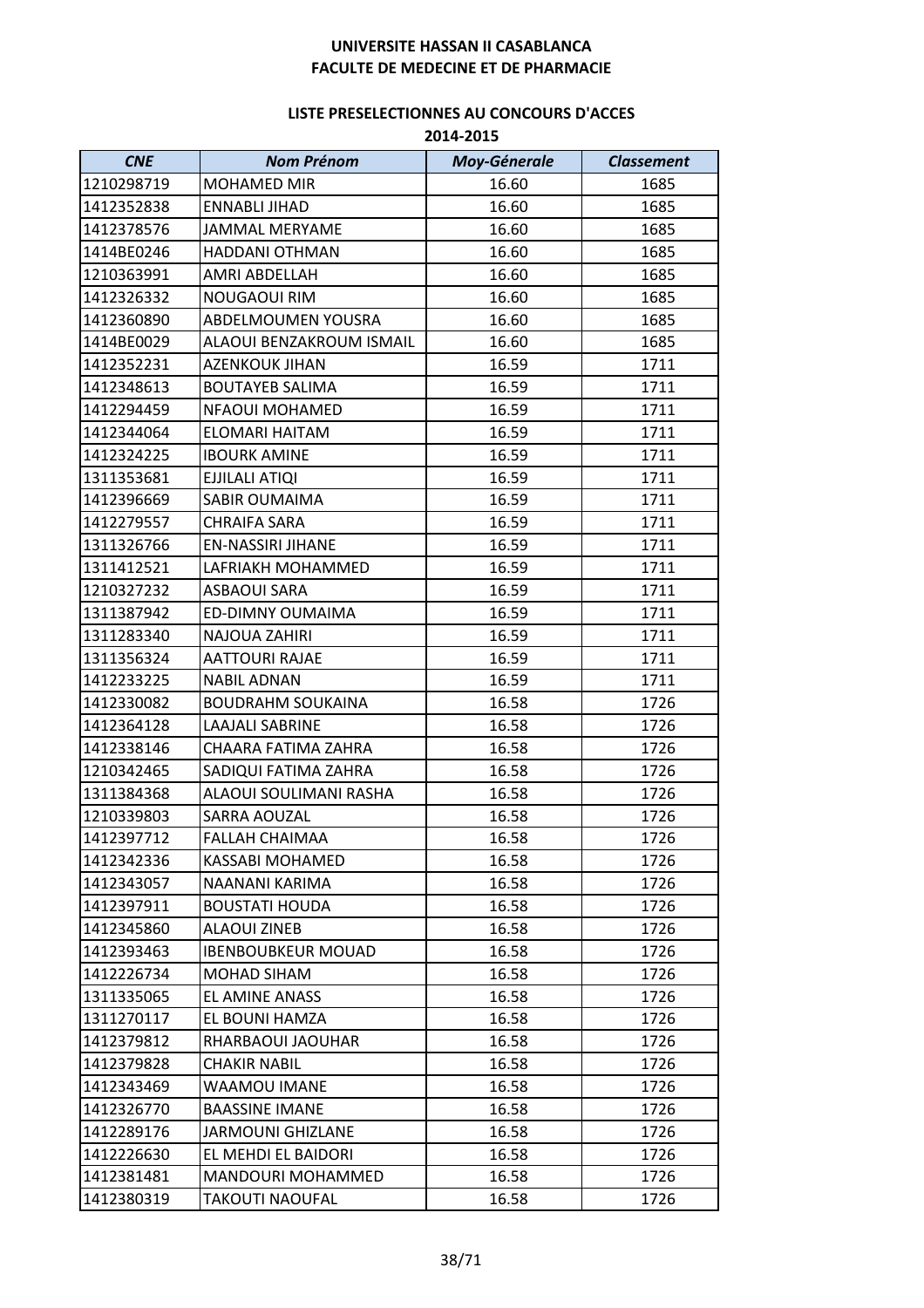| <b>CNE</b> | <b>Nom Prénom</b>             | <b>Moy-Génerale</b> | <b>Classement</b> |
|------------|-------------------------------|---------------------|-------------------|
| 1311371432 | <b>BENNANI MAHDI</b>          | 16.58               | 1726              |
| 1412225565 | <b>GHIZLANE EL ABADI</b>      | 16.57               | 1750              |
| 1412292521 | <b>AZEDDINE MOHAMED</b>       | 16.57               | 1750              |
| 1411326098 | <b>DIOURY OTHMANE</b>         | 16.57               | 1750              |
| 1412294281 | <b>MAAROUF IDRISS</b>         | 16.57               | 1750              |
| 1412294285 | <b>HABIB-EDDINE MAJD</b>      | 16.57               | 1750              |
| 1412238286 | RAYYAM MANAL                  | 16.57               | 1750              |
| 1414BE0301 | LAHLOU DOHA                   | 16.57               | 1750              |
| 1412324146 | <b>BOUTAYEB MOHAMED BADR</b>  | 16.57               | 1750              |
| 1412326659 | <b>JAMAL LAILA</b>            | 16.57               | 1750              |
| 1412324588 | <b>BALAGH OUSSAMA</b>         | 16.57               | 1750              |
| 1412366704 | AGANGAR ASMAA                 | 16.57               | 1750              |
| 1310335382 | ZALFI OUSSAMA                 | 16.57               | 1750              |
| 1412294187 | <b>SABOURI ZINEB</b>          | 16.57               | 1750              |
| 1412397698 | <b>SAMIR OUMAIMA</b>          | 16.57               | 1750              |
| 1311381773 | <b>NACIRI MERYEM</b>          | 16.57               | 1750              |
| 1412272227 | RACHIDY CHAYMAA               | 16.57               | 1750              |
| 1311390087 | <b>MERBOUH MALAK</b>          | 16.57               | 1750              |
| 1412324145 | <b>BOUHAJEB OUSSAMA</b>       | 16.57               | 1750              |
| 1412347348 | <b>SADIKOUNE AYA</b>          | 16.57               | 1750              |
| 1311231916 | <b>MERYEM MAATOUGUI</b>       | 16.57               | 1750              |
| 1311291697 | <b>MOHAMED BELAABED</b>       | 16.56               | 1770              |
| 1412348614 | <b>ZAOUIRI KHADIJA</b>        | 16.56               | 1770              |
| 1412386580 | <b>DRIFI FIRDAWSSE</b>        | 16.56               | 1770              |
| 1412344565 | <b>AGHZAF AHLAM</b>           | 16.56               | 1770              |
| 1412343035 | <b>NOUHAS AMMR</b>            | 16.56               | 1770              |
| 1412238090 | <b>OTHMAN RABEH</b>           | 16.56               | 1770              |
| 1412327358 | RAHMOUNI IMANE                | 16.56               | 1770              |
| 1412343028 | ANGA YOUSRA                   | 16.56               | 1770              |
| 1412234936 | <b>SANAE KARDOUH</b>          | 16.56               | 1770              |
| 1412322847 | <b>BOUGRINE MOHAMMED REDA</b> | 16.56               | 1770              |
| 1311365188 | NADIF WAFAA                   | 16.56               | 1770              |
| 1311238028 | <b>HALIMA CHABA</b>           | 16.56               | 1770              |
| 1311375422 | RAOUIA RIFQ                   | 16.56               | 1770              |
| 1412376078 | <b>ELMEHDI AFI</b>            | 16.56               | 1770              |
| 1414BE0185 | EL FANIDI SARA                | 16.56               | 1770              |
| 1412351986 | <b>CHAINANE MARIEM</b>        | 16.56               | 1770              |
| 1412275731 | <b>ARTIBA IMANE</b>           | 16.56               | 1770              |
| 1414BE0011 | AFIFI MALAK                   | 16.56               | 1770              |
| 1412323708 | <b>JARITEN MARWANE</b>        | 16.56               | 1770              |
| 1412334510 | MARIKAZ ZINEB                 | 16.56               | 1770              |
| 1129341973 | <b>MADHOUNI MOHAMMED ZAKA</b> | 16.55               | 1790              |
| 1412557646 | SITAYEB EL MEHDI              | 16.55               | 1790              |
| 1412231351 | <b>BENSITEL HIND</b>          | 16.55               | 1790              |
| 1412236181 | EL ALLAM SALMA                | 16.55               | 1790              |
| 1412291556 | HASSANI EL MEHDI              | 16.55               | 1790              |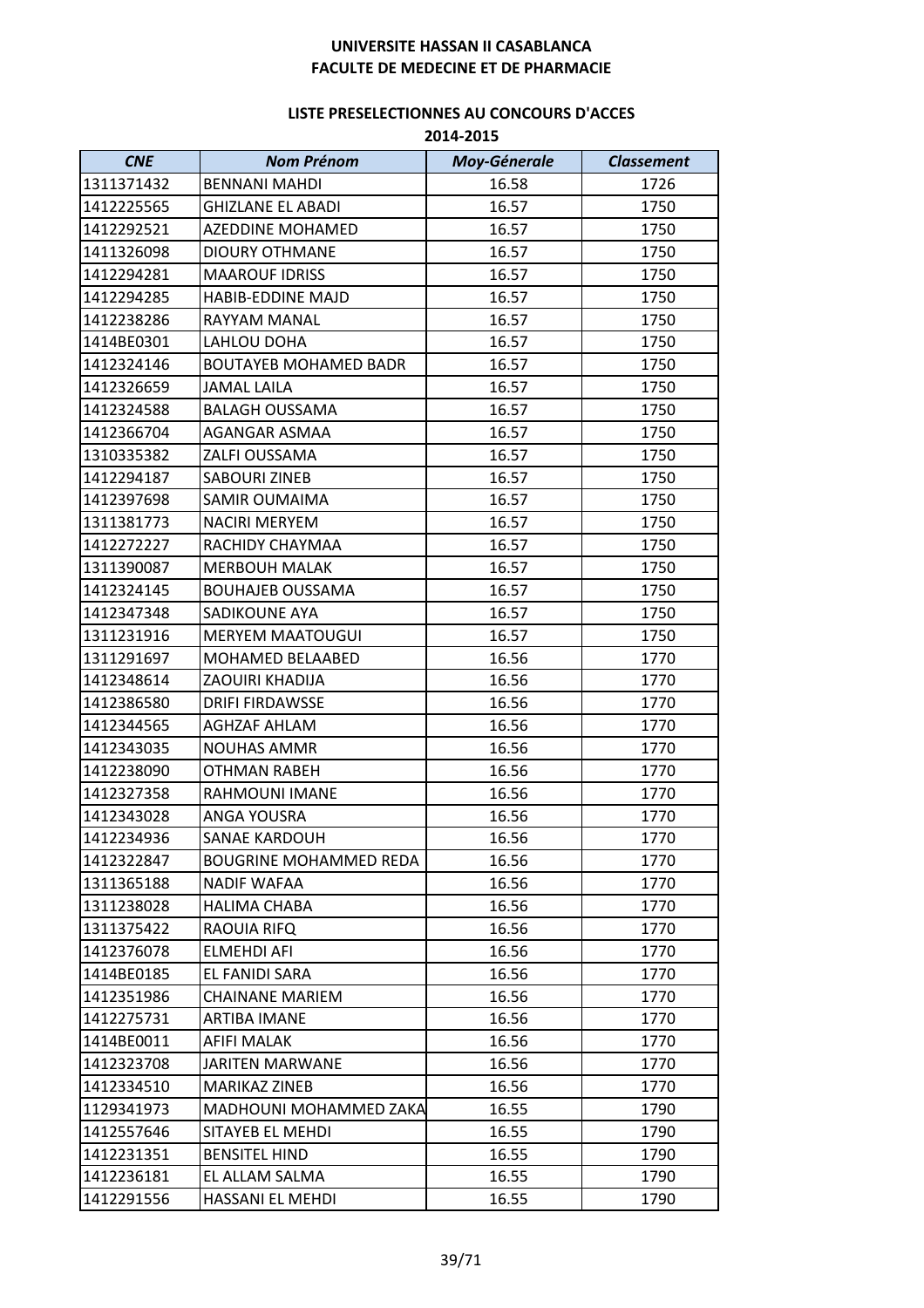| <b>CNE</b> | <b>Nom Prénom</b>             | <b>Moy-Génerale</b> | <b>Classement</b> |
|------------|-------------------------------|---------------------|-------------------|
| 1311322603 | ABOUSAHLE SALMA               | 16.55               | 1790              |
| 1311231918 | LAMYAA BENYEZZA               | 16.55               | 1790              |
| 1412398545 | BAFDILI FATIMAZAHRA           | 16.55               | 1790              |
| 1210412014 | <b>TOUZAMI ZAKARIA</b>        | 16.55               | 1790              |
| 1412297112 | <b>JAMIL AHLAM</b>            | 16.55               | 1790              |
| 1412379840 | KADDOURY OTHMAN               | 16.55               | 1790              |
| 1412294504 | <b>SIF GHOFRANE</b>           | 16.55               | 1790              |
| 1412397433 | <b>MAALOUF YASMINA</b>        | 16.54               | 1802              |
| 1412341854 | <b>JAWAD JIHANE</b>           | 16.54               | 1802              |
| 1412403409 | MAMOUNI OUMAIMA               | 16.54               | 1802              |
| 1311420402 | <b>BAHRI BOUTAINA</b>         | 16.54               | 1802              |
| 1412346759 | LEFRIYEKH ACHRAF              | 16.54               | 1802              |
| 1412352983 | <b>ABDOUNI TAHA</b>           | 16.54               | 1802              |
| 1311296183 | SARA LAZRAQ                   | 16.54               | 1802              |
| 1412328344 | <b>KARIM AYOUB</b>            | 16.54               | 1802              |
| 1412354674 | ABDELLI ZAYNAB                | 16.54               | 1802              |
| 1412151282 | <b>JAOUHARI ANESS</b>         | 16.54               | 1802              |
| 1412286143 | YOUSNI SIHAM                  | 16.54               | 1802              |
| 1311232117 | <b>AMINE BOUSFIHA</b>         | 16.54               | 1802              |
| 1412335872 | MOUZAKKI ROKAYA               | 16.54               | 1802              |
| 1412289344 | <b>AFFERNI MEHDI</b>          | 16.54               | 1802              |
| 1311021310 | ZINEB JEDRAOUI                | 16.54               | 1802              |
| 1412275484 | <b>MOULABBI SARA</b>          | 16.54               | 1802              |
| 1311384832 | EL IDRISSI NAJI               | 16.54               | 1802              |
| 1412274692 | AIT BAALLA ACHRAF             | 16.54               | 1802              |
| 1412226616 | EL BADAOUI EL HACHMI          | 16.54               | 1802              |
| 1412286311 | <b>JERRADI FAYROUZ</b>        | 16.54               | 1802              |
| 1412365468 | <b>CHAOUB ALAAEDDINE</b>      | 16.53               | 1822              |
| 1311274623 | MASSAOUDI AFAF                | 16.53               | 1822              |
| 1210385798 | JOHARI AHMED                  | 16.53               | 1822              |
| 1311420389 | <b>CHBAILI NARJISS</b>        | 16.53               | 1822              |
| 1412397888 | <b>CHRAIBI GHITA</b>          | 16.53               | 1822              |
| 1412326941 | <b>BOUKHAR MOHAMED ACHRAF</b> | 16.53               | 1822              |
| 1412376744 | <b>BENRBIBE AMAL</b>          | 16.53               | 1822              |
| 1210372182 | <b>TIZI WAFAA</b>             | 16.53               | 1822              |
| 1412344612 | ABDELWAHID GHITA              | 16.53               | 1822              |
| 1412326723 | <b>ZAKI SOUHAIL</b>           | 16.53               | 1822              |
| 1412393437 | AHIKKI YASMINE                | 16.53               | 1822              |
| 1412342623 | KASSMI MEHDI                  | 16.53               | 1822              |
| 1412286505 | <b>BATTACH SOUFIANE</b>       | 16.53               | 1822              |
| 1412344498 | SAJIDE NISRINE                | 16.53               | 1822              |
| 1311363268 | ELJANATI FATIMA EZZAHRAA      | 16.53               | 1822              |
| 1412294195 | LANOUARI CHAIMAA              | 16.53               | 1822              |
| 1412359628 | AMACH RAJAA                   | 16.53               | 1822              |
| 1412326328 | <b>LATAFI SAAD</b>            | 16.53               | 1822              |
| 1311342213 | LAMARI SOUMIA                 | 16.53               | 1822              |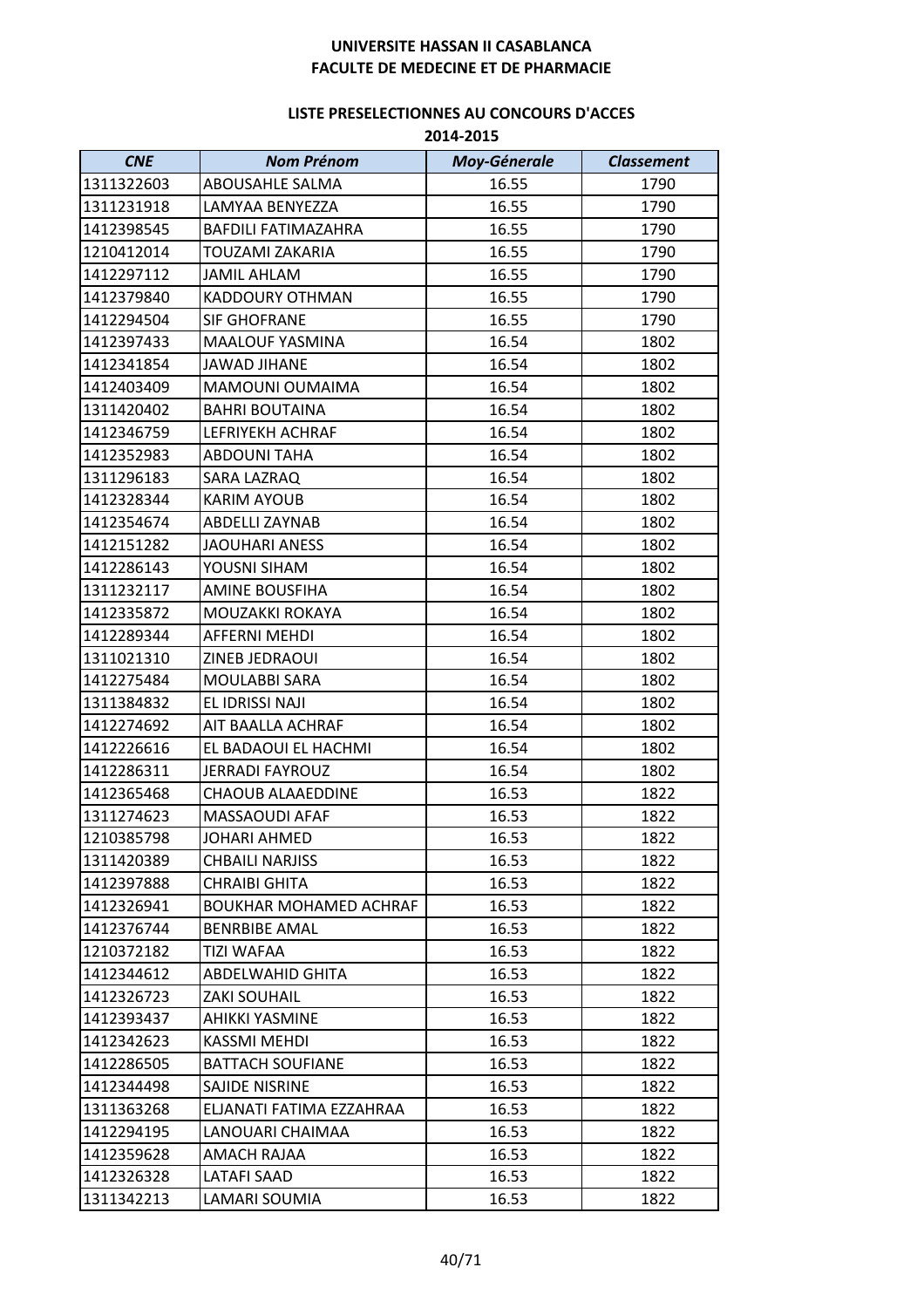| <b>CNE</b> | <b>Nom Prénom</b>         | <b>Moy-Génerale</b> | <b>Classement</b> |
|------------|---------------------------|---------------------|-------------------|
| 1412427771 | <b>AZAMMOUR JIHAD</b>     | 16.52               | 1841              |
| 1412293906 | SOUQRAT MOHAMED           | 16.52               | 1841              |
| 1412380994 | AIT SAMO JIHANE           | 16.52               | 1841              |
| 1412380547 | <b>OUCHBAB YAZID</b>      | 16.52               | 1841              |
| 1412323191 | <b>GNAOU YOUSSRA</b>      | 16.52               | 1841              |
| 1412231502 | <b>MOUSSA HOUDA</b>       | 16.52               | 1841              |
| 1412327920 | <b>BAKNINE IDRISS</b>     | 16.52               | 1841              |
| 1412294324 | EL IKLIL KAWTAR           | 16.52               | 1841              |
| 1412399520 | CHARAF ASMAA              | 16.52               | 1841              |
| 1311275660 | <b>HOURIA ZAID</b>        | 16.52               | 1841              |
| 1412359451 | <b>NABIL SOUKAINA</b>     | 16.52               | 1841              |
| 1412326678 | <b>BOUKHRISSI ZINEB</b>   | 16.52               | 1841              |
| 1412344619 | <b>BENCHIKH SARA</b>      | 16.52               | 1841              |
| 1412346046 | <b>LAAMIMA KAWTAR</b>     | 16.52               | 1841              |
| 1412725704 | <b>KHANIBA YOUSSEF</b>    | 16.52               | 1841              |
| 1311385096 | DAHHANI HIND              | 16.52               | 1841              |
| 1412326297 | <b>MSOUNE LEJAINE</b>     | 16.52               | 1841              |
| 1412379729 | ASSABER OUSSAMA           | 16.52               | 1841              |
| 1311359741 | AID AYMAN                 | 16.52               | 1841              |
| 1412281243 | TOUIJAR AHLAM             | 16.52               | 1841              |
| 1412327188 | <b>LAMRANI ADNANE</b>     | 16.52               | 1841              |
| 1414BE0071 | <b>BELLAMINE ISMAIL</b>   | 16.52               | 1841              |
| 1311232182 | <b>SOUKAINA MAHIR</b>     | 16.51               | 1863              |
| 1412274715 | EL WAHABI MOHAMMED        | 16.51               | 1863              |
| 1412279514 | EL HAMERI HIND            | 16.51               | 1863              |
| 1411237889 | <b>NABIL FALAL</b>        | 16.51               | 1863              |
| 1412331823 | ELWAFI AFAF               | 16.51               | 1863              |
| 1412413204 | <b>SAAD JIHANE</b>        | 16.51               | 1863              |
| 1311335439 | DARQANE SAIFEDDINE        | 16.51               | 1863              |
| 1412395863 | EL GHANDOUR HAMZA         | 16.51               | 1863              |
| 1412346900 | MADIANE MOHAMMED          | 16.51               | 1863              |
| 1412346897 | AMENZOU ILYASS            | 16.51               | 1863              |
| 1412363791 | <b>ALAOUI ZINEB</b>       | 16.51               | 1863              |
| 1412354251 | SAFIRI AYMAN              | 16.51               | 1863              |
| 1412335759 | CHAIMAA RIHNAFI           | 16.51               | 1863              |
| 1412354236 | KHAGLY CHAFIK             | 16.51               | 1863              |
| 1412379480 | CHAKRAOUI OUMAIMA         | 16.51               | 1863              |
| 1311374211 | ESSAKHI KARIMA            | 16.51               | 1863              |
| 1412342303 | <b>MOUBSET OUMAIMA</b>    | 16.50               | 1879              |
| 1412347347 | HAMID OUMAIMA             | 16.50               | 1879              |
| 1412278660 | LARHCHA SIHAM             | 16.50               | 1879              |
| 1412359632 | EL HALOUANI KHADIJA       | 16.50               | 1879              |
| 1412327211 | BENLAHCEN FATIMA -ZAHRA   | 16.50               | 1879              |
| 1412322846 | <b>BIOUD FATIMA ZAHRA</b> | 16.50               | 1879              |
| 1412326940 | <b>BENMALLEM HAFSA</b>    | 16.50               | 1879              |
| 1412397414 | SASSIOUI MARWA            | 16.50               | 1879              |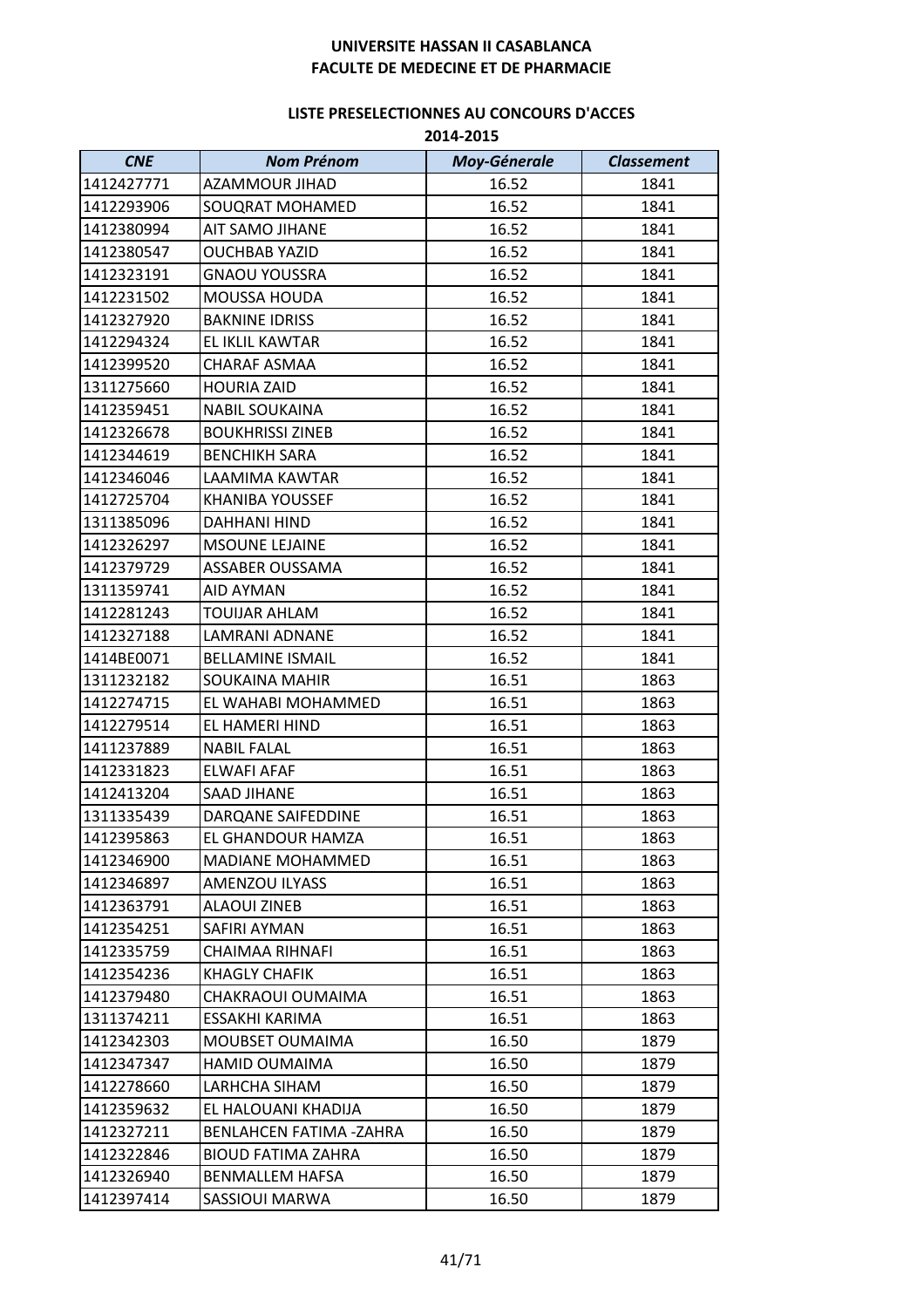| <b>CNE</b> | <b>Nom Prénom</b>        | <b>Moy-Génerale</b> | <b>Classement</b> |
|------------|--------------------------|---------------------|-------------------|
| 1412234697 | OMAIMA HARID             | 16.50               | 1879              |
| 1412364266 | MANTAG SALMA             | 16.50               | 1879              |
| 1412426375 | <b>ALBEZ YOUNESS</b>     | 16.50               | 1879              |
| 1412378507 | <b>JLIBINA MARWA</b>     | 16.50               | 1879              |
| 1311372039 | <b>EZZAKI MOUAD</b>      | 16.50               | 1879              |
| 1412363785 | <b>FANNANE KAOUTAR</b>   | 16.50               | 1879              |
| 1412413210 | <b>NADIJ KENZA</b>       | 16.50               | 1879              |
| 1412294521 | TLOHI CHAIMAE            | 16.50               | 1879              |
| 1412294528 | <b>TABYAOUI YOUSSEF</b>  | 16.50               | 1879              |
| 1210271220 | <b>ASSIYA MZID</b>       | 16.50               | 1879              |
| 1412270388 | <b>DAOUI ZINEB</b>       | 16.50               | 1879              |
| 1412321178 | MOUSSAOUI AMINE          | 16.50               | 1879              |
| 1311231922 | YOUNESS DAOUIRI          | 16.50               | 1879              |
| 1412397125 | AIT BEN-SALAH OUSSAMA    | 16.50               | 1879              |
| 1414BE0109 | <b>BENMANSOUR NOUHAD</b> | 16.50               | 1879              |
| 1414BE0025 | ALAMI HASSANI ALI        | 16.50               | 1879              |
| 1414BE0311 | <b>LEMRINI YASSINE</b>   | 16.50               | 1879              |
| 1414BE0188 | EL HAIBA AMINE           | 16.50               | 1879              |
| 1311319194 | <b>RAISSY BASMA</b>      | 16.49               | 1905              |
| 1412276421 | EL FEKKAK JAMILA         | 16.49               | 1905              |
| 1311272791 | <b>MERYEM EL KHATTAB</b> | 16.49               | 1905              |
| 1412397459 | JAMMARI ILHAM            | 16.49               | 1905              |
| 1311355551 | <b>OUMLIL ABDELLAH</b>   | 16.49               | 1905              |
| 1412279691 | <b>NAZIH MOUAD</b>       | 16.49               | 1905              |
| 1412294543 | <b>AMZAI YASMINE</b>     | 16.49               | 1905              |
| 1412334487 | <b>ZINDINE ZINEB</b>     | 16.49               | 1905              |
| 1412397045 | CHINOI CHAIMAA           | 16.49               | 1905              |
| 1412334702 | <b>IBOURKI SOUFIANE</b>  | 16.49               | 1905              |
| 1412361378 | <b>FAMAME JIHANE</b>     | 16.49               | 1905              |
| 1412335162 | CHIHAZ YASSINE           | 16.49               | 1905              |
| 1412292131 | <b>MEJDAL SARA</b>       | 16.49               | 1905              |
| 1311418040 | ZINE DOUNIA              | 16.49               | 1905              |
| 1412275682 | <b>IDRISSI ELMEHDI</b>   | 16.49               | 1905              |
| 1412334138 | <b>KETTANI AYMANE</b>    | 16.49               | 1905              |
| 1412352836 | <b>NEJMI KHAOULA</b>     | 16.49               | 1905              |
| 1412324362 | <b>BALLOUT LAMIA</b>     | 16.49               | 1905              |
| 1412289378 | CHRAGA FATIMA-EZZAHRAA   | 16.48               | 1923              |
| 1128280969 | <b>FAIRADI HASNAE</b>    | 16.48               | 1923              |
| 1311297204 | TARIK MAKHLOUK           | 16.48               | 1923              |
| 1412281280 | <b>OUALLAM SARA</b>      | 16.48               | 1923              |
| 1412331826 | SOULI YOUSSRA            | 16.48               | 1923              |
| 1210358979 | ELACHALI ABDELMAJID      | 16.48               | 1923              |
| 1412318969 | BIKRY HICHAM             | 16.48               | 1923              |
| 1412394097 | SABRI ANASS              | 16.48               | 1923              |
| 1412271036 | <b>DRADEB YOUNESS</b>    | 16.48               | 1923              |
| 1412322848 | <b>BOUKRI CHAIMAE</b>    | 16.48               | 1923              |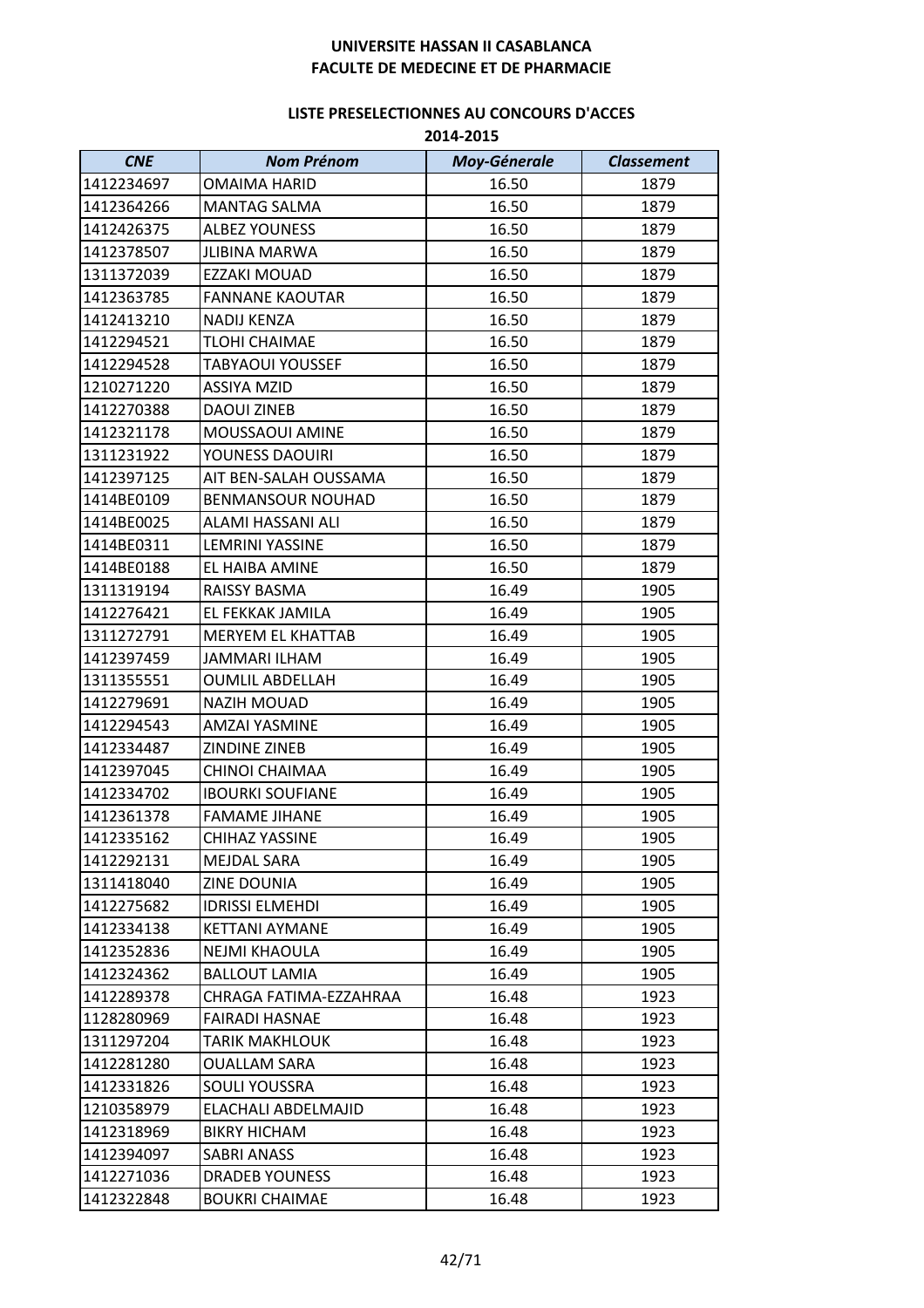| <b>CNE</b> | <b>Nom Prénom</b>        | <b>Moy-Génerale</b> | <b>Classement</b> |
|------------|--------------------------|---------------------|-------------------|
| 1412231549 | <b>ASSOUDI SAAD</b>      | 16.48               | 1923              |
| 1412344660 | <b>ABARKAN MAROUANE</b>  | 16.48               | 1923              |
| 1412324590 | <b>KARZAB GHITA</b>      | 16.48               | 1923              |
| 1412397395 | EL GHANDOUR YASSINE      | 16.48               | 1923              |
| 1412367283 | SOUKAINA DAROUICH        | 16.48               | 1923              |
| 1412270387 | <b>OURACH LAMIAE</b>     | 16.48               | 1923              |
| 1412284495 | LAHRIRI OUMAIMA          | 16.48               | 1923              |
| 1412322538 | <b>DARIF MERYEM</b>      | 16.48               | 1923              |
| 1412327604 | EL BELGHITI HOUDA        | 16.48               | 1923              |
| 1412390921 | <b>NABILI OTHMAN</b>     | 16.48               | 1923              |
| 1412397037 | <b>MALIANI ILIAS</b>     | 16.48               | 1923              |
| 1412345851 | <b>GOTNI IMANE</b>       | 16.48               | 1923              |
| 1412292081 | <b>GASSAI LEILA</b>      | 16.48               | 1923              |
| 1412396603 | <b>BERRADA YOUNES</b>    | 16.48               | 1923              |
| 1412390247 | <b>ADAIKI AYMAN</b>      | 16.47               | 1947              |
| 1412398497 | NIDBAHDOU FATIMA         | 16.47               | 1947              |
| 1311389985 | <b>ABENAOU SAHAR</b>     | 16.47               | 1947              |
| 1412404349 | LABOUIHI GHIZLANE        | 16.47               | 1947              |
| 1412272256 | <b>ELASRY JIHANE</b>     | 16.47               | 1947              |
| 1412326274 | ABOUARAINE ZAKARIA       | 16.47               | 1947              |
| 1412380335 | <b>KAISSI SAFAE</b>      | 16.47               | 1947              |
| 1412397048 | HIMDI ASMAA              | 16.47               | 1947              |
| 1311327468 | <b>LKHOYAALI YOUSSEF</b> | 16.47               | 1947              |
| 1412294550 | EL KOUDRIM HOUDA         | 16.47               | 1947              |
| 1412286288 | <b>BOULMANE ILYASS</b>   | 16.47               | 1947              |
| 1412396664 | MITAK KENZA              | 16.47               | 1947              |
| 1412326635 | KHAYA ASMAA              | 16.47               | 1947              |
| 1412274088 | <b>AZOUGARH AYOUB</b>    | 16.47               | 1947              |
| 1412327378 | <b>MOUSSADEK AHMED</b>   | 16.47               | 1947              |
| 1412366589 | SABBANE RACHIDA          | 16.47               | 1947              |
| 1412279353 | <b>IHASIKA SARA</b>      | 16.47               | 1947              |
| 1311422678 | MOAD EL KASMI            | 16.47               | 1947              |
| 1412327578 | <b>JBARA SAAD</b>        | 16.47               | 1947              |
| 1311293873 | <b>CHANGUITI OMAIMA</b>  | 16.47               | 1947              |
| 1412338965 | AIT RAI ABDELGHAFOUR     | 16.47               | 1947              |
| 1311290558 | <b>BEDRAOUI BADR</b>     | 16.47               | 1947              |
| 1412290394 | ECHEFAJ ABDERRAHMAN      | 16.47               | 1947              |
| 1311334273 | <b>EL-ATEIF SARA</b>     | 16.46               | 1970              |
| 1412324183 | EL MANSOURI OUMAIMA      | 16.46               | 1970              |
| 1311422638 | NIAMA AZZOUZI            | 16.46               | 1970              |
| 1412344288 | SATTAR HAJAR             | 16.46               | 1970              |
| 1412326209 | <b>AMAL SEDDEK</b>       | 16.46               | 1970              |
| 1311415161 | EL - ASRI FATIHA         | 16.46               | 1970              |
| 1210412967 | <b>SGHIOUAR NABILA</b>   | 16.46               | 1970              |
| 1412336416 | MOUHADDAB MERIEM         | 16.46               | 1970              |
| 1412274149 | <b>NCHOUR IMANE</b>      | 16.46               | 1970              |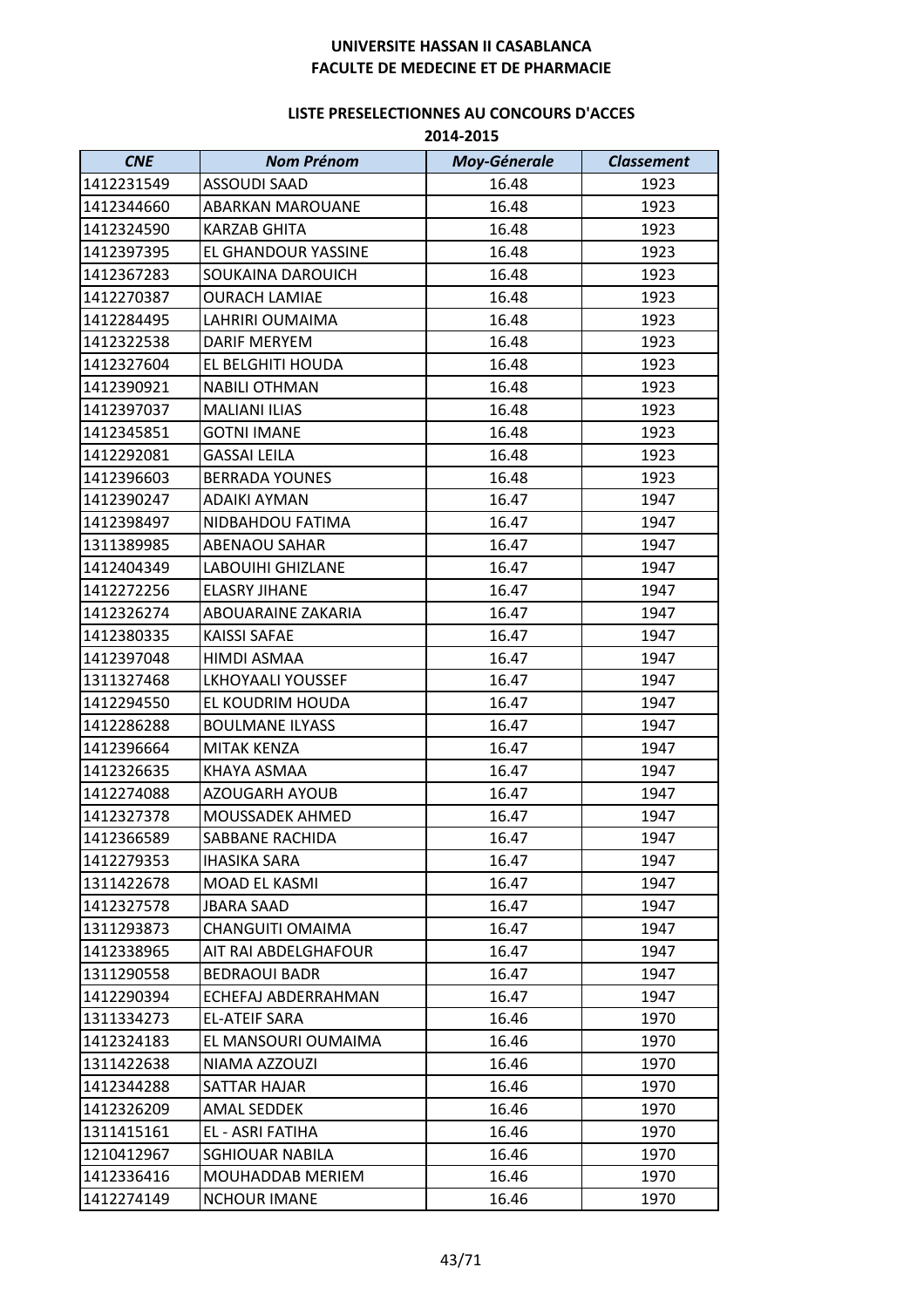| <b>CNE</b> | <b>Nom Prénom</b>         | <b>Moy-Génerale</b> | <b>Classement</b> |
|------------|---------------------------|---------------------|-------------------|
| 1412326788 | MOURCHID SALMA            | 16.46               | 1970              |
| 1412343509 | LEHMAMI ZINEB             | 16.46               | 1970              |
| 1311371997 | <b>BENZNANA ILIAS</b>     | 16.46               | 1970              |
| 1412327364 | <b>BELHAJJAM LEILA</b>    | 16.46               | 1970              |
| 1412396632 | <b>CHEGDAL GHIZLANE</b>   | 16.46               | 1970              |
| 1412405335 | <b>BAHRI NISRINE</b>      | 16.46               | 1970              |
| 1412238063 | <b>CHAIMAA BOUZID</b>     | 16.46               | 1970              |
| 1412322852 | EL JEBARY CHAIMAA         | 16.46               | 1970              |
| 1412344316 | <b>BZIOUET HAMZA</b>      | 16.46               | 1970              |
| 1412345292 | <b>BEN EL ASRY HIND</b>   | 16.46               | 1970              |
| 1412231362 | <b>ZOUBAIR AMAL</b>       | 16.46               | 1970              |
| 1311384857 | <b>ENOUADRI ISMAIL</b>    | 16.46               | 1970              |
| 1311272870 | <b>OUMAIMA GUESSOUSS</b>  | 16.46               | 1970              |
| 1311347146 | <b>BOUHSINI KAOUTHAR</b>  | 16.46               | 1970              |
| 1311277022 | LAILA EL GOUBI            | 16.45               | 1993              |
| 1412340326 | ELHALOUI KHADIJA          | 16.45               | 1993              |
| 1129366204 | AIT ALI OUALI SOFIA       | 16.45               | 1993              |
| 1412340388 | <b>JOUWAD MERIEM</b>      | 16.45               | 1993              |
| 1210296239 | ALAA SBITRI               | 16.45               | 1993              |
| 1412384675 | <b>MESSOUAK IMANE</b>     | 16.45               | 1993              |
| 1412402448 | <b>CHACHA CHAIMAE</b>     | 16.45               | 1993              |
| 1412270288 | AIT ALLAH LATIFA          | 16.45               | 1993              |
| 1311328940 | <b>AOUINATE HAJAR</b>     | 16.45               | 1993              |
| 1412286496 | <b>JADDOUR BADR</b>       | 16.45               | 1993              |
| 1412344573 | <b>BAHNNIS ABDESSAMAD</b> | 16.45               | 1993              |
| 1412363783 | <b>BOURGUIBA MERYAM</b>   | 16.45               | 1993              |
| 1412397064 | <b>MOULIM YOUSSEF</b>     | 16.45               | 1993              |
| 1412354035 | <b>CHENNANI NAJLAA</b>    | 16.45               | 1993              |
| 1412376767 | RHAZI HOUDA               | 16.45               | 1993              |
| 1311323923 | LAHBARI MERYEM            | 16.45               | 1993              |
| 1028407527 | <b>BOUSHAB ZINEB</b>      | 16.45               | 1993              |
| 1412321144 | NAFKHA HIBA               | 16.45               | 1993              |
| 1412289554 | EL KHATTABI ZINEB         | 16.45               | 1993              |
| 1311384675 | FATIMA EZZAHRA JAIDA      | 16.44               | 2012              |
| 1411356311 | <b>BANANI MOHAMMED</b>    | 16.44               | 2012              |
| 1412282424 | EDDAIMALLAH SOUKAINA      | 16.44               | 2012              |
| 1412433252 | <b>JADOUANE MOUAYAD</b>   | 16.44               | 2012              |
| 1311328408 | MOUADDEN YOUSRA           | 16.44               | 2012              |
| 1412380127 | EL MANFALOTI OUSSAMA      | 16.44               | 2012              |
| 1412378513 | <b>NOUISSAR SAFAA</b>     | 16.44               | 2012              |
| 1311278272 | <b>HAYAT SAIFI</b>        | 16.44               | 2012              |
| 1412231533 | <b>MOUHLI SARA</b>        | 16.44               | 2012              |
| 1412396480 | GUENNOUNI ASSIMI HOUDA    | 16.44               | 2012              |
| 1412376062 | MIFDAL SOUKAINA           | 16.44               | 2012              |
| 1412378366 | NAMOUHI BOUCHRA           | 16.44               | 2012              |
| 1311350772 | <b>MERIEM HALHALI</b>     | 16.44               | 2012              |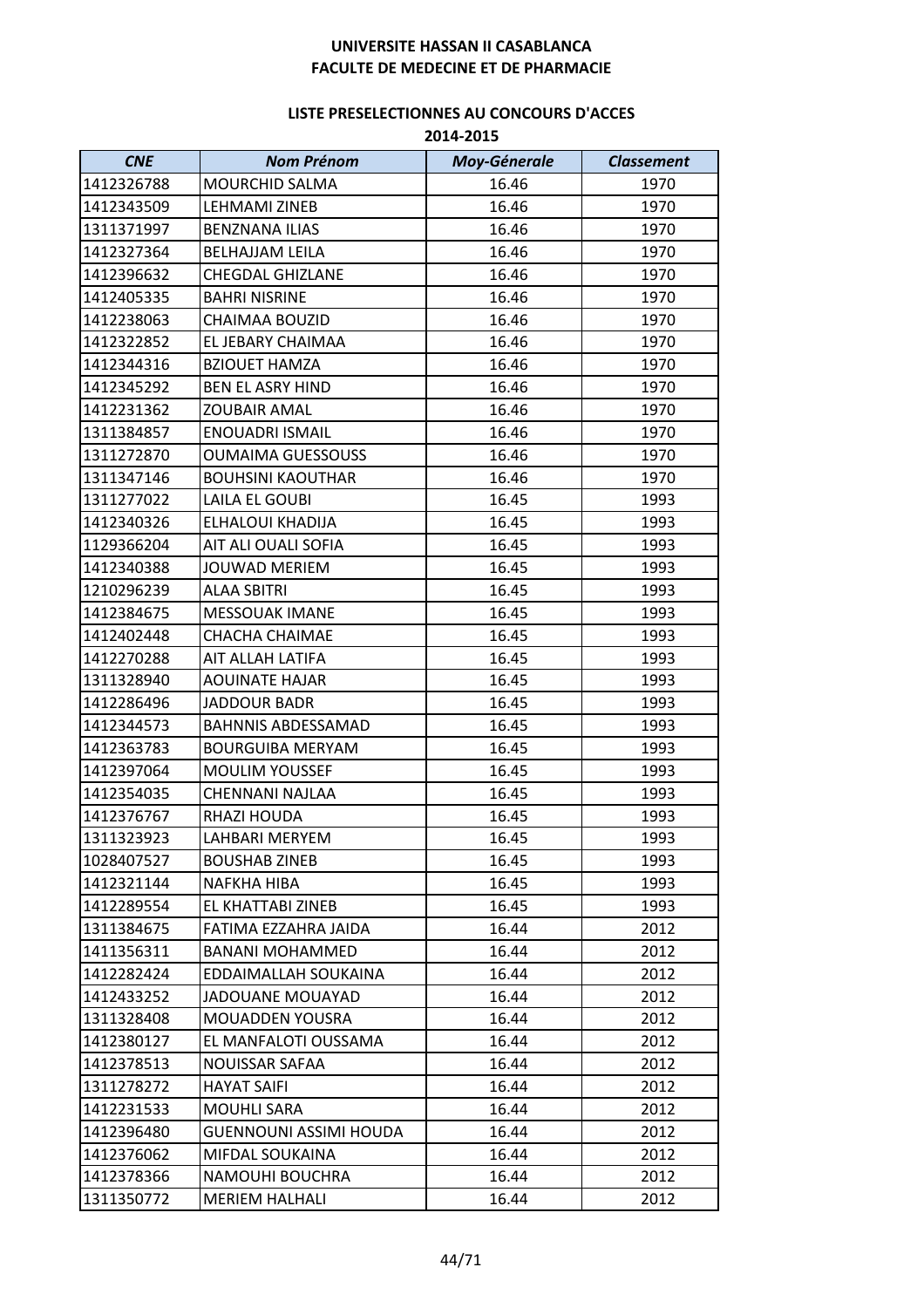| <b>CNE</b> | <b>Nom Prénom</b>          | <b>Moy-Génerale</b> | <b>Classement</b> |
|------------|----------------------------|---------------------|-------------------|
| 1414BE0131 | BERRADA FATIMA-ZAHRA       | 16.44               | 2012              |
| 1412238806 | <b>CHAIMA EL KHOUDAIRI</b> | 16.43               | 2026              |
| 1412327582 | <b>MAYMOUTE YOUSRA</b>     | 16.43               | 2026              |
| 1412285993 | <b>MAQBOUR ABDELJALIL</b>  | 16.43               | 2026              |
| 1311280419 | YOUNESS JARMOUNI           | 16.43               | 2026              |
| 1412233202 | <b>WIJDANE AMARI</b>       | 16.43               | 2026              |
| 1412281396 | KACIMI ALAOUI NOUHA        | 16.43               | 2026              |
| 1412395760 | <b>JATIR KENZA</b>         | 16.43               | 2026              |
| 1412344590 | CHOUHABI LAILA             | 16.43               | 2026              |
| 1412326198 | <b>NEJJARI SARA</b>        | 16.43               | 2026              |
| 1412352941 | <b>JANYEN OUMNIA</b>       | 16.43               | 2026              |
| 1412346026 | <b>FARAH ABDELLAH</b>      | 16.43               | 2026              |
| 1412276661 | HARCH EL KORAN KHAOULA     | 16.43               | 2026              |
| 1412361899 | <b>SOHBI IMANE</b>         | 16.43               | 2026              |
| 1412316468 | <b>FARJIA YOUSSEF</b>      | 16.43               | 2026              |
| 1412403417 | <b>TOUTI YOUSSEF</b>       | 16.43               | 2026              |
| 1412274726 | <b>QETRANI YOUSSEF</b>     | 16.43               | 2026              |
| 1412338700 | ETTALEB SOUKAINA           | 16.42               | 2042              |
| 1311236118 | SMAIL EL ARROUM            | 16.42               | 2042              |
| 1311341140 | FATTAH MOHAMMED JALAL      | 16.42               | 2042              |
| 1311371722 | <b>AKRACH YASSINE</b>      | 16.42               | 2042              |
| 1311385193 | <b>GHAZI HOURYA</b>        | 16.42               | 2042              |
| 1311366275 | AHNINE SANAA               | 16.42               | 2042              |
| 1412364481 | HASSANI SAMAH              | 16.42               | 2042              |
| 1412280150 | <b>MARRAKH ACHRAF</b>      | 16.42               | 2042              |
| 1412316513 | ZEROUALI HAIKI OUMAIMA     | 16.42               | 2042              |
| 1412380381 | <b>KARDOUDI NOHA</b>       | 16.42               | 2042              |
| 1412396858 | <b>MOUNIB SALMA</b>        | 16.42               | 2042              |
| 1412226746 | <b>HAJAR ROHAIMI</b>       | 16.42               | 2042              |
| 1412280199 | EL MADI SOUFIANE           | 16.42               | 2042              |
| 1210290262 | NIZAR EN-NAJJAR            | 16.42               | 2042              |
| 1412369077 | EL MOUDNI LAHCEN           | 16.42               | 2042              |
| 1412372959 | <b>NASSIH JIHANE</b>       | 16.42               | 2042              |
| 1412327579 | <b>KHALLOQ ALI</b>         | 16.42               | 2042              |
| 1414BE0216 | <b>ELBELLAGE YOUSRA</b>    | 16.42               | 2042              |
| 1311390276 | HAFSA IKZIBANE             | 16.41               | 2060              |
| 1210342172 | <b>IDTALEB ANASS</b>       | 16.41               | 2060              |
| 1412347302 | <b>HANINE ASMAA</b>        | 16.41               | 2060              |
| 1412365395 | RAHALI MARIAM              | 16.41               | 2060              |
| 1414BE0365 | <b>SAFWATE HOUDA</b>       | 16.41               | 2060              |
| 1412346703 | <b>HADIT SALMA</b>         | 16.41               | 2060              |
| 1412397076 | <b>FOUTAR WIDAD</b>        | 16.41               | 2060              |
| 1412344598 | ECH CHARQAOUY AMJAD        | 16.41               | 2060              |
| 1210260701 | <b>AYOUB ARRIAS</b>        | 16.41               | 2060              |
| 1412280814 | RABHANI JIHANE             | 16.41               | 2060              |
| 1412346110 | <b>KASSI MOHAMED</b>       | 16.41               | 2060              |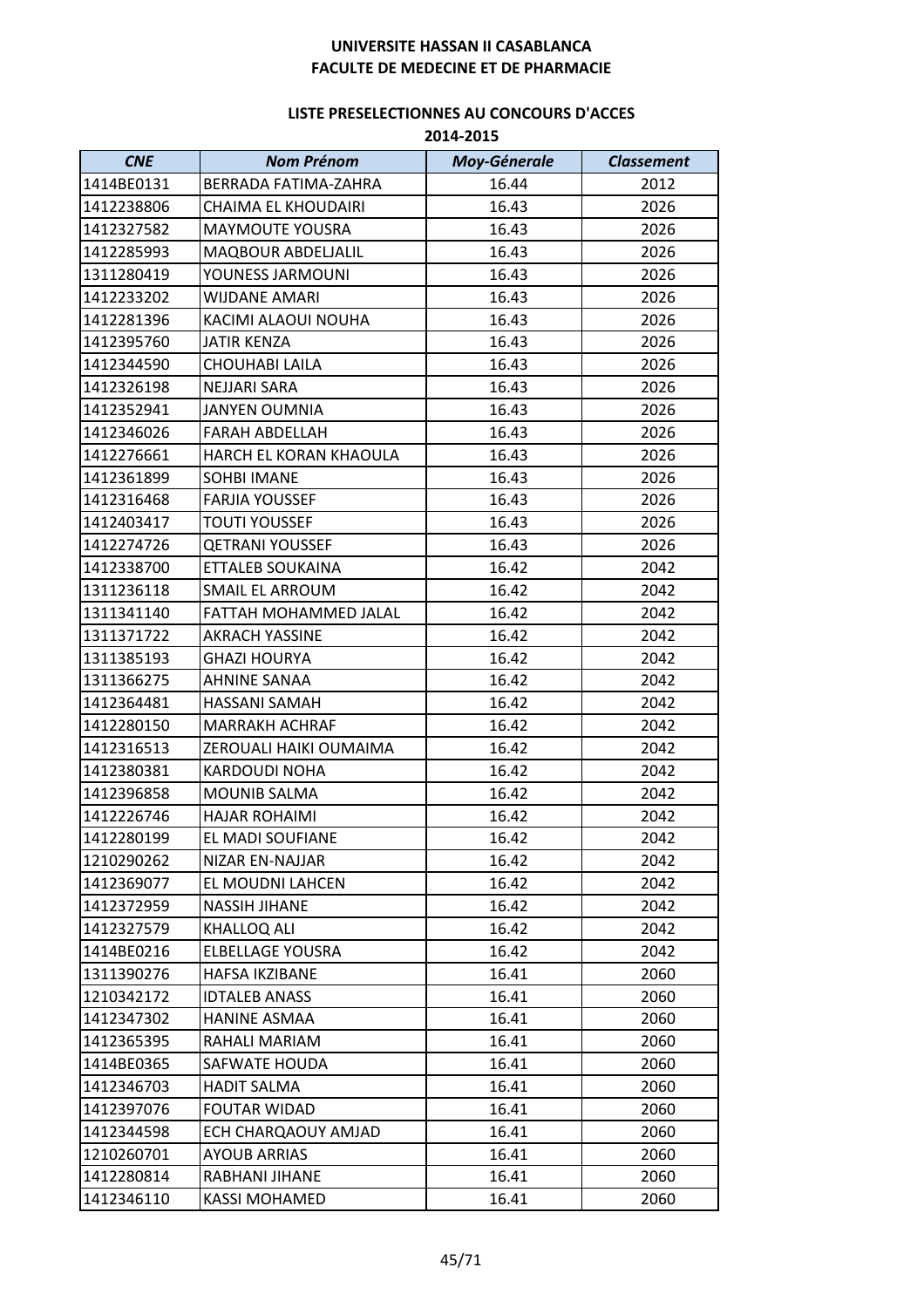| <b>CNE</b> | <b>Nom Prénom</b>              | <b>Moy-Génerale</b> | <b>Classement</b> |
|------------|--------------------------------|---------------------|-------------------|
| 1028320663 | <b>HILAL NADA</b>              | 16.41               | 2060              |
| 1412397100 | SAHMOUD WALID                  | 16.41               | 2060              |
| 1412396476 | ELABID KHADIJA                 | 16.41               | 2060              |
| 1412294279 | <b>FAIQ KARIM</b>              | 16.41               | 2060              |
| 1412340428 | <b>BISSOU FATIMA ZAHRA</b>     | 16.41               | 2060              |
| 1412278681 | <b>ABOUELKHIR HIND</b>         | 16.41               | 2060              |
| 1412272258 | <b>OUGUOUJIL KHAOULA</b>       | 16.41               | 2060              |
| 1412337349 | <b>HAMSAS AZIZA</b>            | 16.41               | 2060              |
| 1311390771 | <b>HILMI MANAR</b>             | 16.41               | 2060              |
| 1412326958 | <b>OUAFI RIM</b>               | 16.40               | 2080              |
| 1412368991 | <b>LAMNAH YASSINE</b>          | 16.40               | 2080              |
| 1311324584 | HARF EZZINE SOFIA              | 16.40               | 2080              |
| 1412347374 | <b>BOUFNICHEL FATIMA ZAHRA</b> | 16.40               | 2080              |
| 1412360056 | <b>BOUMARCHID ABDELOUAHED</b>  | 16.40               | 2080              |
| 1311416893 | <b>ALMAHDI BENZZAHER</b>       | 16.40               | 2080              |
| 1412346705 | <b>KACHCHACH AMAL</b>          | 16.40               | 2080              |
| 1412327605 | EL MIR MEHDI                   | 16.40               | 2080              |
| 1311339679 | <b>SOUFIANE CHADI</b>          | 16.40               | 2080              |
| 1412433203 | <b>JMINE MEHDI</b>             | 16.40               | 2080              |
| 1412231592 | EL AIS SARA                    | 16.40               | 2080              |
| 1412291564 | <b>MOURAFIKI MEHDI</b>         | 16.40               | 2080              |
| 1412342318 | <b>AOUACHE MOUAD</b>           | 16.40               | 2080              |
| 1412363741 | <b>ABOUZID HAJIB</b>           | 16.40               | 2080              |
| 1412348883 | <b>BELKHOURAF MINA</b>         | 16.40               | 2080              |
| 1412278725 | <b>TEMMAR NAOUFAL</b>          | 16.40               | 2080              |
| 1412397208 | <b>FILALI OUMNIA</b>           | 16.40               | 2080              |
| 1412390722 | <b>HACHM KAWTAR</b>            | 16.40               | 2080              |
| 1412232159 | OUMAIMA BENRHENNOU             | 16.40               | 2080              |
| 1311235546 | ABDERRAZZAK ZOUANE             | 16.40               | 2080              |
| 1412335192 | <b>CHIHEB NABIL</b>            | 16.40               | 2080              |
| 1412282186 | ARRAD KAWTAR                   | 16.40               | 2080              |
| 1210386152 | <b>HATIB SABRINE</b>           | 16.40               | 2080              |
| 1412369351 | <b>MJID HANANE</b>             | 16.40               | 2080              |
| 1412326948 | FATHALLAH MALAK                | 16.40               | 2080              |
| 1412361909 | <b>KADIM MOUAD</b>             | 16.39               | 2105              |
| 1311319577 | <b>JOUDATE FADILA</b>          | 16.39               | 2105              |
| 1412289313 | <b>ZOUHAIR HAITAM</b>          | 16.39               | 2105              |
| 1311327444 | ZIAD SALMA                     | 16.39               | 2105              |
| 1412226820 | <b>HARID NAJLAE</b>            | 16.39               | 2105              |
| 1412379727 | <b>ACHOUHAM ISMAIL</b>         | 16.39               | 2105              |
| 1414BE0075 | <b>BEN ELGHALI HICHAM</b>      | 16.39               | 2105              |
| 1412237159 | YOUSSEF ESSEDDIQ OUATITI       | 16.39               | 2105              |
| 1412378618 | <b>REGUIG SERINE</b>           | 16.39               | 2105              |
| 1412294615 | <b>OUADIH CHAIMAA</b>          | 16.39               | 2105              |
| 1412387180 | ZOUBA HAMZA                    | 16.39               | 2105              |
| 1412318815 | MIYARA HAMZA                   | 16.39               | 2105              |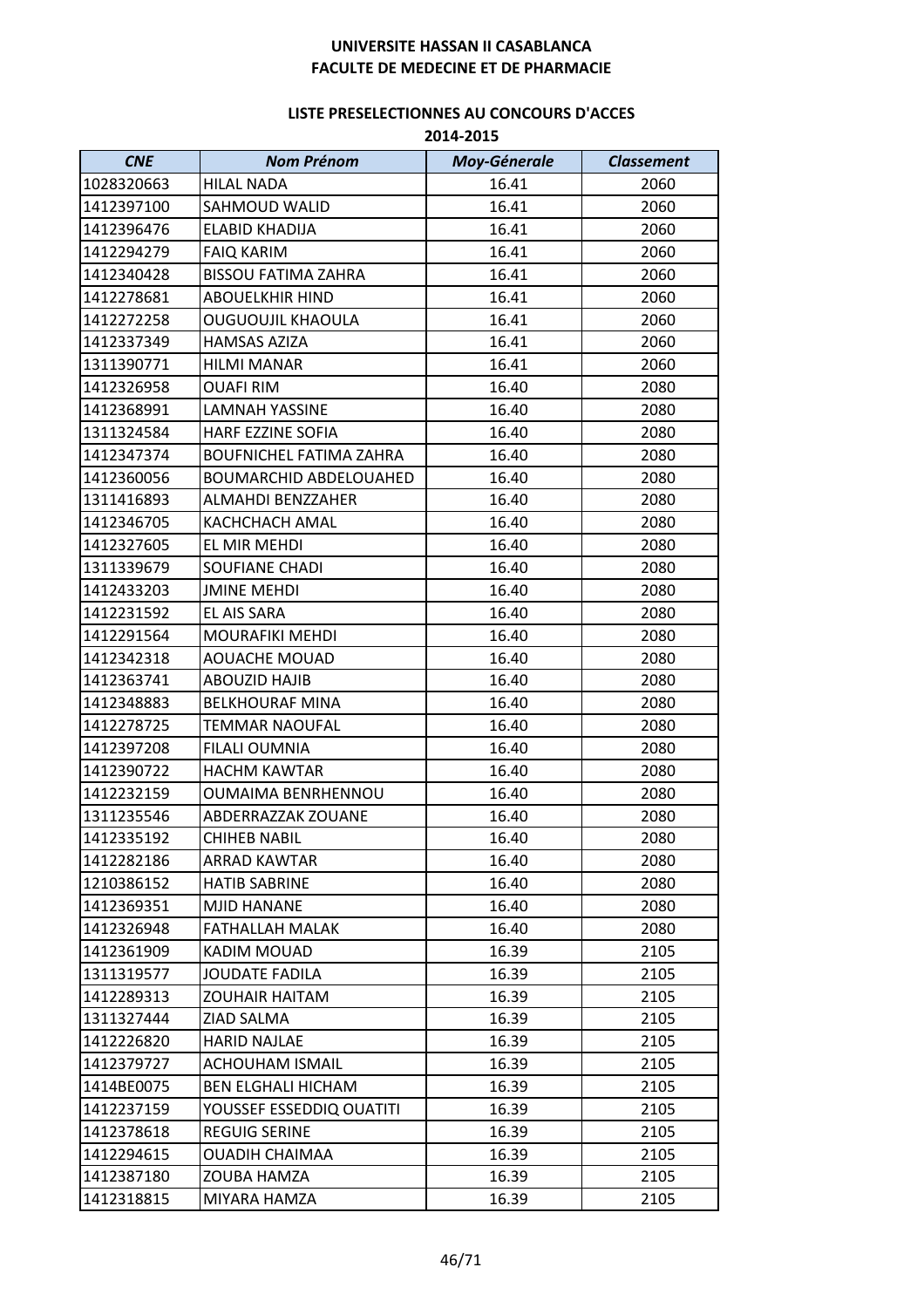## **LISTE PRESELECTIONNES AU CONCOURS D'ACCES**

**2014-2015**

| <b>CNE</b> | <b>Nom Prénom</b>           | <b>Moy-Génerale</b> | <b>Classement</b> |
|------------|-----------------------------|---------------------|-------------------|
| 1412286440 | HAMDOUNI MOHAMMED AMIN      | 16.39               | 2105              |
| 1412228522 | SOUKAINA ALLAM              | 16.39               | 2105              |
| 1210360246 | <b>OUMAIMA ISLAH</b>        | 16.39               | 2105              |
| 1311421470 | CHAHIR FATIMA ZAHRA         | 16.39               | 2105              |
| 1412348897 | AIT MOULAY HACHEM AMINE     | 16.39               | 2105              |
| 1412286661 | ELKHATIR KAWTAR             | 16.39               | 2105              |
| 1311327229 | <b>KHARBOUCH MARIA</b>      | 16.39               | 2105              |
| 1311274503 | <b>HOUSSAM LEMHAMDI</b>     | 16.39               | 2105              |
| 1412367485 | <b>OUMAIMA MAZOUZ</b>       | 16.39               | 2105              |
| 1412367295 | <b>HOUDA IGUIDER</b>        | 16.38               | 2126              |
| 1311233408 | <b>BOUKAT MOHAMMED</b>      | 16.38               | 2126              |
| 1412387590 | <b>ESSAFI HAFSA</b>         | 16.38               | 2126              |
| 1412427912 | EL MTOUGUI HANANE           | 16.38               | 2126              |
| 1311375442 | <b>MOHAMED FAHIM</b>        | 16.38               | 2126              |
| 1311316247 | <b>BENMASSAOUD HAMZA</b>    | 16.38               | 2126              |
| 1412322849 | <b>BOUTALEB KAWTAR</b>      | 16.38               | 2126              |
| 1412344662 | DOUNASSRE HAMZA             | 16.38               | 2126              |
| 1412391636 | <b>BAZZI KHADIJA</b>        | 16.38               | 2126              |
| 1412327570 | <b>CHBANI IDRISSI GHITA</b> | 16.38               | 2126              |
| 1412290891 | <b>HABBOUBI CHAIMAE</b>     | 16.38               | 2126              |
| 1412226601 | EL IDRISSI ZINEB            | 16.38               | 2126              |
| 1412396083 | <b>BELLOUCH GHITA</b>       | 16.38               | 2126              |
| 1412343510 | SAADI HAMZA                 | 16.38               | 2126              |
| 1412273217 | ELFILALI MARYAM             | 16.38               | 2126              |
| 1412352822 | <b>KIAL NOUHAILA</b>        | 16.38               | 2126              |
| 1412338734 | RAKKABI CHAIMAA             | 16.38               | 2126              |
| 1412390755 | <b>HIMY IMANE</b>           | 16.37               | 2143              |
| 1412372446 | <b>BAHADI RACHIDA</b>       | 16.37               | 2143              |
| 1412357353 | <b>CHATTAHY KAOUTAR</b>     | 16.37               | 2143              |
| 1412399097 | SALAHEDDINE REDOUANE        | 16.37               | 2143              |
| 1311359418 | <b>HALIMA ZEGOURI</b>       | 16.37               | 2143              |
| 1412402452 | <b>OUBLAL KARIMA</b>        | 16.37               | 2143              |
| 1412275678 | <b>SAIF IBRAHIM</b>         | 16.37               | 2143              |
| 1412398482 | MOUMEN YASSINI DOHA         | 16.37               | 2143              |
| 1412395680 | <b>CHENNAK HIND</b>         | 16.37               | 2143              |
| 1412273233 | LAJILI WALID                | 16.37               | 2143              |
| 1311423234 | TAJANI OUMAIMA              | 16.37               | 2143              |
| 1412349674 | LAGHZAL MOUAD               | 16.37               | 2143              |
| 1028344424 | EL CHAABI KHALID            | 16.37               | 2143              |
| 1412338095 | OUCHOUAD LOUBNA             | 16.36               | 2156              |
| 1412384476 | REZZOUK OUMAIMA             | 16.36               | 2156              |
| 1412256655 | <b>BADR SALKI</b>           | 16.36               | 2156              |
| 1412327781 | DAMIR BOUCHRA               | 16.36               | 2156              |
| 1412396693 | <b>WAKIF AMINE</b>          | 16.36               | 2156              |
| 1412395797 | ZAKI MEHDI                  | 16.36               | 2156              |
| 1412272262 | BELKHYR FATIMA EZZAHRA      | 16.36               | 2156              |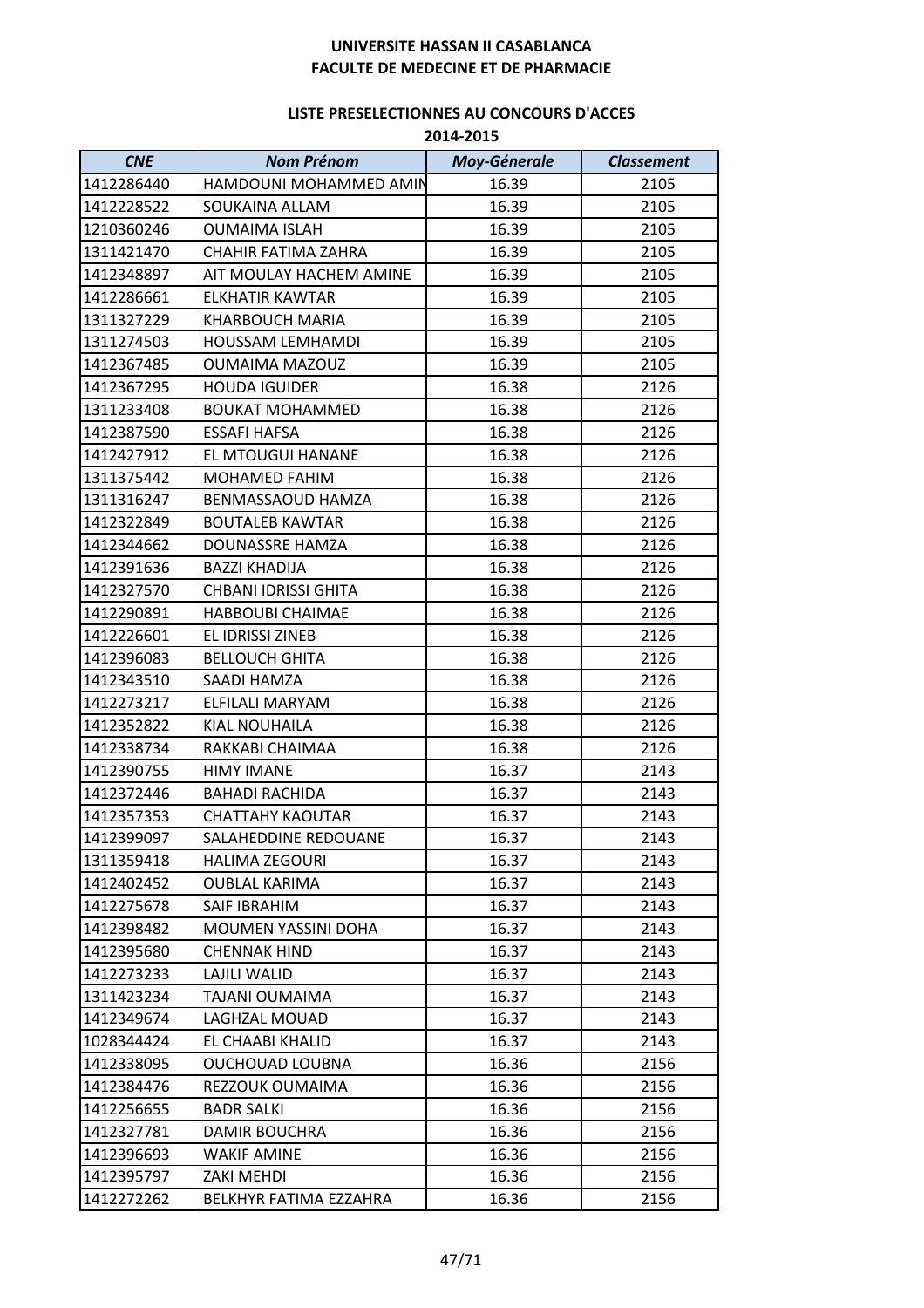| <b>CNE</b> | <b>Nom Prénom</b>          | <b>Moy-Génerale</b> | <b>Classement</b> |
|------------|----------------------------|---------------------|-------------------|
| 1210323244 | ALOUHMY SANAA              | 16.36               | 2156              |
| 1412397403 | <b>JAAKIK AMINE</b>        | 16.36               | 2156              |
| 1412380346 | <b>MOUAFIK SALAHEDDINE</b> | 16.36               | 2156              |
| 1412342159 | <b>OUHMID SARA</b>         | 16.36               | 2156              |
| 1412343876 | MLAHI MOHAMMED ZIAD        | 16.36               | 2156              |
| 1412380990 | EZ-ZAOUAKI HAJAR           | 16.36               | 2156              |
| 1311341282 | <b>CHKIBOU TARIK</b>       | 16.36               | 2156              |
| 1412326278 | <b>BELLAMINE ANAS</b>      | 16.36               | 2156              |
| 1412343896 | MOUSSAFIR OUMAIMA          | 16.36               | 2156              |
| 1210372767 | <b>GOURJA HAFSA</b>        | 16.36               | 2156              |
| 1412378987 | <b>BADR-EDDINE ELHADEG</b> | 16.36               | 2156              |
| 1412396848 | <b>ALHILALI ZINEB</b>      | 16.36               | 2156              |
| 1412275686 | <b>ARIFI ANAS</b>          | 16.36               | 2156              |
| 1412323917 | <b>LAHLOU KAWTAR</b>       | 16.36               | 2156              |
| 1412368910 | KOUZOUD HABIBA             | 16.36               | 2156              |
| 1412382074 | EL OTMANI AMINA            | 16.36               | 2156              |
| 1311339692 | <b>IMANE BOUSTILA</b>      | 16.36               | 2156              |
| 1411229376 | <b>ADAM NAJEH</b>          | 16.35               | 2180              |
| 1412280677 | ELGHOUZLI ABDELMAJID       | 16.35               | 2180              |
| 1412323231 | TAZI-RIFFI ISMAIL          | 16.35               | 2180              |
| 1412361407 | <b>IDRISSI HALIMA</b>      | 16.35               | 2180              |
| 1412322879 | <b>HRAIF IMAD</b>          | 16.35               | 2180              |
| 1311237360 | ELMAHDI GHALAMI            | 16.35               | 2180              |
| 1412405384 | EL BAJI MOHSSINE           | 16.35               | 2180              |
| 1412291528 | <b>HABTI ANWAR</b>         | 16.35               | 2180              |
| 1412390937 | EL HATTAB HAMZA            | 16.35               | 2180              |
| 1412356522 | CHAWQUI OUMAIMA            | 16.35               | 2180              |
| 1412396900 | BOUNAFAA FATIMA EZZAHRA    | 16.35               | 2180              |
| 1412284077 | <b>ZOUBIR OMAR</b>         | 16.35               | 2180              |
| 1412397033 | EL ASSRAOUI HAMZA          | 16.35               | 2180              |
| 1412400283 | YAHIA ASMAE                | 16.35               | 2180              |
| 1412344652 | <b>ENNAJEM MEHDI</b>       | 16.35               | 2180              |
| 1311335092 | <b>BERTAL ASMAA</b>        | 16.35               | 2180              |
| 1311283261 | FATIHA BEL HARRAR          | 16.35               | 2180              |
| 1311326578 | <b>HAMOUMI AYA</b>         | 16.35               | 2180              |
| 1210350907 | AIT HAMMOU BAHA ZINEB      | 16.34               | 2198              |
| 1412281265 | EL BOUZIDI ILIASSE         | 16.34               | 2198              |
| 1412380827 | <b>BENZINE ABDELMALIK</b>  | 16.34               | 2198              |
| 1311421422 | ALAHMADI KHAWLA            | 16.34               | 2198              |
| 1311412387 | <b>ECHCHEBBY MERYEM</b>    | 16.34               | 2198              |
| 1412052374 | <b>COHEN OMAR</b>          | 16.34               | 2198              |
| 1311412006 | FATIMA ZAHRA OUBAALI       | 16.34               | 2198              |
| 1412380544 | ANBARI MOHAMED AMINE       | 16.34               | 2198              |
| 1311298610 | <b>MANAL BELAOUFIR</b>     | 16.34               | 2198              |
| 1412352631 | <b>AZIZA SOUHAILA</b>      | 16.34               | 2198              |
| 1311326791 | <b>BENDRIOUCH CHAIMAE</b>  | 16.34               | 2198              |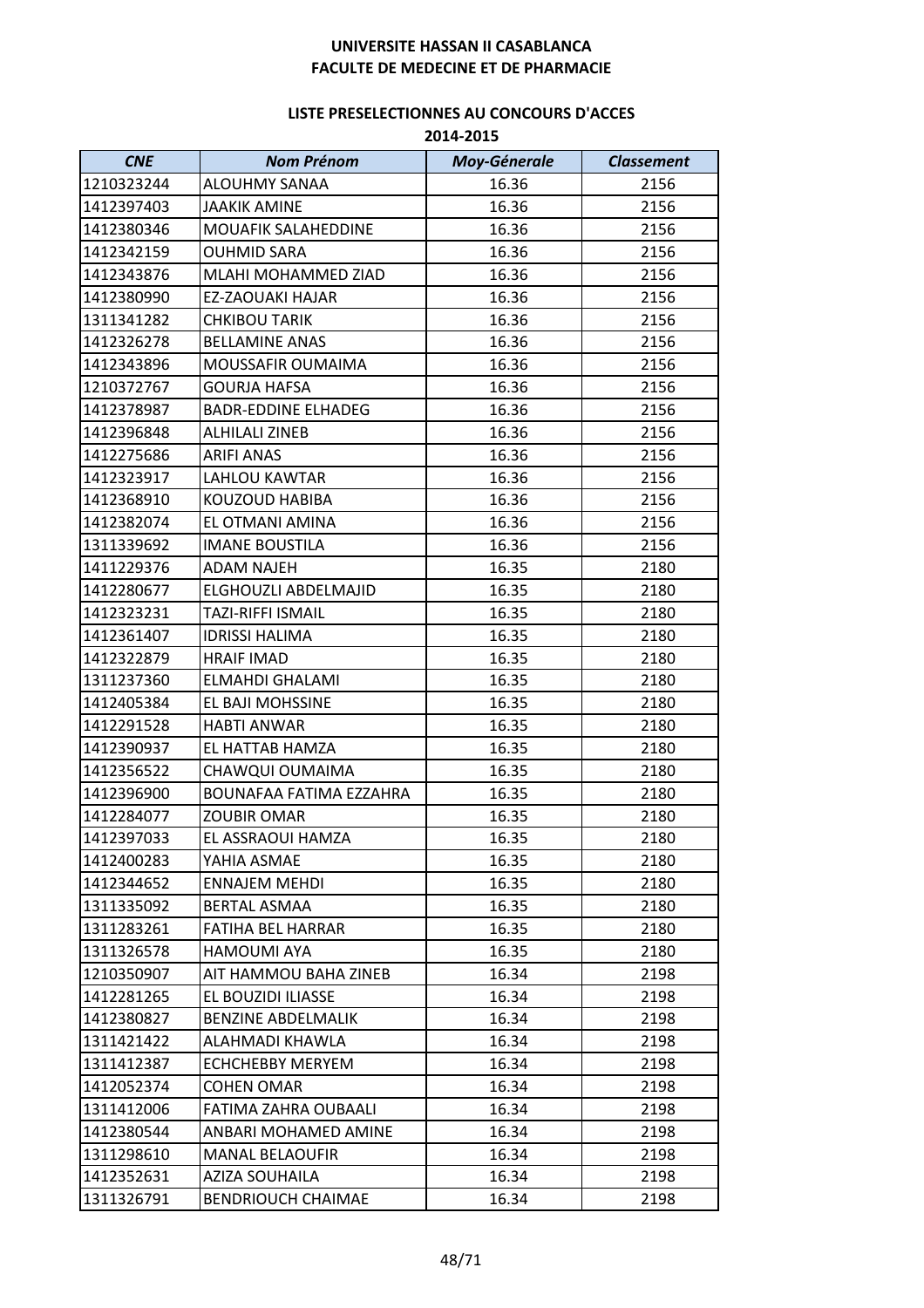| <b>CNE</b> | <b>Nom Prénom</b>        | <b>Moy-Génerale</b> | <b>Classement</b> |
|------------|--------------------------|---------------------|-------------------|
| 1412346701 | <b>OURIKY MARIA</b>      | 16.34               | 2198              |
| 1311319195 | EL WADEH JIHANE          | 16.34               | 2198              |
| 1412319089 | <b>OUAZAR YAHYA</b>      | 16.34               | 2198              |
| 1412363919 | <b>AHAKKI AMINE</b>      | 16.34               | 2198              |
| 1412343033 | <b>AMANE MOUAD</b>       | 16.34               | 2198              |
| 1412293462 | <b>HABAB BADR-EDDINE</b> | 16.34               | 2198              |
| 1412319553 | ZIARY MOHAMED AMINE      | 16.34               | 2198              |
| 1412397093 | <b>DAIF CHADI</b>        | 16.34               | 2198              |
| 1311285372 | NAJWA OUAHID             | 16.33               | 2217              |
| 1412402557 | <b>MOUSSIK MOUAD</b>     | 16.33               | 2217              |
| 1412347473 | RAJI HICHAM              | 16.33               | 2217              |
| 1412226739 | EL MKHAYAR OUSSAMA       | 16.33               | 2217              |
| 1412323024 | <b>TAOUS MARWA</b>       | 16.33               | 2217              |
| 1412352656 | EL KANIT RAJAA           | 16.33               | 2217              |
| 1412276987 | MOUHIDI JIHANE           | 16.33               | 2217              |
| 1311323571 | <b>FOUDAIL MEHDI</b>     | 16.33               | 2217              |
| 1412344608 | ABDESSAMI ZOHRA          | 16.33               | 2217              |
| 1412396892 | <b>MOUHIB YOUSSEF</b>    | 16.33               | 2217              |
| 1412379811 | <b>OUAJJI EL MEHDI</b>   | 16.33               | 2217              |
| 1412344525 | ERRAJI KHAWLA            | 16.33               | 2217              |
| 1311331251 | <b>MOURAHIB JIHANE</b>   | 16.33               | 2217              |
| 1412274673 | <b>HAYAT NAWAL</b>       | 16.33               | 2217              |
| 1210323424 | AAMINOU YASSINE          | 16.33               | 2217              |
| 1311417944 | <b>NOUSSAIR OTHMANE</b>  | 16.33               | 2217              |
| 1412226711 | <b>RIBI YOUSSRA</b>      | 16.33               | 2217              |
| 1311282142 | MOHAMED CHOUKRALLAH      | 16.33               | 2217              |
| 1310273790 | <b>MERIEM MOUNIR</b>     | 16.32               | 2235              |
| 1412397916 | EL HAFDAOUI SALWA        | 16.32               | 2235              |
| 1412344282 | <b>MAACHOU ZINEB</b>     | 16.32               | 2235              |
| 1412276720 | <b>ESSALEK MOHAMMED</b>  | 16.32               | 2235              |
| 1412355505 | <b>GUEDDI KAWTAR</b>     | 16.32               | 2235              |
| 1311231284 | <b>IMANE BRITEL</b>      | 16.32               | 2235              |
| 1311226019 | <b>NAJWA KHADIR</b>      | 16.32               | 2235              |
| 1412352786 | <b>BAHADDOU KAOUTAR</b>  | 16.32               | 2235              |
| 1412272225 | ELABASSI SALMA           | 16.32               | 2235              |
| 1412286369 | AGGADI HOUDA             | 16.32               | 2235              |
| 1412353660 | MABROUK FATIMA ZAHRA     | 16.32               | 2235              |
| 1311419283 | <b>BOUCHRA M'HAININA</b> | 16.32               | 2235              |
| 1311233371 | <b>BENLAHFID AMINE</b>   | 16.32               | 2235              |
| 1412395692 | <b>MARSIL SAAD</b>       | 16.32               | 2235              |
| 1412294519 | TAMRAOUI FADWA           | 16.32               | 2235              |
| 1412274510 | ELMAZI FATIMA            | 16.32               | 2235              |
| 1412226721 | HANY HAMZA               | 16.32               | 2235              |
| 1412316032 | <b>SABOUR IMAD</b>       | 16.32               | 2235              |
| 1412286653 | ABOUL-HASSAN CHAIMAA     | 16.32               | 2235              |
| 1311384481 | <b>CHABAK FATIMA</b>     | 16.32               | 2235              |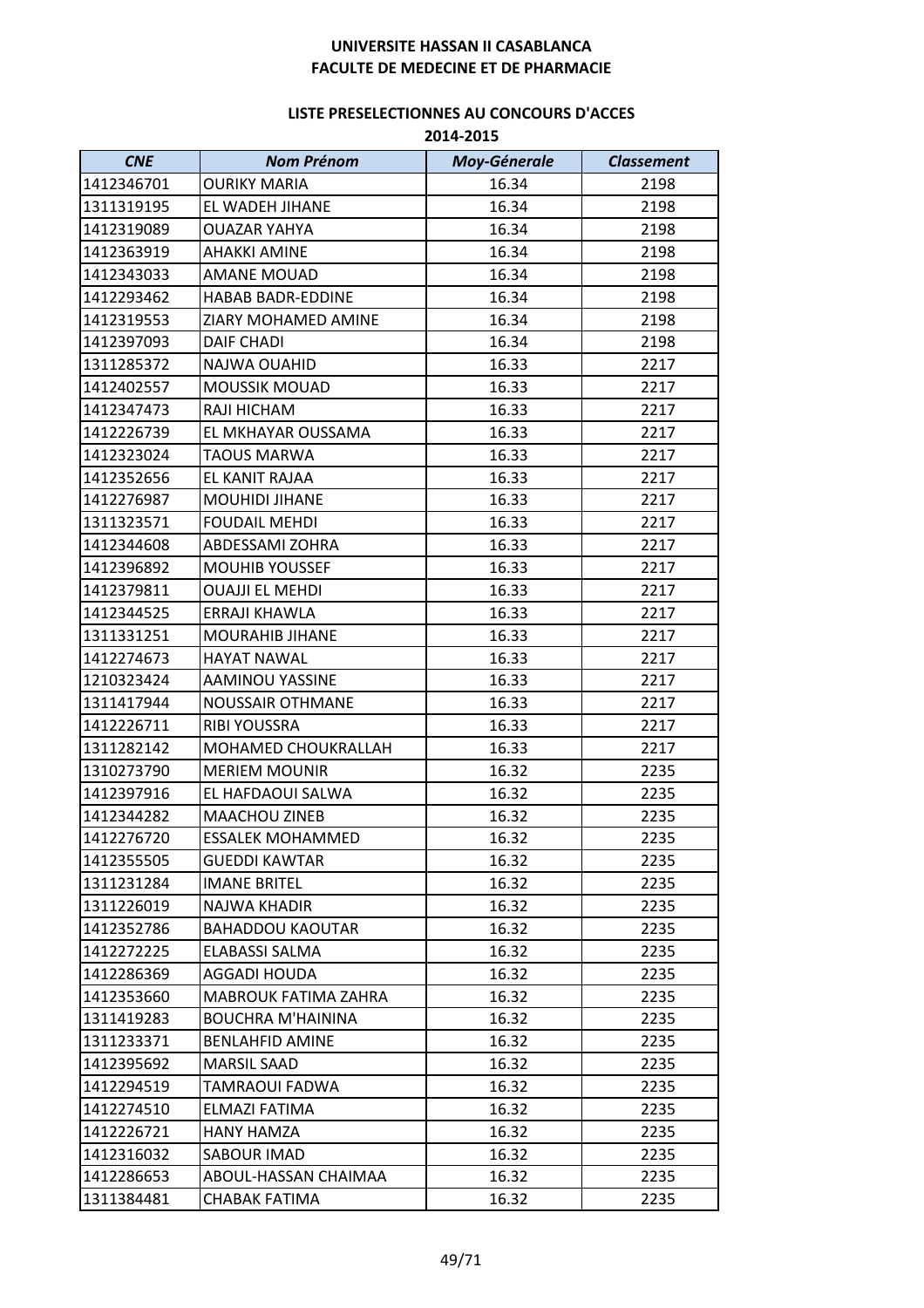| <b>CNE</b> | <b>Nom Prénom</b>             | <b>Moy-Génerale</b> | <b>Classement</b> |
|------------|-------------------------------|---------------------|-------------------|
| 1412386191 | <b>ELASRI LOUBNA</b>          | 16.32               | 2235              |
| 1412330015 | <b>HADOUD MAROUA</b>          | 16.32               | 2235              |
| 1412284462 | <b>KHATIBI YOUNESSE</b>       | 16.32               | 2235              |
| 1412393286 | <b>OUMAIMA ABOULFADL</b>      | 16.31               | 2258              |
| 1414BE0244 | <b>GUERRAOUI MYRIAM</b>       | 16.31               | 2258              |
| 1412352778 | <b>OUARBI MERYEM</b>          | 16.31               | 2258              |
| 1412237206 | <b>ZAID SOULTANI</b>          | 16.31               | 2258              |
| 1412346760 | SAHABI ABDERRAHMANE           | 16.31               | 2258              |
| 1412381661 | <b>HAMRY YOUSRA</b>           | 16.31               | 2258              |
| 1412403557 | HAIMER HOUSSAM EDDINE         | 16.31               | 2258              |
| 1412365897 | MOUAYAD SALMA                 | 16.31               | 2258              |
| 1412338115 | CHANNA JIHANE                 | 16.31               | 2258              |
| 1412294516 | LAALEJ EL MEHDI               | 16.31               | 2258              |
| 1311326490 | DAHMANI IMANE                 | 16.31               | 2258              |
| 1311239767 | CHAIMAA HACHMANI              | 16.31               | 2258              |
| 1412276375 | <b>EZZAHIR ASMA</b>           | 16.31               | 2258              |
| 1129360965 | SOALI YASSAMINE               | 16.31               | 2258              |
| 1311344789 | <b>ELAID SOUAD</b>            | 16.31               | 2258              |
| 1311298738 | <b>CHAIMAE ABBADI</b>         | 16.31               | 2258              |
| 1412380989 | <b>HADDADI DOHA</b>           | 16.30               | 2274              |
| 1311297243 | <b>HAJAR BEGGAR</b>           | 16.30               | 2274              |
| 1411283249 | <b>MORAFIK SOUKAINA</b>       | 16.30               | 2274              |
| 1129357544 | FATIMA EZZAHRA HILAL          | 16.30               | 2274              |
| 1412327190 | <b>BOUCHLIH NADA</b>          | 16.30               | 2274              |
| 1412396908 | HIJARI MOHAMMED               | 16.30               | 2274              |
| 1311423811 | <b>ZINEB ZAHIR</b>            | 16.30               | 2274              |
| 1311390105 | <b>ALAHYANE IMANE</b>         | 16.30               | 2274              |
| 1412362684 | SALIHI KAOUTAR                | 16.30               | 2274              |
| 1412318992 | <b>SABRI MAZINE</b>           | 16.30               | 2274              |
| 1311377700 | <b>ADIB IHSSANE</b>           | 16.30               | 2274              |
| 1311381720 | <b>DAIF MAJDA</b>             | 16.30               | 2274              |
| 1412360016 | NID HAMMOU ZAKARIYAA          | 16.30               | 2274              |
| 1311319389 | <b>CHEKRAOUI GHITA</b>        | 16.30               | 2274              |
| 1412273633 | ZRAIDI OUMAIMA                | 16.30               | 2274              |
| 1412369400 | DAHRI MOHAMMED                | 16.30               | 2274              |
| 1412354252 | <b>BIRCH LAILA</b>            | 16.30               | 2274              |
| 1412352779 | <b>OUSAID FATIMA EZ-ZAHRA</b> | 16.30               | 2274              |
| 1412344543 | <b>NAHAL ABDELALI</b>         | 16.30               | 2274              |
| 1412321220 | EL ASSEAD TAOUFIK OUAIL       | 16.30               | 2274              |
| 1412326242 | <b>BAHRI OUMAIMA</b>          | 16.30               | 2274              |
| 1412355677 | <b>AZAF MERIEM</b>            | 16.30               | 2274              |
| 1412363960 | <b>GHAZOUAN BADR</b>          | 16.30               | 2274              |
| 1412343480 | <b>JIB CHAIMAA</b>            | 16.30               | 2274              |
| 1412397896 | LAALOU RADWA                  | 16.30               | 2274              |
| 1412321103 | MOUAKKID ZAKARIA              | 16.30               | 2274              |
| 1412395673 | AIT HAJ KADDOUR AYMAN         | 16.30               | 2274              |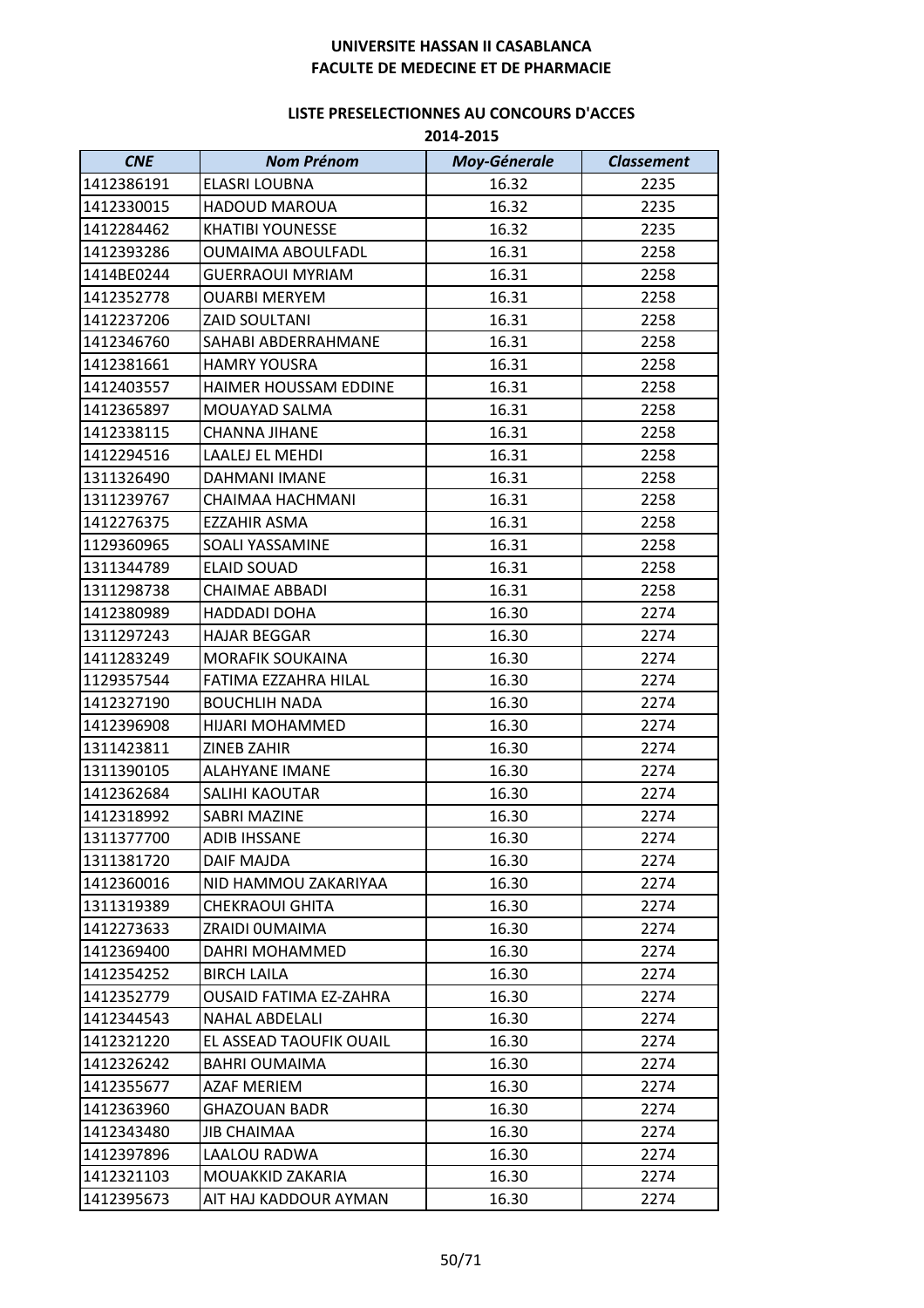| <b>CNE</b> | <b>Nom Prénom</b>             | <b>Moy-Génerale</b> | <b>Classement</b> |
|------------|-------------------------------|---------------------|-------------------|
| 1412363959 | <b>BELCAID OUSSAMA</b>        | 16.30               | 2274              |
| 1412274690 | SAHMAOUI SARA                 | 16.30               | 2274              |
| 1412345891 | ALKAMA MUSTAPHA               | 16.30               | 2274              |
| 1412230992 | <b>HAKIMA TOUMARITE</b>       | 16.30               | 2274              |
| 1412334526 | <b>KETTANI KAWTAR</b>         | 16.30               | 2274              |
| 1412284441 | <b>HADDAD DOUNIA</b>          | 16.30               | 2274              |
| 1311232137 | <b>SALIM HADDOUCHE</b>        | 16.29               | 2307              |
| 1311365149 | AIT LARBI HASNAA              | 16.29               | 2307              |
| 1311284534 | <b>KHADIJA MAROUANE</b>       | 16.29               | 2307              |
| 1414BE0033 | ALAOUI SOSSE HOUDA            | 16.29               | 2307              |
| 1412289316 | CHAABANE OSSAMA               | 16.29               | 2307              |
| 1412354576 | AQABBAD IBTISSAM              | 16.29               | 2307              |
| 1311327257 | <b>OUHARRA KAWTAR</b>         | 16.29               | 2307              |
| 1412396671 | <b>TAOUAL HALIMA</b>          | 16.29               | 2307              |
| 1412289247 | ZIOUADI OUMAIMA               | 16.29               | 2307              |
| 1412326277 | <b>BADALLA ABDOUALLAH</b>     | 16.29               | 2307              |
| 1311276462 | KHAOULA CHERQAOUI             | 16.29               | 2307              |
| 1412231954 | CHABABI ZAKARIA               | 16.29               | 2307              |
| 1412272229 | AZZAB ZAINAB                  | 16.29               | 2307              |
| 1412355678 | ZIDANI ACHRAF                 | 16.29               | 2307              |
| 1412327627 | <b>BENCHEQROUN RHITA</b>      | 16.29               | 2307              |
| 1311374255 | <b>HASBAOUI IMANE</b>         | 16.29               | 2307              |
| 1311225524 | <b>INASSE KHADRAOUI</b>       | 16.29               | 2307              |
| 1311232187 | <b>ANAS RHAHNI</b>            | 16.29               | 2307              |
| 1412384026 | CHAIMAA KHOUYA                | 16.29               | 2307              |
| 1311385123 | EL MOKADDEM FATIMA ZAHRA      | 16.28               | 2326              |
| 1412332982 | <b>IMADOUEDDINE OUSSAMA</b>   | 16.28               | 2326              |
| 1412337346 | <b>JALLOUL BTISSAM</b>        | 16.28               | 2326              |
| 1210327125 | <b>IDMAKHLOUF SOUFIANE</b>    | 16.28               | 2326              |
| 1311296318 | <b>HASNA KOUINTA</b>          | 16.28               | 2326              |
| 1311272846 | <b>OUMAIMA AJBARA NAHY</b>    | 16.28               | 2326              |
| 1311420231 | <b>OUAHCHI HOUSSAM EDDINE</b> | 16.28               | 2326              |
| 1412344630 | RABHI ILYAS                   | 16.28               | 2326              |
| 1412231431 | CHAKOURI WAFAE                | 16.28               | 2326              |
| 1412327569 | <b>CHAKIR IMANE</b>           | 16.28               | 2326              |
| 1412237428 | <b>MOHAMMED HAOUDI</b>        | 16.28               | 2326              |
| 1412324137 | AMRI ZINEB                    | 16.28               | 2326              |
| 1412231443 | BENAZZOUZ MARWA               | 16.28               | 2326              |
| 1412386265 | SAFAR YOUSSRA                 | 16.28               | 2326              |
| 1412397214 | ABELHAD LAILA                 | 16.28               | 2326              |
| 1412358268 | <b>JAHJAH MERIEM</b>          | 16.28               | 2326              |
| 1412346902 | ELMOUJADDID SAFAA             | 16.28               | 2326              |
| 1412399501 | ELBAHAOUI OUSSAMA             | 16.28               | 2326              |
| 1412374831 | <b>OUADIH OMAR</b>            | 16.28               | 2326              |
| 1311363224 | <b>CHOKRI MYRIEM</b>          | 16.28               | 2326              |
| 1412338763 | LAAMIME CHAIMAA               | 16.28               | 2326              |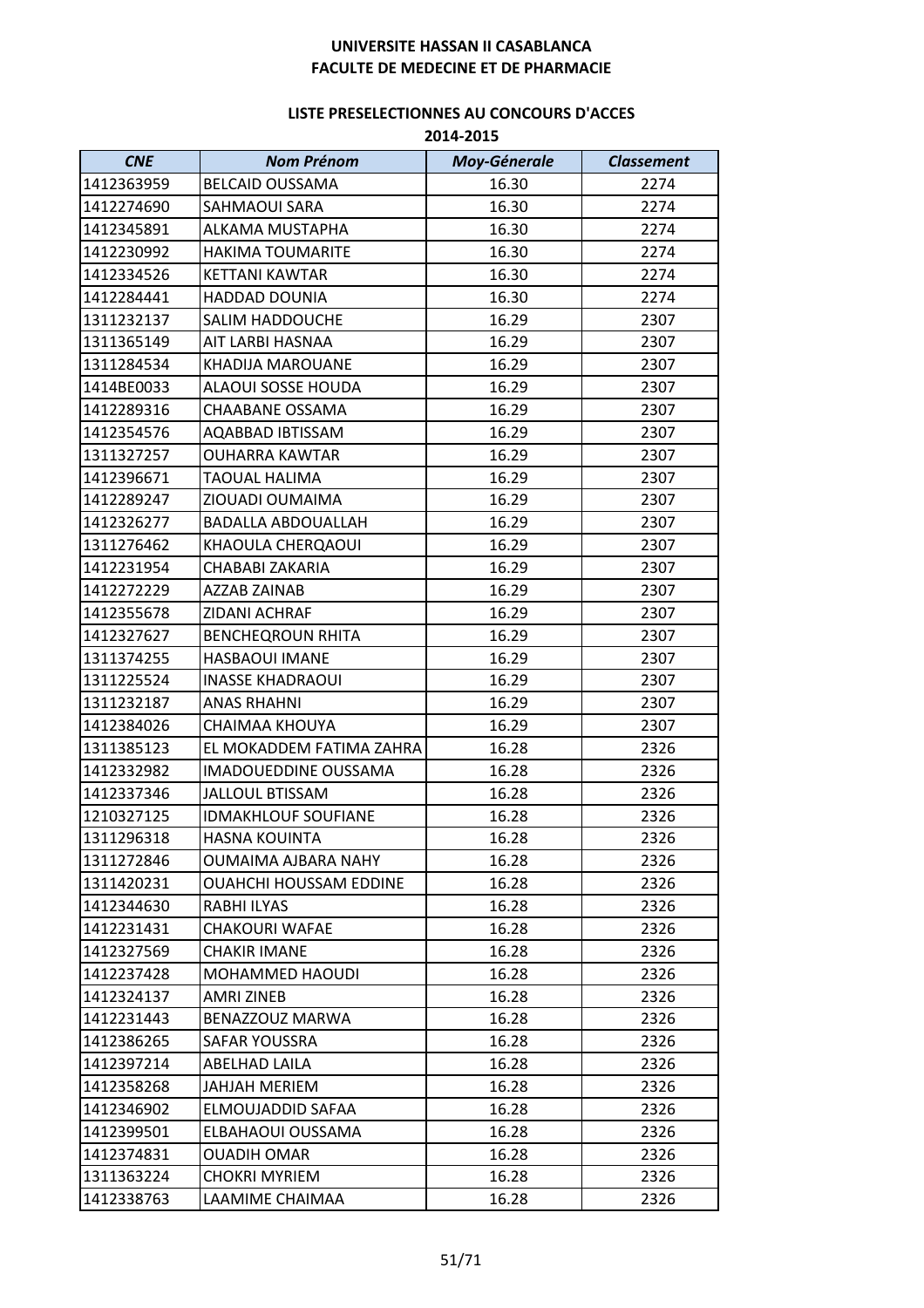| <b>CNE</b> | <b>Nom Prénom</b>           | <b>Moy-Génerale</b> | <b>Classement</b> |
|------------|-----------------------------|---------------------|-------------------|
| 1412344581 | <b>BENFARES NOUHAILA</b>    | 16.28               | 2326              |
| 1412231365 | <b>HAMMOUCH SAFAA</b>       | 16.28               | 2326              |
| 1412280254 | <b>SMOUNI OMAIMA</b>        | 16.28               | 2326              |
| 1412388126 | <b>TOUMI HAJAR</b>          | 16.28               | 2326              |
| 1412390704 | <b>OUADIF LATIFA</b>        | 16.28               | 2326              |
| 1412292261 | HIDAR HAFSA                 | 16.28               | 2326              |
| 1311237251 | SALAH OULMOUDEN             | 16.28               | 2326              |
| 1412342620 | RAHMAOUI TAHA               | 16.27               | 2354              |
| 1210330255 | AKERKAD ABDELKEBIR          | 16.27               | 2354              |
| 1412293821 | AFIF AHMED                  | 16.27               | 2354              |
| 1129282002 | AMAL LAMGHARI               | 16.27               | 2354              |
| 1412364091 | <b>TEBIHI HICHAM</b>        | 16.27               | 2354              |
| 1311275969 | <b>KAOUTAR ELAINOUS</b>     | 16.27               | 2354              |
| 1310360923 | LAMOUNI WALID               | 16.27               | 2354              |
| 1412328330 | <b>ANAS EL YOUSFI</b>       | 16.27               | 2354              |
| 1412231528 | <b>BOUNJA FATIMA-ZAHRAE</b> | 16.27               | 2354              |
| 1412396935 | <b>BENTALEB SARA</b>        | 16.27               | 2354              |
| 1311280028 | <b>AHLAME FADIR</b>         | 16.27               | 2354              |
| 1412291168 | <b>ESSALIHI AMINA</b>       | 16.27               | 2354              |
| 1311347079 | EL MGHAIMIMI ZAKIA          | 16.27               | 2354              |
| 1412289175 | BELKHAIRAT FATIMA EZZAHRA   | 16.27               | 2354              |
| 1412391742 | <b>HAJRI YOUSSRA</b>        | 16.27               | 2354              |
| 1412378516 | NOUISSAR HASNAA             | 16.27               | 2354              |
| 1412326273 | ABDELFETTAH IKRAM           | 16.27               | 2354              |
| 1412397121 | NASSIF MARYAME              | 16.27               | 2354              |
| 1412397717 | MOUKRAM KHADIJA             | 16.27               | 2354              |
| 1412272930 | ELOUIRI KARIM               | 16.27               | 2354              |
| 1412332774 | <b>FILALI HOUDA</b>         | 16.27               | 2354              |
| 1412233190 | YOUSSEF JOUNAID             | 16.27               | 2354              |
| 1412322845 | <b>BAYDOURI ASMAA</b>       | 16.27               | 2354              |
| 1412363797 | <b>BOUTLIH ASSIA</b>        | 16.27               | 2354              |
| 1210345392 | <b>BAYOUT SOUKAINA</b>      | 16.27               | 2354              |
| 1412231566 | ABDENNAJI JIHANE            | 16.26               | 2379              |
| 1210278203 | SANAA EL ASLAOUI            | 16.26               | 2379              |
| 1412379795 | CHAABANI FATIMA-EZ-ZAHRA    | 16.26               | 2379              |
| 1412231514 | ASMAA JERMOUMI              | 16.26               | 2379              |
| 1210279277 | <b>BOUKHEROUAA IMANE</b>    | 16.26               | 2379              |
| 1412358859 | LHAJOUI KARIM               | 16.26               | 2379              |
| 1412349008 | HANNOUN FATIMA ZAHRA        | 16.26               | 2379              |
| 1311348790 | KNINE ISSAM                 | 16.26               | 2379              |
| 1311363386 | <b>FATHALLAH ZINEB</b>      | 16.26               | 2379              |
| 1412281389 | <b>HARRAB SOUMAYA</b>       | 16.26               | 2379              |
| 1412326287 | FARYADI MOHAMMED            | 16.26               | 2379              |
| 1412318413 | AIT ERRAMI NAOUAL           | 16.26               | 2379              |
| 1311329809 | <b>HALIM YOUNES</b>         | 16.26               | 2379              |
| 1412369442 | <b>ZOHAYR IHSSANE</b>       | 16.26               | 2379              |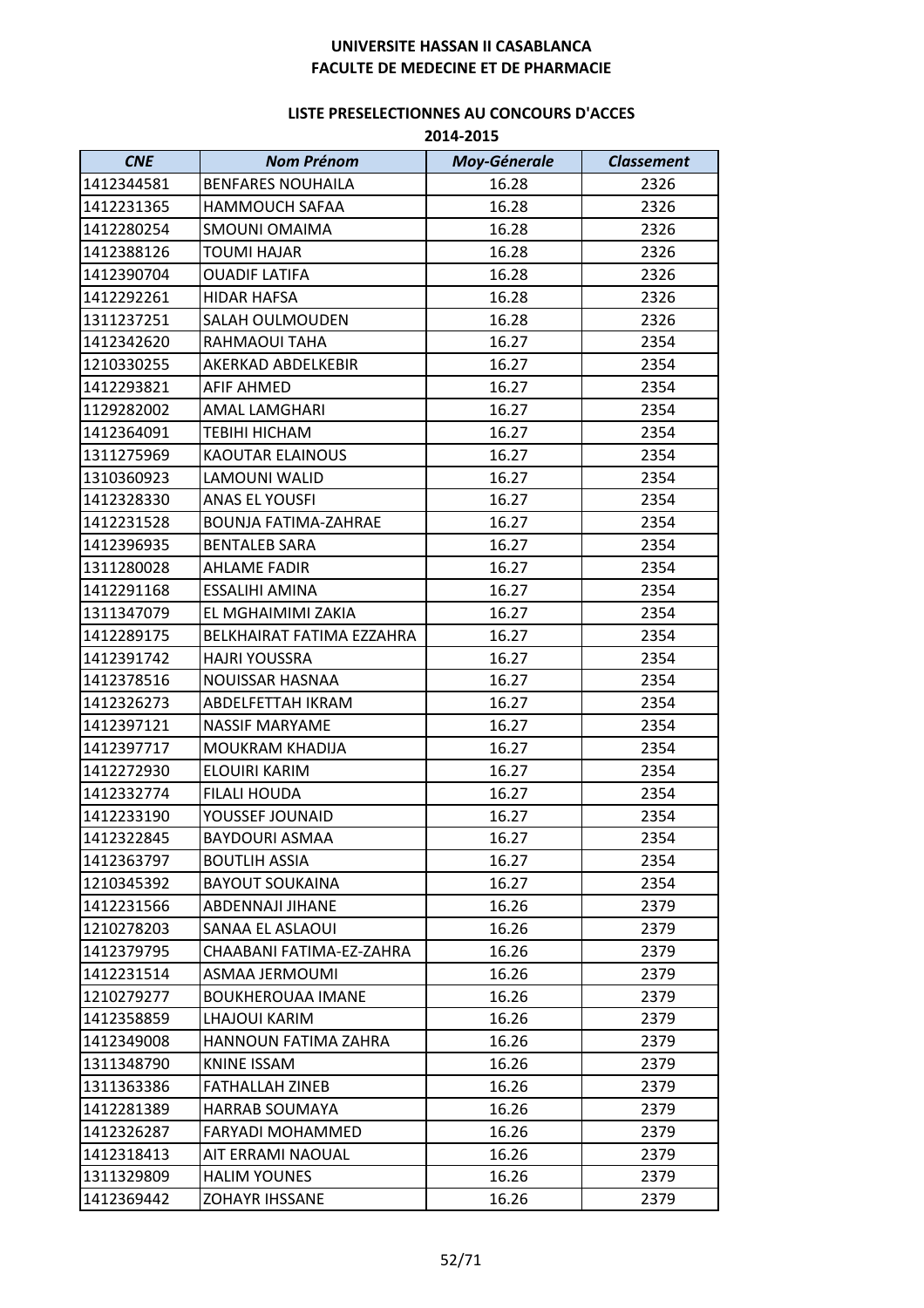| <b>CNE</b> | <b>Nom Prénom</b>         | <b>Moy-Génerale</b> | <b>Classement</b> |
|------------|---------------------------|---------------------|-------------------|
| 1210270261 | <b>MAMOR LATIFA</b>       | 16.26               | 2379              |
| 1210364352 | <b>BELHAJHOUJ IMAD</b>    | 16.26               | 2379              |
| 1412399689 | <b>OUIRZZAD OTHMANE</b>   | 16.26               | 2379              |
| 1129299083 | <b>MOHAMMED ESSABRI</b>   | 16.26               | 2379              |
| 1311340362 | FATIMA-EZZAHRA OUAKOUR    | 16.26               | 2379              |
| 1412231359 | EL-MEJDOUBI OUMAYMA       | 16.26               | 2379              |
| 1311390902 | <b>DEGDEG OUMAIMA</b>     | 16.26               | 2379              |
| 1412382849 | <b>TAMRANI KAWTAR</b>     | 16.25               | 2400              |
| 1412076653 | LAMCHANNEK MERYEM         | 16.25               | 2400              |
| 1311375940 | AMRI ZAHIRA               | 16.25               | 2400              |
| 1412276323 | JAWAD FATIMA-ZAHRA        | 16.25               | 2400              |
| 1210272891 | EL AMIRI HAMZA            | 16.25               | 2400              |
| 1311340436 | <b>WIDAD MOURSLI</b>      | 16.25               | 2400              |
| 1311289054 | <b>ESSAOUIDI HASSNA</b>   | 16.25               | 2400              |
| 1412393324 | <b>CHAIMAE ER-RAGABI</b>  | 16.25               | 2400              |
| 1412355649 | LAMRABTI SARA             | 16.25               | 2400              |
| 1412284112 | <b>FAIZ SOUFIA</b>        | 16.25               | 2400              |
| 1412344576 | <b>FADELIDDINE ACHRAF</b> | 16.25               | 2400              |
| 1412291551 | KHALLAS MERYEM            | 16.25               | 2400              |
| 1311384424 | <b>BARROU WIAME</b>       | 16.25               | 2400              |
| 1412380843 | LEMSSEBBEL ZINEB          | 16.25               | 2400              |
| 1412343014 | <b>KHOUDIR YASSINE</b>    | 16.25               | 2400              |
| 1412364705 | MALHI MOUAD               | 16.25               | 2400              |
| 1412276667 | <b>BENANGUA SOUKAINA</b>  | 16.25               | 2400              |
| 1412352987 | <b>BENTAYBI MOHAMED</b>   | 16.25               | 2400              |
| 1412321104 | LAAOUINA SALMA            | 16.25               | 2400              |
| 1412351346 | <b>BARNY MERIEM</b>       | 16.25               | 2400              |
| 1412397892 | HILAL ABDERRAHMAN         | 16.25               | 2400              |
| 1311320705 | <b>GUANZARI HASNA</b>     | 16.25               | 2400              |
| 1412338300 | <b>IKHOUANE MAROUA</b>    | 16.25               | 2400              |
| 1311343597 | <b>MAHY HAJAR</b>         | 16.25               | 2400              |
| 1412231357 | EL ASFARI ACHRAF          | 16.24               | 2424              |
| 1311361821 | RAFIQUI WAFAA             | 16.24               | 2424              |
| 1311356286 | <b>HEDDARI HANAA</b>      | 16.24               | 2424              |
| 1311291846 | <b>NABIL BALLOU</b>       | 16.24               | 2424              |
| 1311271067 | YOUNES ELMAHI             | 16.24               | 2424              |
| 1412354271 | <b>MAHROUCHE HAMIDA</b>   | 16.24               | 2424              |
| 1412356127 | <b>ELKOUAY GHIZLANE</b>   | 16.24               | 2424              |
| 1210364443 | KHADIJA SALIH             | 16.24               | 2424              |
| 1412397444 | <b>ACHTAICH HIND</b>      | 16.24               | 2424              |
| 1412290975 | BEJJAJI FATIMA EZZAHRA    | 16.24               | 2424              |
| 1412413213 | EDDINI LAMIA              | 16.24               | 2424              |
| 1311364206 | <b>KAOUTAR ELARAB</b>     | 16.24               | 2424              |
| 1412385070 | YASSINE REZZAKI           | 16.24               | 2424              |
| 1311343636 | ESSEDA FATIMA ZAHRA       | 16.24               | 2424              |
| 1412270077 | AHBACHOU RACHID           | 16.24               | 2424              |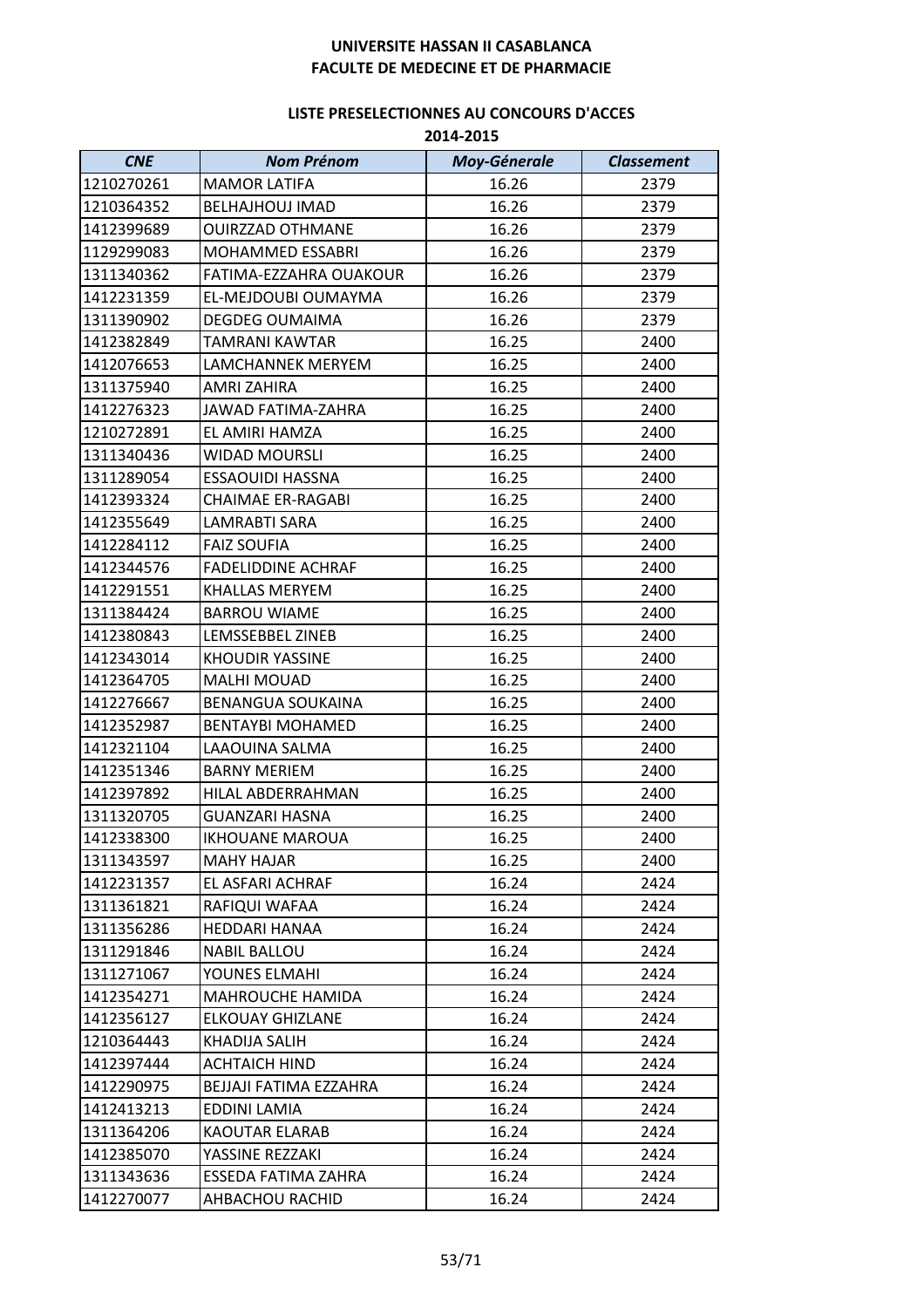| <b>CNE</b> | <b>Nom Prénom</b>             | <b>Moy-Génerale</b> | <b>Classement</b> |
|------------|-------------------------------|---------------------|-------------------|
| 1411382668 | RAIS NAIMA                    | 16.24               | 2424              |
| 1412289459 | <b>ENOUIJAI IMANE</b>         | 16.24               | 2424              |
| 1412397106 | <b>APPRAOUI SARA</b>          | 16.24               | 2424              |
| 1311271041 | <b>IMANE FAILA</b>            | 16.24               | 2424              |
| 1412397442 | <b>TLEMCANI ZAKARIA</b>       | 16.24               | 2424              |
| 1412228429 | <b>MERIEM DAIFE</b>           | 16.24               | 2424              |
| 1311412529 | <b>BOULOUMA MOHAMED AMINE</b> | 16.24               | 2424              |
| 1412326705 | DABBARH OUMAIMA               | 16.23               | 2446              |
| 1311421395 | <b>BOUKILI DONIA</b>          | 16.23               | 2446              |
| 1412426959 | <b>FAROUKI OUMAIMA</b>        | 16.23               | 2446              |
| 1412399085 | <b>EMRIZAQ CHAIMAA</b>        | 16.23               | 2446              |
| 1412357491 | <b>BENHIDI ISSAME</b>         | 16.23               | 2446              |
| 1412293522 | KAMAL AWATIF                  | 16.23               | 2446              |
| 1412386086 | ELAACHAB HASNAA               | 16.23               | 2446              |
| 1412323527 | SOUAKEN OUMAIMA               | 16.23               | 2446              |
| 1412380868 | <b>ZNIBER MOHAMMED ABBAS</b>  | 16.23               | 2446              |
| 1412367202 | <b>JIHANE MENOUER</b>         | 16.23               | 2446              |
| 1412290001 | <b>HASKER SOUMIA</b>          | 16.23               | 2446              |
| 1210236932 | FATIMA EZZAHRA EL MOUHI       | 16.23               | 2446              |
| 1210423858 | TOUMI SOUKAINA                | 16.23               | 2446              |
| 1412272274 | ELHOUSSI ABDERRAHMANE         | 16.23               | 2446              |
| 1412388942 | RAMI ASMAA                    | 16.23               | 2446              |
| 1311348392 | <b>NAJAH NABIL</b>            | 16.23               | 2446              |
| 1412344629 | EL JAL OMAR                   | 16.22               | 2462              |
| 1412367149 | <b>FAZZA OUMAIMA</b>          | 16.22               | 2462              |
| 1412226086 | OMAIMA OUACHANE               | 16.22               | 2462              |
| 1412350552 | KAOUKAYA HAJAR                | 16.22               | 2462              |
| 1311326075 | EL ARFAOUI SALAH EDDINE       | 16.22               | 2462              |
| 1311359879 | <b>BENADIM LAMYAA</b>         | 16.22               | 2462              |
| 1311415201 | <b>BAZI SAFAE</b>             | 16.22               | 2462              |
| 1412279336 | EL BOUSTANI YOUNESSE          | 16.22               | 2462              |
| 1311341428 | KAROUATA SOUFIANE             | 16.22               | 2462              |
| 1412324232 | SEFRAOUI HALA                 | 16.22               | 2462              |
| 1412337324 | DARMICH YOUSSEF               | 16.22               | 2462              |
| 1412286274 | GUEZRI AMINA                  | 16.22               | 2462              |
| 1311231830 | <b>IMANE RABHI</b>            | 16.22               | 2462              |
| 1412230996 | SALMA NISSOUL                 | 16.22               | 2462              |
| 1412326963 | TANTAOUI HIND                 | 16.22               | 2462              |
| 1412405308 | <b>NOURY MERYEM</b>           | 16.22               | 2462              |
| 1412361350 | OULADSALAH NASSEREDDINE       | 16.22               | 2462              |
| 1412332878 | MESKINI SOUMAYA               | 16.22               | 2462              |
| 1412284703 | EL MESKINI SOUKAINA           | 16.22               | 2462              |
| 1412330760 | HANNAOUI OUMAIMA              | 16.22               | 2462              |
| 1129411120 | LAHBICHI SAMAH                | 16.22               | 2462              |
| 1412326649 | BEN ABDOULWAHID MARIA         | 16.21               | 2483              |
| 1412352808 | TAWAF AZEDDINE                | 16.21               | 2483              |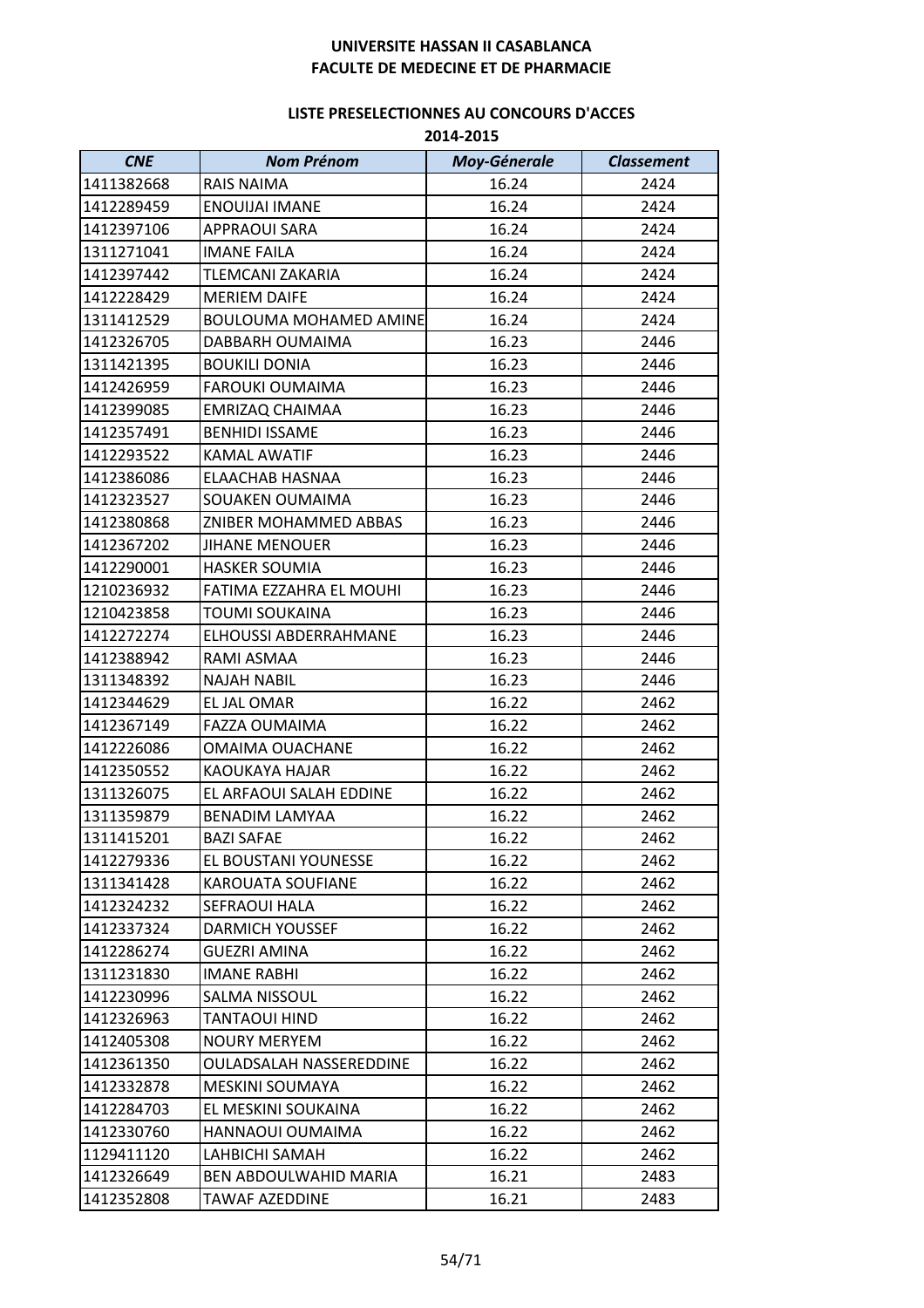| <b>CNE</b> | <b>Nom Prénom</b>             | <b>Moy-Génerale</b> | <b>Classement</b> |
|------------|-------------------------------|---------------------|-------------------|
| 1311375920 | <b>FARISSI ANAS</b>           | 16.21               | 2483              |
| 1412374849 | <b>ELFARISSI DRISS</b>        | 16.21               | 2483              |
| 1210391867 | <b>SAID CHOROUK</b>           | 16.21               | 2483              |
| 1412318863 | <b>DAZINE MOUAD</b>           | 16.21               | 2483              |
| 1412402602 | MOHIBLLAH HALIMA              | 16.21               | 2483              |
| 1311294003 | KARIMA HATIM                  | 16.21               | 2483              |
| 1311323960 | ALAOUI HIJAZI GHITA           | 16.21               | 2483              |
| 1412279027 | ORFI HAMZA                    | 16.21               | 2483              |
| 1414BE0170 | DIGOULAY REDA A               | 16.21               | 2483              |
| 1414BE0136 | <b>BOUCHIKHI INES</b>         | 16.21               | 2483              |
| 1412289296 | <b>TAKOUNE SALMA</b>          | 16.21               | 2483              |
| 1412414445 | <b>CHOUKRI OMAIMA</b>         | 16.21               | 2483              |
| 1412334685 | TALBI ILHAM                   | 16.21               | 2483              |
| 1412398506 | <b>HADIKI HANANE</b>          | 16.21               | 2483              |
| 1412290892 | <b>BERCHI JIHANE</b>          | 16.21               | 2483              |
| 1311384609 | <b>GHIZLANE EL QOUMARI</b>    | 16.21               | 2483              |
| 1411278825 | <b>HADI HANI</b>              | 16.21               | 2483              |
| 1412354050 | CHAHRABANE ZAKARIA            | 16.21               | 2483              |
| 1412342333 | EL QUAWTI JIHANE              | 16.21               | 2483              |
| 1412326224 | LAHLOU AHMED                  | 16.21               | 2483              |
| 1412338344 | AZOUAY HAMZA                  | 16.21               | 2483              |
| 1412281367 | ELGARRAS CHAIMA               | 16.21               | 2483              |
| 1412342622 | <b>NAJI OMAR</b>              | 16.21               | 2483              |
| 1412394939 | <b>ELGATTAIA HAFSA</b>        | 16.21               | 2483              |
| 1412343009 | <b>KASSOUMI ELMEHDI</b>       | 16.21               | 2483              |
| 1311359732 | <b>TRID MANAL</b>             | 16.21               | 2483              |
| 1412290976 | <b>JOUNAIDI KHAOULA</b>       | 16.20               | 2511              |
| 1311390878 | <b>BENDAHOU SARA</b>          | 16.20               | 2511              |
| 1412321081 | <b>BOULLOUZ ASMAA</b>         | 16.20               | 2511              |
| 1210237217 | <b>TAHA YASSINE BOUKENTAR</b> | 16.20               | 2511              |
| 1412321214 | <b>BADAZ FADWA</b>            | 16.20               | 2511              |
| 1311338216 | CHAANOUN ABDELLAH             | 16.20               | 2511              |
| 1412380552 | <b>MOJAHID MOHAMED</b>        | 16.20               | 2511              |
| 1412390236 | AOUIFI YOUSRA                 | 16.20               | 2511              |
| 1412396925 | RADID ASMAA                   | 16.20               | 2511              |
| 1412399518 | <b>CHARAF IMANE</b>           | 16.20               | 2511              |
| 1412272178 | RAFAA NADA                    | 16.20               | 2511              |
| 1311326512 | <b>AZGHOUL SARA</b>           | 16.20               | 2511              |
| 1210284213 | <b>HDA BRAHIM</b>             | 16.20               | 2511              |
| 1412342028 | <b>CHEGDANI ZINEB</b>         | 16.20               | 2511              |
| 1412326212 | <b>BOUSSOUF IBRAHIM AMINE</b> | 16.20               | 2511              |
| 1311279501 | NADA MACHROUHI                | 16.20               | 2511              |
| 1311319363 | ASSIA NASSAH                  | 16.20               | 2511              |
| 1311317031 | RIZKI OUMNIA-AMAL             | 16.20               | 2511              |
| 1412294290 | RHAZZALI NAJWA                | 16.20               | 2511              |
| 1414BE0026 | ALAMI IDRISSI ALI             | 16.20               | 2511              |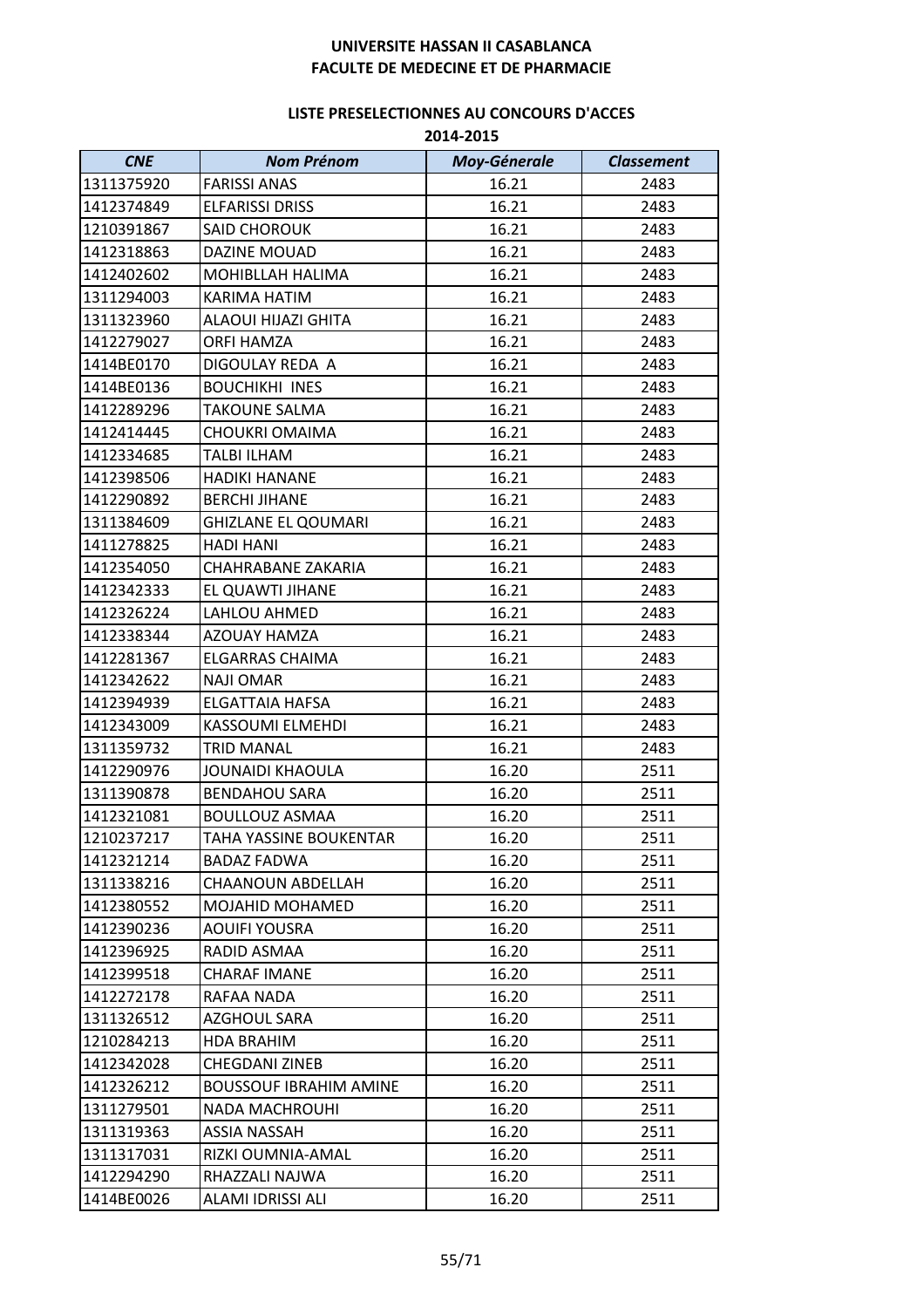| <b>CNE</b> | <b>Nom Prénom</b>          | <b>Moy-Génerale</b> | <b>Classement</b> |
|------------|----------------------------|---------------------|-------------------|
| 1311344275 | <b>HATIMY ABDELLAH</b>     | 16.20               | 2511              |
| 1412379987 | ELBAZ SOUMAYA              | 16.20               | 2511              |
| 1412275695 | EL ALAOUI SANAA            | 16.20               | 2511              |
| 1210271167 | YOUNES AZELHAK             | 16.20               | 2511              |
| 1412361353 | <b>TAZMAITE OMAR</b>       | 16.20               | 2511              |
| 1412230905 | SAMIHA MORJANI             | 16.20               | 2511              |
| 1311319262 | SENHAJI RHANDOUR YASMINE   | 16.20               | 2511              |
| 1311226250 | HAMZA EL HARMOUDI          | 16.20               | 2511              |
| 1412231989 | <b>HOUASSI JIHANE</b>      | 16.20               | 2511              |
| 1412397137 | <b>MOUSBIR AYMEN</b>       | 16.19               | 2540              |
| 1311187162 | AIAL ALI HOUSSAM           | 16.19               | 2540              |
| 1412234754 | FATIMA EZ-ZAHRAA SAAD      | 16.19               | 2540              |
| 1412384500 | <b>FATIMA EL ASSAD</b>     | 16.19               | 2540              |
| 1412317295 | <b>BOUDAD FATIMA ZAHRA</b> | 16.19               | 2540              |
| 1412391748 | ABOUFATIMA HAJAR           | 16.19               | 2540              |
| 1412332223 | EL MASOUDY MOHAMED         | 16.19               | 2540              |
| 1311371427 | ABDELHAK HAMZA             | 16.19               | 2540              |
| 1412271941 | <b>BEAOUISS HAMZA</b>      | 16.19               | 2540              |
| 1311347034 | <b>SEMLALI LAILA</b>       | 16.19               | 2540              |
| 1412396640 | LAHLOU ZOUBIDA             | 16.19               | 2540              |
| 1412326686 | <b>ES-SAFFAR SALIM</b>     | 16.19               | 2540              |
| 1412343461 | KHOURIBACHE MARWA          | 16.19               | 2540              |
| 1412275714 | <b>HARROU HAJAR</b>        | 16.19               | 2540              |
| 1412367158 | <b>LATIFA LAARAICH</b>     | 16.19               | 2540              |
| 1412336835 | NIDBOUHOU SOUMIA           | 16.19               | 2540              |
| 1412396923 | <b>BOUIKIR FADWA</b>       | 16.19               | 2540              |
| 1412377891 | <b>ELHRAICHI NABIL</b>     | 16.19               | 2540              |
| 1210384502 | <b>ZOUAKI AL MEHDI</b>     | 16.19               | 2540              |
| 1311323407 | <b>BENNANI GHITA</b>       | 16.19               | 2540              |
| 1311275639 | SALAHEDDINE NFAOUI         | 16.19               | 2540              |
| 1412238795 | <b>HEYTHEM MIFDALE</b>     | 16.19               | 2540              |
| 1412363780 | <b>HANCHAOUI ACHRAF</b>    | 16.19               | 2540              |
| 1311337385 | <b>IBTISSAM GHAZZAR</b>    | 16.19               | 2540              |
| 1412346846 | EL ASBATI HAMZA            | 16.18               | 2564              |
| 1311287005 | MOHAMED MALYH              | 16.18               | 2564              |
| 1311359386 | FATIMA-ZAHRA BOUKHARI      | 16.18               | 2564              |
| 1412383966 | <b>CHAOUBI YOUSSEF</b>     | 16.18               | 2564              |
| 1412238086 | YAHYA QACHEQAR             | 16.18               | 2564              |
| 1412363759 | FAX CHAIMAA                | 16.18               | 2564              |
| 1311371761 | <b>JOUIBI MANAL</b>        | 16.18               | 2564              |
| 1412383215 | ZIRARI KAWTAR              | 16.18               | 2564              |
| 1311390135 | EL YAMANI ZAKARIA          | 16.18               | 2564              |
| 1412316416 | RAITI NÔMANE               | 16.18               | 2564              |
| 1210342215 | MAZIANE HOSSAMEDDINE       | 16.18               | 2564              |
| 1311418717 | <b>CHOUKEIR SAMIRA</b>     | 16.18               | 2564              |
| 1412273408 | <b>BILAD MEHDI</b>         | 16.18               | 2564              |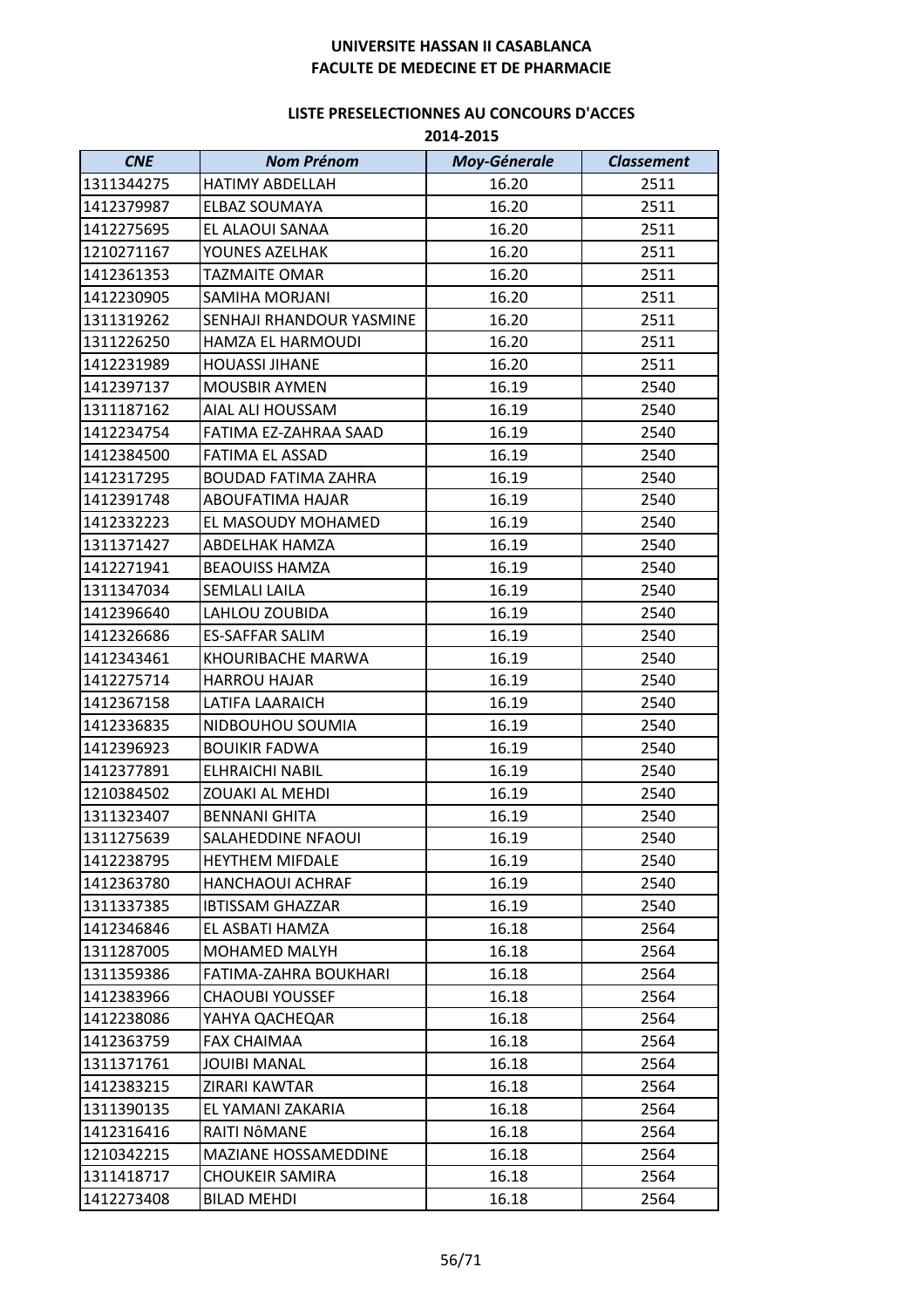| <b>CNE</b> | <b>Nom Prénom</b>         | <b>Moy-Génerale</b> | <b>Classement</b> |
|------------|---------------------------|---------------------|-------------------|
| 1311381715 | <b>BAAZI HICHAM</b>       | 16.18               | 2564              |
| 1311376014 | <b>BOUZALMDA SOUKAINA</b> | 16.18               | 2564              |
| 1414BE0401 | TISSAFI IDRISSI LAMIAA    | 16.18               | 2564              |
| 1311383974 | SQUALLI HOUSSAINI HANAE   | 16.17               | 2580              |
| 1311379444 | <b>BADOUAN REDA</b>       | 16.17               | 2580              |
| 1412379947 | <b>TAFSI OMAR</b>         | 16.17               | 2580              |
| 1412379972 | <b>TAFSI HAMZA</b>        | 16.17               | 2580              |
| 1412226932 | ASMAA HERMAK              | 16.17               | 2580              |
| 1412351096 | <b>KHALISS AYOUB</b>      | 16.17               | 2580              |
| 1412359082 | MADILI ABDESSAMII         | 16.17               | 2580              |
| 1412323916 | KABBACH FATIMA-EZZAHRA    | 16.17               | 2580              |
| 1412279317 | <b>BAHNANE IMANE</b>      | 16.17               | 2580              |
| 1311278800 | <b>OMAR JLID</b>          | 16.17               | 2580              |
| 1412326644 | AGOUZOUL ABDELALI         | 16.17               | 2580              |
| 1311286341 | <b>SOUKAINA RIFAI</b>     | 16.17               | 2580              |
| 1311355644 | <b>BOUSTANI SALMA</b>     | 16.17               | 2580              |
| 1129328206 | <b>HAMIZE LAMYAE</b>      | 16.17               | 2580              |
| 1412291974 | ALACHAARI SAMIHA          | 16.17               | 2580              |
| 1210390829 | <b>CHIKHAOUI IKRAME</b>   | 16.17               | 2580              |
| 1412328757 | JIOUKY FATIMA ZAHRA       | 16.17               | 2580              |
| 1412285507 | <b>MOUMNITAHA</b>         | 16.17               | 2580              |
| 1412354250 | CHRAIBI MOHAMMED EL MAMO  | 16.17               | 2580              |
| 1412327612 | <b>MOURRO REDA</b>        | 16.17               | 2580              |
| 1311298732 | <b>OUMAYMA SOUFI</b>      | 16.17               | 2580              |
| 1412384551 | <b>BADR AFAF</b>          | 16.17               | 2580              |
| 1311327238 | <b>TOUFANI JIHANE</b>     | 16.16               | 2602              |
| 1412324177 | <b>BOUABID SOUFIANE</b>   | 16.16               | 2602              |
| 1412327783 | <b>KARAMAT MOUNA</b>      | 16.16               | 2602              |
| 1412334515 | <b>BENNIS GHITA</b>       | 16.16               | 2602              |
| 1412382851 | ALAAZ SIHAM               | 16.16               | 2602              |
| 1412355671 | <b>BADOUI AMAL</b>        | 16.16               | 2602              |
| 1412294602 | <b>BERDE ASSIA</b>        | 16.16               | 2602              |
| 1311236134 | <b>ASMAA ELFASSI</b>      | 16.16               | 2602              |
| 1412361291 | ABDELMOUJOUD MERIEM       | 16.16               | 2602              |
| 1412294673 | MOUAD FATIMA-ZAHRA        | 16.16               | 2602              |
| 1412404939 | <b>EDDAOUDY MOHCINE</b>   | 16.16               | 2602              |
| 1412354272 | BEN ADIBA MARYAM          | 16.16               | 2602              |
| 1412367138 | ANWAR SARA                | 16.16               | 2602              |
| 1311323922 | <b>KHADRAOUI SARA</b>     | 16.16               | 2602              |
| 1412396886 | LOUAKED MEHDI             | 16.16               | 2602              |
| 1412363906 | ELKHAOULI ELMEHDI         | 16.16               | 2602              |
| 1412275466 | HASRI ASMAA               | 16.16               | 2602              |
| 1411239606 | NAJOUA BENBOUBADI         | 16.16               | 2602              |
| 1412294529 | EL BRAHLI SOFIANE         | 16.16               | 2602              |
| 1412367156 | <b>GHITA EL KHADIR</b>    | 16.16               | 2602              |
| 1412323965 | <b>HADJI YOUSRA</b>       | 16.16               | 2602              |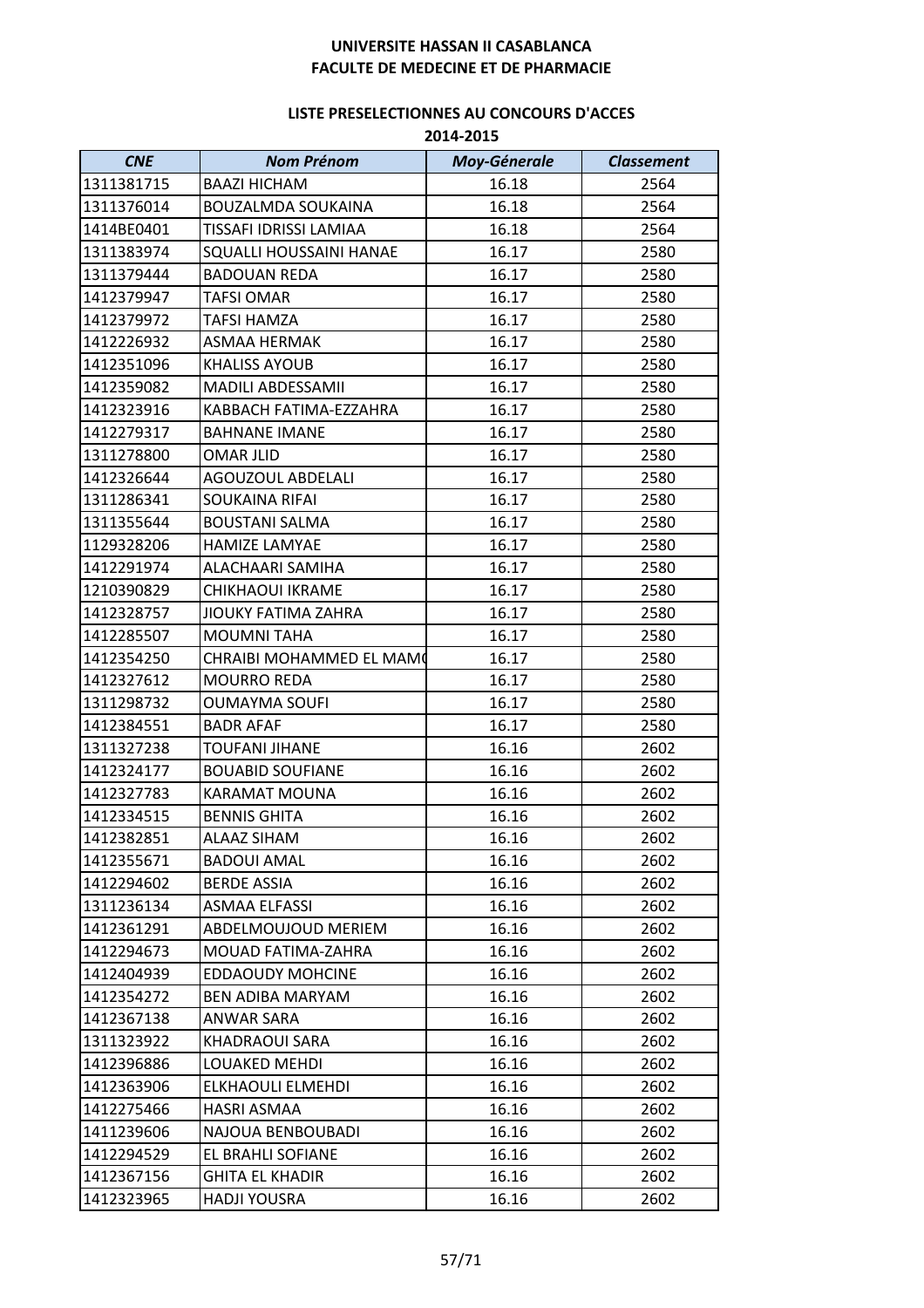| <b>CNE</b> | <b>Nom Prénom</b>           | <b>Moy-Génerale</b> | <b>Classement</b> |
|------------|-----------------------------|---------------------|-------------------|
| 1412327562 | <b>AMRAOUI ILIAS</b>        | 16.16               | 2602              |
| 1412395774 | <b>BOUTALEB GHITA</b>       | 16.16               | 2602              |
| 1414BE0034 | <b>ALHAMANY YASSMINE</b>    | 16.16               | 2602              |
| 1311371485 | <b>JROUNDI CHAYMAE</b>      | 16.15               | 2626              |
| 1412346708 | EL YAFI JIHANE              | 16.15               | 2626              |
| 1412276788 | ABOUTAJ SOUKAINA            | 16.15               | 2626              |
| 1412271057 | MOUSSAAD HANANE             | 16.15               | 2626              |
| 1412281717 | <b>BAHYOUNE ABDELLAH</b>    | 16.15               | 2626              |
| 1412225447 | FATIMA EZZAHRA EL HMIDI     | 16.15               | 2626              |
| 1412395659 | KAMAL SALMA                 | 16.15               | 2626              |
| 1412377927 | <b>HRAOUI MERYEM</b>        | 16.15               | 2626              |
| 1311232412 | <b>ADAM LAHSSAINI</b>       | 16.15               | 2626              |
| 1412053184 | AFAF MADDICH                | 16.15               | 2626              |
| 1311326186 | MOUIZ DINA                  | 16.15               | 2626              |
| 1129327748 | EL ABBASSI MOHAMED AMINE    | 16.15               | 2626              |
| 1311413598 | <b>ESSASSI AHMED</b>        | 16.15               | 2626              |
| 1311322199 | NAZIK SARA                  | 16.15               | 2626              |
| 1412343047 | <b>RAKI HIND</b>            | 16.15               | 2626              |
| 1412327626 | <b>BARIGOU YOUSSEF</b>      | 16.15               | 2626              |
| 1414413332 | <b>BAHI IMANE</b>           | 16.14               | 2642              |
| 1412393400 | <b>SARA HANNAN</b>          | 16.14               | 2642              |
| 1412334779 | EL HARRASS DOHA             | 16.14               | 2642              |
| 1311378256 | HASNAA DYANI                | 16.14               | 2642              |
| 1311422325 | EL SSOBAI KAWTAR            | 16.14               | 2642              |
| 1311372532 | FATIMA ZAHRA EL HOUBBADI    | 16.14               | 2642              |
| 1412390801 | DAOUAI LABIAD OUMAIMA       | 16.14               | 2642              |
| 1412384961 | <b>GHASSOUINE MOUAD</b>     | 16.14               | 2642              |
| 1412229483 | KARIMA MAAROUF              | 16.14               | 2642              |
| 1311232185 | <b>AMINE FRAGO</b>          | 16.14               | 2642              |
| 1412372037 | <b>DRAYF KHAOULA</b>        | 16.14               | 2642              |
| 1412285299 | EL MOUHAJIR NAJOUA          | 16.14               | 2642              |
| 1412274655 | OUCHIKH MUSTAPHA            | 16.14               | 2642              |
| 1412291984 | MAZI FATIMA EZ-ZAHRA        | 16.14               | 2642              |
| 1311238030 | ZAHRA LAHLOU                | 16.14               | 2642              |
| 1412238266 | LAHBAQ EL MAHJOUB           | 16.14               | 2642              |
| 1229232080 | ABDERRAHIM OUADID           | 16.14               | 2642              |
| 1412338176 | BOUDARKA ALAOUI MANAL       | 16.14               | 2642              |
| 1412351865 | <b>AZMI SALIM</b>           | 16.14               | 2642              |
| 1414BE0208 | EL MOUSSAOUI REDA           | 16.14               | 2642              |
| 1412289206 | <b>JAOUHARI NOUHAILA</b>    | 16.13               | 2662              |
| 1414BE0259 | <b>HOUMID BENNANI HAJAR</b> | 16.13               | 2662              |
| 1311390642 | TAJEDDINE GHITA             | 16.13               | 2662              |
| 1412293516 | RAMDANE MOHAMED             | 16.13               | 2662              |
| 1311279488 | <b>IMANE MEGROUD</b>        | 16.13               | 2662              |
| 1311419911 | <b>BOUTATSS SAFAA</b>       | 16.13               | 2662              |
| 1412340993 | ES-SOMID MUSTAPHA           | 16.13               | 2662              |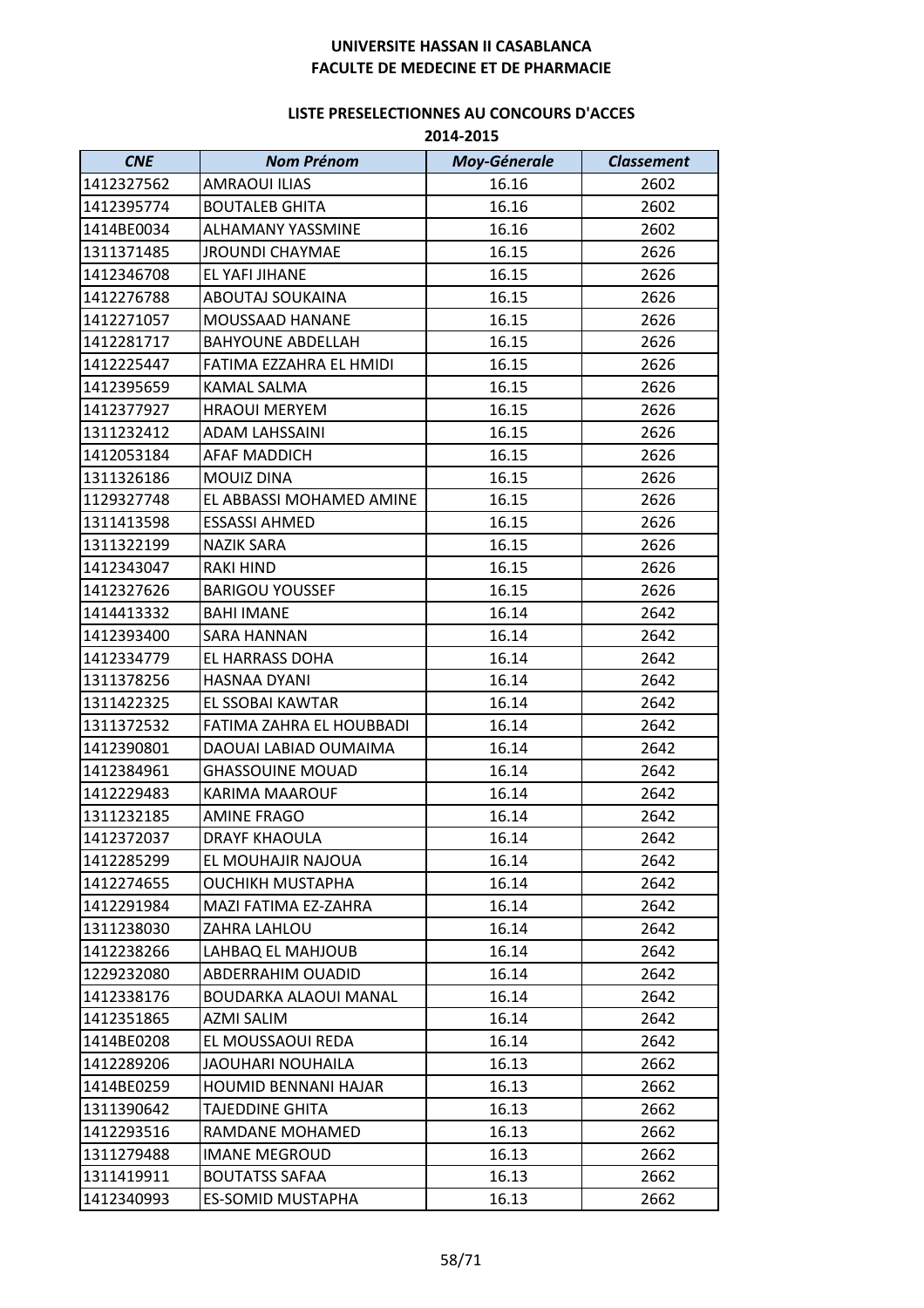| <b>CNE</b> | <b>Nom Prénom</b>          | Moy-Génerale | <b>Classement</b> |
|------------|----------------------------|--------------|-------------------|
| 1311291653 | <b>FADOUA CHIADMI</b>      | 16.13        | 2662              |
| 1412345666 | <b>BELOUANE ZINEB</b>      | 16.13        | 2662              |
| 1412346657 | <b>GUESSOUS ZINEB</b>      | 16.13        | 2662              |
| 1412326683 | EL WAFIKI NOUHAILA         | 16.13        | 2662              |
| 1412345162 | SALOUH HAITAM              | 16.13        | 2662              |
| 1412349676 | OUTAHMIDIT MARIEM          | 16.13        | 2662              |
| 1412340457 | KORAICH EL IDRISSI IMANE   | 16.13        | 2662              |
| 1412346649 | <b>BEKKAI ZAINAB</b>       | 16.13        | 2662              |
| 1311365009 | TRIRACH SOUKAINA           | 16.13        | 2662              |
| 1412367209 | AHLAM MOULOUADI            | 16.13        | 2662              |
| 1311376543 | MAMJOUD MUSTAPHA           | 16.12        | 2679              |
| 1412352649 | LAZIM FATIMA ZAHRA         | 16.12        | 2679              |
| 1412276958 | DIBIA GHITA                | 16.12        | 2679              |
| 1412344574 | BENMADA AYMAN              | 16.12        | 2679              |
| 1311382082 | EL AMRI ABDELLAH           | 16.12        | 2679              |
| 1412380987 | HAMDOUCHI CHAIMAE          | 16.12        | 2679              |
| 1311293705 | <b>BENKIRANE LINA</b>      | 16.12        | 2679              |
| 1412394175 | NIDAM KHAWLA               | 16.12        | 2679              |
| 1412397366 | <b>BABA ALI RIHAB</b>      | 16.12        | 2679              |
| 1311343326 | LIMI MAJDOULINE            | 16.12        | 2679              |
| 1311383204 | ABOUAKIL EL KAWTAR         | 16.12        | 2679              |
| 1412380328 | <b>ECHAIKHI SANAE</b>      | 16.12        | 2679              |
| 1210365122 | YERDEN ASSIA               | 16.12        | 2679              |
| 1311286509 | ANASS LAQSOUR              | 16.12        | 2679              |
| 1412344606 | <b>BELHARIR MAHMOUD</b>    | 16.12        | 2679              |
| 1412358981 | CHAFKI KARIMA              | 16.12        | 2679              |
| 1412381669 | <b>BAKKARI ACHRAF</b>      | 16.12        | 2679              |
| 1412281236 | TAMOUD CHARAF EDDINE       | 16.11        | 2696              |
| 1412361893 | <b>ECHAIBI ASSIA</b>       | 16.11        | 2696              |
| 1412391564 | BELMADANI SALMA            | 16.11        | 2696              |
| 1412379479 | <b>IDOGHLAF DOUNIA</b>     | 16.11        | 2696              |
| 1412383822 | SAFAA HAMIDI               | 16.11        | 2696              |
| 1412372284 | <b>MARWA MORTADI</b>       | 16.11        | 2696              |
| 1412338815 | ZARABI CHAIMAA             | 16.11        | 2696              |
| 1412230846 | OMAYMA QBAICH              | 16.11        | 2696              |
| 1311343417 | KHALIDY ASMAA              | 16.11        | 2696              |
| 1412337465 | CHADIL HANANE              | 16.11        | 2696              |
| 1311384384 | <b>LOKSAIRY ILIAS</b>      | 16.11        | 2696              |
| 1412274220 | FETHELKHAIR IKRAM          | 16.11        | 2696              |
| 1412346650 | RIHANI EL ANDALOUSSI DOUAA | 16.11        | 2696              |
| 1311422403 | ALAKRAD HAJAR              | 16.11        | 2696              |
| 1412339506 | <b>HATAFI ILYAS</b>        | 16.11        | 2696              |
| 1311279472 | <b>ALAMMARI SAMI</b>       | 16.11        | 2696              |
| 1412333945 | <b>ATTIOUI OMAR</b>        | 16.11        | 2696              |
| 1412327352 | <b>KEROUANE ZINEB</b>      | 16.11        | 2696              |
| 1311359776 | <b>MAAFI YOUSSRA</b>       | 16.10        | 2714              |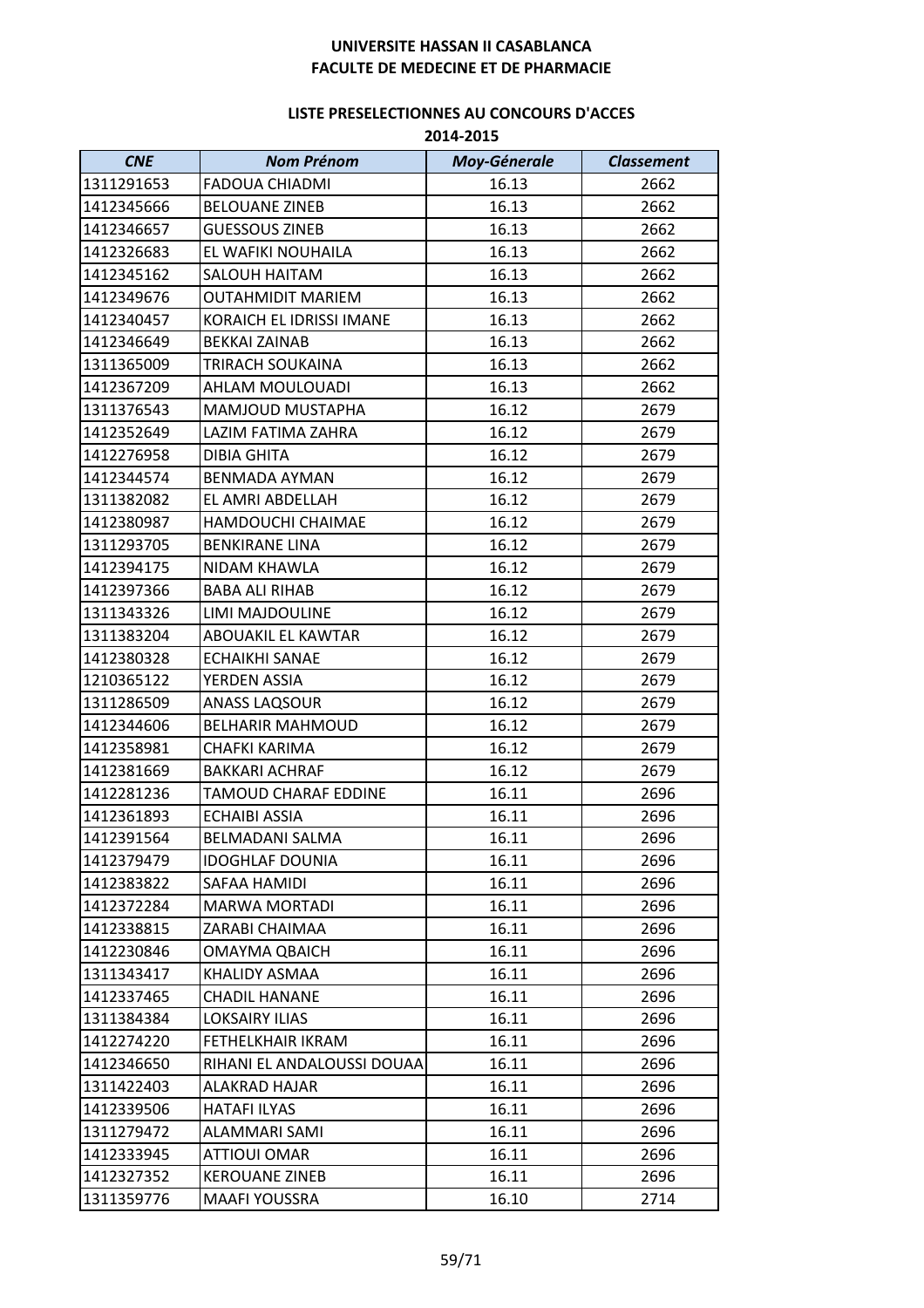| <b>CNE</b> | <b>Nom Prénom</b>          | Moy-Génerale | <b>Classement</b> |
|------------|----------------------------|--------------|-------------------|
| 1412392903 | <b>TAROUF FATIMA ZAHRA</b> | 16.10        | 2714              |
| 1129327628 | <b>JLIL TAOUFIK</b>        | 16.10        | 2714              |
| 1311384436 | EL HACHIMI ALAOUI SAFAA    | 16.10        | 2714              |
| 1412327586 | <b>OUACH HANANE</b>        | 16.10        | 2714              |
| 1412380379 | <b>CHANOUN HAJAR</b>       | 16.10        | 2714              |
| 1311412513 | <b>SAMIH IKRAM</b>         | 16.10        | 2714              |
| 1412283518 | <b>FASI RAHMA</b>          | 16.10        | 2714              |
| 1412228390 | <b>MERIAM ADNINE</b>       | 16.10        | 2714              |
| 1412402475 | <b>MEHDI ZAKI</b>          | 16.10        | 2714              |
| 1210361388 | <b>TOUGNATI ASSIA</b>      | 16.10        | 2714              |
| 1412367155 | <b>BOUCHAMA KHADIJA</b>    | 16.10        | 2714              |
| 1412327381 | <b>SOUDI BADR</b>          | 16.10        | 2714              |
| 1311326603 | EDDAHBI IDRISSI HAFSA      | 16.10        | 2714              |
| 1412326891 | <b>BENOUAREK HAFSA</b>     | 16.10        | 2714              |
| 1412391475 | <b>GOU-ALI ABDELLATIF</b>  | 16.10        | 2714              |
| 1311172430 | <b>CHAN MAJDOULINE</b>     | 16.10        | 2714              |
| 1412352775 | ABOU EL MEJD JIHANE        | 16.10        | 2714              |
| 1412366321 | <b>HASSNAE TOUZI</b>       | 16.10        | 2714              |
| 1412403361 | AHMIRI ZAINAB              | 16.10        | 2714              |
| 1412384906 | FATIMAZAHRA LAMRAIKI       | 16.10        | 2714              |
| 1412270395 | <b>BAR MARIEM</b>          | 16.10        | 2714              |
| 1311373151 | FATIHA AMACHMOUR           | 16.10        | 2714              |
| 1412239189 | <b>RAOUF YOUSSEF</b>       | 16.09        | 2737              |
| 1412339605 | <b>MENNANI YASSINE</b>     | 16.09        | 2737              |
| 1412396274 | <b>BIAZ KHADIJA</b>        | 16.09        | 2737              |
| 1412332932 | <b>CHAGRAOUI NADA</b>      | 16.09        | 2737              |
| 1412270885 | <b>FAIK FARAH</b>          | 16.09        | 2737              |
| 1311277875 | NECHCHADI HABIBA           | 16.09        | 2737              |
| 1412351410 | KAROUAOUI SAMI             | 16.09        | 2737              |
| 1311414246 | ALOUANE HICHAM             | 16.09        | 2737              |
| 1412379938 | EL BADAOUI OUMAIMA         | 16.09        | 2737              |
| 1412340991 | <b>CHAFIQ MOSTAFA</b>      | 16.09        | 2737              |
| 1412324157 | LAFKIH AMAL                | 16.09        | 2737              |
| 1311289063 | <b>NAAM SARA</b>           | 16.09        | 2737              |
| 1412380532 | <b>BOUTARF ANAS</b>        | 16.09        | 2737              |
| 1412346727 | LEBBAKHER SARA             | 16.09        | 2737              |
| 1412327625 | <b>AZHARI SABRINE</b>      | 16.09        | 2737              |
| 1412289073 | ANOUAR HAMZA               | 16.09        | 2737              |
| 1412228559 | SALMA TAMID                | 16.09        | 2737              |
| 1412350610 | <b>LAAMARTI ISMAIL</b>     | 16.08        | 2754              |
| 1311362847 | <b>CHAFER NAOUFAL</b>      | 16.08        | 2754              |
| 1412342871 | <b>GHAZALI BASMA</b>       | 16.08        | 2754              |
| 1412365436 | <b>MOUGLI FAICAL</b>       | 16.08        | 2754              |
| 1311232408 | <b>SALIM BELKHADIR</b>     | 16.08        | 2754              |
| 1311349685 | <b>BENJELLOUNE ZINEB</b>   | 16.08        | 2754              |
| 1311377052 | <b>CHAGRI ALI</b>          | 16.08        | 2754              |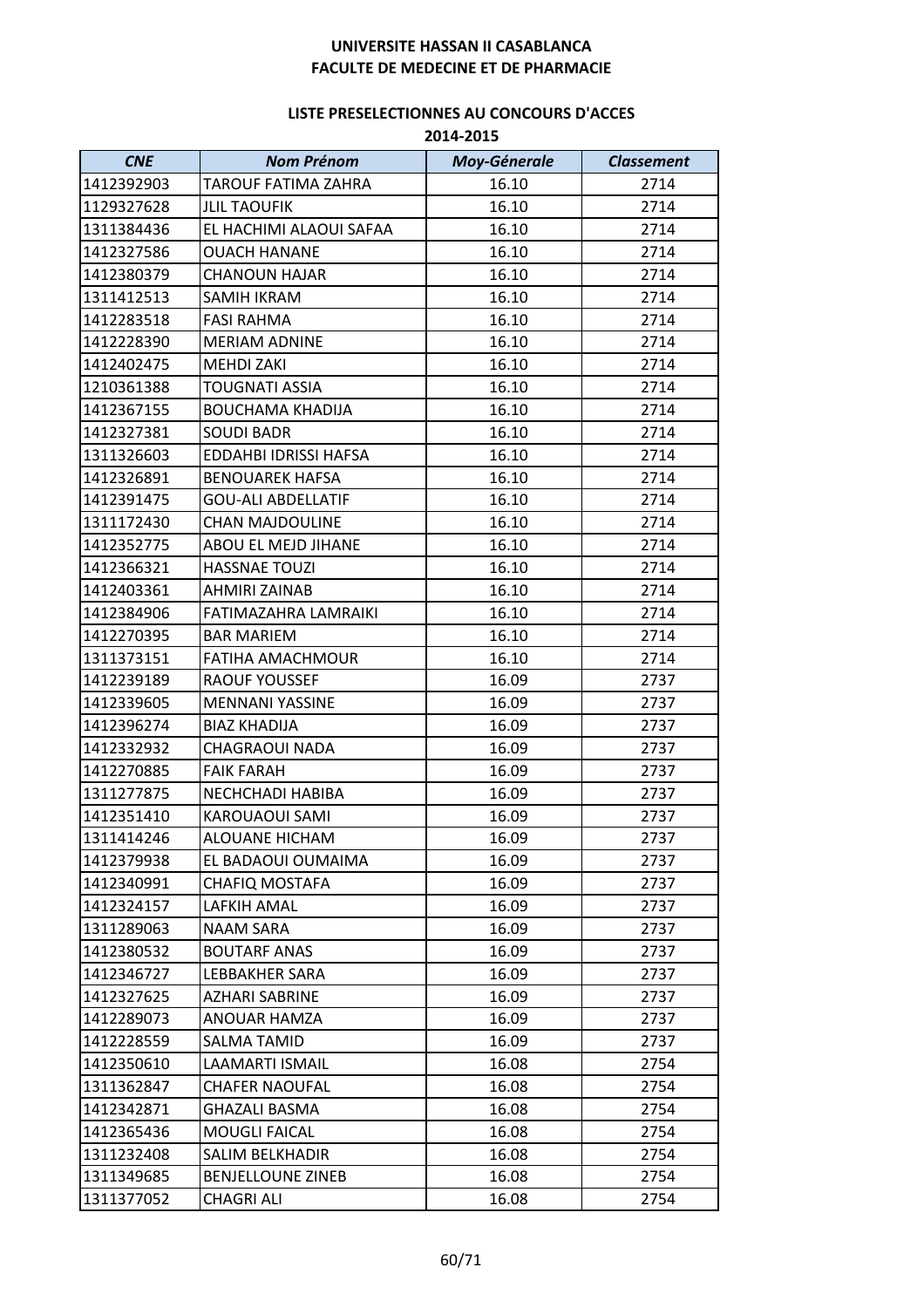| <b>CNE</b> | <b>Nom Prénom</b>        | <b>Moy-Génerale</b> | <b>Classement</b> |
|------------|--------------------------|---------------------|-------------------|
| 1412343907 | <b>FATIH HAMZA</b>       | 16.08               | 2754              |
| 1412352835 | ANNAJI HAFSSA            | 16.08               | 2754              |
| 1412373563 | <b>ELATLASSI IMANE</b>   | 16.08               | 2754              |
| 1412231961 | EL MAHYAOUI MOHAMED ADAI | 16.08               | 2754              |
| 1311286392 | AKRAM SAMMOUDA           | 16.08               | 2754              |
| 1412397109 | <b>BOUFERDOU MERIEM</b>  | 16.08               | 2754              |
| 1412348973 | DARRAZ FATIMA ZAHRA      | 16.08               | 2754              |
| 1412408591 | ABOUHASBA CHAIMAA        | 16.08               | 2754              |
| 1412400546 | HASNAOUI AHLAM           | 16.08               | 2754              |
| 1412339503 | <b>HARTAOUI ZOUHAIR</b>  | 16.08               | 2754              |
| 1412352790 | <b>BOUMAKLA ISLAME</b>   | 16.08               | 2754              |
| 1412332792 | SAIFI MOHAMED TAHA       | 16.08               | 2754              |
| 1412231582 | <b>CALLAF ZINEB</b>      | 16.08               | 2754              |
| 1129296288 | KHADIJA ZAKARIA          | 16.08               | 2754              |
| 1412377765 | <b>DIANY SARA</b>        | 16.08               | 2754              |
| 1412327621 | <b>SENNAJI YOUSSEF</b>   | 16.08               | 2754              |
| 1412360076 | <b>BESBESS ILHAM</b>     | 16.08               | 2754              |
| 1412236275 | KHADIJA THAMIR           | 16.08               | 2754              |
| 1311291825 | FATIMA EZZAHRA BADAOUI   | 16.08               | 2754              |
| 1311374181 | EL HARITE NADIA          | 16.08               | 2754              |
| 1412384768 | ZRAIBI CHAYMAA           | 16.08               | 2754              |
| 1210293879 | <b>BELMAHI SALMA</b>     | 16.08               | 2754              |
| 1412237200 | MOUTIQ SAID              | 16.08               | 2754              |
| 1412408751 | ELALAMI IKRAM            | 16.08               | 2754              |
| 1412230195 | <b>ACHRAF ZAHIR</b>      | 16.08               | 2754              |
| 1414BE0196 | EL KORNO HAJAR           | 16.08               | 2754              |
| 1414BE0343 | <b>MOUNSIF SARA</b>      | 16.07               | 2787              |
| 1412402028 | <b>MERYEM LAMDAK</b>     | 16.07               | 2787              |
| 1414BE0330 | <b>MERZOUKI OTHMANE</b>  | 16.07               | 2787              |
| 1412404362 | CHAOURA CHAIMAA          | 16.07               | 2787              |
| 1311384864 | HAFA FATIMA-AZAHRA       | 16.07               | 2787              |
| 1311344155 | <b>ATIFI MOHAMED</b>     | 16.07               | 2787              |
| 1311296224 | <b>NABIL BATATA</b>      | 16.07               | 2787              |
| 1311327273 | <b>FRAIJA DOHA</b>       | 16.07               | 2787              |
| 1412322095 | KHALAI OUMAIMA           | 16.07               | 2787              |
| 1412232708 | YATIM FATIMA EZZAHRA     | 16.07               | 2787              |
| 1412361320 | <b>ID TALEB KAOUTAR</b>  | 16.07               | 2787              |
| 1210325527 | <b>CHAHBOUN YOUSRA</b>   | 16.07               | 2787              |
| 1412380678 | <b>CHERRADI HANAE</b>    | 16.07               | 2787              |
| 1210342224 | EL MAHBOUB MAZINE        | 16.07               | 2787              |
| 1311339234 | EL KHMAITI ZOUHAIR       | 16.07               | 2787              |
| 1311385908 | <b>NAIMA BOUATROUS</b>   | 16.07               | 2787              |
| 1412369574 | <b>SARA MOHAMED</b>      | 16.07               | 2787              |
| 1412327944 | BARAKANE FATIMA-ZAHRA    | 16.07               | 2787              |
| 1412338819 | MOURTADI ASMAA           | 16.07               | 2787              |
| 1412328410 | FRIKECH FATIMA ZAHRA     | 16.07               | 2787              |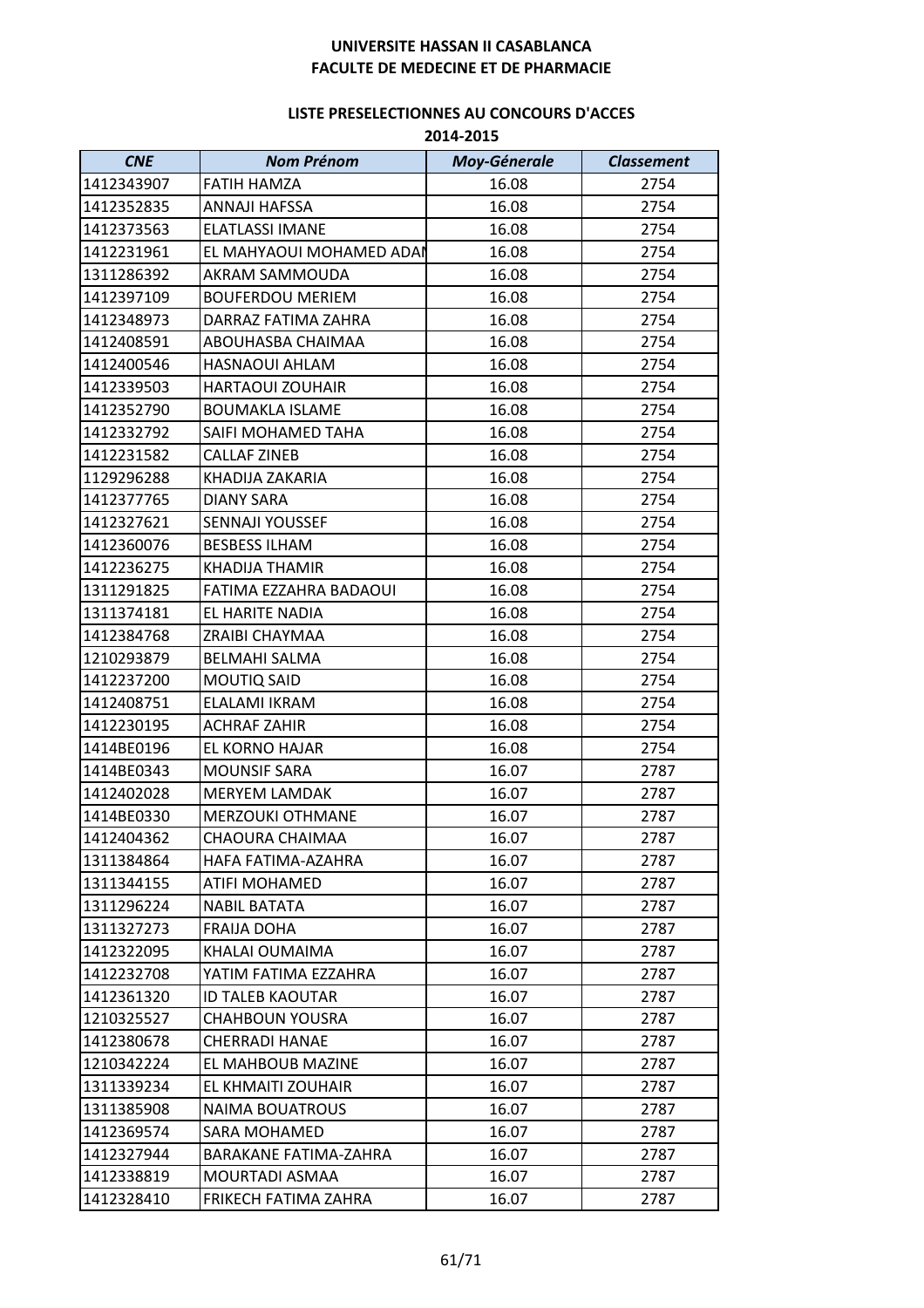| <b>CNE</b> | <b>Nom Prénom</b>         | <b>Moy-Génerale</b> | <b>Classement</b> |
|------------|---------------------------|---------------------|-------------------|
| 1311326675 | DOUHABI CHAIMAE           | 16.06               | 2807              |
| 1412289377 | <b>EZZAHID LOUBNA</b>     | 16.06               | 2807              |
| 1412330094 | KHABAZOU KHADIJA          | 16.06               | 2807              |
| 1412347397 | EL MACHTANI IDRISSI BASMA | 16.06               | 2807              |
| 1311377826 | <b>MOUDAYEN YOUSSEF</b>   | 16.06               | 2807              |
| 1412294194 | EL MAAZI NOUR-ELHOUDA     | 16.06               | 2807              |
| 1210240846 | <b>NEZHA LAOAJ</b>        | 16.06               | 2807              |
| 1412385185 | MOUJAHID OUMAIMA          | 16.06               | 2807              |
| 1412294420 | ABOUELHANOUN MOHAMED      | 16.06               | 2807              |
| 1412290237 | <b>BARIK OUSSAMA</b>      | 16.06               | 2807              |
| 1412347312 | <b>KAHOUAJANE SARA</b>    | 16.06               | 2807              |
| 1412231988 | <b>AYOUB SIRAJELHAQ</b>   | 16.06               | 2807              |
| 1412378418 | <b>BENCHRIFA OUMAIMA</b>  | 16.06               | 2807              |
| 1412396674 | <b>BOUAKLAYENE NADIA</b>  | 16.06               | 2807              |
| 1311353532 | <b>IMAD DAFRALLAH</b>     | 16.06               | 2807              |
| 1412346678 | EL HASSAR SOUFIANE        | 16.06               | 2807              |
| 1412349717 | <b>ESSAKHI CHAIMAA</b>    | 16.06               | 2807              |
| 1412359095 | <b>BENAIN SAFAA</b>       | 16.06               | 2807              |
| 1412366346 | <b>ADLANI MARWANE</b>     | 16.06               | 2807              |
| 1412361467 | <b>NOUHAS ASMAE</b>       | 16.06               | 2807              |
| 1311416464 | MOHAMED AZROUAL           | 16.06               | 2807              |
| 1412226056 | <b>LATIFA NABOURI</b>     | 16.06               | 2807              |
| 1412404021 | HABBOUBA OUMAYMA          | 16.05               | 2829              |
| 1210342133 | AARAB MARIA               | 16.05               | 2829              |
| 1311278751 | <b>MERYEM ARGAB</b>       | 16.05               | 2829              |
| 1414BE0395 | <b>TAHIRI YASMIN</b>      | 16.05               | 2829              |
| 1311276451 | ASMAE EZZIKOURI           | 16.05               | 2829              |
| 1412275119 | ELATTABI CHAIMAA          | 16.05               | 2829              |
| 1412399499 | <b>LAGOUIRAH SARA</b>     | 16.05               | 2829              |
| 1412360108 | MOULAMI-ALAOUI AMINE      | 16.05               | 2829              |
| 1311413192 | NASSIRI DOUNIA            | 16.05               | 2829              |
| 1311538015 | SOUKAINA HACHOUMI         | 16.05               | 2829              |
| 1311390900 | <b>BOUHADDANE ZINEB</b>   | 16.05               | 2829              |
| 1311271070 | <b>ACHRAF OTMANI</b>      | 16.05               | 2829              |
| 1412397083 | <b>MEDIANY RIM</b>        | 16.05               | 2829              |
| 1311422622 | MOUAAD CHAOUINE           | 16.05               | 2829              |
| 1412321944 | <b>CHARFOUF ZINEB</b>     | 16.05               | 2829              |
| 1412396465 | NAOR FATIMA-ZAHRA         | 16.05               | 2829              |
| 1412338227 | <b>OUKADA AMINE</b>       | 16.05               | 2829              |
| 1129368663 | <b>BENKHOUI YASMINA</b>   | 16.05               | 2829              |
| 1311282764 | ELMEHDI AMRAOUI           | 16.05               | 2829              |
| 1412397375 | <b>ESSAYDI IMANE</b>      | 16.05               | 2829              |
| 1311346597 | LACHHAB IBTISSAM          | 16.04               | 2849              |
| 1311390917 | <b>SALMOUN ILYES</b>      | 16.04               | 2849              |
| 1311285334 | <b>CHAIMAE BOUFAROUJ</b>  | 16.04               | 2849              |
| 1412297541 | MALYANA MOHAMED           | 16.04               | 2849              |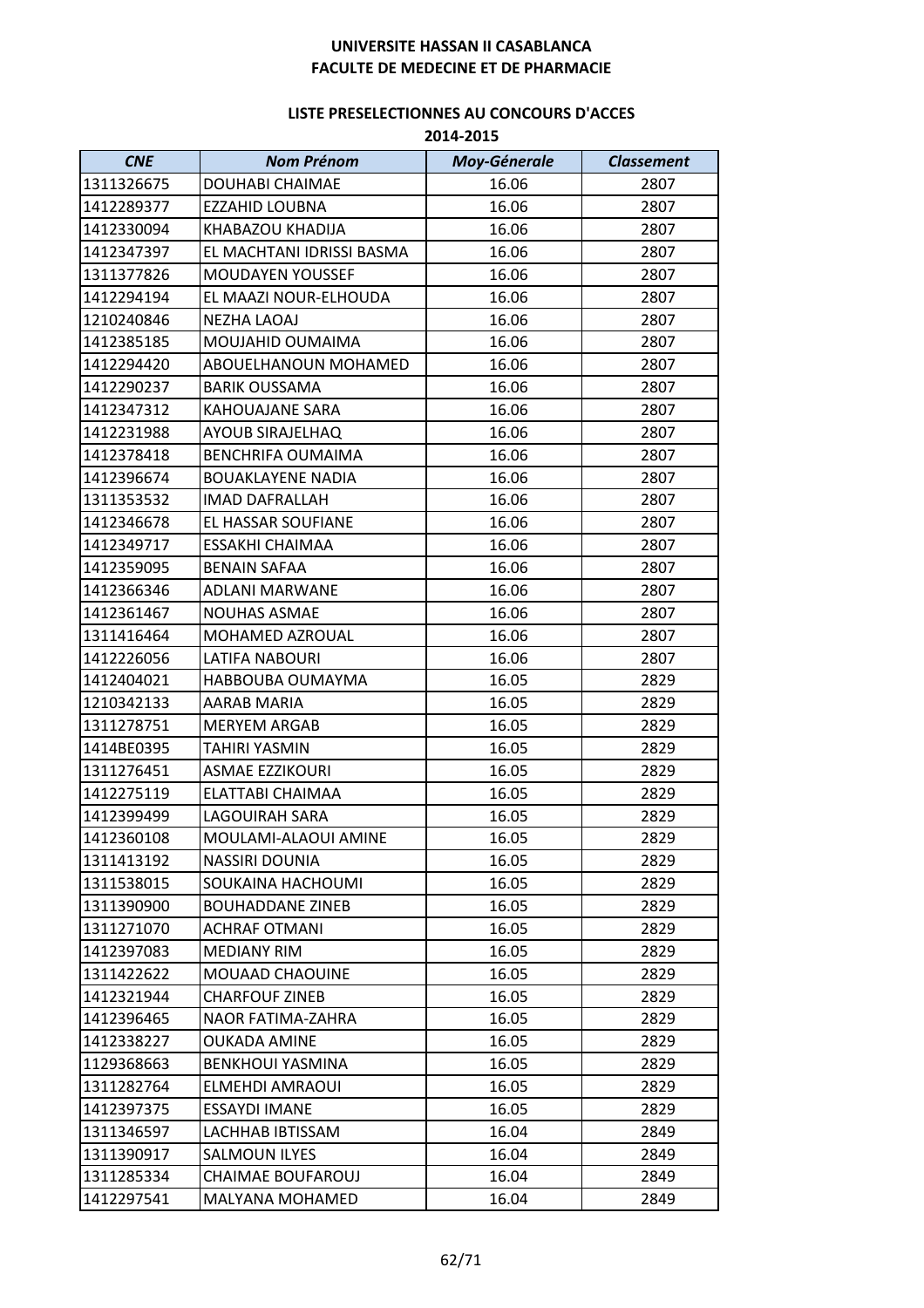| <b>CNE</b> | <b>Nom Prénom</b>            | <b>Moy-Génerale</b> | <b>Classement</b> |
|------------|------------------------------|---------------------|-------------------|
| 1311229739 | <b>MERYAM MOKHLISSE</b>      | 16.04               | 2849              |
| 1412276425 | AIT MOULAY ABDELLAH SIHAM    | 16.04               | 2849              |
| 1412342164 | <b>LAOUTI HAJAR</b>          | 16.04               | 2849              |
| 1412334784 | <b>CHAINANE IMANE</b>        | 16.04               | 2849              |
| 1412322883 | <b>MOKRINI ZINEB</b>         | 16.04               | 2849              |
| 1412399513 | EL HAMDOUNI AFAF             | 16.04               | 2849              |
| 1311350018 | <b>SOUFIANE MEZIOUDI</b>     | 16.04               | 2849              |
| 1210320497 | <b>KHRIBECH KHALID</b>       | 16.04               | 2849              |
| 1412346648 | RIHANI EL ANDAL OUSSI YOUSRA | 16.04               | 2849              |
| 1412284476 | RACHDIA SOUKAINA             | 16.04               | 2849              |
| 1412338981 | BELHARRAGA MOHAMED           | 16.04               | 2849              |
| 1412226752 | <b>FAIDA YOUSSEF</b>         | 16.04               | 2849              |
| 1412394178 | <b>JAGHAR NASSIMA</b>        | 16.04               | 2849              |
| 1412397572 | EL MOUZOUN EL IDRISSI MOUAI  | 16.04               | 2849              |
| 1412276985 | MAATA OUMAIMA                | 16.04               | 2849              |
| 1412385800 | <b>TAHIR HIND</b>            | 16.04               | 2849              |
| 1412337425 | <b>CHAOUKI IMANE</b>         | 16.04               | 2849              |
| 1412230985 | <b>OMAIMA REBBOUH</b>        | 16.04               | 2849              |
| 1412318373 | <b>JAOUHARI HIND</b>         | 16.04               | 2849              |
| 1412294283 | <b>MOUSTAID YOUNES</b>       | 16.04               | 2849              |
| 1412362773 | <b>MOUTRIBE SIHAM</b>        | 16.04               | 2849              |
| 1311232172 | FATIMA- EZZAHRA GHALME       | 16.04               | 2849              |
| 1210271842 | RACHIK NADIA                 | 16.04               | 2849              |
| 1412333365 | <b>BOULKAID FATIMA ZAHRA</b> | 16.03               | 2876              |
| 1311319397 | HACHIMI MAHA                 | 16.03               | 2876              |
| 1412342180 | SALADI OTMAN                 | 16.03               | 2876              |
| 1412318359 | 'SAAD KARIM                  | 16.03               | 2876              |
| 1210372139 | <b>AQODAD ZINEB</b>          | 16.03               | 2876              |
| 1412402007 | <b>HASNAE BELGHAZI</b>       | 16.03               | 2876              |
| 1412335083 | RAFIQ OUMAIMA                | 16.03               | 2876              |
| 1412284510 | KHATIB SOHAIB                | 16.03               | 2876              |
| 1311371428 | AJANA KHAWLA                 | 16.03               | 2876              |
| 1311422655 | <b>HASNA NAJMI</b>           | 16.03               | 2876              |
| 1311356501 | TAIKI YASSINE                | 16.03               | 2876              |
| 1412352033 | <b>RAHOUI HAFSA</b>          | 16.03               | 2876              |
| 1311332354 | MOUGHRAOUI KHADIJA           | 16.03               | 2876              |
| 1412397364 | <b>AREZDI IMANE</b>          | 16.03               | 2876              |
| 1412326938 | <b>BAMOUSSE SOLIMAN</b>      | 16.03               | 2876              |
| 1412327184 | <b>GUELAIL RIME</b>          | 16.03               | 2876              |
| 1412276952 | ZATNI OMAIMA                 | 16.03               | 2876              |
| 1311278839 | <b>SALMA FOUAIDE</b>         | 16.03               | 2876              |
| 1412233195 | KHAOULA AMRANI               | 16.03               | 2876              |
| 1412399361 | <b>MERBOUH MERYEM</b>        | 16.03               | 2876              |
| 1412337591 | EL HARTI OUSSAMA             | 16.03               | 2876              |
| 1311379067 | SARA MISSOUR                 | 16.03               | 2876              |
| 1412380564 | KHARRAZ OUMAIMA              | 16.03               | 2876              |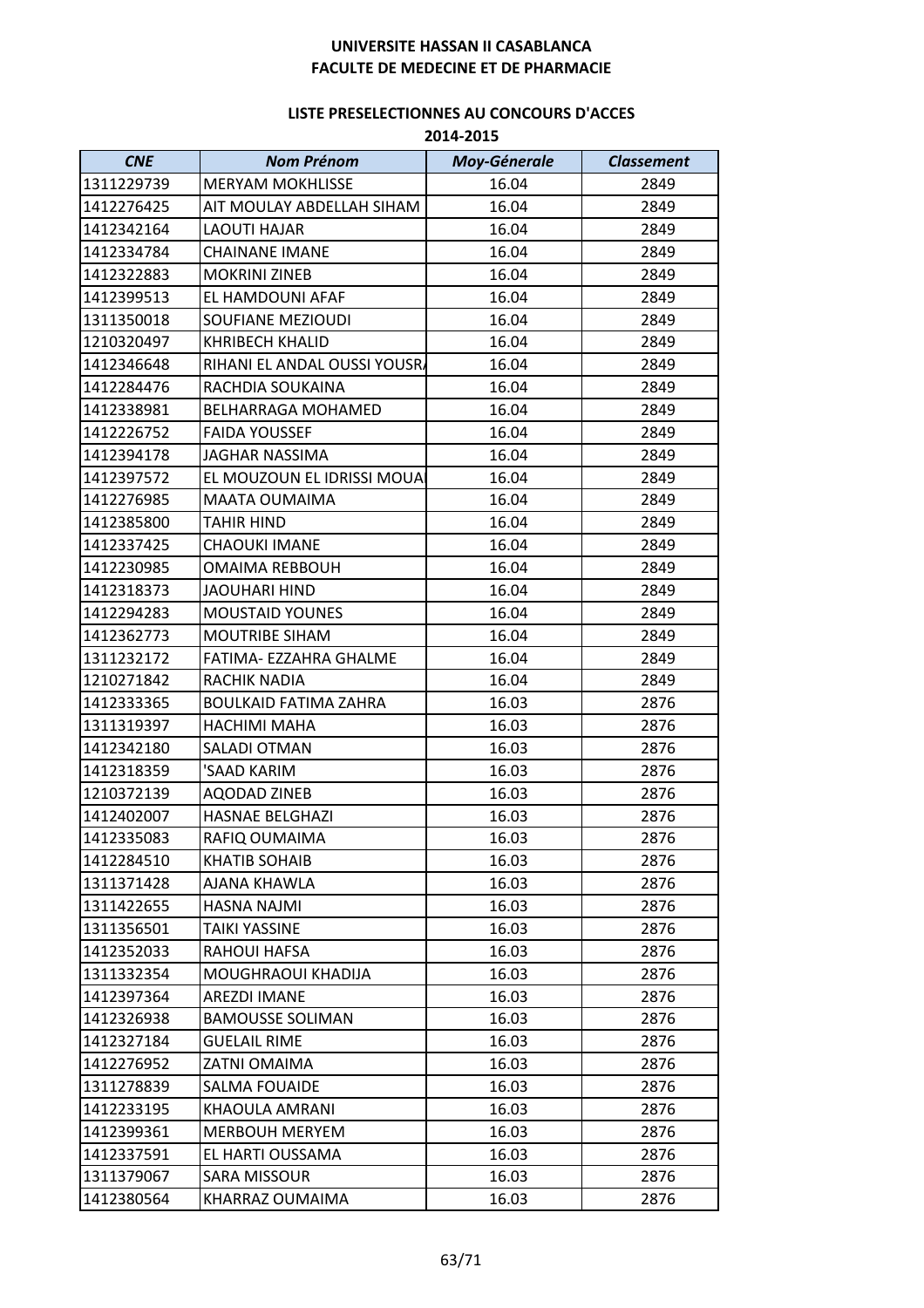| <b>CNE</b> | <b>Nom Prénom</b>         | <b>Moy-Génerale</b> | <b>Classement</b> |
|------------|---------------------------|---------------------|-------------------|
| 1412225576 | ZAKARIA TMIRI             | 16.03               | 2876              |
| 1311345634 | ABOUSSAID NAIMA           | 16.03               | 2876              |
| 1412271513 | EZZAKI KAMAL              | 16.03               | 2876              |
| 1311280487 | <b>AYOUB ERRACHIDI</b>    | 16.03               | 2876              |
| 1412229392 | <b>ZINEB ABOUSALIM</b>    | 16.03               | 2876              |
| 1412327654 | <b>SBAR MERIEM</b>        | 16.03               | 2876              |
| 1311355760 | <b>ED-DARI MERIEM</b>     | 16.02               | 2905              |
| 1311390937 | REZZOUK MOUAD             | 16.02               | 2905              |
| 1311232151 | <b>SALWA KOMAIRI</b>      | 16.02               | 2905              |
| 1311423172 | AIT EL HOUSSINE CHAIMAA   | 16.02               | 2905              |
| 1412359010 | KHARROUBI ASMAA           | 16.02               | 2905              |
| 1412327561 | <b>AMAIZ KENZA</b>        | 16.02               | 2905              |
| 1412284432 | EL MALKI HAMZA            | 16.02               | 2905              |
| 1412344631 | MAJDOUB HOUSSAM           | 16.02               | 2905              |
| 1412397428 | <b>KHALFI INAS</b>        | 16.02               | 2905              |
| 1311349444 | <b>OUAFA OUMAIMA</b>      | 16.02               | 2905              |
| 1412276988 | RAOUF DOUNIA              | 16.02               | 2905              |
| 1412362749 | <b>ZOUHEIR MEHDI</b>      | 16.02               | 2905              |
| 1412280700 | <b>TAMER ABDELMOUGHIT</b> | 16.02               | 2905              |
| 1210272980 | LKHAWA KARIM              | 16.02               | 2905              |
| 1311342224 | EL AISSAOUI JIHANE        | 16.02               | 2905              |
| 1412357432 | AIT AMOU MALIKA           | 16.02               | 2905              |
| 1412285302 | <b>DRIF ZINEB</b>         | 16.02               | 2905              |
| 1412289339 | EL IMAME JALILA           | 16.02               | 2905              |
| 1311323716 | <b>RAIS YOUSSEF</b>       | 16.02               | 2905              |
| 1412274622 | EL BOUKHARI OUMAIMA       | 16.02               | 2905              |
| 1412278809 | ECHARQAOUY HAYTAM         | 16.02               | 2905              |
| 1311384667 | SAAD EL ARJOUN            | 16.02               | 2905              |
| 1028284114 | LAZAAR BTISSAM            | 16.02               | 2905              |
| 1414BE0169 | <b>DESTOULI MOHAMED</b>   | 16.02               | 2905              |
| 1414BE0128 | <b>BERNI IHSANE</b>       | 16.02               | 2905              |
| 1412323742 | CHIKHI ISMAIL             | 16.01               | 2930              |
| 1412326947 | EL GENDY SHERIF           | 16.01               | 2930              |
| 1210350533 | AMRANI OUSSAMA            | 16.01               | 2930              |
| 1412053333 | <b>MOUCHTAR IMANE</b>     | 16.01               | 2930              |
| 1412229307 | <b>HANANE DAKHAR</b>      | 16.01               | 2930              |
| 1412379452 | <b>MHAOURI KAOUTHAR</b>   | 16.01               | 2930              |
| 1412396625 | ABDELILAH REDA            | 16.01               | 2930              |
| 1412279630 | <b>FENNANE IMANE</b>      | 16.01               | 2930              |
| 1412368777 | <b>BAHRI HAJAR</b>        | 16.01               | 2930              |
| 1412347381 | <b>GNAOUI MERIEM</b>      | 16.01               | 2930              |
| 1412286352 | <b>AIT CHRIF NABIL</b>    | 16.01               | 2930              |
| 1412379826 | <b>BOUKHARI YASSINE</b>   | 16.01               | 2930              |
| 1412354060 | <b>BOUDRAA YOUNES</b>     | 16.01               | 2930              |
| 1210280493 | MOHAMED BENFATAH          | 16.01               | 2930              |
| 1412363745 | <b>OUAJDI YOUSSEF</b>     | 16.01               | 2930              |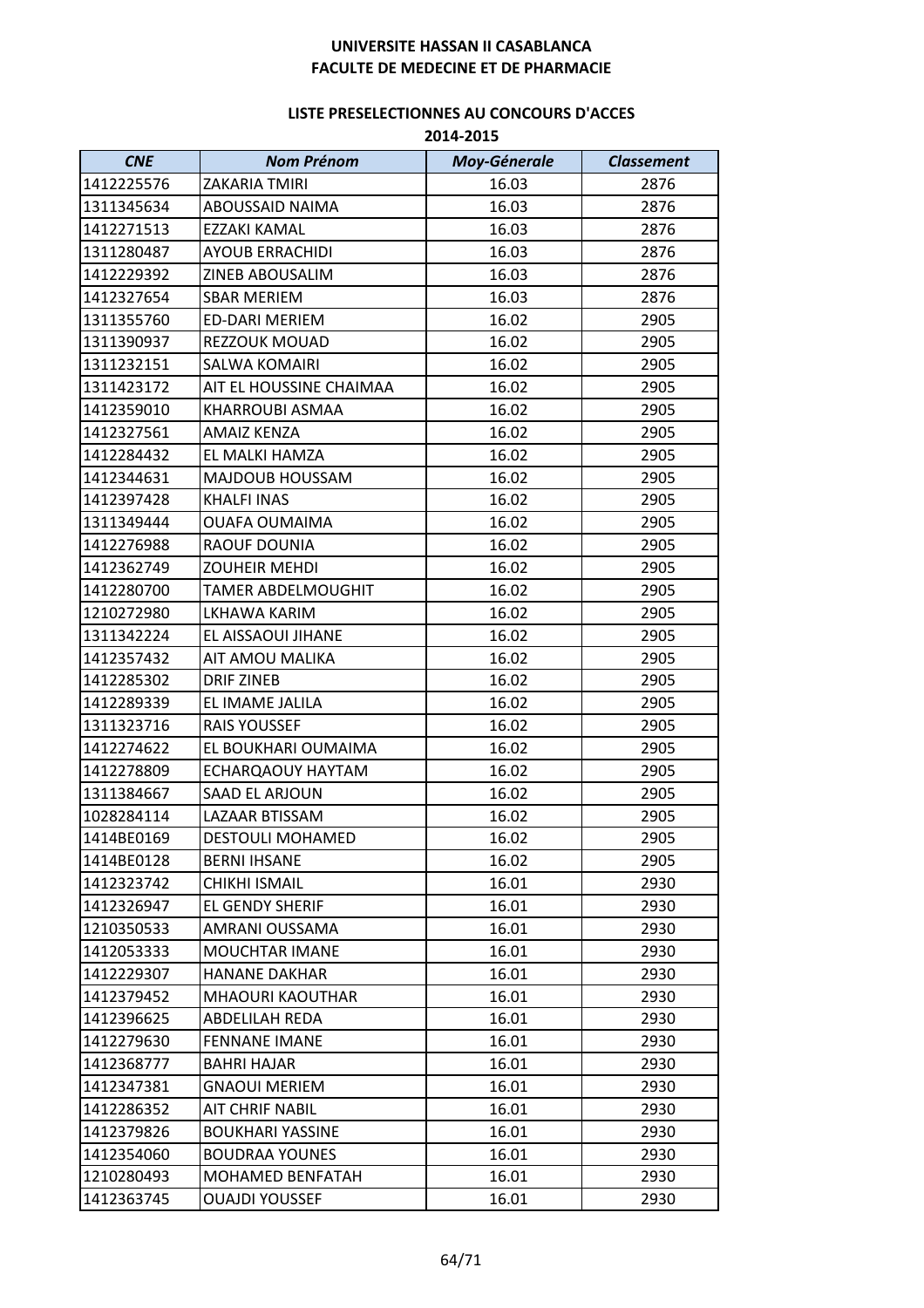| <b>CNE</b> | <b>Nom Prénom</b>            | <b>Moy-Génerale</b> | <b>Classement</b> |
|------------|------------------------------|---------------------|-------------------|
| 1412378617 | <b>SOUIBA RAJAE</b>          | 16.01               | 2930              |
| 1412364439 | <b>IBTIHAJ FATINE</b>        | 16.01               | 2930              |
| 1412398584 | AL MOUZANI NIDAL             | 16.01               | 2930              |
| 1412274191 | EL BACHYR IMANE              | 16.01               | 2930              |
| 1210231406 | ABDELILAH NAJIM              | 16.01               | 2930              |
| 1311367450 | <b>NASSAR SOUKAINA</b>       | 16.01               | 2930              |
| 1129374194 | <b>FARID WAFAA</b>           | 16.01               | 2930              |
| 1311331690 | <b>SALAHEDDINE GRAR</b>      | 16.01               | 2930              |
| 1412368796 | <b>BENNOUN ELMEHDI</b>       | 16.01               | 2930              |
| 1412319009 | LAKEHAYLI AMINA              | 16.01               | 2930              |
| 1129345948 | <b>ESSAIH OUMAIMA</b>        | 16.01               | 2930              |
| 1311381654 | <b>GHATASS SOUKAINA</b>      | 16.01               | 2930              |
| 1311355052 | <b>MOUHIB YOUSSRA</b>        | 16.00               | 2957              |
| 1311324216 | ROUINI MOHAMED               | 16.00               | 2957              |
| 1210325996 | LOUKHMI SARAH                | 16.00               | 2957              |
| 1311327189 | SALAFI IMANE                 | 16.00               | 2957              |
| 1412326216 | <b>EL ARABY GHITA</b>        | 16.00               | 2957              |
| 1210356851 | <b>AYA ALAOUI ISMAILI</b>    | 16.00               | 2957              |
| 1412239278 | <b>ZAINEB KOUKOUCH</b>       | 16.00               | 2957              |
| 1311390776 | LAAFOURA HANANE              | 16.00               | 2957              |
| 1311237028 | <b>IMANE SOUD</b>            | 16.00               | 2957              |
| 1412396930 | <b>MAKHLOUK SOUKAINA</b>     | 16.00               | 2957              |
| 1412397119 | <b>KHALILI SARA</b>          | 16.00               | 2957              |
| 1412275696 | <b>MAHFOUD SANAA</b>         | 16.00               | 2957              |
| 1412286432 | <b>BOUCHGHAL YOUSSEF</b>     | 16.00               | 2957              |
| 1412344504 | <b>HAMMY HAJAR</b>           | 16.00               | 2957              |
| 1412366225 | <b>EDDABBACH MERIEM</b>      | 16.00               | 2957              |
| 1412326748 | <b>AMMOR NACER</b>           | 16.00               | 2957              |
| 1412326952 | KHEDRAOUI IDRISSI MARWA      | 16.00               | 2957              |
| 1311273430 | ASMAA RADOUANI               | 16.00               | 2957              |
| 1412285706 | OUARRAK IMANE                | 16.00               | 2957              |
| 1412368905 | FTIAH RAJAA                  | 16.00               | 2957              |
| 1414BE0166 | DAHREDDINE OUMAIMA           | 16.00               | 2957              |
| 1412344295 | CHARKOUT SAAD                | 16.00               | 2957              |
| 1412364313 | <b>LATNINE WATIK</b>         | 16.00               | 2957              |
| 1414BE0016 | <b>AGUEDACH MARIAM</b>       | 16.00               | 2957              |
| 1414BE0173 | <b>DRISSI KAITOUNI MEHDI</b> | 16.00               | 2957              |
| 1414BE0184 | <b>EL FAHDI ADNANE</b>       | 16.00               | 2957              |
| 1414BE0249 | <b>HAKIMI MERIEM</b>         | 16.00               | 2957              |
| 1414BE0203 | EL MEJJAD MEHDI              | 16.00               | 2957              |
| 1414BE0190 | EL HANAFI SEBTI NABIL        | 16.00               | 2957              |
| 1414BE0108 | <b>BENLOUHIDY SELMA</b>      | 16.00               | 2957              |
| 1412294520 | <b>FARDI MOUNIA</b>          | 15.99               | 2987              |
| 1311375140 | <b>SALMA BENCHRIFA</b>       | 15.99               | 2987              |
| 1311319820 | AHARRA KHADIJA               | 15.99               | 2987              |
| 1412294271 | DALOUZI CHAIMAA              | 15.99               | 2987              |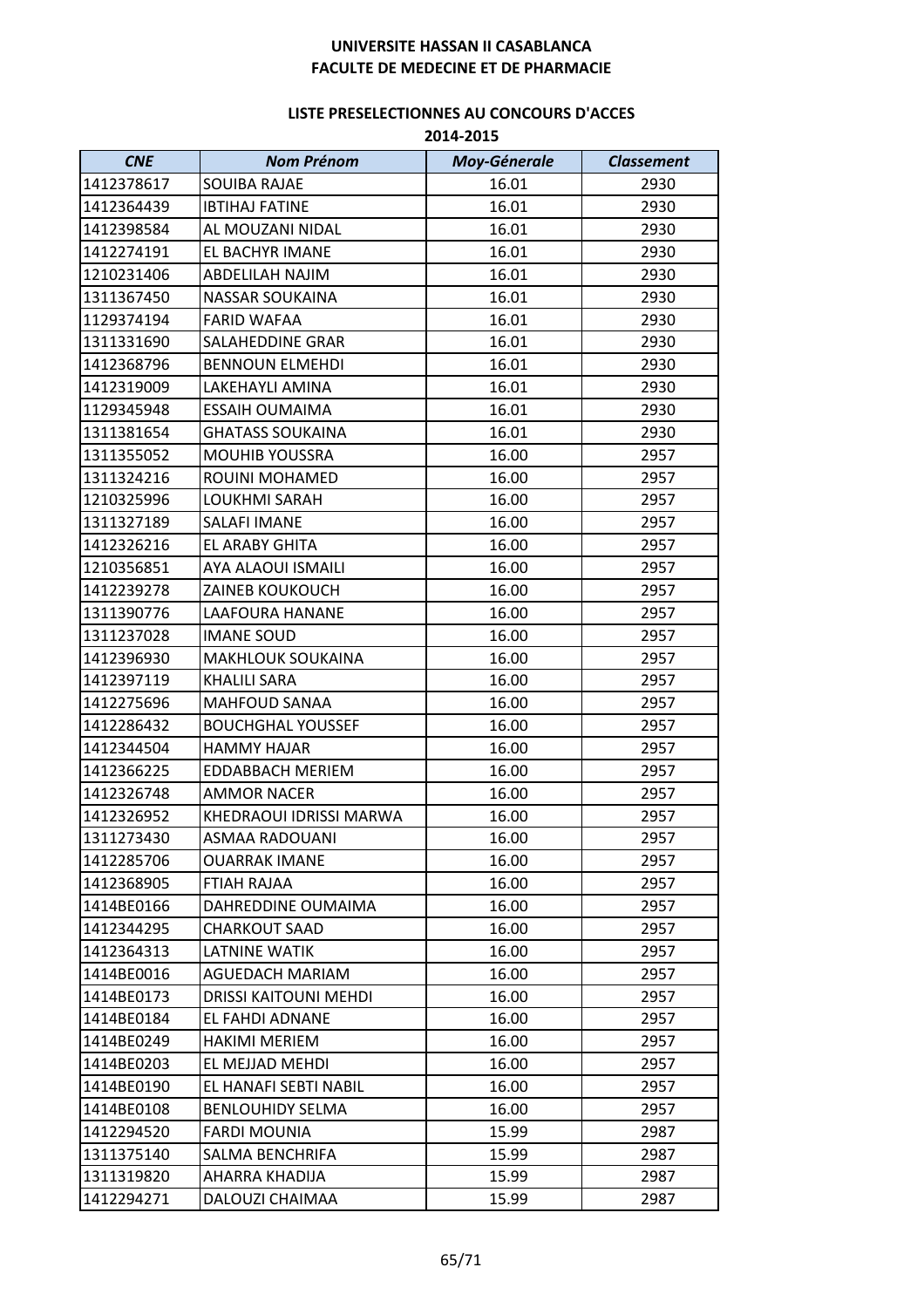| <b>CNE</b> | <b>Nom Prénom</b>              | <b>Moy-Génerale</b> | <b>Classement</b> |
|------------|--------------------------------|---------------------|-------------------|
| 1412391741 | <b>TAMOUH CHAIMAA</b>          | 15.99               | 2987              |
| 1412343496 | <b>BELADDA BTIHAL</b>          | 15.99               | 2987              |
| 1412382858 | <b>BOUKATAY HOUDA</b>          | 15.99               | 2987              |
| 1412380342 | <b>BADDI MARWA</b>             | 15.99               | 2987              |
| 1412374869 | EL-IDRISSI-EL-BOUZAIDI OUMAII  | 15.99               | 2987              |
| 1412281417 | SAIDI SARA                     | 15.99               | 2987              |
| 1412231436 | <b>LACHKAR SARA</b>            | 15.99               | 2987              |
| 1412344643 | AITBIRIZ OUMAIMA               | 15.99               | 2987              |
| 1412396696 | <b>BARDOU YOUSRA</b>           | 15.99               | 2987              |
| 1311344367 | EL MAKHLOUFY ABDELJALIL        | 15.99               | 2987              |
| 1412327192 | <b>MESBAOUI RIHAME</b>         | 15.99               | 2987              |
| 1129353079 | <b>JAMIL ISMAIL</b>            | 15.99               | 2987              |
| 1311329501 | <b>BOUKHALI JIHAD</b>          | 15.99               | 2987              |
| 1311319472 | <b>OUDADSS IKRAM</b>           | 15.99               | 2987              |
| 1412383872 | CHIBANI MOHAMED                | 15.99               | 2987              |
| 1412344502 | TARZI CHAIMAA                  | 15.99               | 2987              |
| 1412271899 | SOUIHI AMINA                   | 15.99               | 2987              |
| 1311341425 | SABAH HAMMOU                   | 15.99               | 2987              |
| 1311361466 | BEN EL HAMMI MARWANE           | 15.99               | 2987              |
| 1412286390 | <b>CHRAIKI NASSR</b>           | 15.98               | 3010              |
| 1412326815 | MOSLIH HASNAA                  | 15.98               | 3010              |
| 1311270081 | <b>BENHAMAMA FAROUK</b>        | 15.98               | 3010              |
| 1311271779 | AIT-EDDIF AMINA                | 15.98               | 3010              |
| 1412363799 | <b>BOUTAAM ABDESSAMAD</b>      | 15.98               | 3010              |
| 1412338376 | <b>MEZAK FADWA</b>             | 15.98               | 3010              |
| 1412368828 | <b>KARAI YOUSRA</b>            | 15.98               | 3010              |
| 1412372331 | <b>HABIBI HIND</b>             | 15.98               | 3010              |
| 1412327799 | <b>BENBIGA SARA</b>            | 15.98               | 3010              |
| 1311226070 | <b>ANASS RAHHAL</b>            | 15.98               | 3010              |
| 1412327404 | ZAOUEL MOSTAFA                 | 15.98               | 3010              |
| 1210331612 | LEMRANI HAMZA                  | 15.98               | 3010              |
| 1412369080 | WAJIH EL YOUSFI                | 15.98               | 3010              |
| 1412231329 | <b>OUNIR IMANE</b>             | 15.98               | 3010              |
| 1412281218 | EZZAHRAZOURZI FATIMA           | 15.98               | 3010              |
| 1412367173 | <b>ISKAF ZAKARIA</b>           | 15.98               | 3010              |
| 1412290857 | ALLAOUI NASIBA                 | 15.98               | 3010              |
| 1412326634 | KHALAFI YOUSRA                 | 15.98               | 3010              |
| 1311326161 | <b>JALILI YOUNES</b>           | 15.98               | 3010              |
| 1210271256 | AICHA EL HAMRI                 | 15.98               | 3010              |
| 1412323960 | <b>BELBEKRI NAJLAE</b>         | 15.98               | 3010              |
| 1412327617 | <b>OUAZZANI TOUHAMI ISMAIL</b> | 15.98               | 3010              |
| 1311282089 | SIHAM SABOUH                   | 15.98               | 3010              |
| 1412336430 | ELIBRAHIMI AYYOUB              | 15.98               | 3010              |
| 1412342035 | <b>CHIGUER HAMZA</b>           | 15.98               | 3010              |
| 1412326960 | <b>QOSSAIM AMINE</b>           | 15.98               | 3010              |
| 1412336418 | ERRAGRAGUI SAFAA               | 15.98               | 3010              |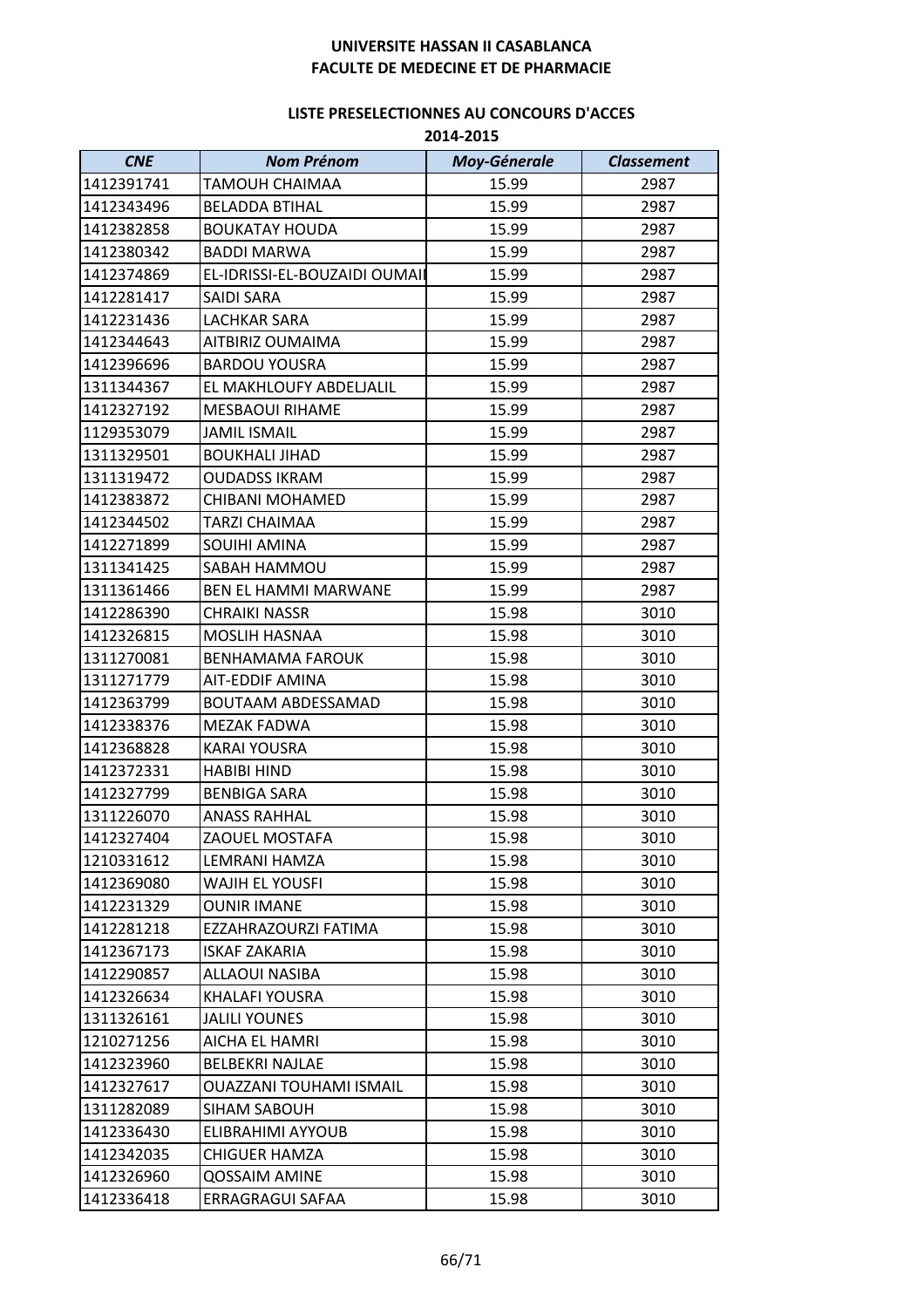| <b>CNE</b> | <b>Nom Prénom</b>         | <b>Moy-Génerale</b> | <b>Classement</b> |
|------------|---------------------------|---------------------|-------------------|
| 1411272343 | <b>EZZIANI AYOUB</b>      | 15.98               | 3010              |
| 1210272836 | <b>ZAHIDI YOUSSEF</b>     | 15.98               | 3010              |
| 1210352668 | ELKABBAL CHAIMAA          | 15.98               | 3010              |
| 1412275684 | <b>BENCHERKI OUMAIMA</b>  | 15.97               | 3040              |
| 1311239175 | HICHAM ELHACHADI          | 15.97               | 3040              |
| 1412230891 | ASMA EL MOUSTAQIB         | 15.97               | 3040              |
| 1311359768 | <b>HAISSOUNE HIBA</b>     | 15.97               | 3040              |
| 1412323541 | LAKHSIM ZAKARIA           | 15.97               | 3040              |
| 1412237205 | <b>BOUCHRA EL KANDRI</b>  | 15.97               | 3040              |
| 1412334774 | DADOUN MAROUA             | 15.97               | 3040              |
| 1412383996 | <b>BARRI AMINA</b>        | 15.97               | 3040              |
| 1311385174 | MOUSTAWHID NADIA          | 15.97               | 3040              |
| 1412281401 | <b>BENACHIR KHALIL</b>    | 15.97               | 3040              |
| 1412282361 | SAIDI MOHAMMED-AMINE      | 15.97               | 3040              |
| 1412394137 | <b>OUKALLA HANANE</b>     | 15.97               | 3040              |
| 1412352919 | BENABDESSELAM SAAD        | 15.97               | 3040              |
| 1412750901 | <b>MAGHNAOUI ANASS</b>    | 15.97               | 3040              |
| 1412335069 | <b>BENREKKAB ILYAS</b>    | 15.97               | 3040              |
| 1210330060 | <b>MSAHAL MAYA</b>        | 15.97               | 3040              |
| 1412286339 | <b>JIHAD ATTARCA</b>      | 15.97               | 3040              |
| 1412291521 | ABOU-IBRAHIM MARIAM       | 15.96               | 3057              |
| 1412380300 | <b>ABAIDA HOUDA</b>       | 15.96               | 3057              |
| 1412369455 | <b>MAMDOUH MADIHA</b>     | 15.96               | 3057              |
| 1311327049 | AFRIADE MOURAD            | 15.96               | 3057              |
| 1311344169 | <b>HADDAD HAJAR</b>       | 15.96               | 3057              |
| 1412393242 | SOUMIA MOUCHARRAF         | 15.96               | 3057              |
| 1311278844 | <b>HAMZA ARADI</b>        | 15.96               | 3057              |
| 1311413888 | MAACHOU FATIMA-ZAHRA      | 15.96               | 3057              |
| 1129383544 | KHADIJA DOULFAKKAR        | 15.96               | 3057              |
| 1412363950 | <b>INEFLASS ZINEB</b>     | 15.96               | 3057              |
| 1412425892 | OULED SIHAMMAN NOURA      | 15.96               | 3057              |
| 1311363381 | ZAKI FATIMAZAHRA          | 15.96               | 3057              |
| 1412231956 | AHAMMOU BRAHIM            | 15.96               | 3057              |
| 1311332436 | <b>HSSAINE LAMIA</b>      | 15.96               | 3057              |
| 1129293928 | AZIZ EL KANBI             | 15.96               | 3057              |
| 1412348762 | FTAITA OUSSAMA            | 15.96               | 3057              |
| 1412286150 | <b>MSIYEH MANAL</b>       | 15.96               | 3057              |
| 1412286317 | <b>BERROUAIEL OMAR</b>    | 15.96               | 3057              |
| 1412343023 | <b>BAHLAOUANE YOUSSEF</b> | 15.96               | 3057              |
| 1412343008 | KARIMI SAAD               | 15.96               | 3057              |
| 1412276290 | <b>MALKI AFAF</b>         | 15.96               | 3057              |
| 1412346869 | OMALEK SAFAA              | 15.96               | 3057              |
| 1412372018 | <b>GHAMRAOUI SOUFIANE</b> | 15.96               | 3057              |
| 1129410727 | <b>SOUFI IMANE</b>        | 15.96               | 3057              |
| 1311341544 | <b>ZORGANE YOUSSEF</b>    | 15.96               | 3057              |
| 1412237250 | <b>BATOUL ESSALIMI</b>    | 15.96               | 3057              |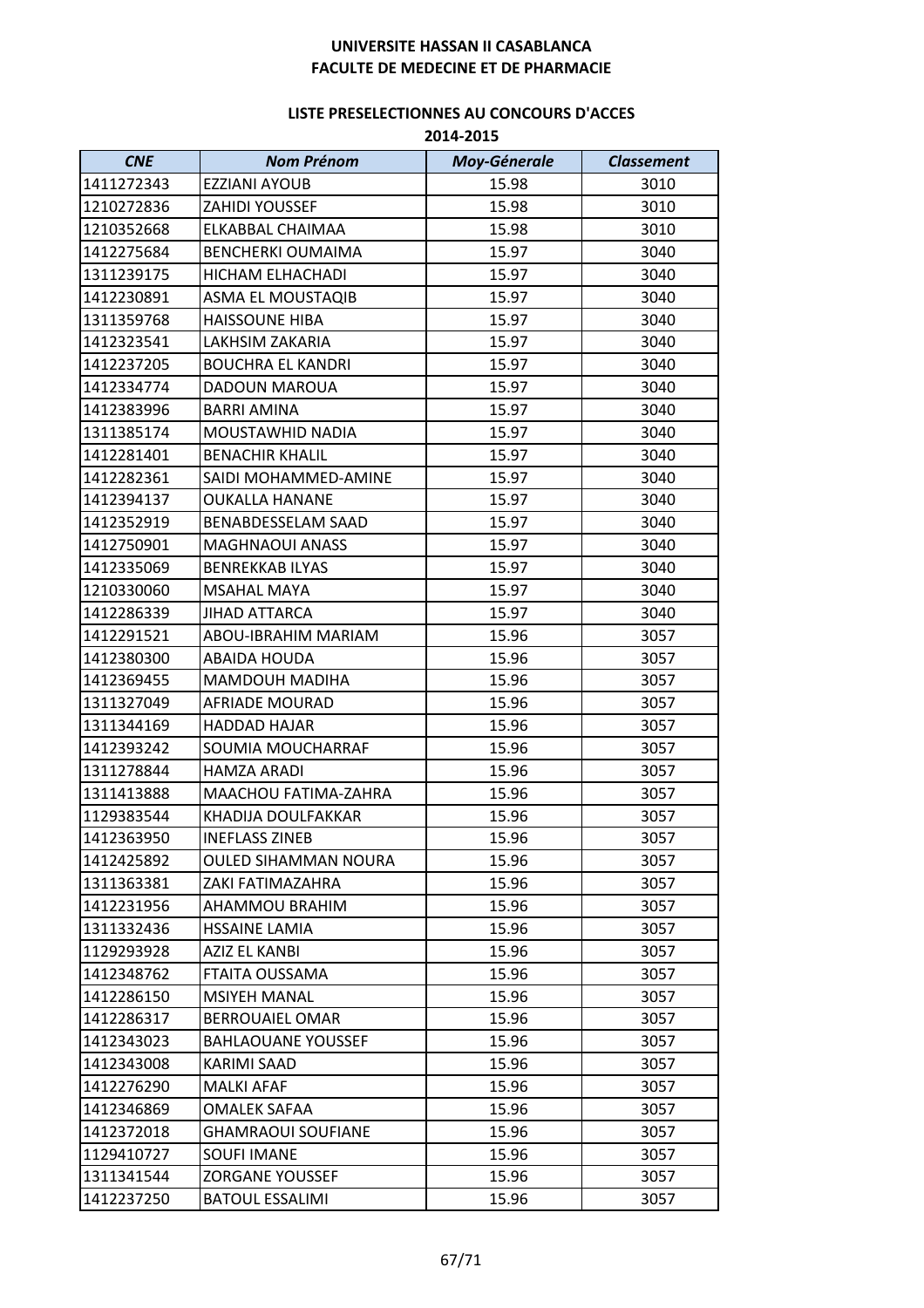| <b>CNE</b> | <b>Nom Prénom</b>         | <b>Moy-Génerale</b> | <b>Classement</b> |
|------------|---------------------------|---------------------|-------------------|
| 1311384948 | MERYEM ACHEHBOUNE         | 15.96               | 3057              |
| 1311341543 | <b>OUAAJAL ZAKARIA</b>    | 15.95               | 3084              |
| 1412238200 | <b>NAFAE ZINEB</b>        | 15.95               | 3084              |
| 1311276436 | FATIMA EZ-ZAHRA KHALFAOUI | 15.95               | 3084              |
| 1311413513 | LAAMIME TAHA              | 15.95               | 3084              |
| 1412331729 | ELKHAOUAJA MAJDA          | 15.95               | 3084              |
| 1412279590 | <b>ES-SEKKOUMI MARIAM</b> | 15.95               | 3084              |
| 1412281758 | MOUTAOUAKIL AHMED         | 15.95               | 3084              |
| 1412342327 | RABII OSSAMA              | 15.95               | 3084              |
| 1311326502 | <b>NOURE-DINE MOHAMED</b> | 15.95               | 3084              |
| 1412294301 | <b>BENTALBA HAJAR</b>     | 15.95               | 3084              |
| 1129351797 | <b>BENICH AMINA</b>       | 15.95               | 3084              |
| 1311296361 | <b>HIND LAMLIH</b>        | 15.95               | 3084              |
| 1412093401 | ER-REDOUANI HAJAR         | 15.95               | 3084              |
| 1412344706 | ABBARI IMANE              | 15.95               | 3084              |
| 1311282102 | MOUHCINE EL BENNI         | 15.95               | 3084              |
| 1412332803 | <b>LAHLOU ZINEB</b>       | 15.95               | 3084              |
| 1412380515 | RAMLI ABDELFATTAH         | 15.95               | 3084              |
| 1412327214 | GHOUZLAOUI HAMZA          | 15.95               | 3084              |
| 1412380511 | KHALFALAH HAMZA           | 15.95               | 3084              |
| 1311356480 | <b>BAKHTI CHAIMAA</b>     | 15.95               | 3084              |
| 1210372028 | <b>JAWAD HICHAM</b>       | 15.95               | 3084              |
| 1311389714 | <b>GHITA IALA</b>         | 15.95               | 3084              |
| 1311377029 | <b>JOUIBER MERYEM</b>     | 15.95               | 3084              |
| 1412383134 | ELFLLAKI IDRISSI LAILA    | 15.95               | 3084              |
| 1412338299 | <b>AZAOUAGHE SARA</b>     | 15.95               | 3084              |
| 1412276896 | AIT BOUMLIK KALTOUM       | 15.94               | 3109              |
| 1311329818 | <b>FASSIH MOHAMED</b>     | 15.94               | 3109              |
| 1311290560 | <b>AYOUB DALIL</b>        | 15.94               | 3109              |
| 1311384956 | <b>HAYAT SAHOUANE</b>     | 15.94               | 3109              |
| 1311335460 | LAKHDAIRI OUMAIMA         | 15.94               | 3109              |
| 1311287009 | MUSTAFA AKHARCHAF         | 15.94               | 3109              |
| 1129328437 | <b>EL BAGHDADI FAICAL</b> | 15.94               | 3109              |
| 1412286394 | ABDELGHANI HOUBBADI       | 15.94               | 3109              |
| 1311413378 | HADDAD FATIMA EZZAHRA     | 15.94               | 3109              |
| 1412275196 | ZAIDI RACHID              | 15.94               | 3109              |
| 1412343036 | KHOURIBECH SAFAA          | 15.94               | 3109              |
| 1412273514 | EL MINOURI ZAHRA          | 15.94               | 3109              |
| 1412380669 | DARRAR YASSIR             | 15.94               | 3109              |
| 1412404960 | <b>EDAHBI YASSINE</b>     | 15.94               | 3109              |
| 1412278759 | <b>AGHRIS KENZA</b>       | 15.94               | 3109              |
| 1311759062 | <b>BENASSER NAJLAE</b>    | 15.94               | 3109              |
| 1210372433 | ABDELMOTTALIB ASMAE       | 15.94               | 3109              |
| 1412344645 | MAJAD OUMAIMA             | 15.94               | 3109              |
| 1412284407 | <b>AOUNI YOUSSEF</b>      | 15.94               | 3109              |
| 1412344596 | ABDELMOULA ABDELLATIF     | 15.94               | 3109              |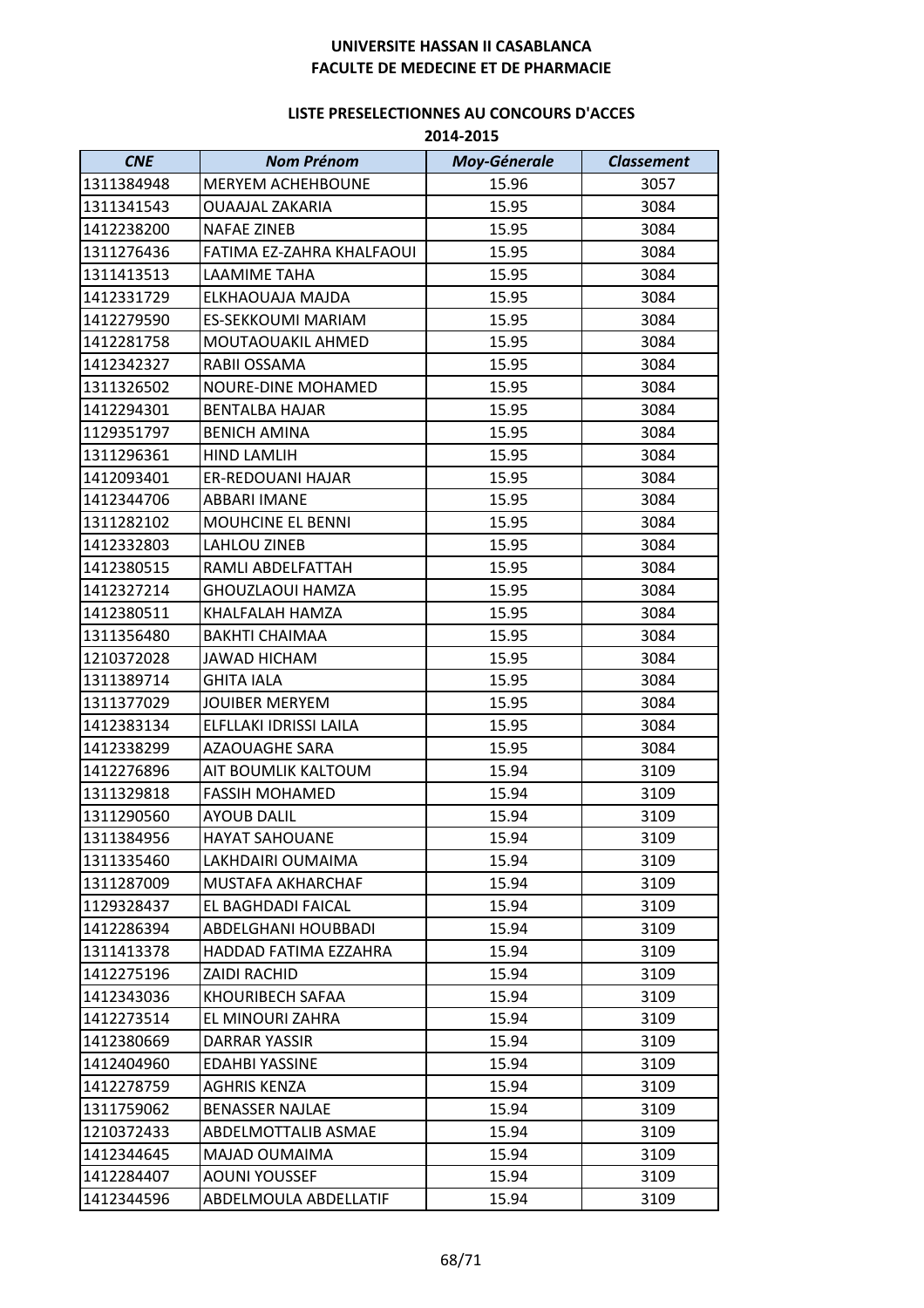| <b>CNE</b> | <b>Nom Prénom</b>               | <b>Moy-Génerale</b> | <b>Classement</b> |
|------------|---------------------------------|---------------------|-------------------|
| 1412380554 | MOUNAWAR KAOUTAR                | 15.94               | 3109              |
| 1412323944 | <b>BAKKOUCH SOUHAIL</b>         | 15.94               | 3109              |
| 1129298253 | <b>JARMOUNI AYOUB</b>           | 15.94               | 3109              |
| 1412284484 | ELOUHABI NORA                   | 15.94               | 3109              |
| 1412343042 | <b>BOUSSALEH YASSINE</b>        | 15.94               | 3109              |
| 1412379449 | EL OURAOUI KAOUTHAR             | 15.93               | 3134              |
| 1412358377 | ERRAFIQUE ASSMAA                | 15.93               | 3134              |
| 1311412029 | KHAOULA OUHAMED                 | 15.93               | 3134              |
| 1129335156 | LTIF DOUNIA                     | 15.93               | 3134              |
| 1412199448 | MAHFOUD NOUR EL HOUDA           | 15.93               | 3134              |
| 1311422708 | SAFIA ADDOUME                   | 15.93               | 3134              |
| 1412286283 | <b>SAMI SOUKAINA</b>            | 15.93               | 3134              |
| 1412343043 | SABIL MOHAMED REDA              | 15.93               | 3134              |
| 1210232970 | HAFSA EL KADIRI                 | 15.93               | 3134              |
| 1129377785 | <b>NADIA HAMMARRAS</b>          | 15.93               | 3134              |
| 1311346016 | <b>BOUDALI SALWA</b>            | 15.93               | 3134              |
| 1311412963 | RACHIDINE OUMAIMA               | 15.93               | 3134              |
| 1311423240 | MOUHAFID ABDERRAHMAN            | 15.93               | 3134              |
| 1412231518 | <b>MOUAAD EL MOUSS</b>          | 15.93               | 3134              |
| 1412346661 | SOQRAT MERYEM                   | 15.93               | 3134              |
| 1412326706 | DAMI MALAK                      | 15.93               | 3134              |
| 1210326889 | <b>CHBAILI ANASS</b>            | 15.93               | 3134              |
| 1412231522 | MARAH HAMZA                     | 15.92               | 3151              |
| 1311352841 | <b>BENJDIDA NOSSAIBA</b>        | 15.92               | 3151              |
| 1412379783 | <b>NAJIH SOUFIANE</b>           | 15.92               | 3151              |
| 1311422615 | ADAM SEDDIK AMRAOUI             | 15.92               | 3151              |
| 1412336588 | <b>TOURSI MOHAMMED</b>          | 15.92               | 3151              |
| 1129299343 | <b>ACHRAF IDRISSI KHADRAOUI</b> | 15.92               | 3151              |
| 1412350594 | <b>SHAIBI JAMILA</b>            | 15.92               | 3151              |
| 1210341827 | <b>JOUICHATE HANAE</b>          | 15.92               | 3151              |
| 1412327795 | EL ASSAD NOUHAILA               | 15.92               | 3151              |
| 1311386225 | <b>MARYAME ZARAQ</b>            | 15.92               | 3151              |
| 1412342833 | <b>BENTAHIR CHAIMAE</b>         | 15.92               | 3151              |
| 1412293018 | ZAHOUANI MALIKA                 | 15.92               | 3151              |
| 1210232276 | ZOUHAIR MAD                     | 15.92               | 3151              |
| 1412334511 | <b>ESSOUBHY HOUDA</b>           | 15.92               | 3151              |
| 1311339567 | <b>ISSAM ZOUHRI</b>             | 15.92               | 3151              |
| 1210325971 | <b>KABBOUR KENZA</b>            | 15.92               | 3151              |
| 1311323968 | LARAQUI HOSSINI KENZA           | 15.92               | 3151              |
| 1210280699 | ZINEB ROUCADI                   | 15.92               | 3151              |
| 1311278807 | SALMA ELABSSI                   | 15.92               | 3151              |
| 1311416952 | SARA DIMOKRATI                  | 15.92               | 3151              |
| 1311232101 | <b>MAROUA BENHAIMED</b>         | 15.92               | 3151              |
| 1311235476 | <b>HALIMA CHAOUAY</b>           | 15.92               | 3151              |
| 1311323252 | <b>BENNIS GHITA</b>             | 15.92               | 3151              |
| 1311359570 | <b>HADDACH KHALIL</b>           | 15.92               | 3151              |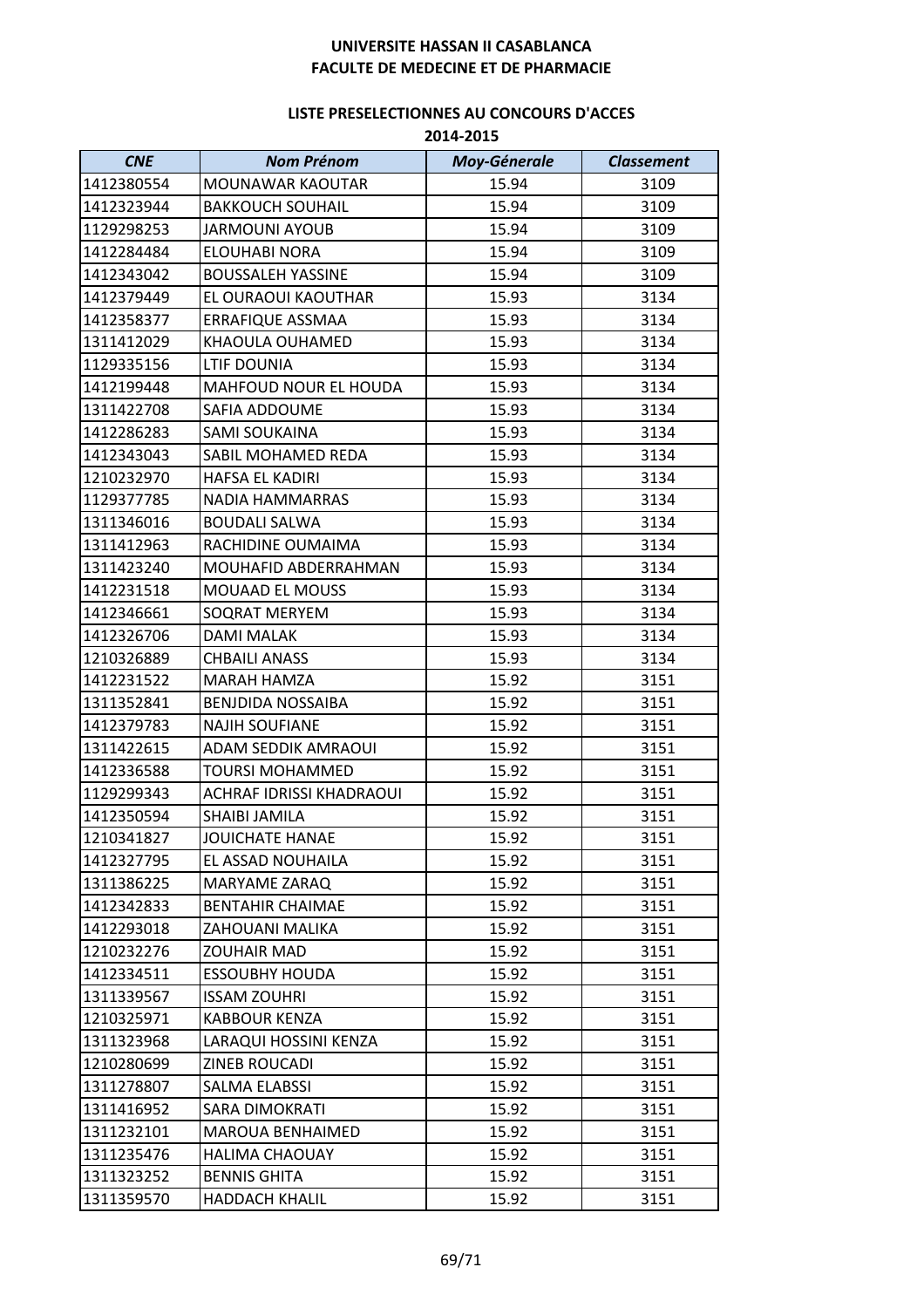| <b>CNE</b> | <b>Nom Prénom</b>          | <b>Moy-Génerale</b> | <b>Classement</b> |
|------------|----------------------------|---------------------|-------------------|
| 1412281213 | <b>BENALI SARA</b>         | 15.92               | 3151              |
| 1412399682 | <b>MOBSIT KHADIJA</b>      | 15.91               | 3176              |
| 1311759201 | <b>LABIAD MAHA</b>         | 15.91               | 3176              |
| 1210272877 | <b>RAMLI SARA</b>          | 15.91               | 3176              |
| 1311288257 | <b>SAMIRA HABLI</b>        | 15.91               | 3176              |
| 1412342050 | <b>BOUDAR AICHA</b>        | 15.91               | 3176              |
| 1210348562 | <b>BOUJMIRA HIND</b>       | 15.91               | 3176              |
| 1412231398 | <b>OUQBA FERDAOUS</b>      | 15.91               | 3176              |
| 1412397408 | MESSARY FATIMA ZAHRA       | 15.91               | 3176              |
| 1412334499 | MOUMKINE OTHMANE           | 15.91               | 3176              |
| 1412327365 | <b>BENABBES CHADY</b>      | 15.91               | 3176              |
| 1311355704 | <b>ELATLASSI MOUAD</b>     | 15.91               | 3176              |
| 1412328480 | MAAGHLOUD FATIMA-EZZAHRA   | 15.91               | 3176              |
| 1412390783 | <b>MAHFOUD MARYEM</b>      | 15.91               | 3176              |
| 1412393274 | <b>IMANE ZAKI</b>          | 15.91               | 3176              |
| 1412327809 | ZIOUTI HAMZA               | 15.91               | 3176              |
| 1311418277 | LAZMA MOHAMED AMINE        | 15.91               | 3176              |
| 1412324160 | <b>MADIH YASSINE</b>       | 15.91               | 3176              |
| 1311237975 | YOUSSEF EL IDRISSI         | 15.91               | 3176              |
| 1311361737 | TALJAOUI SAMIHA            | 15.91               | 3176              |
| 1311295657 | SOUMIA EL OMARI            | 15.91               | 3176              |
| 1311318384 | KHAZRAJ JIHANE             | 15.90               | 3196              |
| 1412327392 | EL BOUKARAI FADWA          | 15.90               | 3196              |
| 1311284775 | MOHAMED MALDI              | 15.90               | 3196              |
| 1412351971 | <b>ARARY IMANE</b>         | 15.90               | 3196              |
| 1311384626 | <b>HAYTAM SAHOUI</b>       | 15.90               | 3196              |
| 1412321121 | LAIDI FATIMA ZAHRA         | 15.90               | 3196              |
| 1412294534 | <b>OUAHMANE SALMA</b>      | 15.90               | 3196              |
| 1311385191 | <b>BAYANE HOUDA</b>        | 15.90               | 3196              |
| 1311279482 | <b>HOUSSAM AKHITTOUCH</b>  | 15.90               | 3196              |
| 1311327198 | EL AZM SARA                | 15.90               | 3196              |
| 1412396112 | <b>BOUKIOU ABDELILAH</b>   | 15.90               | 3196              |
| 1311280367 | YASSINE BELAHMAR           | 15.90               | 3196              |
| 1412337560 | ANIBA ABDENNOUR            | 15.90               | 3196              |
| 1412398501 | <b>GHAIDA CHAIMAA</b>      | 15.90               | 3196              |
| 1311350186 | <b>ATIBA ANAS</b>          | 15.90               | 3196              |
| 1412336832 | <b>BENNOUR MERIAM</b>      | 15.90               | 3196              |
| 1412272276 | ZOULIAMI-ELBAYAD ABDALOIDO | 15.90               | 3196              |
| 1412360054 | <b>HARES IMANE</b>         | 15.90               | 3196              |
| 1412396680 | EL ASSAL HIDAIA            | 15.90               | 3196              |
| 1311270499 | OUZADOU OUMAIMA            | 15.90               | 3196              |
| 1412327607 | <b>HACHKI JIHANE</b>       | 15.90               | 3196              |
| 1311371445 | <b>NOUR ABDALLAH</b>       | 15.90               | 3196              |
| 1129292624 | FATIMA LAARAJ              | 15.90               | 3196              |
| 1412342829 | <b>ABIDI ROUKAYA</b>       | 15.90               | 3196              |
| 1412346058 | <b>MAACHI NISRINE</b>      | 15.90               | 3196              |